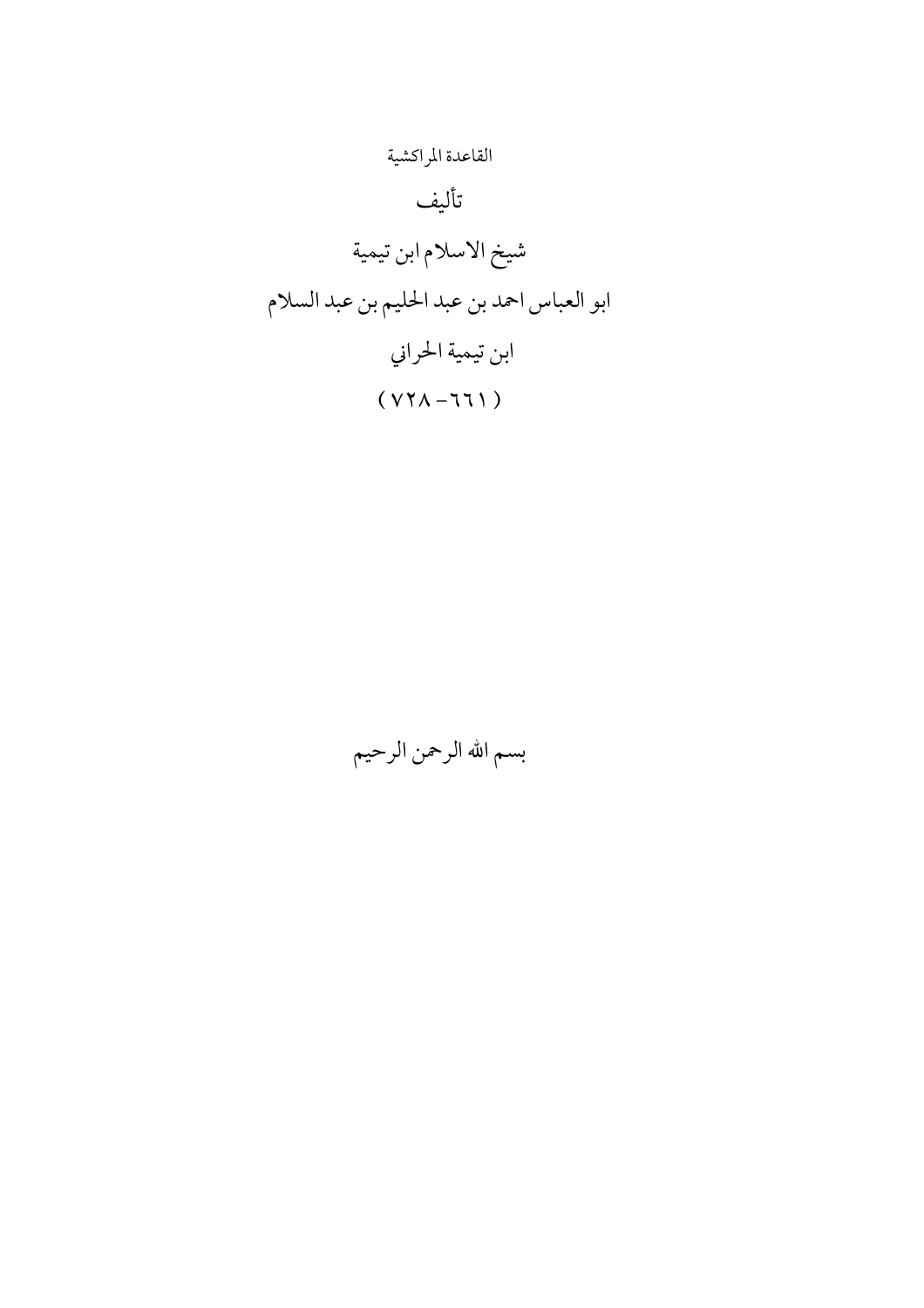

الحمد لله رب العالمين سُئِلَ شَيْخُ الْإِسْلَامِ : فَرِيدُ الزَّمَانِ بَحْرُ الْعُلُومِ تَقِيُّ الدِّينِ أَبُـو الْعَبَّـاسِ أَحْمَد بْنُ تيمية رحمة الله عليه عَنْ رَجُلَيْنِ تَبَاحَثَا فِي عَنْ رَجُلَيْنِ تَبَاحَثَا فِي " مَسْأَلَةِ الْإِثْبَاتِ لِلصِّفَاتِ وَالْجَزْمِ بِإِثْبَـاتِ الْعُلُـوِّ عَلَى الْعَرْشِ ". فَقَالَ أَحَدُهُمَا : لَا يَجِبُ عَلَى أَحَدٍ مَعْرِفَةُ هَذَا وَلَا الْبَ يَجِبُ عَلَى أَحَدٍ مَعْرِفَةٌ هَذَا وَلَا الْبَحْثُ عَنْهُ ؛ بَلْ يُكْرَهُ لَهُ كَمَا قَالَ الْإِمَامُ مَالِكٌ لِلسَّائِلِ : وَمَا أَرَاك إلَّا رَجُلُ سُـوءٍ وَمَا أَرَاك إِلَّا رَجُلُ سُـوءٍ. وَإِنَّـمَا يَجِـبُ .<br>.<br>.

…………………………………………………… …………………………………… …………………………………………………… ……………………………………………………………… …………………………………………………… …………………………………… …………………………………………………… …………………………………………………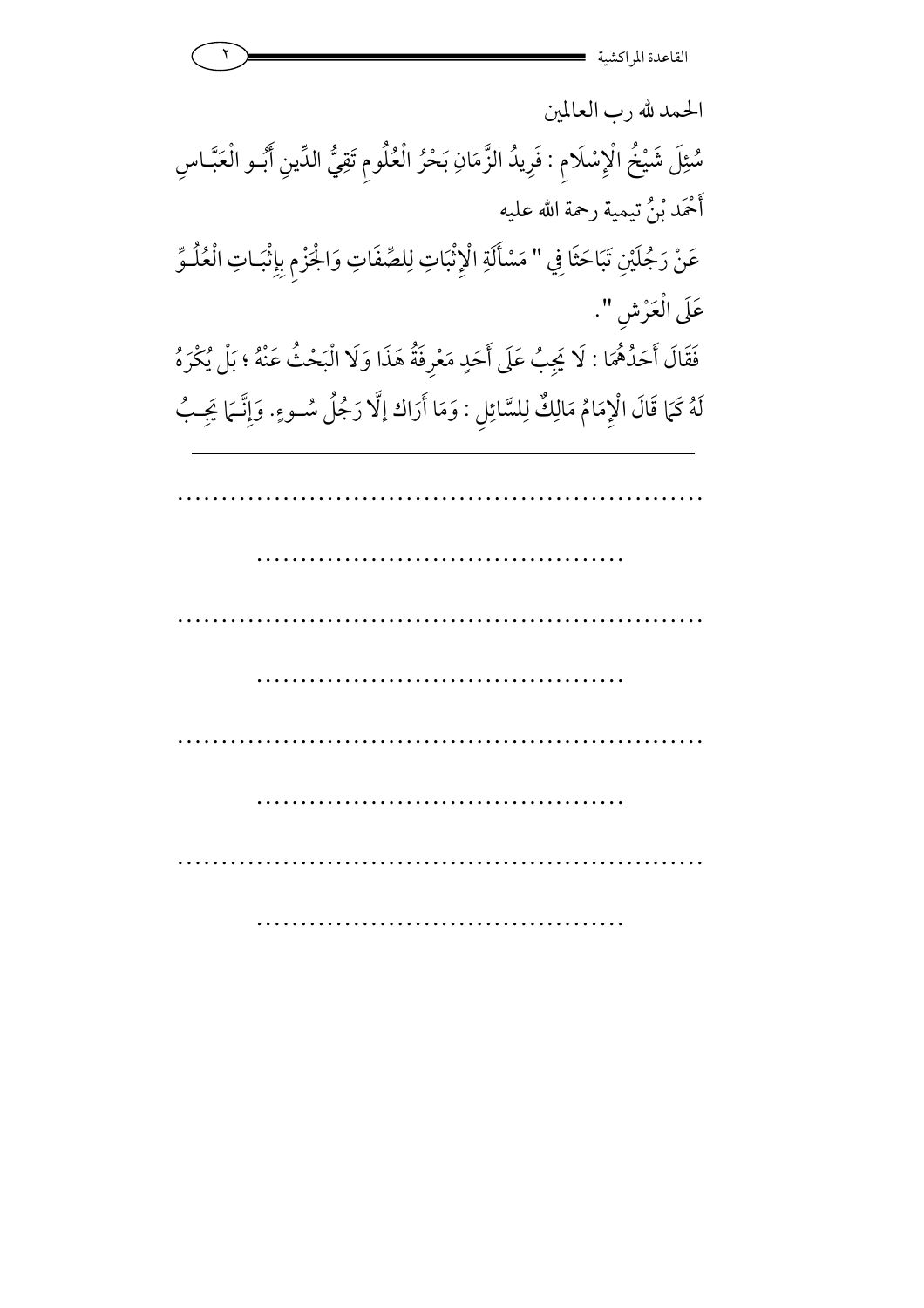| القاعدة المراك                                                                                                                                                                                               |
|--------------------------------------------------------------------------------------------------------------------------------------------------------------------------------------------------------------|
| عَلَيْهِ أَنْ يَعْرِفَ وَيَعْتَقِدَ أَنَّ الله تَعَالَى وَاحِدٌ فِي مُلْكِهِ وَهـوَ رَبُّ كُـلِّ شَيْءٍ<br>وَمَلِيكُهُ وَخَالِقُهُ ؛ بَلْ وَمَنْ تَكَلَّمَ فِي شَيْءٍ مِنْ هَذَا فَهُوَ مُجَسِّمٌ حَشْوِيٌّ. |
| فَهَلْ هَذَا الْقَائِلُ لِهَذَا الْكَلَامِ مُصِيبٌ أَمْ خُطِئٌ ؟ فَإِذَا كَـانَ خُطِئًـا فَـمَا<br>الذَّلِيلُ عَلَى أَنَّهُ يَجِبُ عَلَى النَّاسِ أَنْ يَعْتَقِدُوا إِثْبَاتَ الصِّفَاتِ وَالْعُلُوِّ عَلَى  |
| الْعَرْشِ – الَّذِي هُوَ أَعْلَى الْمُخْلُوقَاتِ – وَيَعْرِفُوهُ ؟ وَمَا مَعْنَى التَّجْسِيمِ<br>وَالْحَشْوِ ؟.                                                                                              |
| أَفْتُونَا وَابْسُطُوا الْقَوْلَ بَسْطًا شَافِيًا يُزِيلُ الشُّبْهَاتِ                                                                                                                                       |
|                                                                                                                                                                                                              |
|                                                                                                                                                                                                              |
|                                                                                                                                                                                                              |
|                                                                                                                                                                                                              |
|                                                                                                                                                                                                              |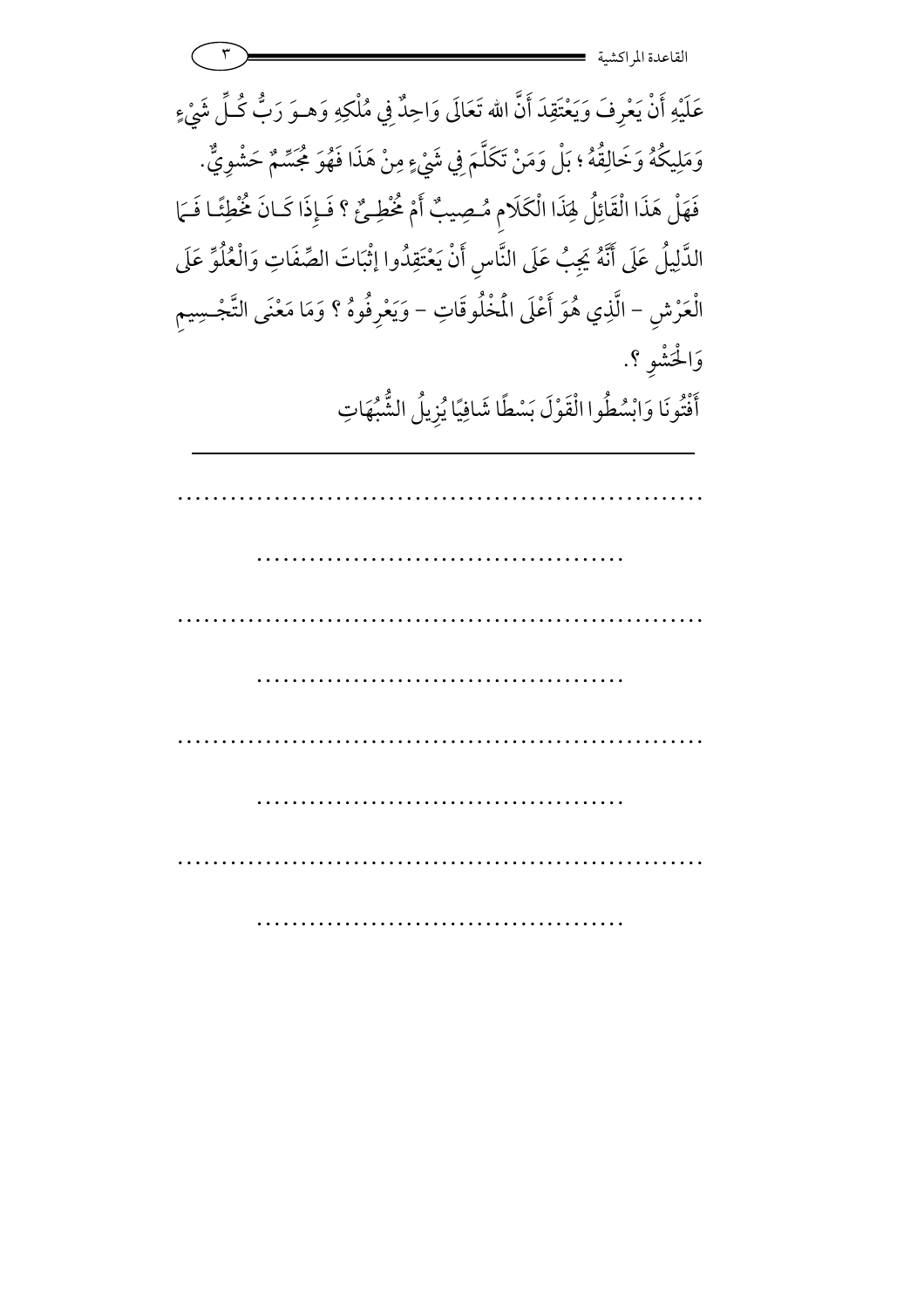٤ -القاعدة المراكشي مُثَابِينَ مَأْجُورِينَ إِنْ شَاءَ الله تَعَالَى. فَأجَابَ المشار اليه قائلاً: الْحَمْدُ للهَّ رَبِّ الْعَالَمِينَ. يَجِبُ عَلَى الْخَلْقِ الْإِقْرَارُ بِهَا جَاءَ بِهِ النَّبِيُّ يَجِبُ عَلَى الْخَلْقِ الْإِقْرَارُ بِهَا جَاءَ بِهِ النَّبِيُّ صلى الله عليه وسلم فَمَا جَاءَ بِهِ **غ** الْقُرْآنُ الْعَزِيزُ أَوْ السُّنَّةُ الْمُلْومَـةُ وَجَـبَ عَـلَى الْخَلْـقِ الْإِقْـرَارُ بِـهِ جُمْلَـةً وَتَفْصِيلًا عِنْدَ الْعِلْمِ بِالتَّفْصِيلِ ؛ فَلَا يَكُونُ الرَّجُلُ مُؤْمِنًا حَتَّـى يُقِـرَّ بِـهَا جَاءَ بِهِ النَّبِيُّ صلى الله عليه وسلم ۖ وَهُوَ تَحْقِيقُ شَــهَادَةِ أَنْ لَا إِلَــهَ إِلَّا الله

…………………………………………………… …………………………………… …………………………………………………… ………………………………………………………… …………………………………………………… …………………………………………………………… …………………………… ……………………………………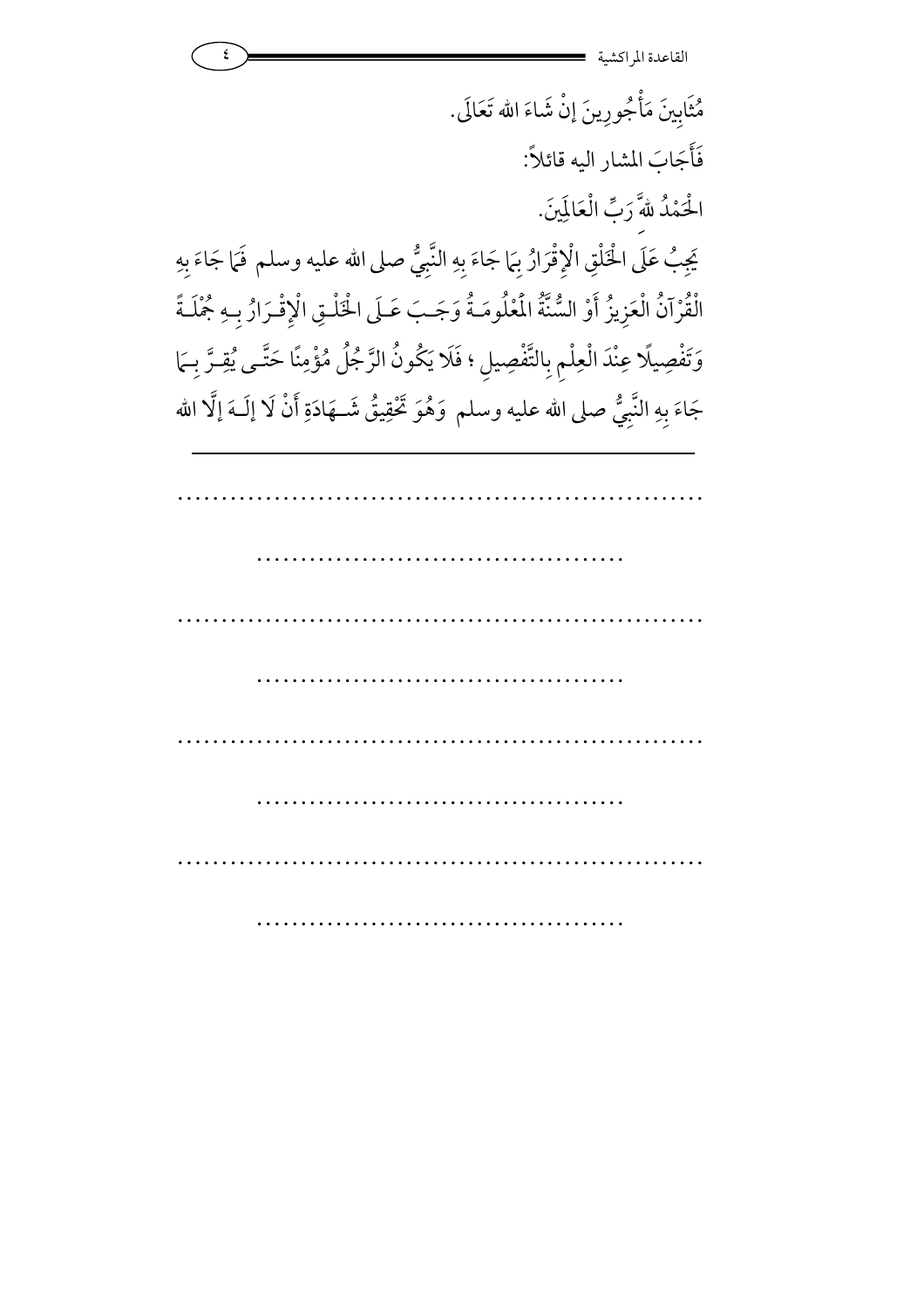٥ -القاعدة المراكشي …………………………………………………… وَأَنَّ مُحَمَّدًا رَسولُ الله. فَمَنْ شَهِدَ أَنَّهُ رَسُولُ الله شَــهِدَ أَنَّـهُ صَـادِقٌ فِـيَمَا كُّبِرُ بِهِ عَنْ الله تَعَالَى فَإِنَّ هَذَا حَقِيقَةُ الشَّهَادَةِ بِالرِّسَالَةِ ؛ إذْ الْكَاذِبُ لَيْسَ بِرَسُولِ فِيهَا يُكَذِّبُهُ وَقَدْ قَالَ الله تَعَالَى ﴿وَلَوْ تَقَوَّلَ عَلَيْنَا بَعْضَ الْأَقَاوِيـلِ \* لَأَخَذْنَا مِنْهُ بِالْيَمِينِ \* ثُمَّ لَقَطَعْنَا مِنْهُ الْوَتِينَ﴾ [الحاقة: ٤٤ - ٤٢] 7 وَ بِالْجُمْلَةِ فَهَذَا مَعْلُومٌ بِالِاضْطِرَارِ مِنْ دِيـنِ الْإِسْـلَامِ ؛ لَا يَحْتَـاجُ إِلَى تَقْرِيرِهِ هُنَا ؛ وَهُوَ الْإِقْرَازُ بِمَا جَاءَ بِهِ النَّبِيُّ صلى الله عليه وسلم وَهُوَ مَا جَــاءَ بِـهِ الْقُرْآنِ وَالسُّنَّةِ كَمَا 6 هُرْ آنِ وَالسُّنَّةِ كَمَا تُ لَّـ ﴿لَقَدْ مَنَّ اللّهُ عَلَى الْمُؤْمِنِينَ إِذْ بَعَـثَ فِـيهِمْ رَسُـولًا مِّـنْ

 …………………………………… …………………………………………………… …………………………………… …………………………………………………… ……………………………………

……………………………………………………

……………………………………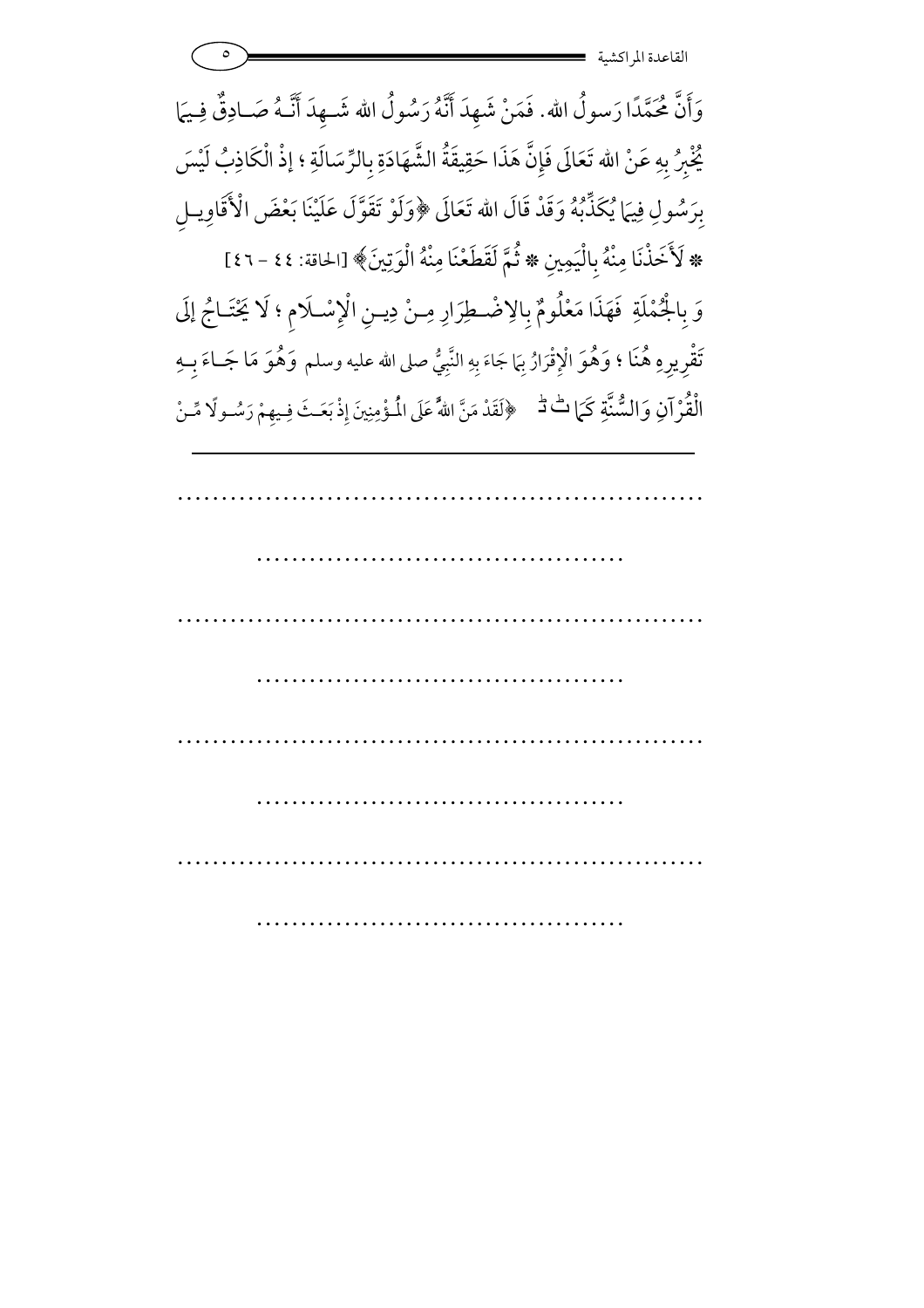| القاعدة المراكشية                                                                                                               |
|---------------------------------------------------------------------------------------------------------------------------------|
| أَنفُسِهِمْ يَتْلُو عَلَيْهِمْ آيَاتِهِ وَيُزَكِّيهِمْ وَيُعَلِّمُهُمُ الْكِتَابَ وَالْحِكْمَةَ وَإِن كَانُوا مِن قَبْلُ لَفِـي |
| ضَلَالٍ مُّبِينٍ﴾ [آل عمران: ١٦٤]                                                                                               |
| وَقَالَ تَعَالَى : ﴿كَـَمَا أَرْسَـلْنَا فِـيكُمْ رَسُـولًا مِّـنكُمْ يَتْلُـو عَلَـيْكُمْ آيَاتِنَـا                           |
| وَيْزَكِّيكُمْ وَيُعَلِّمُكُمُ الْكِتَابَ وَالْحِكْمَةَ﴾ [البقرة: ١٥١] ، وَقَـالَ تَعَـالَى :                                   |
| ﴿وَاذْكُرُوا نِعْمَةَ اللَّهَ عَلَيْكُمْ وَمَا أَنـزَلَ عَلَـيْكُم مِّـنَ الْكِتَـابِ وَالْحِكْمَـةِ                            |
| يَعِظُكُم بِهِ﴾ [البقرة: ٢٣١]                                                                                                   |
| وَقَالَ تَعَالَى : ﴿وَمَا أَرْسَلْنَا مِن رَّسُولٍ إِلَّا لِيُطَاعَ بِإِذْنِ اللَّهَ﴾[ النساء: ٢٤ ]                             |
|                                                                                                                                 |
|                                                                                                                                 |
|                                                                                                                                 |
|                                                                                                                                 |
|                                                                                                                                 |
|                                                                                                                                 |
|                                                                                                                                 |
|                                                                                                                                 |
|                                                                                                                                 |
|                                                                                                                                 |
|                                                                                                                                 |
|                                                                                                                                 |
|                                                                                                                                 |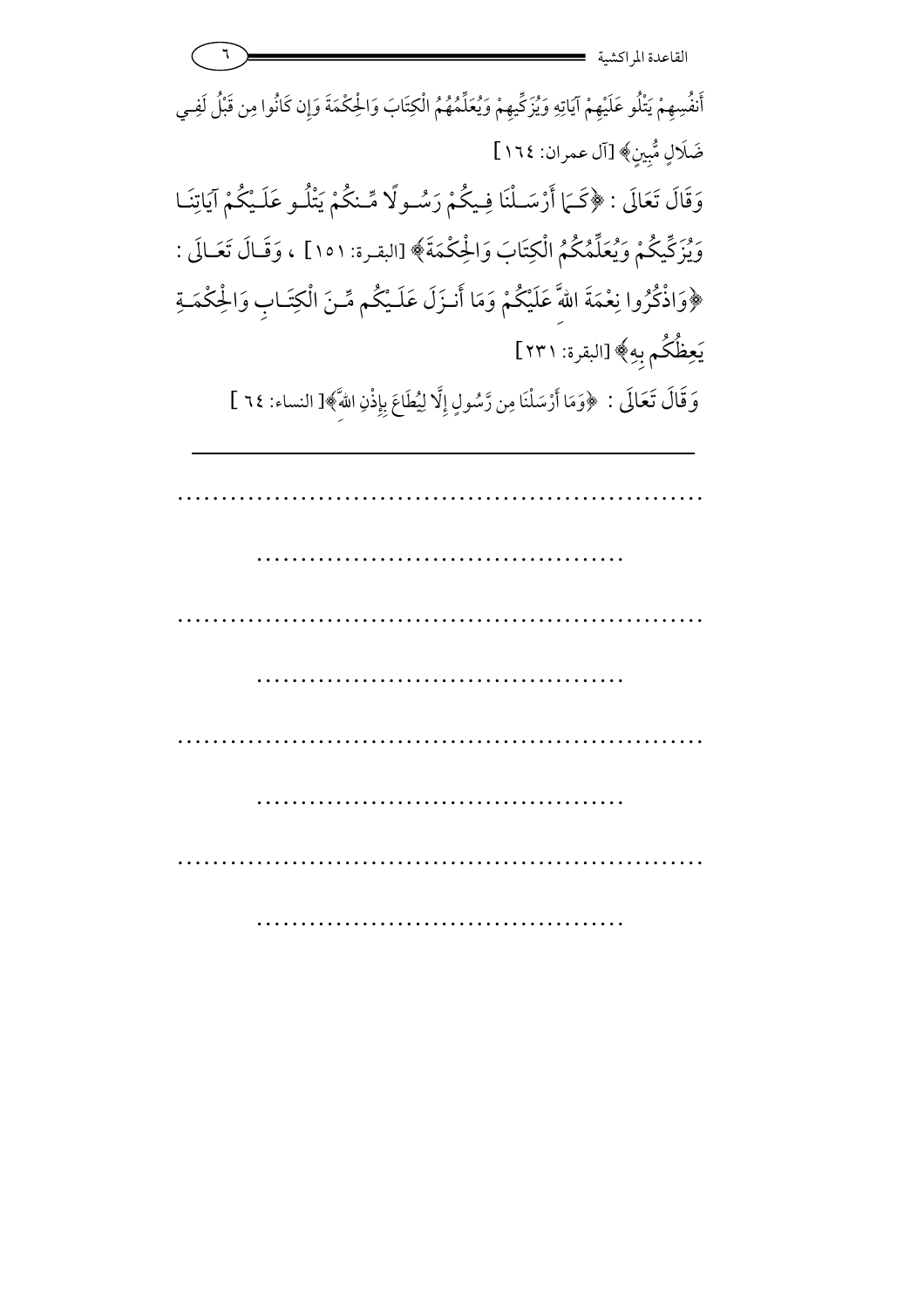٧ -القاعدة المراكشي …………………………………………………… …………………………………… …………………………………………………… وَقَالَ تَعَالَى : ﴿فَلَا وَرَبِّكَ لَا يُؤْمِنُونَ حَتَّى يُحَكِّمُوكَ فِيهَا شَجَرَ بَيْنَهُمْ ثُـمَّ لَا يَجِدُوا فِي أَنفُسِهِمْ حَرَجًا مِّمَّا قَضَيْتَ وَيُسَلِّمُوا تَسْلِيمًا﴾ [النساء: ٦٥ ] وَقَالَ تَعَالَى : ﴿يَا أَيُّهَا الَّذِينَ آمَنُوا أَطِيعُـوا اللَّهَ وَأَطِيعُـوا الرَّسُـولَ وَأُولِي الْأَمْرِ مِنكُمْ فَإِن تَنَازَعْتُمْ فِي شَيْءٍ فَرُدُّوهُ إِلَى اللّهَ ۖ وَالرَّسُولِ 7 لْأَمْرِ مِنكُمْ فَإِن تَنَازَعْتُمْ فِي شَيْءٍ فَرُدُّوهُ إِلَى اللّهَ وَالرَّسُولِ﴾ [ النساء: ٥٩] وَمِّاً جَاءَ بِهِ الرَّسُولُ : رِضَاهُ عَنْ السَّابِقِينَ الْأَوَّلِينَ ؛ وَعَمَّـنْ اتَّـبَعَهُمْ بِإِحْسَانٍ إِلَى يَوْمِ الدِّينِ ؛ كَـَمَا قَـالَ تَعَـالَى : ﴿وَالـسَّابِقُونَ الْأَوَّلُـونَ مِـنَ الْمَهَاجِرِينَ وَالْأَنصَارِ وَالَّذِينَ اتَّبَعُوهُم بِإِحْسَانٍ رَّضِيَ اللهُ عَنْهُمْ وَرَضُــوا

……………………………………

……………………………………………………

……………………………………

……………………………………………………

……………………………………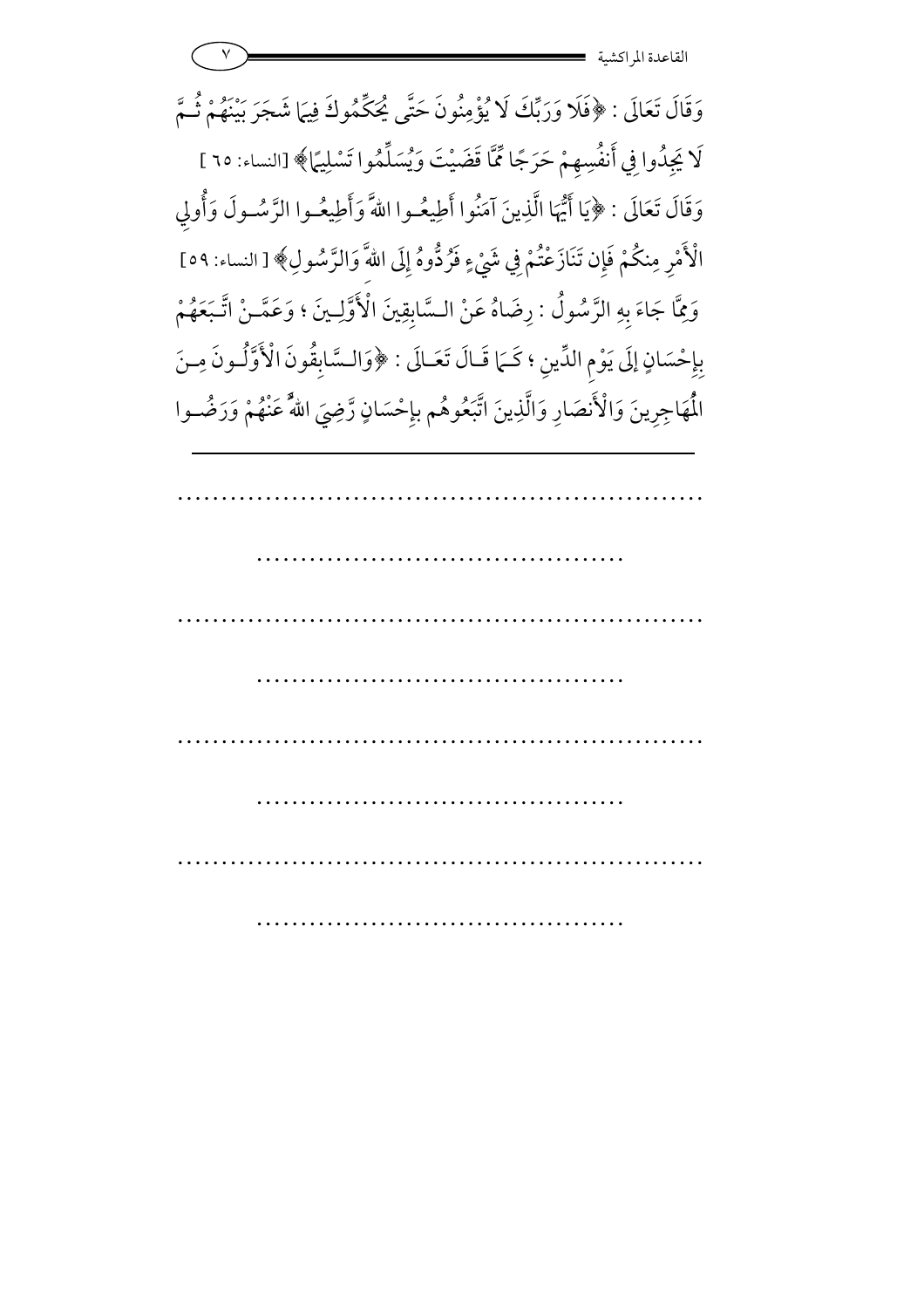<u>^</u> القاعدة المراكشي …………………………………………………… …………………………………… …………………………………………………… ……………………………………………………… …………………………………………………… …………………………………… عَنْهُ﴾ [التوبة: ١٠٠]. وَمِمَّا جَاءَ بِهِ الرَّسُولُ : إخْبَارُهُ بِأَنَّهُ تَعَالَى قَدْ أَكْمَلَ **1** الدِّينَ بِقَوْلِهِ سُبْحَانَهُ : ﴿الْيَوْمَ أَكْمَلْتُ لَكُمْ دِينَكُمْ وَأَقْمْتُ عَلَيْكُمْ نِعْمَتِي وَرَضِـيتُ لَكُـمُ الْإِسْـلَامَ دِينًـا﴾  $[$ المائدة: ٣] وَمِمَّا جَاءَ بِهِ الرَّسُولُ أَمْرُ الله لَهُ بِالْبَلَاغِ الْمُبِينِ كَمَا قَـالَ تَعَـالَى : ﴿وَمَـا عَـلَى الرَّسُولِ إِلَّا الْبَلَاغُ الْمُبِينُ﴾ [النور: ٥٤ ]. ۖ وَقَالَ تَعَالَى : ﴿وَأَنزَلْنَا إِلَيْكَ الـذِّكْرَ لِتُبَيِّنَ لِلنَّاسِ مَا نُزِّلَ إِلَيْهِمْ﴾ [النحل: ٤٤]. :

……………………………………………………

…………………………………………………………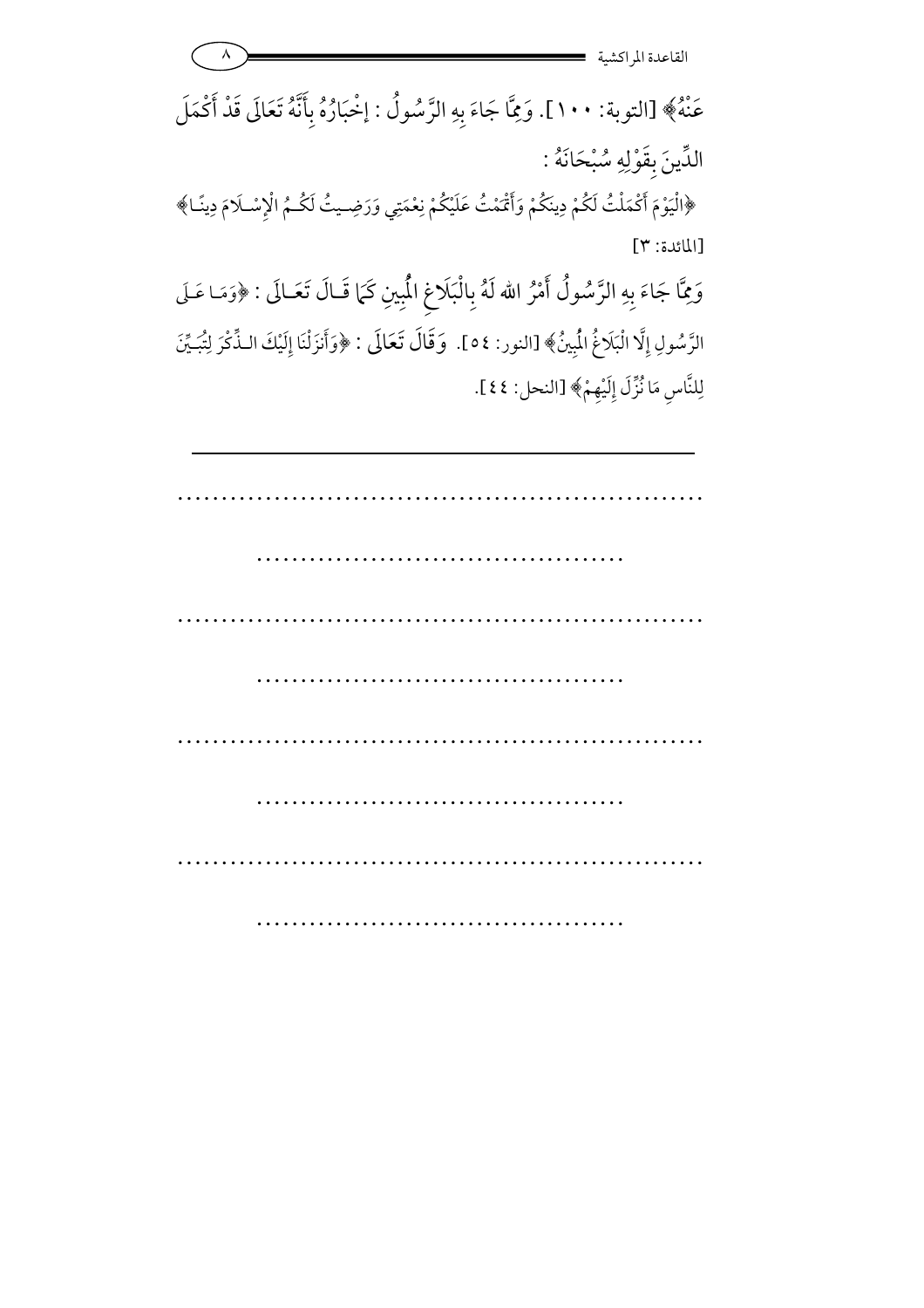وَقَالَ تَعَالَى : ﴿يَا أَيُّهَا الرَّسُولُ بَلِّغْ مَا أُنزِلَ إِلَيْكَ مِن رَّبِّكَ وَإِن لَّمْ تَفْعَـلْ فَـهَا بَلَّغْـتَ 7 رِسَالَتَهُ وَاللَّهُ يَعْصِمُكَ مِنَ النَّاسِ﴾ [المائدة: ٦٧] . وَمَعْلُومٌ أَنَّهُ صلى الله عليه وسلم قَدْ بَلَّغَ الرِّسَالَةَ كَمَا أُمِرَ وَلَمْ يَكْتُمْ مِنْهَـا 7 شَيْئًا ؛ فَإِنَّ كِتْهَانَ مَا أَنْزَلَهُ الله تعالى إلَيْهِ يُنَاقِضُ مُوجِبَ الرِّسَالَةِ ؛ كَـهَا أَنَّ الْكَذِبَ يُنَاقِضُ مُوجِبَ الرِّسَالَةِ. وَمِنْ الْمُعْلُومِ مِـنْ دِيـنِ الْمُسْلِمِينَ أَنَّـهُ **⁄** 

مَعْصُومٌ مِنْ الْكِتْهَانِ لِشَيْءِ مِنْ الرِّسَالَةِ كَمَا أَنَّهُ مَعْصُومٌ مِنْ الْكَذِبِ فِيهَا. 7 وَالْأُمَّةُ تَشْهَدُ لَهُ بِأَنَّهُ بَلَّغَ الرِّسَالَةَ كَمَا أَمَرَهُ الله تعالى وَبَيَّنَ مَا أُنْزِلَ إلَيْهِ مِنْ .<br>د .<br>ا

…………………………………………………… …………………………………… …………………………………………………… ……………………………………………………… …………………………………………………… …………………………………… …………………………………………………… ………………………………………………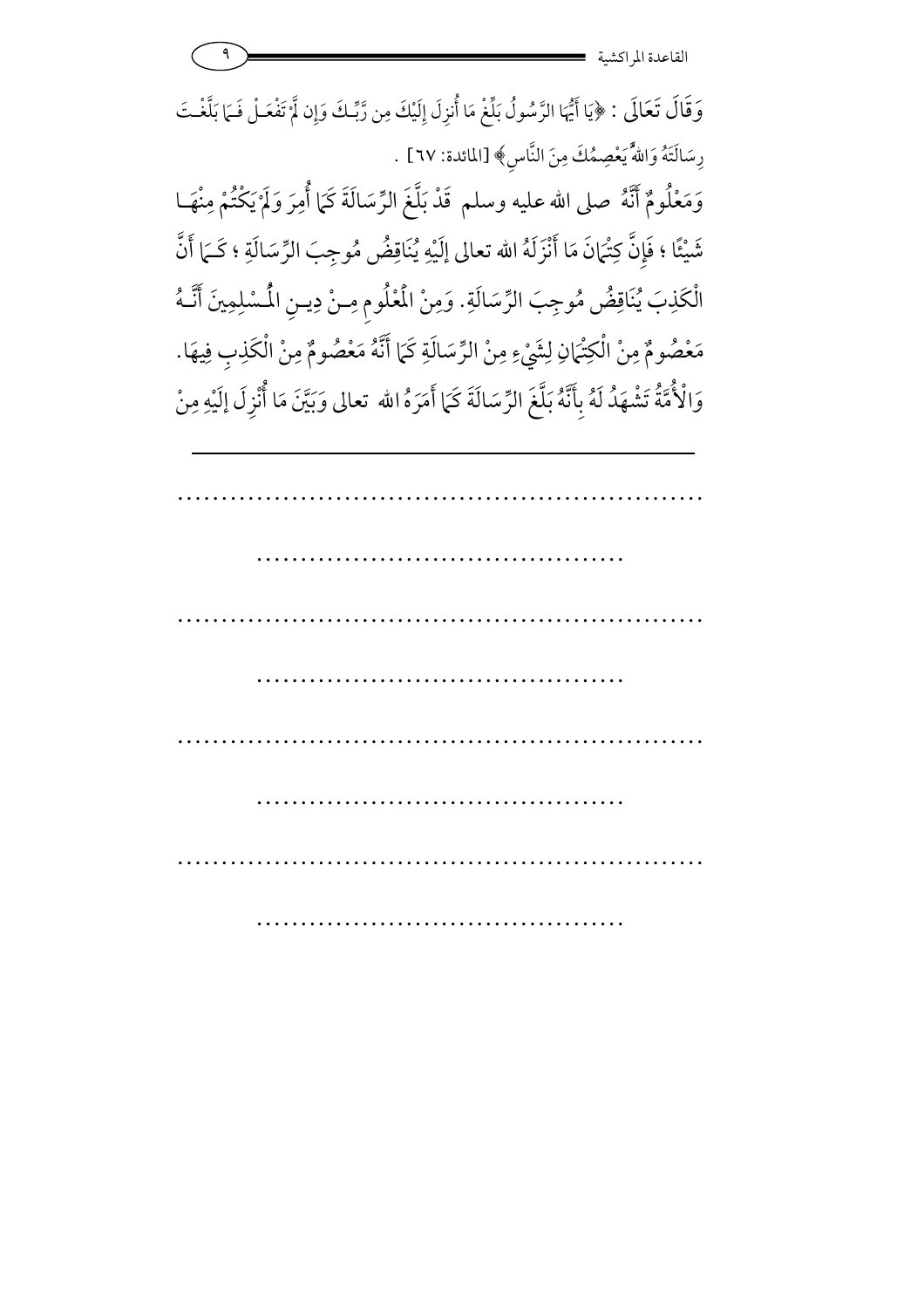رَبِّهِ وَقَدْ أَخْبَرَ الله بِأَنَّهُ قَدْ أَكْمَلَ الدِّينَ ؛ وَإِنَّمَا كَمُلَ بِمَا بَلَّغَهُ ؛ إذْ الـدِّينُ لَمْ ;<br> 7 يُعْرَفْ إِلَّا بِتَبْلِيغِهِ فَعُلِمَ أَنَّهُ بَلَّغَ جَمِيعَ الدِّينِ الَّذِي شَرَعَـهُ الله لِعِبَـادِهِ كَـمَا قَالَ صلى الله عليه وسلم { تَرَكْتُكُمْ عَلَى الْبَيْضَاءِ لَيْلُهَا كَنَهَارِهَا لَا يَزِيغُ عَنْهَا بَعْدِي إِلَّا هَالِكٌ } . وَقَالَ : { مَا تَرَكْتُ مِنْ شَيْءٍ يُقَرِّبُكُمْ إِلَى الْجَنَّـةِ 7 إلَّا وَقَدْ حَدَّثْتُكُمْ بِهِ ولا مِنْ شَيْءٍ يُبْعِدُكُمْ عَنْ النَّارِ إلَّا وَقَدْ حَدَّثْتُكُمْ بِهِ 7 7 شة<br>لغ } . وَقَالَ أَبُو ذَرٍّ : لَقَدْ تُوْفِّيَ رَسُولُ الله صلى الله عليه وسـلم وَمَـا طَـائِرٌ يُقَلِّبُ جَنَاحَيْهِ فِي السَّمَاءِ إِلَّا  $\ddot{\phantom{1}}$ يُقَلِّبُ جَنَاحَيْهِ فِي السَّمَاءِ إِلَّا أفادنا مِنْهُ عِلْمًا  $\overline{a}$ مِنْهُ عِلْمًا.

…………………………………………………… …………………………………… …………………………………………………… …………………………………… …………………………………………………… …………………………………………… …………………………………………………… ……………………………………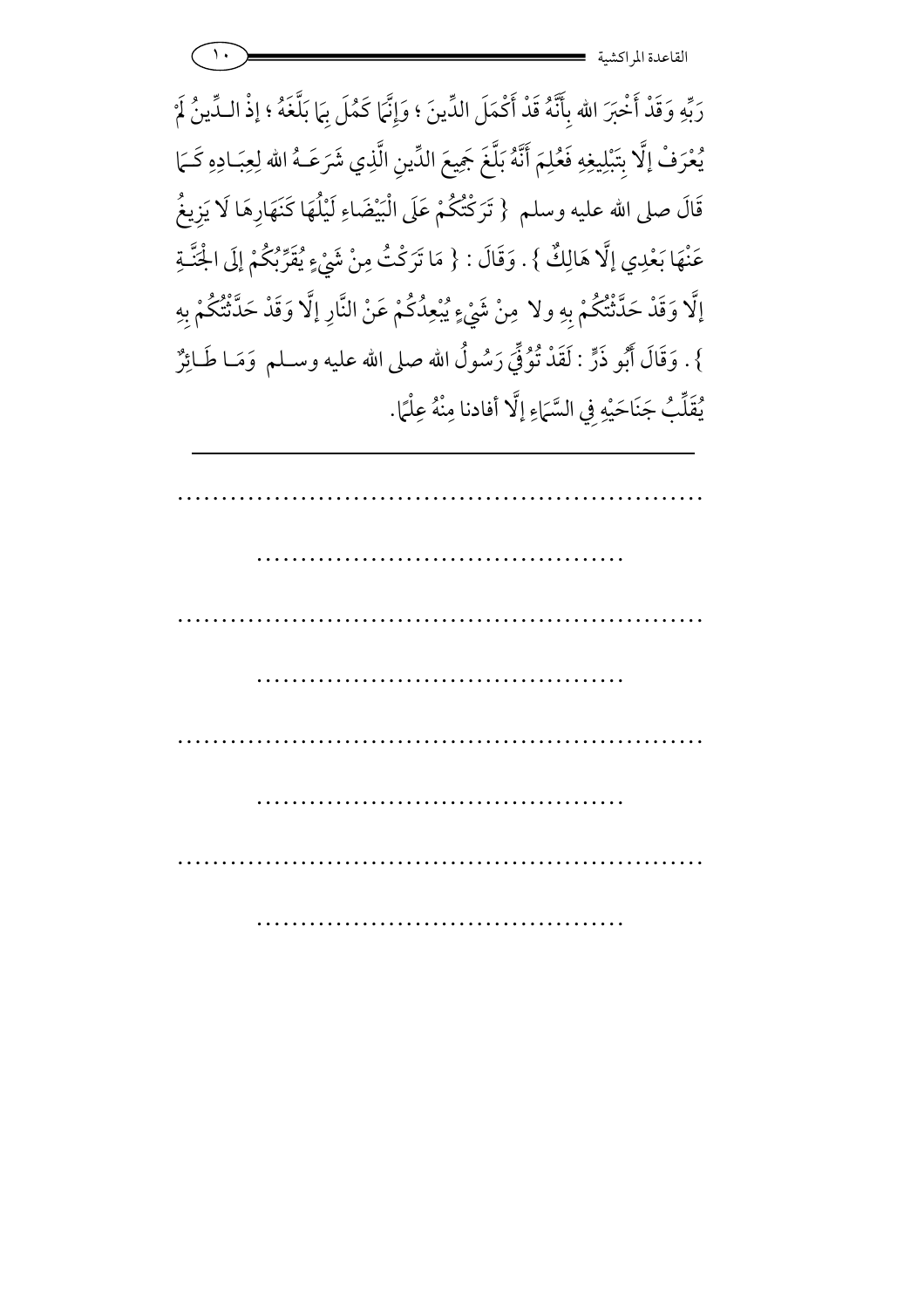|  | $\bullet$<br>. .  |
|--|-------------------|
|  | القاعدة المراكشية |

إِذَا تَبَيَّنَ هَذَا : فَقَدْ وَجَبَ عَلَى كُلِّ مُسْلِمٍ تَصْدِيقُهُ فِيهَا أَخْبَرَ بِهِ عَنْ الله ، مِنْ أَسْهَاءِ ;<br><br>; مِنْ أَسْهَ 7 الله وَصِفَاتِهِ مِمَّــا جَــاءَ فِي الْفُــرْآ مِّـَا جَـاءَ فِي الْقُـرْآنِ وَفِي الـسُّنَّةِ الثَّابِتَـةِ عَنْـهُ كَـمَا كَـانَ عَلَيْـهِ السَّابِقُونَ الْأَوَّلُونَ مِنْ الْمُهَاجِرِينَ وَالْأَنْصَارِ ؛ وَاَلَّذِينَ اتَّبَعُوهُمْ بِإِحْسَانٍ رَضِيَ الله عَنْهُمْ وَرَضُوا عَنْهُ. فَإِنَّ هَؤُلَاءِ هُمْ الَّـذِينَ تَلَقَّـوْا عَنْـهُ الْقُـرْآنَ ر<br>( 7 وَالسُّنَّةَ وَكَانُوا يَتَلَقَّوْنَ عَنْهُ مَا فِي ذَلِكَ مِنْ الْعِلْمِ وَالْعَمَـلِ كَـمَا قَـالَ أَبُـو عَبْدِ الرَّحْمَنِ السلمي لِ الرَّحْمَنِ السلمي : لَقَدْ {حَدَّثَنَا الَّذِينَ كَانُوا يُقْرِئُونَنَا الْقُرْآنَ كَعُـثْمَانِ 7 بْنِ عفان وَعَبْدِ الله بْنِ مَسْعُودٍ وَغَيْرِهِمَا أَنَّهُمْ كَانُوا إذَا تَعَلَّمُوا مِـنْ النَّبِـيِّ 6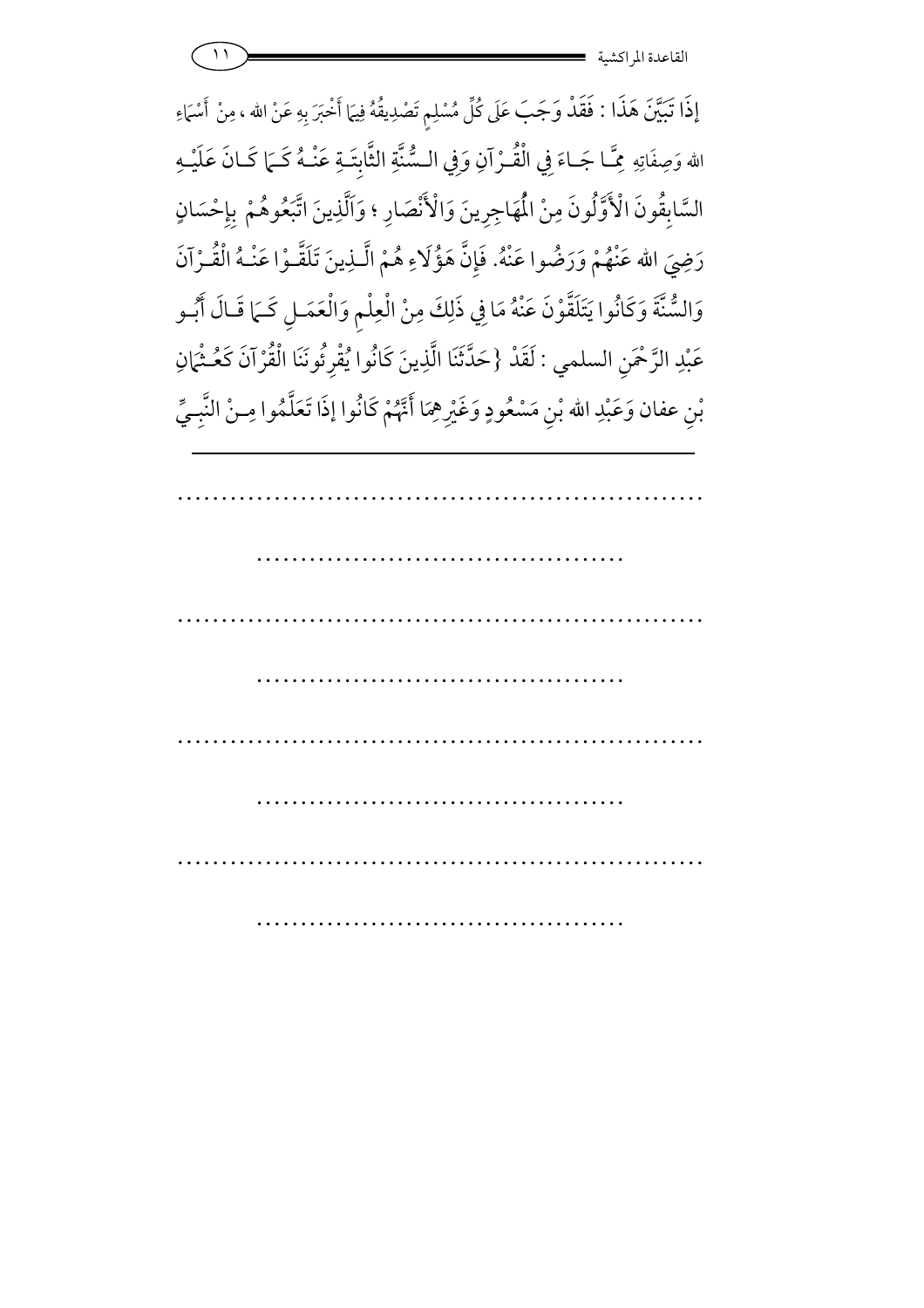11 **- 2008 - 2008 - 2008 - 2008 - 2008 - 2008 - 2008 - 2008 - 2008 - 2008 - 2008 - 2008 - 2008 - 200** القاعدة المراكشي

…………………………………………………… …………………………………… …………………………………………………… ……………………………………………………… …………………………………………………… …………………………………………………………… ………… ………………………………… صلى الله عليه وسلم عَشْرَ آيَاتٍ لَمْ يُجَاوِزُوهَا حَتَّى يَتَعَلَّمُوا مَا فِيهَــا مِــنْ الْعِلْمِ وَالْعَمَلِ قَالُوا : فَتَعَلَّمْنَا الْقُرْآنَ وَالْعِلْمَ وَالْعَمَلَ جَمِيعًا} . وَقَدْ أَقَامَ عَبْدُ الله بْنُ عُمَرَ – وَهُوَ مِنْ أَصَاغِرِ الصَّحَابَةِ – فِي تَعَلُّمِ الْبَقَرَةِ فِي تَعَلَّمِ الْبَقَرَ ثَمَانِيَ سِنِينَ لِأَجْلِ الْفَهْمِ وَالْمُرْفَةِ :<br>د تَمَانِيَ سِنِينَ لِأَجْلِ الْفَهْمِ وَالْمُعْرِفَةِ. وَهَذَا مَعْلُومٌ مِنْ وُجُوهِ : -الوجه الأول : أَنَّ الْعَادَةَ الْمُطَّرِدَةَ الَّتِي جَبَلَ الله عَلَيْهَا بَنِي آدَمَ تُوجِبُ اعْتِنَاءَهُمْ بِالْقُرْآنِ لَيْهَا بَنِي آدَمَ تُوجِبُ اعْتِنَاءَهُمْ بِالْقَرْ .<br>نه \_ آدَمَ نُو حبُ اعْدَ عَلَيْهَا بَنِي آدَمَ تُوجِبُ اءْ – الْمُتَزَّلِ عَلَيْهِمْ – لَفْظًا وَمَعْنًى ؛ بَلْ أَنْ يَكُونَ اعْتِنَـاؤُهُمْ بِـالْمُنْى أَوْكَـدَ :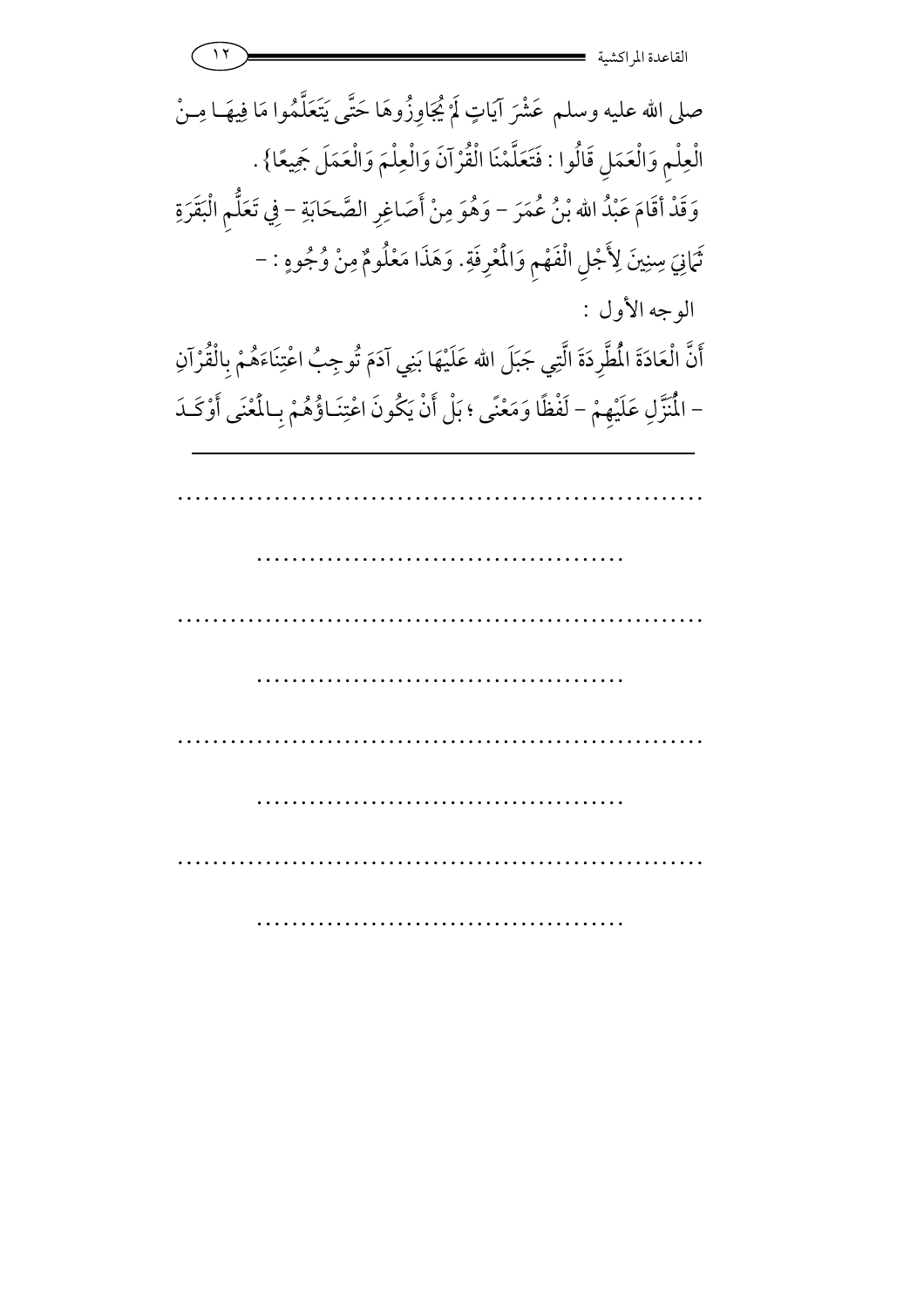$\sum_{i=1}^{n}$  if  $\sum_{i=1}^{n}$  and  $\sum_{i=1}^{n}$  and  $\sum_{i=1}^{n}$  and  $\sum_{i=1}^{n}$  and  $\sum_{i=1}^{n}$  and  $\sum_{i=1}^{n}$  and  $\sum_{i=1}^{n}$  and  $\sum_{i=1}^{n}$  and  $\sum_{i=1}^{n}$  and  $\sum_{i=1}^{n}$  and  $\sum_{i=1}^{n}$  and  $\sum_{i=1}^{n}$  and القاعدة المراكشي

فَإِنَّهُ قَدْ عُلِمَ أَنَّهُ مَنْ قَرَأَ كِتَابًا فِي الطِّبِّ أَوْ الْحِسَابِ أَوْ النَّحْوِ أَوْ الْفِقْـهِ أَوْ غَيْرِ ذَلِكَ ؛ فَإِنَّهُ لَا بُدَّ أَنْ يَكُونَ رَاغِبًا فِي فَهْمِـهِ وَتَـصَوُّرِ مَعَانِيـهِ فَكَيْـفَ بِمَنْ قَرَءُوا كِتَابَ الله الْمُنَزَّلَ إلَيْهِمْ الَّذِي بِهِ هَدَاهُمْ الله وَبِهِ عَرَّفَهُمْ الْحَـقَّ <u>ا</u> وَالْبَاطِلَ وَالْخَيْرَ وَالشَّرَّ وَالْهُدَى وَالضَّلَالَ وَالرَّشَادَ وَالْغَيَّ. فَمِنْ الْمُلُومِ **1** أَنَّ رَغْبَتَهُمْ فِي فَهْمِهِ وَتَصَوُّرِ مَعَانِيهِ أَعْظَمُ الرَّغَبَاتِ ؛ بَلْ إذَا سَمِعَ الْمَتَعَلِّمُ مِنْ الْعَالِمِ حَدِيثًا فَإِنَّهُ يَرْغَبُ فِي فَهْمِهِ ؛ فَكَيْفَ بِمَـنْ يَـسْمَعُونَ كَـلَامَ الله <u>;</u> مِنْ الْمُبَلِّغِ عَنْهُ ؛ بَلْ وَمِنْ الْمُعْلُومِ أَنَّ رَغْبَةَ الرَّسُولِ صلى الله عليـه وسـلم

…………………………………………………… …………………………………… …………………………………………………… …………………………………… …………………………………………………… …………………………………… …………………………………………………… ……………………………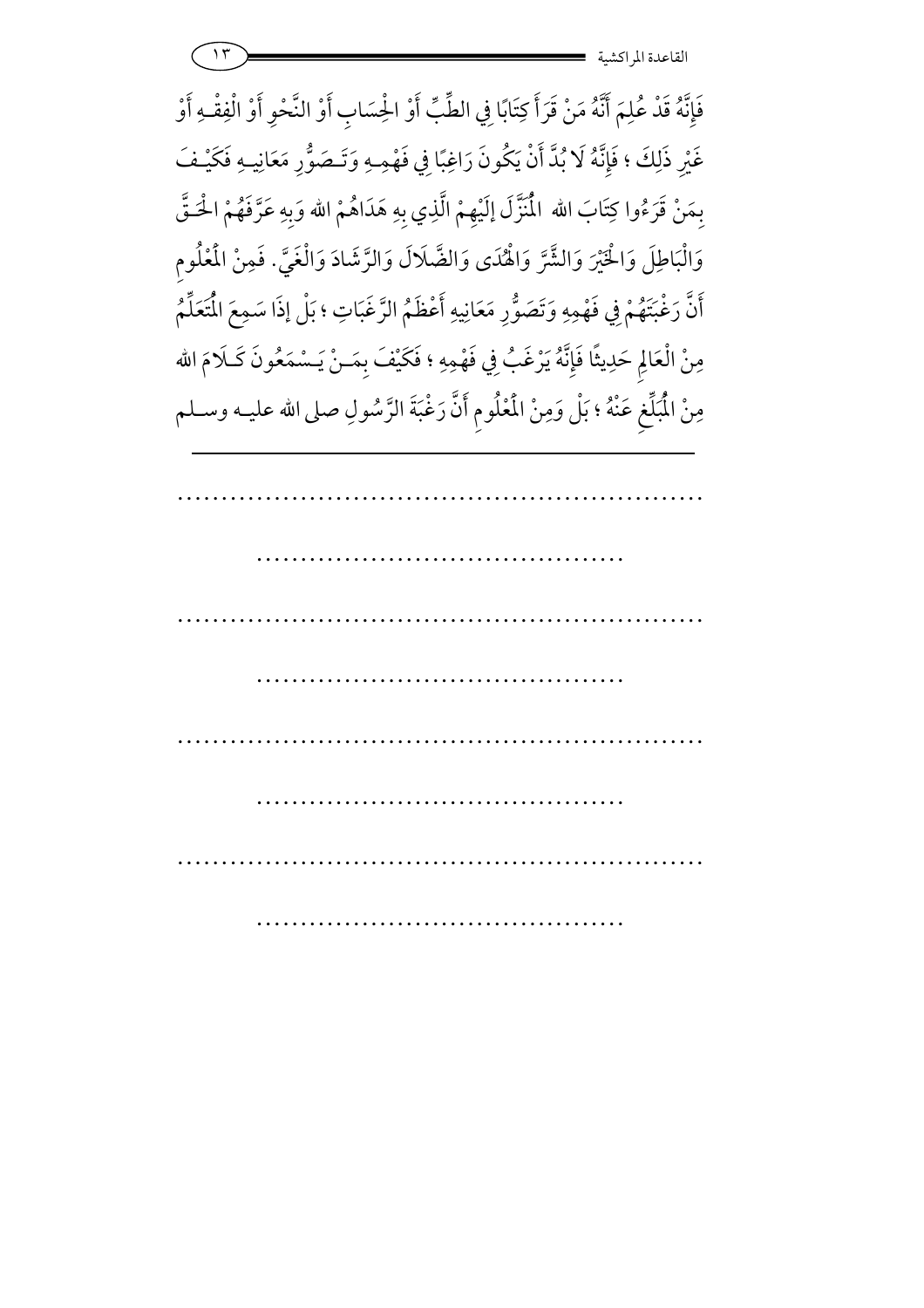$\frac{12}{15}$  =  $\frac{1}{15}$  =  $\frac{1}{15}$  =  $\frac{1}{15}$  =  $\frac{1}{15}$  =  $\frac{1}{15}$  =  $\frac{1}{15}$  =  $\frac{1}{15}$  =  $\frac{1}{15}$  =  $\frac{1}{15}$  =  $\frac{1}{15}$  =  $\frac{1}{15}$  =  $\frac{1}{15}$  =  $\frac{1}{15}$  =  $\frac{1}{15}$  =  $\frac{1}{15}$  =  $\frac{1}{15}$  = القاعدة المراكشي

فِي تَعْرِيفِهِمْ مَعَانِيَ الْقُرْآنِ فِي تَعْرِيفِهِمْ مَعَانِيَ الْقُرْآنِ العظيم أَعْظَمُ مِنْ رَغْبَتِهِ فِي تَعْرِيفِهِمْ حُرُوفَهُ فَإِنَّ مَعْرِفَةَ الْحُرُوفِ بِدُونِ الْمَعَانِي لَا تُحَصِّلُ الْمُقْصُودَ إذَا اللَّفْظُ إِنَّـمَا يُـرَادُ لِلْمَعْنَى.  $\overline{a}$ الْوَجْهُ الثَّانِي : أَنَّ الله قَدْ حَضَّهُمْ عَلَى تَدَبُّرِهِ وَتَعَقُّلِهِ وَاتَّبَاعِـهِ فِي غَــيْرِ مَوْضِـعٍ كَــَمَا قَــالَ

تَعَالَى : ﴿كِتَابٌ أَنزَلْنَاهُ إِلَيْكَ مُبَارَكٌ لِّيَدَّبَّرُوا آيَاتِهِ﴾ [ص: ٢٩] . وَقَـالَ تَعَـالَى :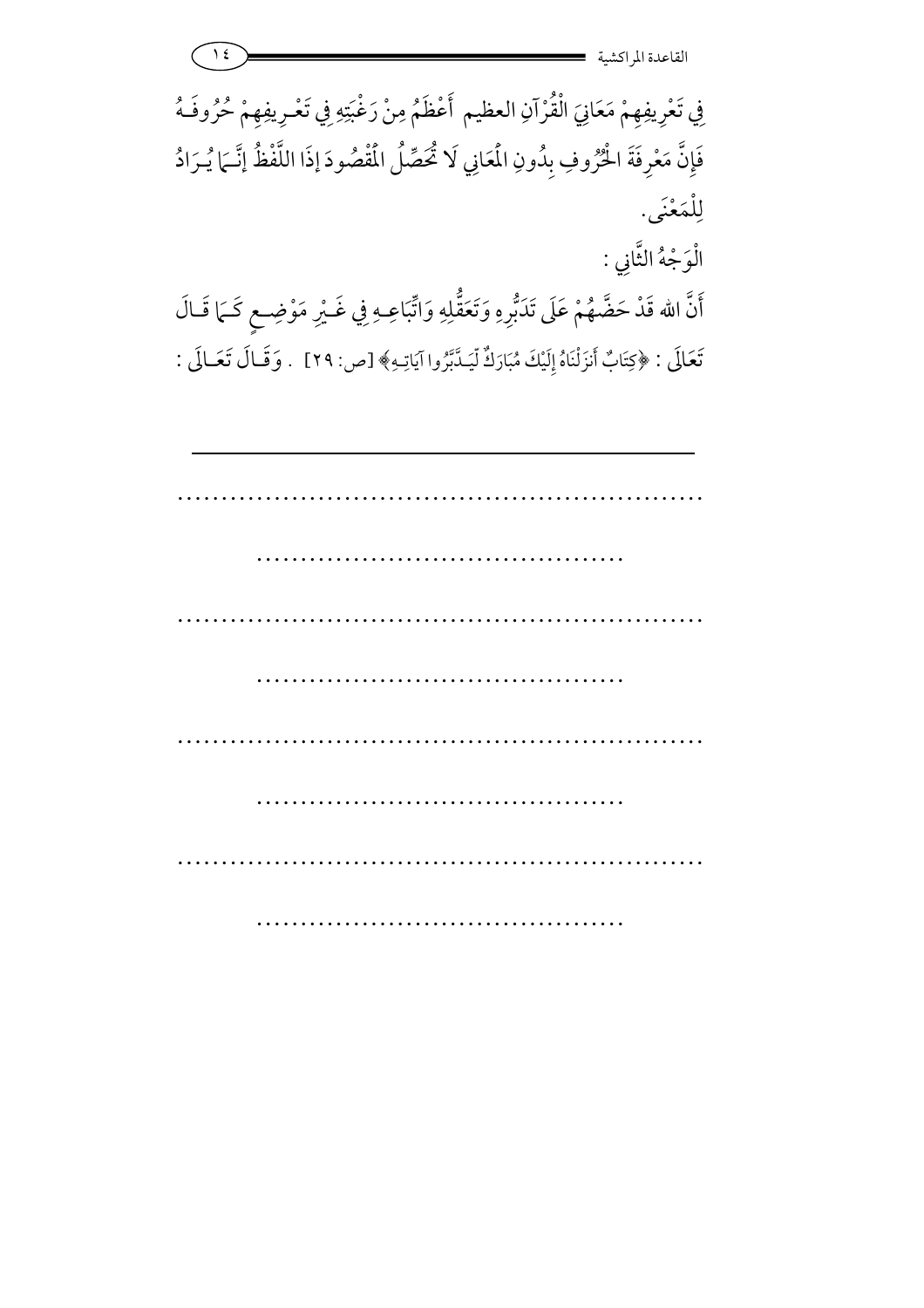﴿أَفَلَا يَتَدَبَّرُونَ الْقُرْآنَ أَمْ عَلَى قُلُوبٍ أَقْفَاهُا﴾ [محمد: ٢٤]. وَقــال تَعَــالَى : ﴿أَفَلَــمْ يَدَّبَّرُوا الْقَوْلَ أَمْ جَاءَهُم مَّا لَمْ يَأْتِ آبَاءَهُمُ الْأَوَّلِينَ﴾ [المؤمنون: ٦٨] . آ 7 وَقَالَ تَعَالَى : ﴿أَفَلَا يَتَدَبَّرُونَ الْقُرْآنَ وَلَوْ كَانَ مِنْ عِندِ غَيْرِ اللّهِ ّلَوَجَدُوا فِيهِ اخْتِلَافًـا كَثِيرًا﴾ [النساء: ٨٢] .فَإِذَا كَانَ قَدْ حَضَّ الْكُفَّـارَ وَالْمُنَـافِقِينَ عَـلَى تَـدَبُّرِهِ : عُلِمَ أَنَّ مَعَانِيَهُ مِمَّا يُمْكِنُ الْكُفَّارَ وَالْمُنَافِقِينَ فَهْمُهَـا وَمَعْرِفَتُهَـا فَكَيْـفَ لَا لِمَ أَنَّ مَعَانِيَهُ مِمَّا يُمْكِنُ الْكُفَّارَ وَالْمُنَافِقِ يَكُونُ ذَلِكَ مُحْكِنًا لِلْمُؤْمِنِينَ ؛ وَهَذَا يُبَيِّنُ أَنَّ مَعَانِيَهُ كَانَـتْ مَعْرُوفَـةً بَيِّنَـةً لهُمْ.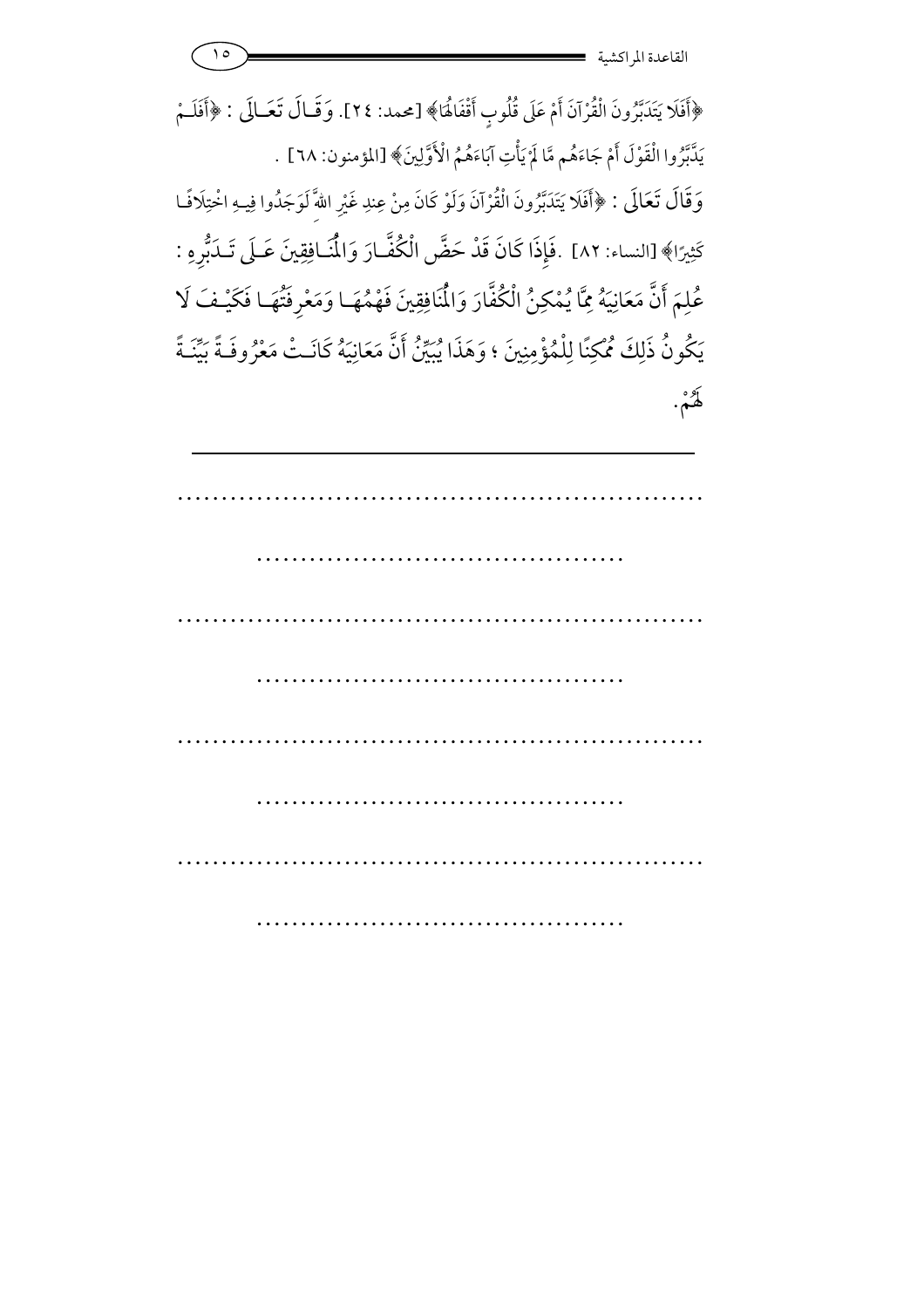

الوَجْهُ الثالث:

أَنَّهُ قَالَ تَعَالَى : ﴿إِنَّا أَنزَلْنَاهُ قُرْآنًا عَرَبِيًّا لَّعَلَّكُمْ تَعْقِلُونَ﴾ [يوسف: ٢] . وَقَـالَ تَعَالَى : ﴿إِنَّا جَعَلْنَاهُ قُرْآنًا عَرَبِيًّا لَّعَلَّكُمْ تَعْقِلُونَ﴾ [الزخرف: ٣]. فَبَـيَّنَ أَنَّـهُ أَنْزَلَـهُ عَرَبِيًّا لِأَنْ يَعْقِلُوا وَالْعَقْلُ لَا يَكُونُ إلَّا مَعَ الْعِلْمِ بِمَعَانِيهِ.

الوَجْهُ الرابع :

أَنَّهُ ذَمَّ مَنْ لَا يَفْهَمُهُ فَقَالَ تَعَالَى : ﴿وَإِذَا قَرَأْتَ الْقُرْآنَ جَعَلْنَا بَيْنَكَ وَبَيْنَ الَّذِينَ لَا يُؤْمِنُونَ بِالْآخِرَةِ حِجَابًا مَّسْتُورًا ۞ وَجَعَلْنَا عَـلَى قُلُـوبِهِمْ أَكِنَّـةً أَن يَفْقَهُـوهُ وَفِي آذَانِهِـمْ 7

…………………………………………………… …………………………………… …………………………………………………… ……………………………………………………………… …………………………………………………… …………………………………… …………………………………………………… ……………………………………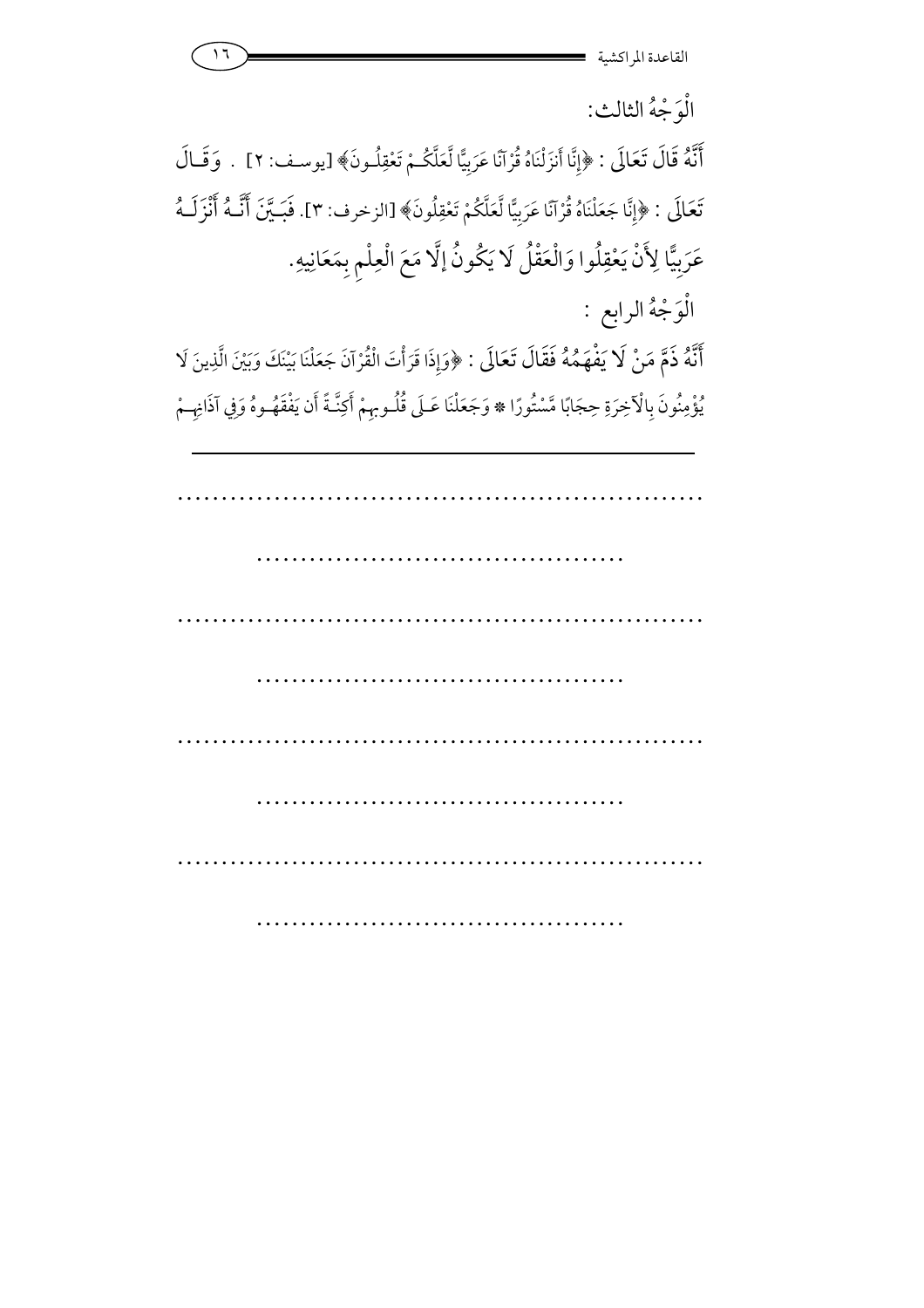وَقْرًا﴾ [الإسراء: ٤٥ - ٤٢]. وَقَالَ تَعَالَى : ﴿فَمَالِ هَؤُلَاءِ الْقَوْمِ لَا يَكَادُونَ يَفْقَهُونَ حَدِيثًا﴾ [النساء: ٧٨] .فَلَوْ كَانَ الْمُؤْمِنُونَ لَا يَفْقَهُونَهُ أَيْضًا لَكَانُوا مُشَارِكِينَ لِلْكُفَّارِ وَالْمُنَافِقِينَ فِيهَا ذَمَّهُمْ الله تَعَالَى بِهِ. الوَجْهُ الخامس :

أَنَّهُ ذَمَّ مَنْ لَمْ يَكُنْ حَظُّهُ مِنْ السَّمَاعِ إلَّا سَمَاعَ الصَّوْتِ دُونَ فَهْــمِ الْمُغْنَـى 7 وَاتِّبَاعِهِ فَقَالَ تَعَالَى : ﴿وَمَثَلُ الَّذِينَ كَفَرُوا كَمَثَلِ الَّذِي يَنْعِقُ بِهَا لَا يَسْمَعُ إِلَّا دُعَـاءً وَنِدَاءً صُمٌّ بُكُمٌ عُمْيٌ فَهُمْ لَا يَعْقِلُونَ﴾ [البقرة: ١٧١] . وَقَالَ تَعَالَى : ﴿أَمْ تَحْسَبُ 7

…………………………………………………… …………………………………… …………………………………………………… ……………………………………………………… …………………………………………………… …………………………………… …………………………………………………… ………………………………………………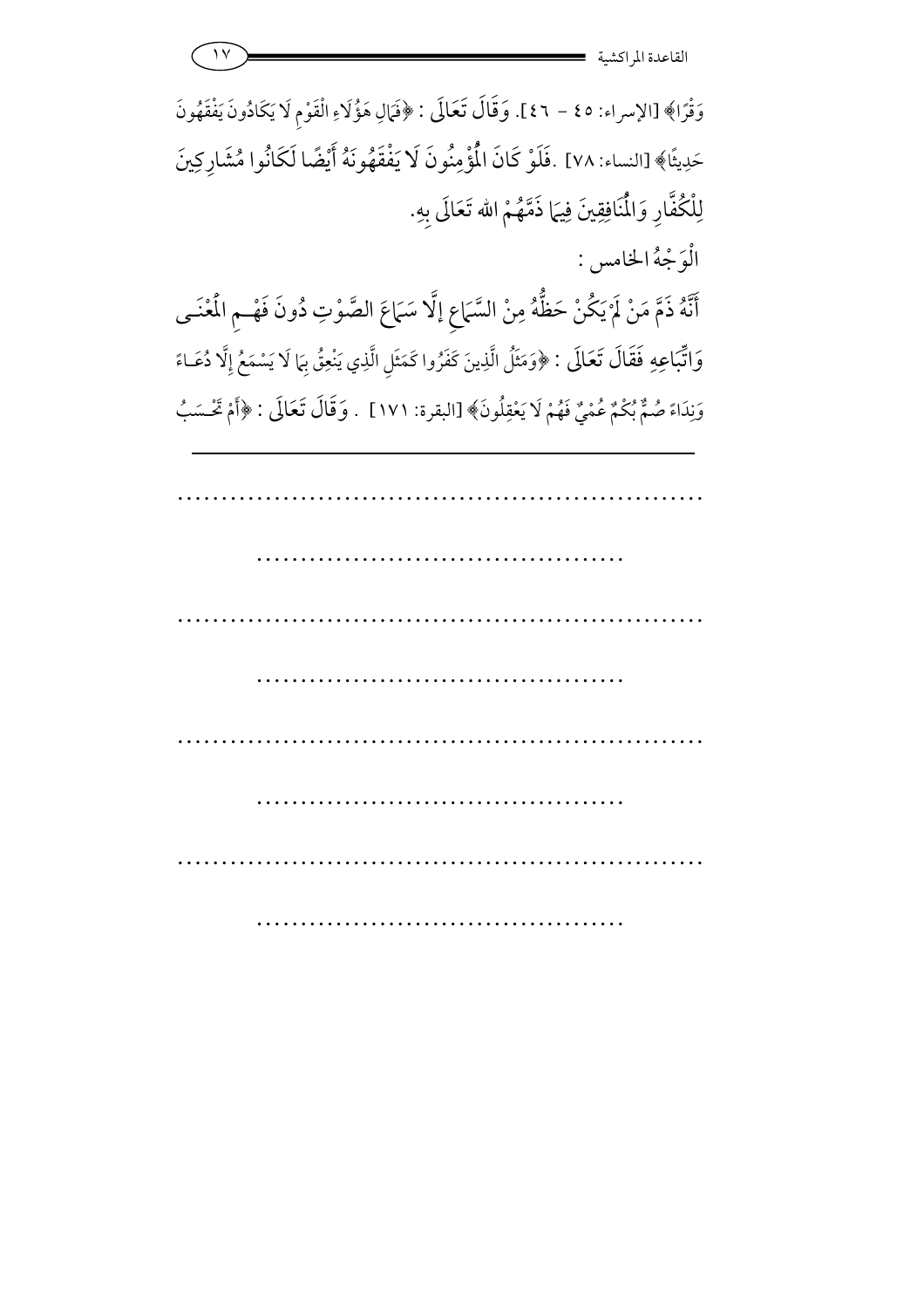11 - Andrea Andrew American Studies of the Second Studies of the Second Studies of the Second Studies of the S القاعدة المراكشي

أَنَّ أَكْثَرَهُمْ يَسْمَعُونَ أَوْ يَعْقِلُونَ إِنْ هُمْ إِلَّا كَالْأَنْعَامِ بَلْ هُمْ أَضَـلُّ سَـبِيلًا﴾ [الفرقـان: ٤٤]. ، وَقَالَ تَعَالَى : ﴿وَمِنْهُم مَّن يَسْتَمِعُ إِلَيْكَ حَتَّى إِذَا خَرَجُوا مِنْ عِنـٰدِكَ قَـالُوا لِلَّذِينَ أُوتُوا الْعِلْمَ مَاذَا قَالَ آنِفًا أُولَئِكَ الَّذِينَ طَبَعَ اللّهُ عَلَى قُلُوبِهِمْ وَاتَّبَعُوا أَهْـوَاءَهُمْ﴾ [محمد: ١٦]. ، وَأَمْثَالُ ذَلِكَ. وَهَؤُلَاءِ الْمُنَافِقُونَ سَمِعُوا صَوْتَ الرَّسُولِ  $\overline{a}$ صلى الله عليه وسلم وَلَمْ يَفْهَمُوا وَقَالُوا : مَـاذَا قَـالَ آنِفًـا ؟ أَيْ الـسَّاعَةَ وَهَذَا كَلَامُ مَنْ لَمْ يَفْقَهْ قَوْلَهُ فَقَالَ تَعَالَى : ﴿أُولَئِكَ الَّذِينَ طَبَعَ اللَّهُ عَـلَى قُلُـوبِهِمْ 7 وَاتَّبَعُـوا أَهْـوَاءَهُمْ﴾ [محمـد: ١٦]. ، فَعَــنْ جَعَــلَ الـسَّابِقِينَ الْأَوَّلِــينَ مِــنْ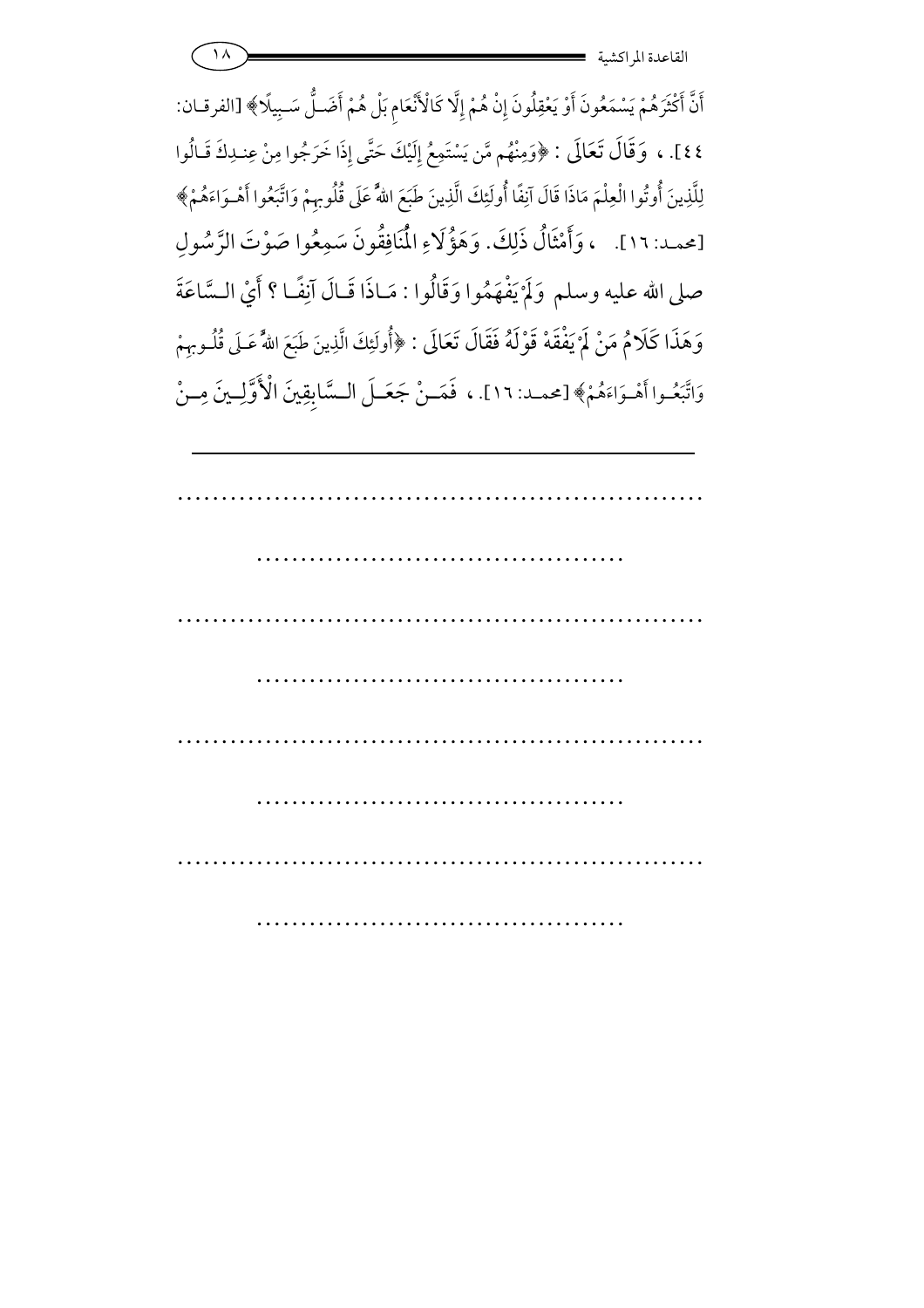| $\rightarrow$<br>القاعدة المراكش                                                                          |
|-----------------------------------------------------------------------------------------------------------|
| الْمَهَاجِرِينَ وَالْأَنْصَارِ وَالتَّابِعِينَ لَهُمْ بِإِحْسَانٍ غَيْرَ عَالِينَ بِمَعَـانِي الْقُـرْآنِ |
| جَعَلَهُمْ بِمَنْزِلَةِ الْكُفَّارِ وَالْمُنَافِقِينَ فِيهَا ذَمَّهُمْ الله عَلَيْهِ.                     |
| الْوَجْهُ السادس :                                                                                        |
| أَنَّ الصَّحَابَةَ رَضِيَ الله عَنْهُمْ فَسَّرُوا لِلتَّـابِعِينَ الْقُـرْآنَ كَـمَا قَـالَ مُجَاهِـدٌ    |
| عَرَضْت الْمُصْحَفَ عَلَى ابْنِ عَبَّاسٍ مِنْ أَوَّلِهِ إلَى آخِرِهِ أُوقِفُه عِنْدَ كُلِّ آيَـةٍ         |
| وْنُهُ وَأَسْأَلُهُ عَنْهَا.                                                                              |
| وَلِهَذَا قَالَ سُفْيَانُ الثَّوْرِيُّ : إذَا جَاءَك التَّفْسِيرُ عَنْ مُجَاهِدٍ فَحَسْبُك بِهِ           |
|                                                                                                           |
|                                                                                                           |
|                                                                                                           |
|                                                                                                           |
|                                                                                                           |
|                                                                                                           |
|                                                                                                           |
|                                                                                                           |
|                                                                                                           |
|                                                                                                           |
|                                                                                                           |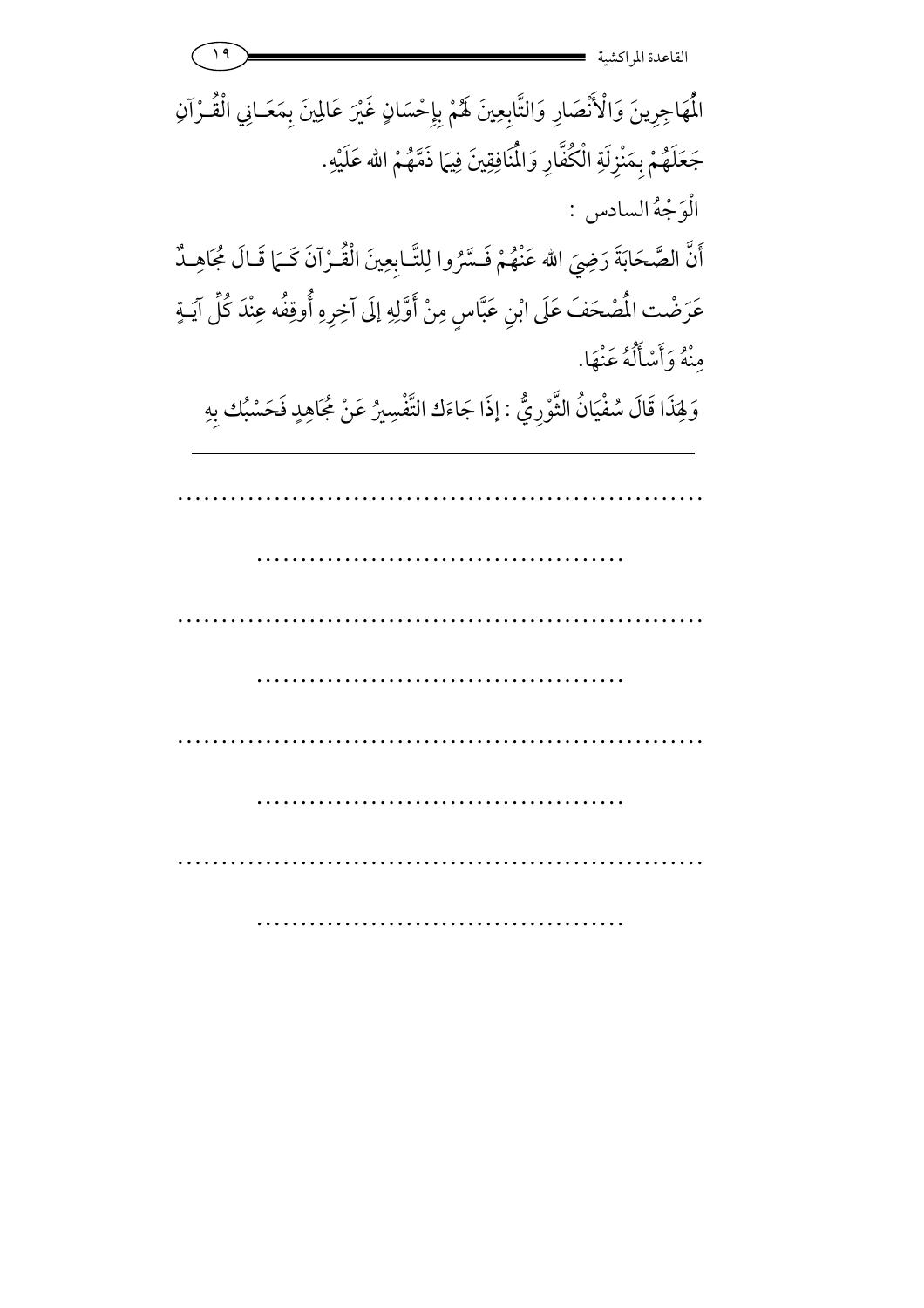<u>۲۰ - The Communication and The Communication and The Communication and The Communication and The Communication</u> القاعدة المراكشي وَكَانَ ابْنُ مَسْعُودٍ يَقُولُ : لَوْ أَعْلَمُ أَحَـدًا أَعْلَـمَ بِكِتَـابِ الله مِنِّـي تَبْلُغُـهُ الْإِبِلُ لَأَتَيْته وَكُلُّ وَاحِدٍ مِنْ أَصْحَابِ ابْنِ مَسْعُودٍ وَابْنِ عَبَّاسٍ نُقِلَ عَنْـهُ مِنْ التَّفْسِيرِ مَا لَا يُحْصِيهِ إلَّا 7 نْ التَّفْسِيرِ مَا لَا يُحْصِيهِ إلَّا الله. وَالنُّقُولُ بِذَلِكَ عَنْ الصَّحَابَةِ وَالتَّابِعِينَ ثَابِتَةٌ مَعْرُوفَةٌ عِنْدَ أَهْلِ الْعِلْمِ بِهَا. a<br>1 7 فَإِنْ قَالَ قَائِلٌ : فقَدْ اخْتَلَفُوا فِي تَفْسِيرِ الْقُرْآنِ اخْتِلَافًا كَثِيرًا ؛ وَلَـوْ كَـانَ لْ اخْتَلَفُوا فِي تَفْسِيرِ الْقُرْآنِ اخْتِلَافًا كَثِ <u>;</u> ذَلِكَ مَعْلُومًا عِنْدَهُمْ عَنْ الرَّسُولِ صلى الله عليه وسلم ۖ لَمْ يَخْتَلِفُوا فِيهِ 7 6

…………………………………………………… …………………………………… …………………………………………………… ……………………………………………………… …………………………………………………… …………………………………… …………………………………………………… ……………………………………………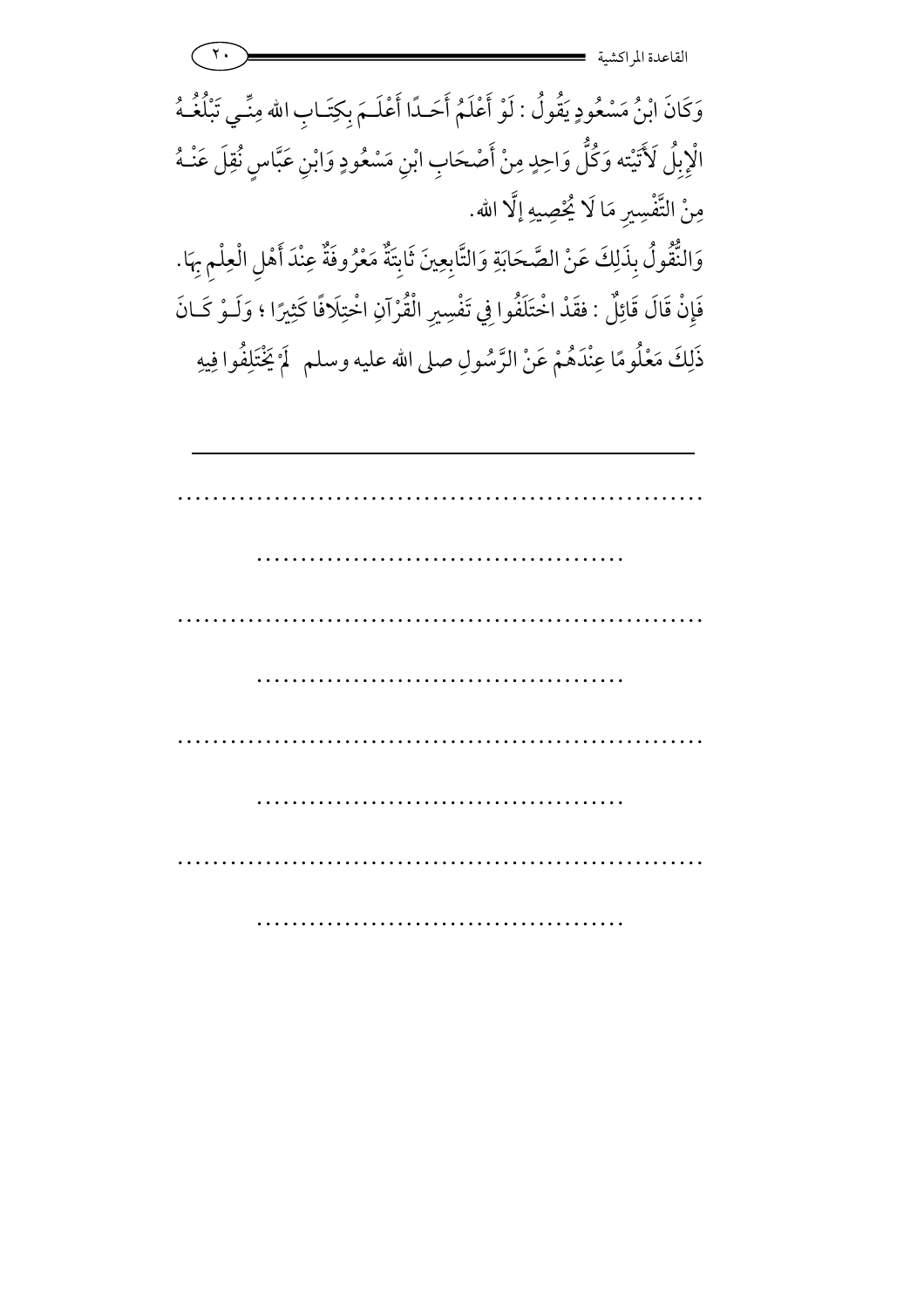11 **- 2008 - 2008 - 2008 - 2008 - 2008 - 2008 - 2008 - 2008 - 2008 - 2008 - 2008 - 2008 - 2008 - 200**<br>2008 - 2008 - 2008 - 2008 - 2008 - 2008 - 2008 - 2008 - 2008 - 2008 - 2008 - 2008 - 2008 - 2008 - 2008 - 2008 القاعدة المراكشي …………………………………………………… ………………………………………………………… …………………………………………………… ……………………………………………………… …………………………………………………… …………………………………… ………… فَيْقَالُ : الِاخْتِلَافُ الثَّابِتُ عَنْ الصَّحَابَةِ مَّحَابَةِ ؛ بَلْ وَعَنْ أَئِمَّةِ التَّابِعِينَ فِي الْقُرْآنِ أَكْثَرُهُ ; لَا يَخْرُجُ عَنْ وُجُوهٍ : احدها : أَنْ يُعَبِّرَ كُلُّ مِنْهُمْ عَنْ مَعْنَى الِاسْمِ بِعِبَارَةِ غَيْرِ عِبَارَةِ صَـاحِبِهِ فَالْمُسَمَّى وَاحِدٌ وَاحِدٌ وَكُلُّ اسْمٍ يَدُلُّ عَلَى مَعْنًـى لَا يَـدُلُّ عَلَيْـهِ الِاسْــمُ الْآخَـرُ مَـعَ أَنَّ كِلَاهُمَا حَقٌّ ؛ بِمَنْزِلَةِ تَسْمِيَةِ الله تَعَالَى بِأَسْمَائِهِ الْحُسْنَى وَتَـسْمِيَةِ الرَّسُـولِ بِأَسْمَائِهِ وَتَسْمِيَةِ الْقُرْآنِ الْعَزِيزِ بِأَسْمَائِهِ ۖ فَقَالَ تَعَالَى : ﴿قُلِ ادْعُوا اللَّهَ أَوِ ادْعُوا

………………………………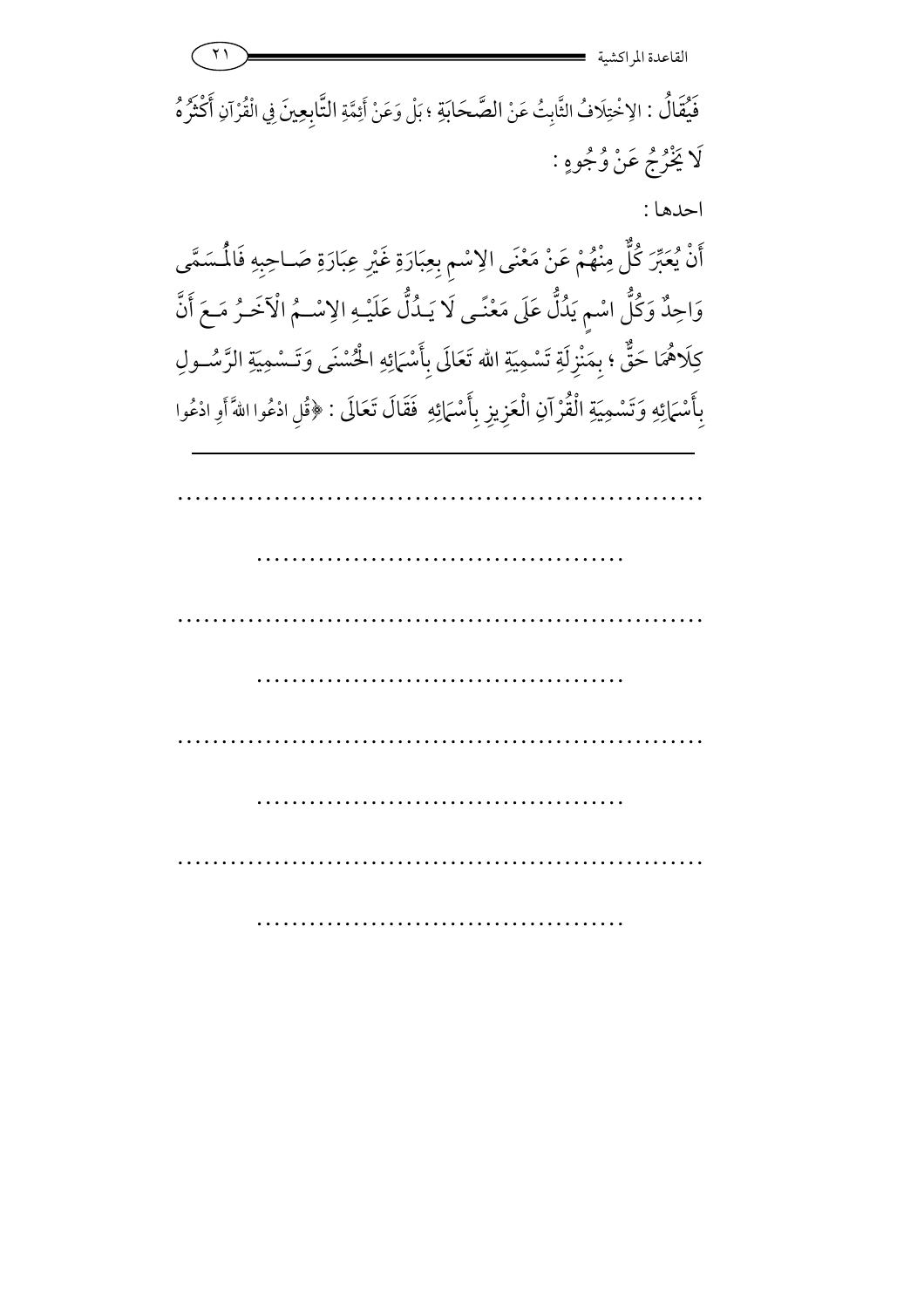الرَّحْمَنَ أَيًّا مَّا تَدْعُوا فَلَهُ الْأَسْبَاءُ اخْسُنَى﴾ [الإسراء: ١١٠] . فَإِذَا قِيـلَ : الـرَّحْمَنُ الرَّحِيمُ الْمَلِكُ الْقُذُّوسُ السَّلَامُ فَهِيَ كُلُّهَا أَسْمَاءٌ لِمُسَمَّى وَاحِـدٍ سُـبْحَانَهُ وَتَعَالَى وَإِنْ كَانَ كُلُّ اسْمٍ يَدُلُّ عَلَى نَعْتٍ للهِّ تَعَالَى لَا يَـدُلُّ عَلَيْـهِ الِاسْـمُ الْآخَرُ. وَمِثَالُ وَمِثَالُ هَذَا التَّفْسِيرِ : كَلَامُ الْعُلَمَاءِ فِي تَفْسِيرِ مُ الْعُلَمَاءِ فِي تَفْسِيرِ الصِّرَاطَ المُسْتَقِيمَ فَهَذَا يَقُولُ : هُوَ الْإِسْلَامُ وَهَذَا يَقُولُ هُوَ الْقُرْآنُ أَيْ اتِّبَاعُ الْقُـرْآنِ وَهَـذَا يَقُولُ : السُّنَّةُ وَاجْمَاعَةُ وَهَذَا يَقُولُ : طَرِيقُ الْعُبُودِيَّةِ وَهَذَا يَقُولُ : طَاعَةُ الله وَرَسولِهِ. وَمَعْلومٌ أَنَّ الصِّرَاطَ يُوصَفُ بِهَذِهِ الصِّفَاتِ كُلِّهَا وَيُـسَمَّى

…………………………………………………… …………………………………… …………………………………………………… …………………………………… …………………………………………………… …………………………………… …………………………………………………… ……………………………………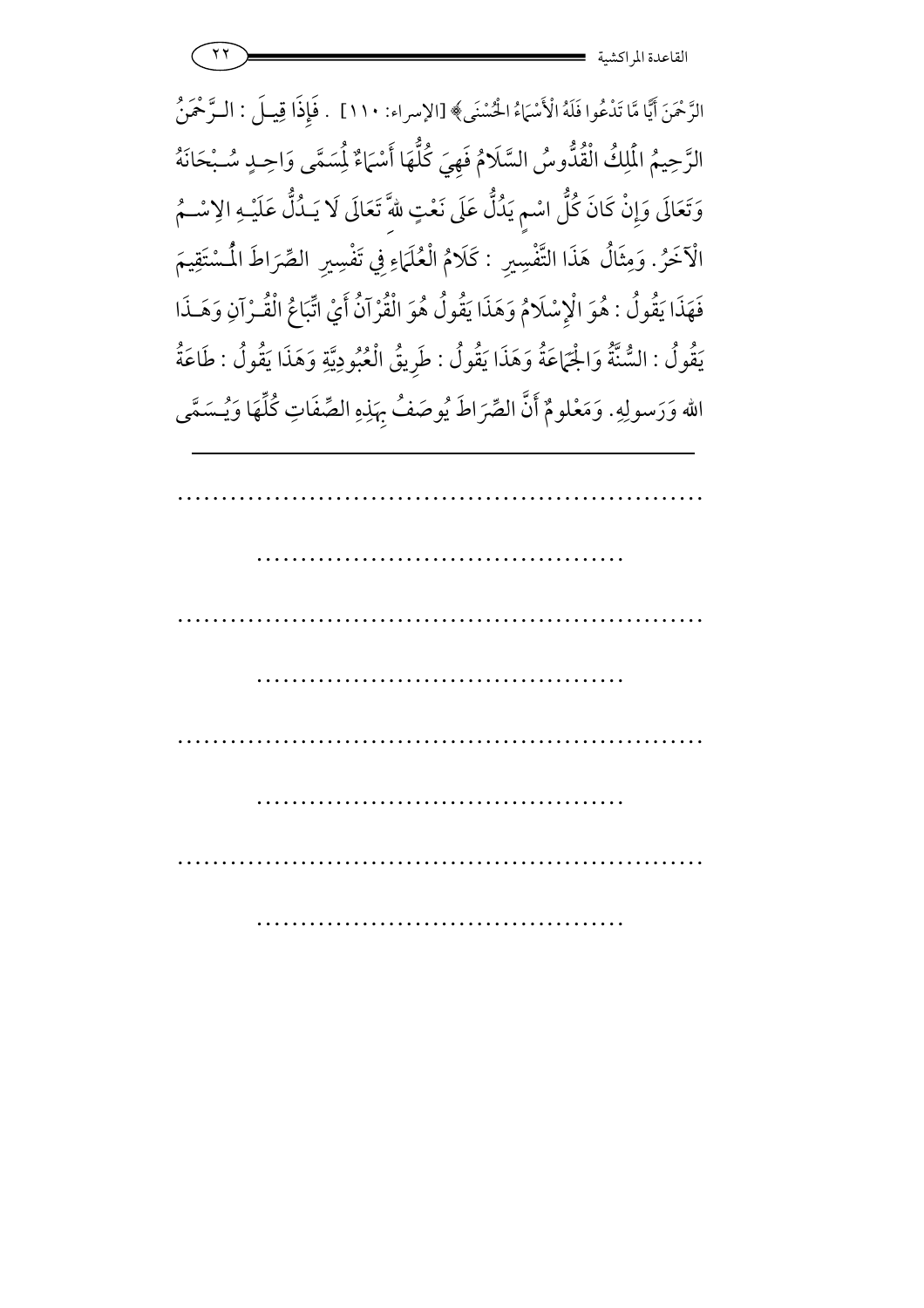٢٣ -القاعدة المراكشي بِهَذِهِ الْأَسْهَاءِ كُلِّهَا وَلَكِنَّ كُلّ مِنْهُمْ دَلَّ الْمُخَاطَبَ عَلَى النَّعْـتِ الَّـذِي بِـهِ 7 يُعْرَفُ الصِّرَاطُ وَيَنْتَفِعُ بِمَعْرِفَةِ ذَلِكَ النَّعْتِ. الْوَجْهُ الثَّانِي : أَنْ يَذْكُرَ كُلُّ مِنْهُمْ مَنْ تَفْسِيرِ الإسْمِ بَعْضَ أَنْوَاعِهِ أَوْ أَعْيَانِهِ عَلَى سَـبِيلِ **م** .<br>د التَّمْثِيلِ لِلْمُخَاطَبِ ؛ لَا عَـلَى سَـبِيلِ الْحَـصْرِ وَالْإِحَاطَـةِ كَـمَا لَـوْ سَـأَلَ أَعْجَمِيٌّ عْجَمِيٌّ عَنْ مَعْنَى لَفْظِ الْخُبْزِ ;<br>A عَنْ مَعْنَى لَفْظِ ِ الْخُبْزِ ۚ فَأَرَى رَغِيفًا وَقِيلَ هَذَا هُــوَ فَـذَاكَ مِثَـالٌ لِلْخُبْزِ وَإِشَارَةٌ إِلَى جِنْسِهِ ؛ لَا إِلَى ذَلِكَ الرَّغِيفِ خَاصَّةً.

…………………………………………………… …………………………………… …………………………………………………… ……………………………………………………… …………………………………………………… …………………………………… …………………………………………………… …………………………………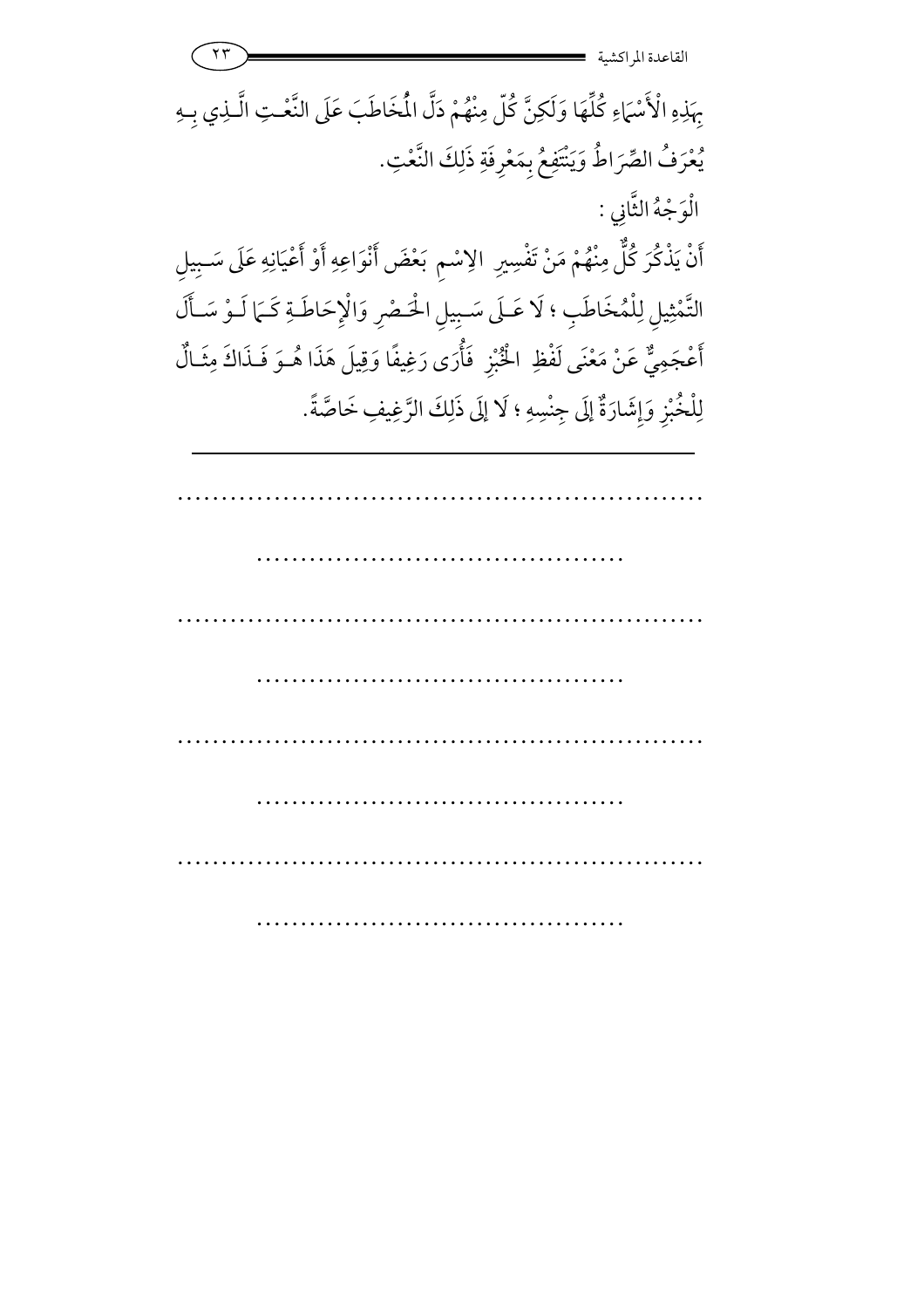|  | القاعدة المو |
|--|--------------|
|  | ِ اکسیه      |

وَمِنْ هَذَا مَا جَاءَ عَنْهُمْ فِي قَوْله تَعَالَى ﴿فَمِنْهُمْ ظَالِمٌ لّنَفْسِهِ وَمِنْهُم مُّقْتَصِدٌ وَمِـنْهُمْ سَابِقٌّ بِالْخَيْرَاتِ﴾[فاطر: ٣٢]. ، فَالْقَوْلُ الْجَامِعُ أَنَّ " الظَّالِمَ لِنَفْسِهِ <u>ا</u> ;<br>4  $\overline{6}$ لِمَفْسِهِ "هُوَ الْمُفَرِّطُ بِتَرْكِ مَـأْمُورٍ أَوْ فِعْـلِ مَخْظُـورٍ وَ " الْمُقْتَـصِدُ " : الْقَـائِمُ بِـأَدَاءِ لْقَـائِمُ بِـأَدَ الْوَاجِبَاتِ وَتَرْكِ الْمُحَرَّمَاتِ وَ " السَّابِقُ " : بِمَنْزِلَةِ الْمُقَرَّبِ الَّذِي يَتَقَرَّبُ إِلَى الله بِالنَّوَافِلِ بَعْدَ الْفَرَائِضِ حَتَّى يُحِبَّهُ الْحَقُّ. ثُمَّ إِنَّ كُـلَّا مِـنْهُمْ يَـذْكُرُ نَوْعًا مِنْ هَذَا. فَإِذَا قَالَ الْقَائِلُ : " الظَّالِمُ لَّالِمُ" الْمُؤَخِّرُ لِلصَّلَاةِ عَنْ وَقْتِهَا وَ " الْمُقْتَصِدُ " الْمَصَلِّ لَهَا فِي وَقْتِ وَ ;<br>0 لُصَلِّي هَا فِي وَقْتِ وَ " السَّابِقُ " الْمُصَلِّي لَهَـا فِي أَوَّلِ وَقْتِ ;<br>0 ً لَهَـا فِي أَوَّلِ وَ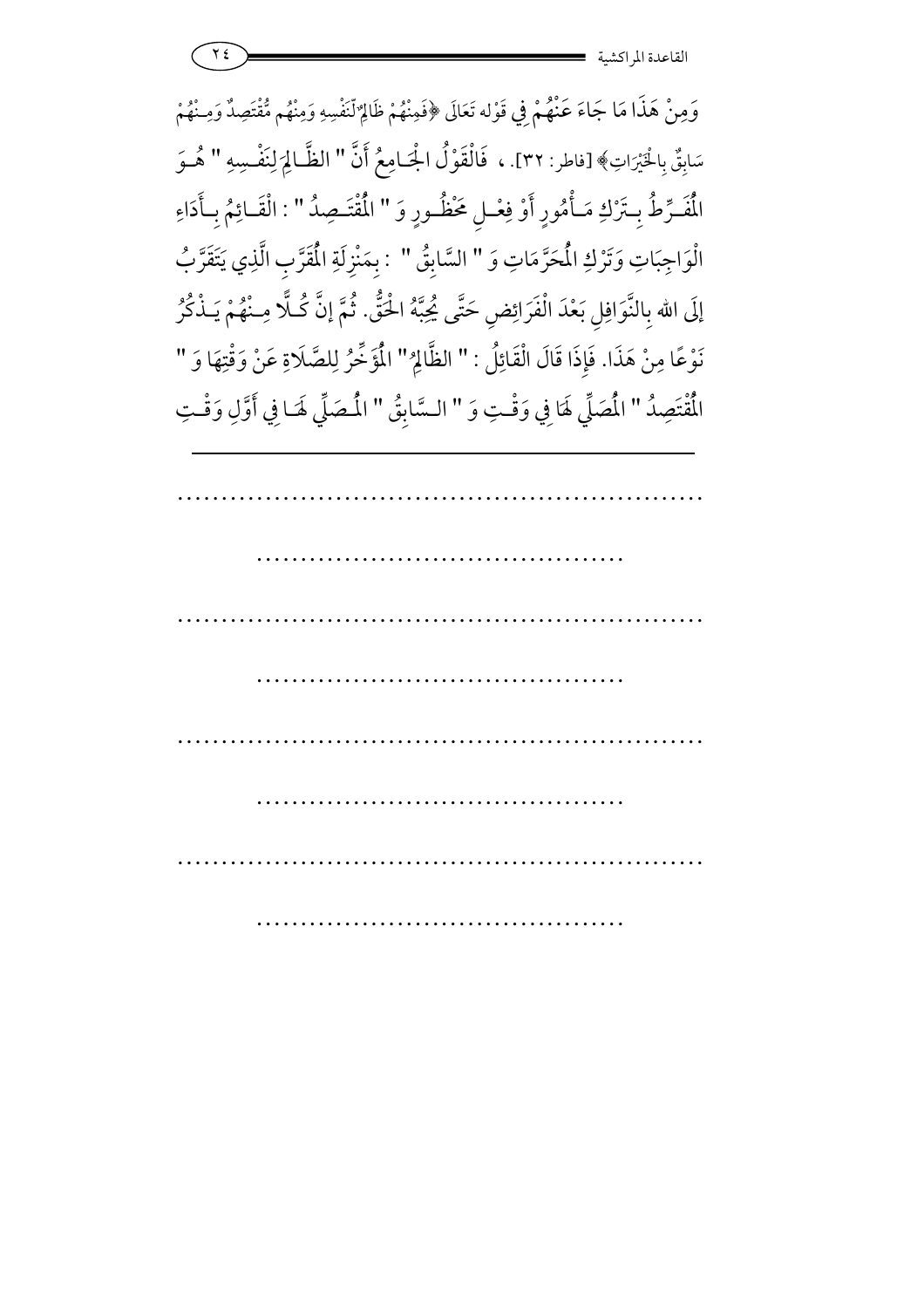حَيْثُ يَكُونُ التَّقْدِيمُ أَفْضَلَ حَيْثُ يَكُونُ التَّقْدِيمُ أَفْضَلَ. وَقَالَ آخَرُ : " الظَّالِمُ لِنَفْسِهِ إ لِنَفْسِهِ " هُـوَ الْبَخِيلُ هــوَ الدِّ الَّذِي لَا يَصِلُ رَحِمَهُ وَلَا يُؤَدِّي زَكَاةَ مَالِهِ وَ " الْمُقْتَصِدُ " الْقَائِمُ بِـهَا يَجِـبُ عَلَيْهِ مِنْ الزَّكَاةِ وَصِلَةِ الرَّحِمِ وَقِرَى الـضَّيْفِ وَالْإِعْطَاءِ فِي النَّائِبَـةِ وَ " السَّابِقُ " الْفَاعِلُ الْمُسْتَحَبَّ بَعْدَ الْوَاجِبِ كَمَا فَعَلَ ( الصِّدِّيقُ حِـينَ جَـاءَ بِهَالِهِ كُلِّهِ ؛ وَلَمْ يَكُنْ مَعَ هَذَا يَأْخُذُ مِنْ أَحَدٍ شَيْئًا. وَقَـالَ آخَـرُ : " الظَّـالِمُ 7 ٿَـالِا لِنَفَسِهِ " الَّذِي يَصُومُ عَنْ لَّذِي يَصُومُ عَنْ الطَّعَـامِ لَا عَـنْ الْآثَـامِ " والمُقْتَـصِدُ " الَّـذِي يَصُومُ عَنْ الطَّعَامِ وَالْآثَامِ وَ " السَّابِقُ " الَّــٰذِي يَـصُومُ عَــنْ كُـلِّ مَـا لَا ۖ 5

…………………………………………………… …………………………………………………………… …………………………………………………… …………………………………… …………………………………………………… …………………………………… …………………………………………………… ……………………………………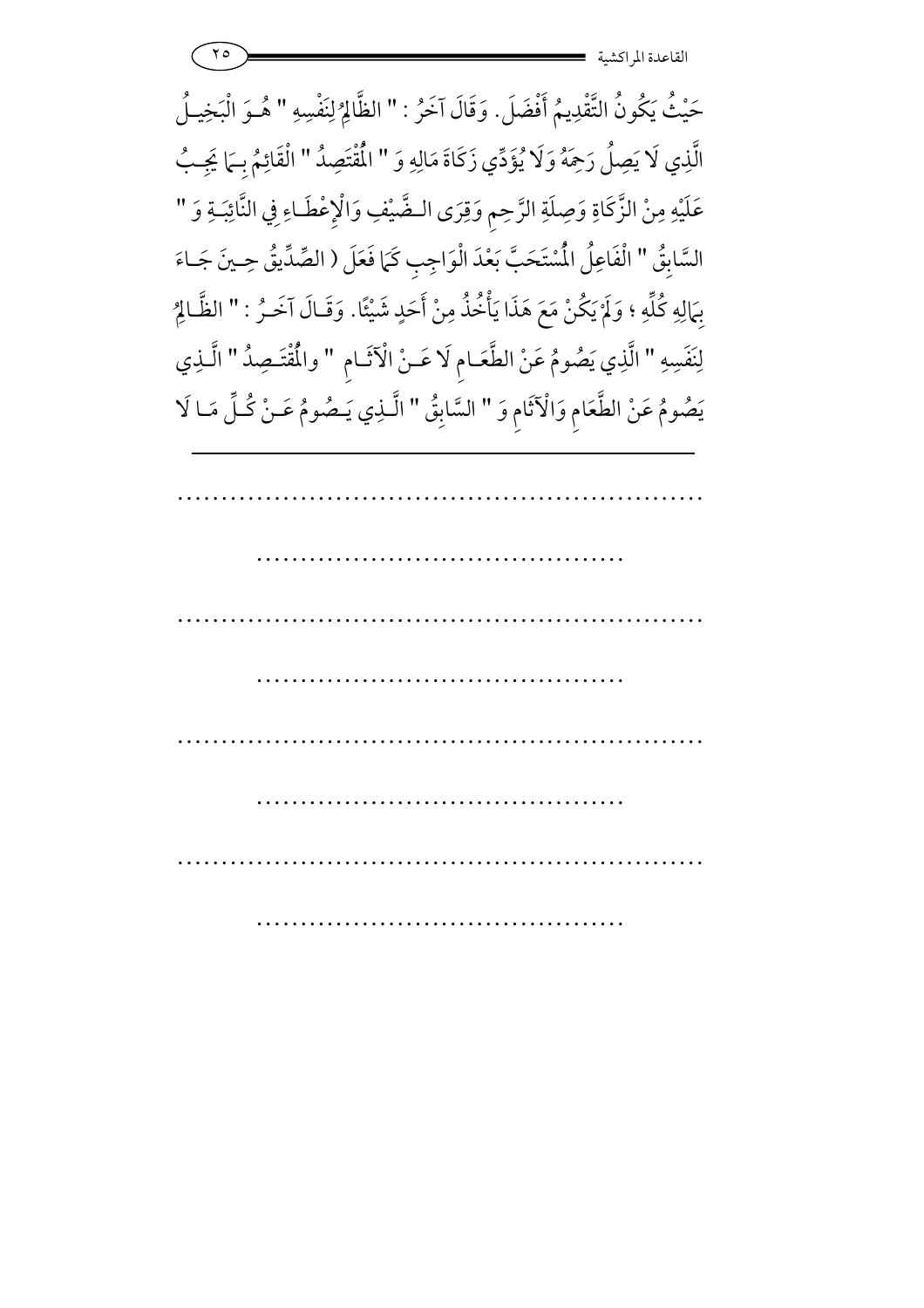٢٦ -القاعدة المراكشي يُقَرِّبُهُ إِلَى الله – وَأَمْثَالُ ذَلِكَ – ۖ لَمْ تَكُنْ هَذِهِ الْأَقْوَالُ مُتَنَافِيَةً بَلْ كُلُّ ذَكَـرَ  $\lambda$ 7 نَوْعًا مِمَّا تَنَاوَلَتْهُ الْآيَةُ. 7 الوَجْهُ الثالث : أَنْ يَذْكُرَ أَحَدُهُمْ لِنُزُولِ الْآيَةِ " سَبَبًا " وَيَذْكُرَ الْآخَرُ " سَبَبًا " آخَرَ - لَا 7 يُنَافِي الْأَوَّلَ – وَمِنْ الْمُمْكِنِ نُزُوهُا لِأَجْلِ السَّبَيَّنِ جَمِيعًا أَوْ نُزُوهُا مَرَّتَيْنِ : <u>ا</u> مَرَّةً لِهَذَا وَمَرَّةً لِهَذَا.

| $\cdots$ |  |  |
|----------|--|--|
|          |  |  |
|          |  |  |
|          |  |  |
|          |  |  |
|          |  |  |
|          |  |  |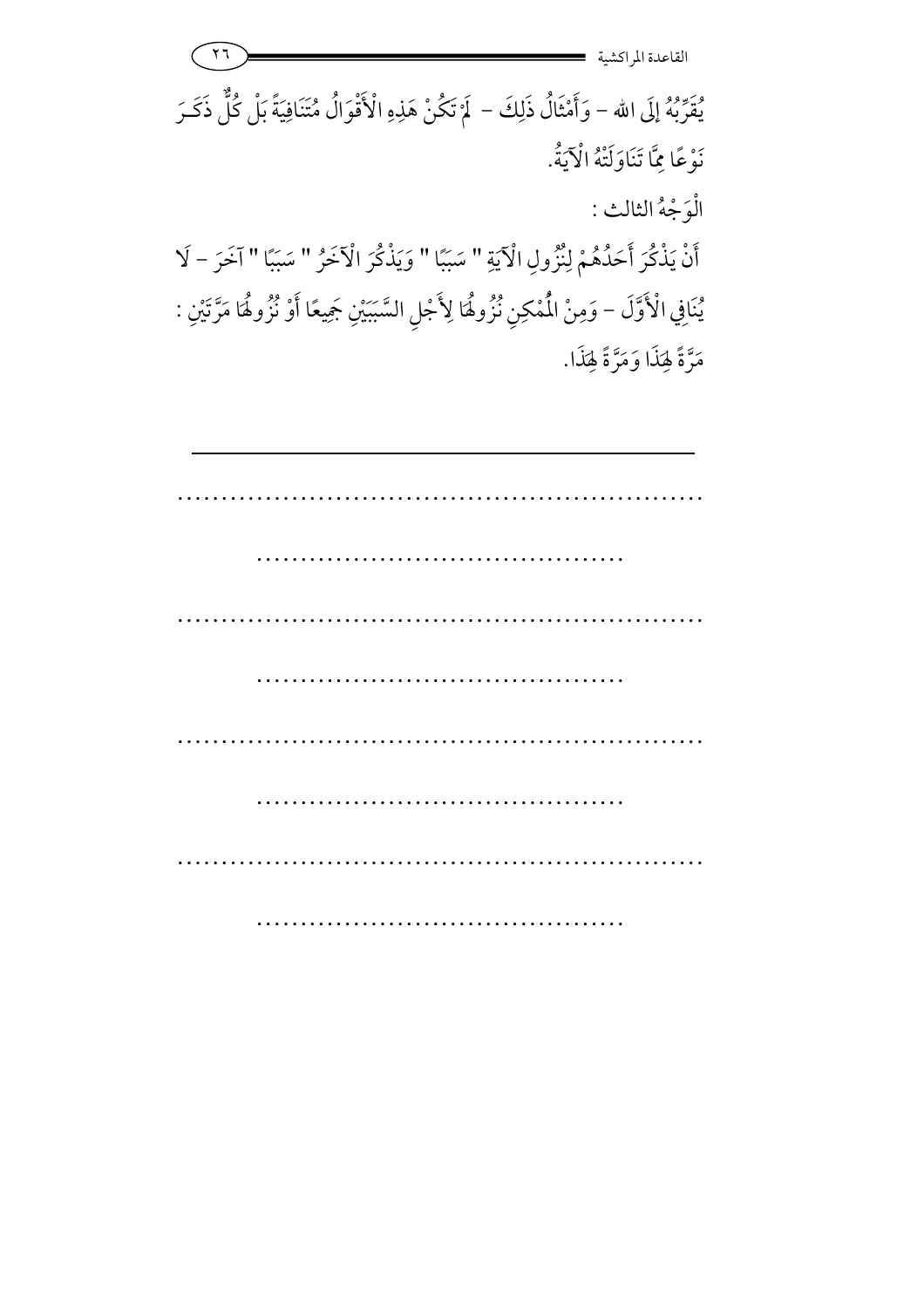|  | القاعدة المراكشية |
|--|-------------------|
|  |                   |

وَأَمَّا مَا صَحَّ عَنْ السَّلَفِ أَنَّهُمْ : اخْتَلَفُوا فِيهِ " اخْتِلَافَ تَنَاقُضٍ " فَهَـذَا قَلِيلٌ بِالنِّسْبَةِ إِلَى مَا لَمْ يَخْتَلِفُو 7 بِالنِّسْبَةِ إِلَى مَا لَمْ يَخْتَلِفُوا فِيهِ كَمَا أَنَّ تَنَازُعَهُمْ فِي بَعْضٍ مَسَائِلِ السُّنَّةِ − كَبَعْضِ مَسَائِلِ الصَّلَاةِ وَالزَّكَاةِ وَالصِّيَامِ وَالْحَجِّ وَالْفَرَائِضِ وَالطَّلَاقِ وَنَحْوِ ذَلِكَ – لَا يَمْنَعُ أَنْ يَكُونَ أَصْلُ هَذِهِ السُّنَنِ مَـأْخُوذًا عَـنْ النَّبِـيِّ لَا يَمْنَعُ أَنْ يَكُونَ أَصْلَ هَ صلى الله عليه وسلم وَمُجَلَّهَا مَنْقُولَةٌ عَنْهُ بِالتَّوَاتُرِ.

| $\cdots$ |  |
|----------|--|
|          |  |
|          |  |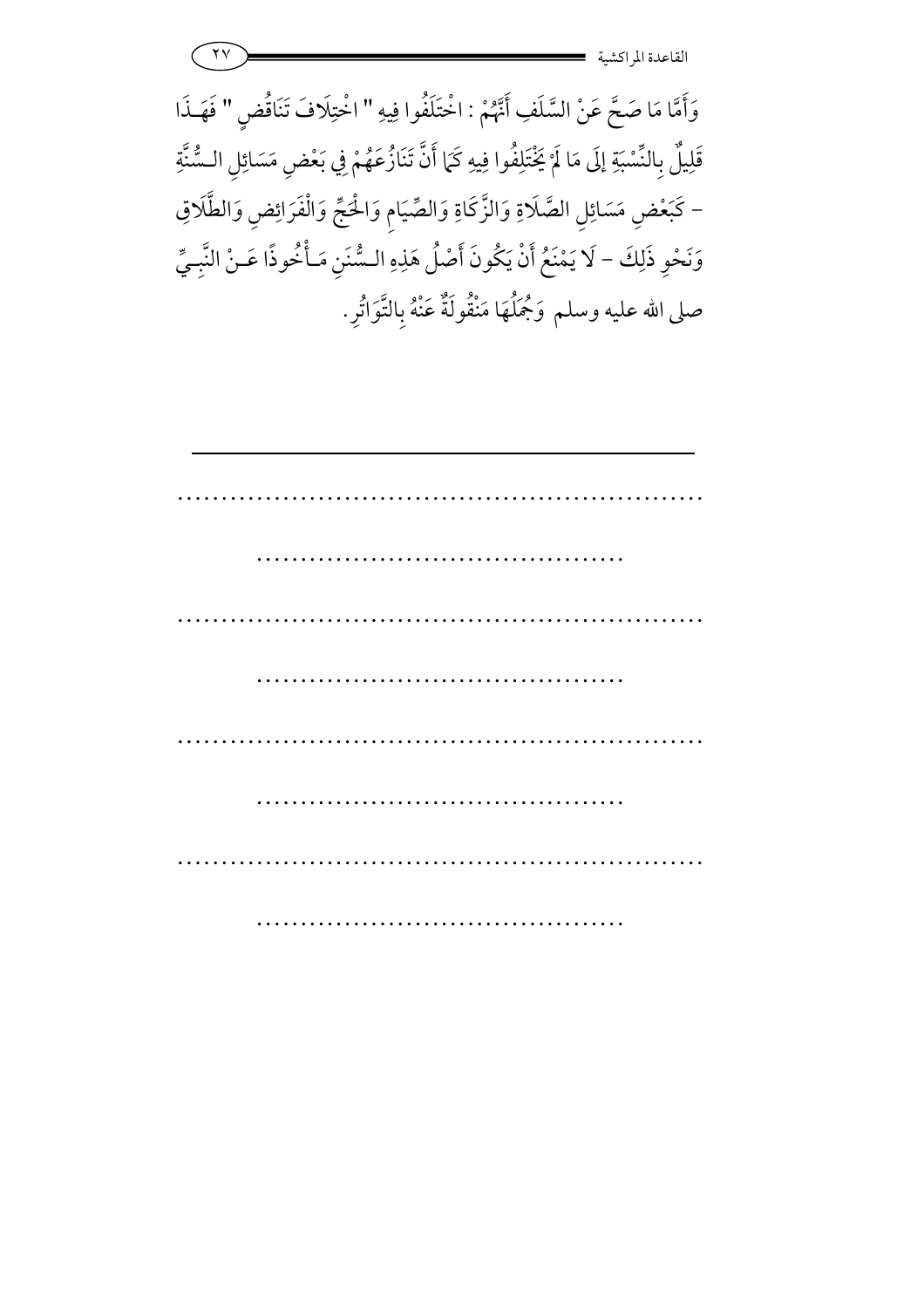وَقَدْ تَبَيَّنَ أَنَّ الله تَعَالَى أَنْزَلَ عَلَيْهِ الْكِتَابَ وَالْحِكْمَــةَ ؛ وَأَمَـرَ أَزْوَاجَ نَبِيٍّـهِ صلى الله عليه وسـلم أَنْ يَـذْكُرْنَ مَـا يُـتْلَى فِي بُيُـوتِهِنَّ ( مِـنْ آيَـاتِ الله وَالْحِكْمَةِ ). وَقَدْ قَالَ غَيْرُ وَاحِدٍ مِنْ السَّلَفِ : إِنَّ " الْحِكْمَةَ " هِيَ السُّنَّةُ **5** ؛ وَقَدْ قَالَ صلى الله عليه وسلم { أَلَا إِنِّي أُوتِيت الْكِتَابَ وَمِثْلَهُ مَعَهُ } . فَمَا ثَبَتَ عَنْهُ مِنْ السُّنَّةِ فَعَلَيْنَا اتَّبَاعُهُ ؛ سَوَاءٌ قِيلَ إِنَّهُ فِي الْقُرْآنِ ؛ وَلَمْ نَفْهَمْهُ 7 8 نَحْنُ أَوْ قِيلَ لَيْسَ فِي الْقُرْآنِ ؛ كَمَا أَنَّ مَا اتَّفَقَ عَلَيْـهِ الـسَّابِقُونَ الْأَوَّلُـونَ وَاَلَّذِينَ اتَّبَعُوهُمْ بِإِحْسَانِ ؛ فَعَلَيْنَا أَنْ نَتَّبِعَهُمْ فِيهِ ؛ سَـوَاءٌ قِيـلَ إِنَّـهُ كَـانَ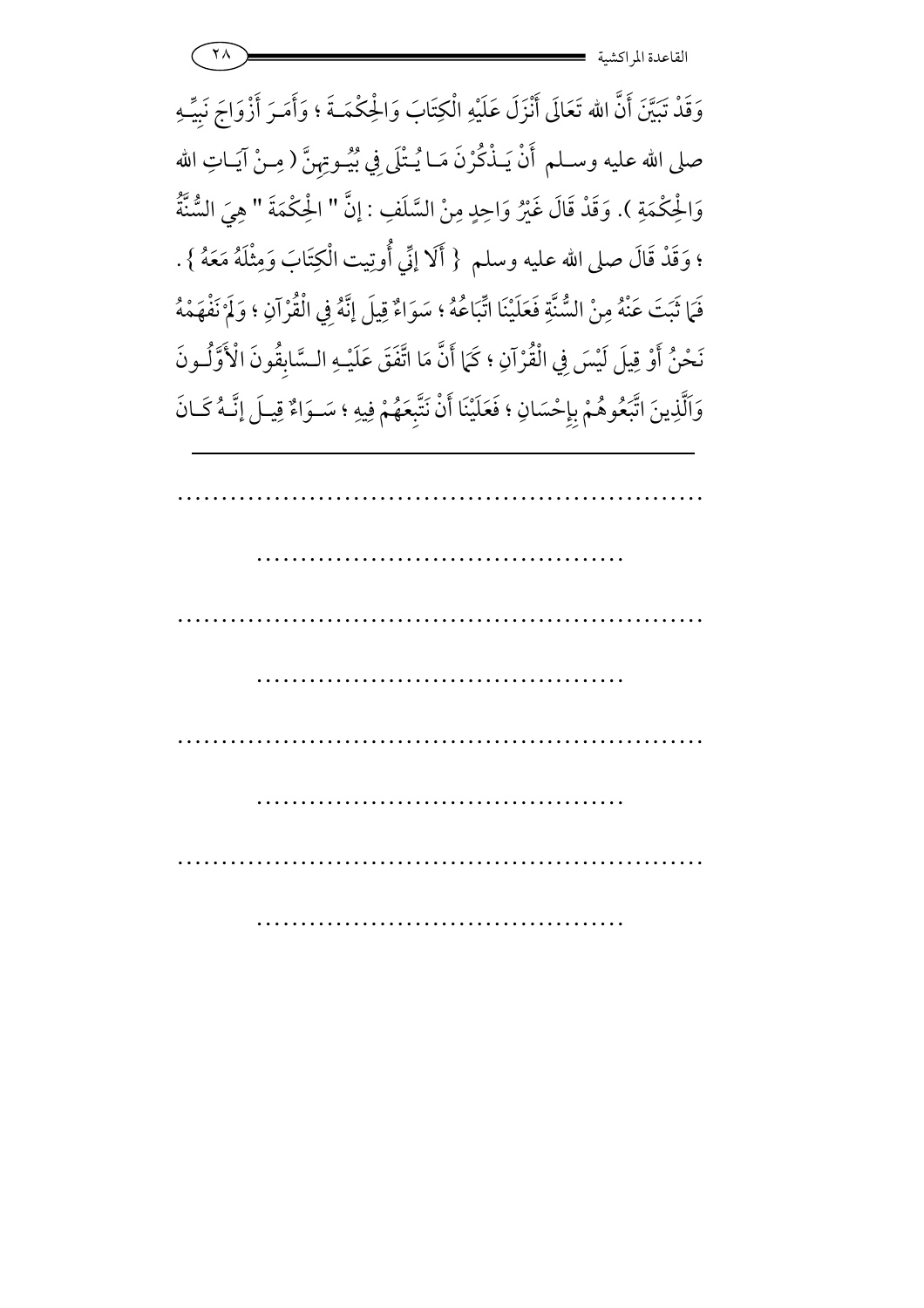| ۲۹                                                                                                                  | القاعدة المر اكش |
|---------------------------------------------------------------------------------------------------------------------|------------------|
| مَنْصُوصًا فِي السُّنَّةِ وَلَمْ يَبْلُغْنَا ذَلِكَ أَوْ قِيلَ إِنَّهُ مِمَّا اسْتَنْبَطُوهُ وَاسْتَخْرَجُوهُ       |                  |
| بِاجْتِهَادِهِمْ مِنْ الْكِتَابِ وَالسُّنَّةِ.                                                                      |                  |
|                                                                                                                     | فَصْلٌ :         |
| فَإِذَا تَبَيَّنَ ذَلِكَ : فَوُجُوبُ إثْبَاتِ " الْعُلُوِّ للهَّ تَعَالَى " وَنَحْوِهِ يَتَبَيَّنُ مِنْ وُجُوهٍ :   |                  |
|                                                                                                                     | أحدها :          |
| أَنْ يُقَالَ : إِنَّ الْقُرْآنَ وَالسُّنَنَ الْمُسْتَفِيضَةَ الْمُتَوَاتِرَةَ وَغَيْرَ الْمُتَـوَاتِرَةِ وَكَـلَامَ |                  |
| السَّابِقِينَ وَالتَّابِعِينَ وَسَائِرِ الْقُرُونِ الثَّلَاثَةِ : مَمْلُوءٌ بِهَا فِيهِ إِثْبَاتُ الْعُلُـوِّ للَّه |                  |
|                                                                                                                     |                  |
|                                                                                                                     |                  |
|                                                                                                                     |                  |
|                                                                                                                     |                  |
|                                                                                                                     |                  |
|                                                                                                                     |                  |
|                                                                                                                     |                  |
|                                                                                                                     |                  |
|                                                                                                                     |                  |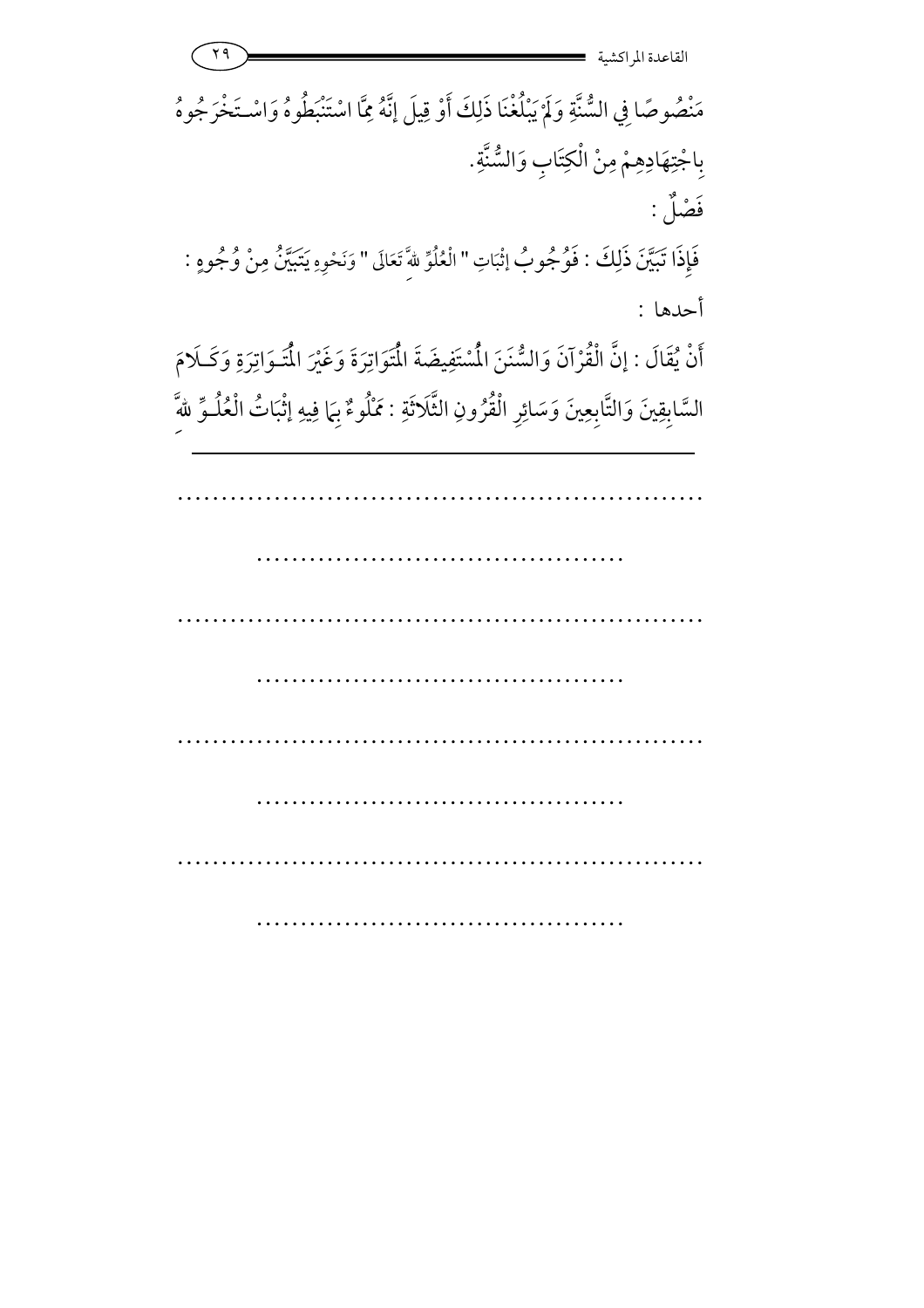تَعَالَى عَلَى عَرْشِهِ بِأَنْوَاعٍ مِنْ الذَّلَالَاتِ وَوُجوهٍ مِنْ الـصِّفَاتِ وَأَصْـنَافٍ مِنْ الْعِبَارَاتِ ؛ تَارَةً يُخْبِرُ بأَنَّهُ خَلَقَ السَّمَوَاتِ وَالْأَرْضَ فِي سِتَّةِ أَيَّـامٍ ثُـمَّ اسْتَوَى عَلَى الْعَرْشِ. وَقَدْ ذَكَرَ الِاسْتِوَاءَ عَلَى الْعَرْشِ فِي سَبْعَةِ مَوَاضِعَ. وَتَارَةً يُخْبِرُ بِعُرُوجِ الْأَشْيَاءِ وَصُعُودِهَا وَارْتِفَاعِهَا إِلَيْهِ كَقَوْلِهِ تَعَالَى ثَخْبِرُ بِعُرُوجِ الْأَشْيَاءِ وَصُعُودِهَا وَارْتِفَاعِهَا إِلَيْهِ كَقَوْلِهِ تَعَالَى : ﴿بَلْ رَفَعَهُ اللّهُ إِلَيْهِ﴾ [النساء: ١٥٨]. ،﴿إِنِّي مُتَوَفِّيكَ وَرَافِعُكَ إِلَيَّ﴾ [آل عمـران: ٥٥] . ﴿تَعْرُجُ الْمَلَائِكَةُ وَالزُّوحُ إِلَيْهِ﴾ [المعارج: ٤]. وقَوْله تَعَالَى ﴿إِلَيْهِ يَـصْعَدُ الْكَلِـمُ الطَّيِّبُ وَالْعَمَلُ الصَّالِحُ يَرْفَعُهُ﴾ [فاطر: ١٠].

…………………………………………………… …………………………………… …………………………………………………… …………………………………… …………………………………………………… …………………………………… …………………………………………………… ………………………………………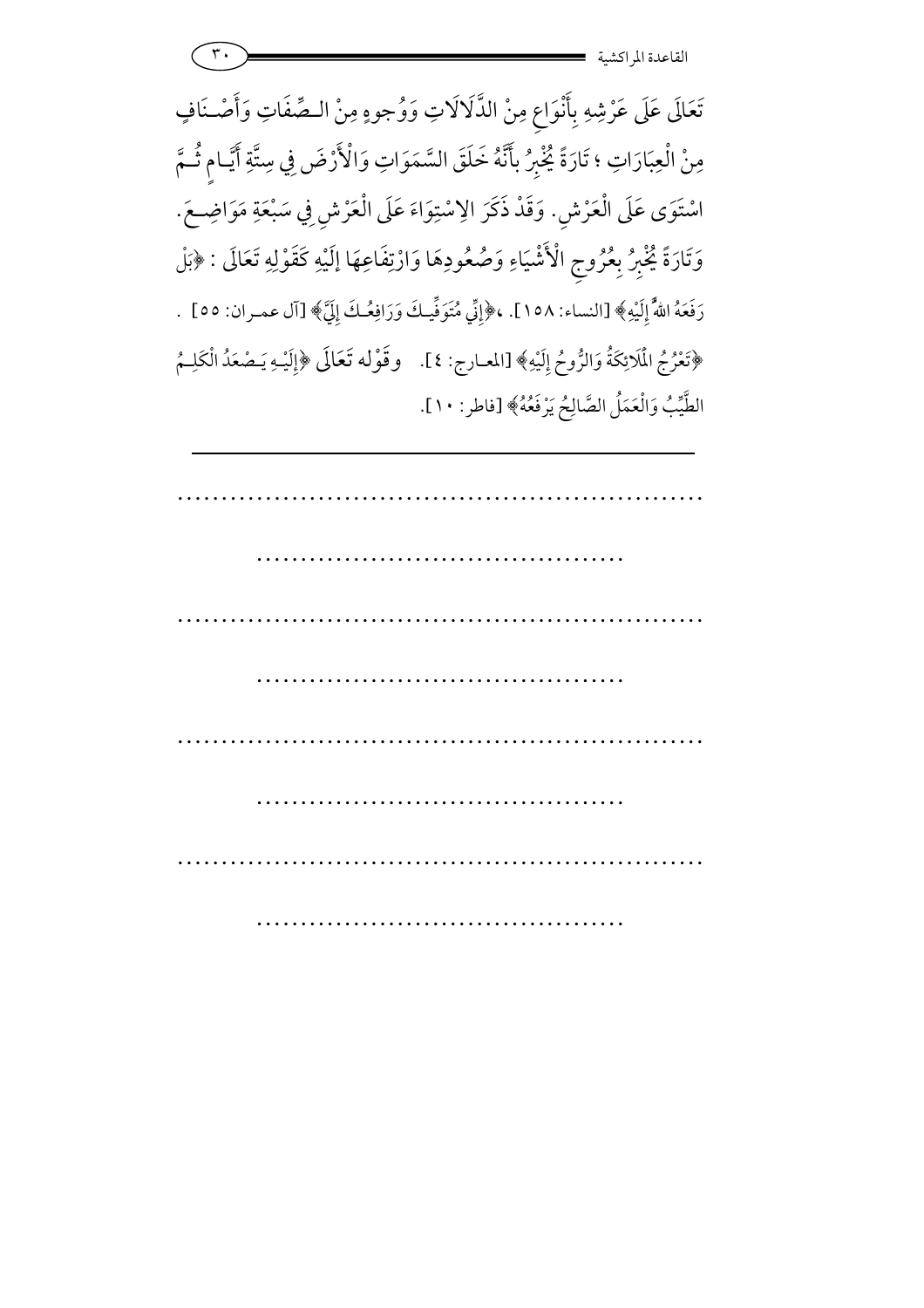| ه سه |                            |
|------|----------------------------|
|      | ِ ، دسیه<br>الصانعك ٥ المه |

وَتَارَةً يُخْبِرُ بِنُزُولِهَا مِنْهُ أَوْ مِنْ عِنْدِهِ كَقَوْلِهِ تَعَالَى : ﴿وَالَّذِينَ آتَيْنَاهُمُ الْكِتَـابَ يَعْلَمُونَ أَنَّهُ مُنَزَّلٌ مِّن رَّبِّكَ بِالْحَقِّ﴾ [الأنعام: ١١٤]. ﴿قُلْ نَزَّلَهُ رُوحُ الْقُدُسِ مِن رَّبِّكَ بِالْحَقِّ﴾ [النحل: ١٠٢]. ﴿حم ۞ تَنزِيلٌ مِّنَ الرَّحْمَنِ الرَّحِيمِ﴾ [فصلت: ٢] . ﴿حم ﴿ ا﴾ تَنزِيلُ الْكِتَابِ مِنَ اللّهِ الْعَزِيزِ الْعَلِيمِ﴾ [غـافر: ٢]. ۖ وَتَارَةً يُخْبِرُ " بِأَنَّــهُ الْعَلِيُّ الْأَعْلَى .<br>د لْعَلِيُّ الْأَعْلَى " كَقَوْلِهِ تَعَالَى : ﴿سَبِّحِ اسْمَ رَبِّكَ الْأَعْلَى﴾ [الأعلى: ١ ] . وَقَوْلِهِ : ﴿وَهُوَ الْعَلِيُّ الْعَظِيمُ﴾ [البقرة: ٢٥٥].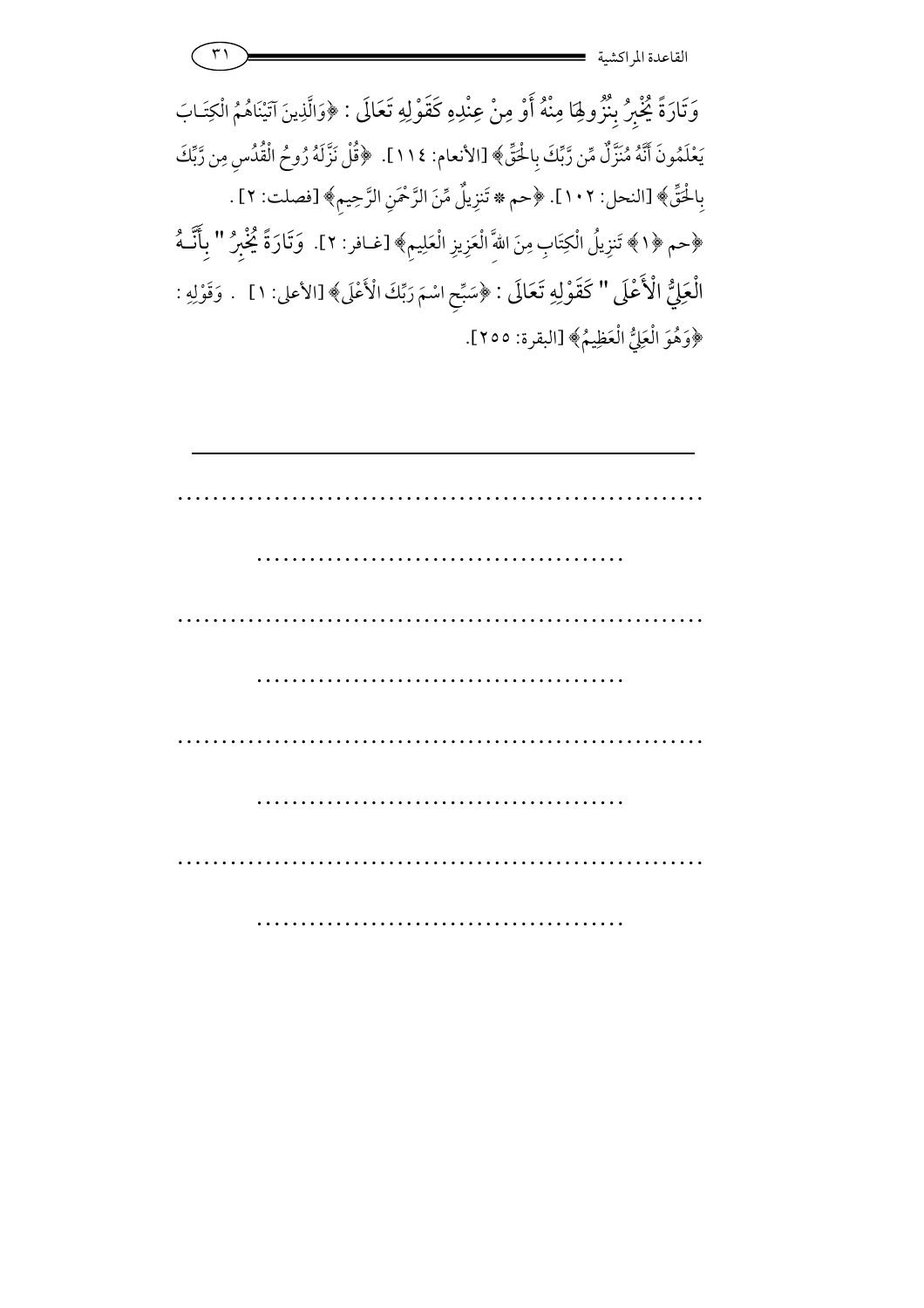| ب س | $\rightarrow$            |
|-----|--------------------------|
|     | ِ اکسیه<br>القانعده المو |

وَتَارَةً يُخْبِرُ بِأَنَّهُ فِي " السَّمَاءِ " كَقَوْلِهِ تَعَالَى : ﴿أَأَمِنتُم مَّن فِي السَّمَاءِ أَن يَخْسِفَ تُم مَّن فِي الـسَّمَ بِكُمُ الْأَرْضَ﴾ [الملك: ١٦] . ، ﴿أَمْ أَمِنتُم مَّن فِي السَّمَاءِ أَن يُرْسِـلَ عَلَـيْكُمْ حَاصِـبًا﴾ [الملك: ١٧]. . فَـذَكَرَ الـسَّمَاءَ دُونَ الْأَرْضِ وَلَمْ يُعَلِّـقْ بِـذَلِكَ أُلُوهِيَّـةً أَوْ 7 غَيْرَهَا كَمَا ذَكَرَ فِي قَوْلـه تَعَـالَى غَيْرَهَا كَمَا ذَكَرَ فِي قَوْلُـه تَعَـالَى ﴿وَهُـوَ الَّـٰذِي فِي الـسَّمَاءِ إِلَـهٌ وَفِي الْأَرْضِ إِلَـهٌ﴾ [الزخرف: ٨٤].

وَقَالَ تَعَالَى ﴿وَهُوَ اللَّهُ فِي السَّمَاوَاتِ وَفِي الْأَرْضِ﴾ [الأنعام: ٣]. <u>بر</u><br>م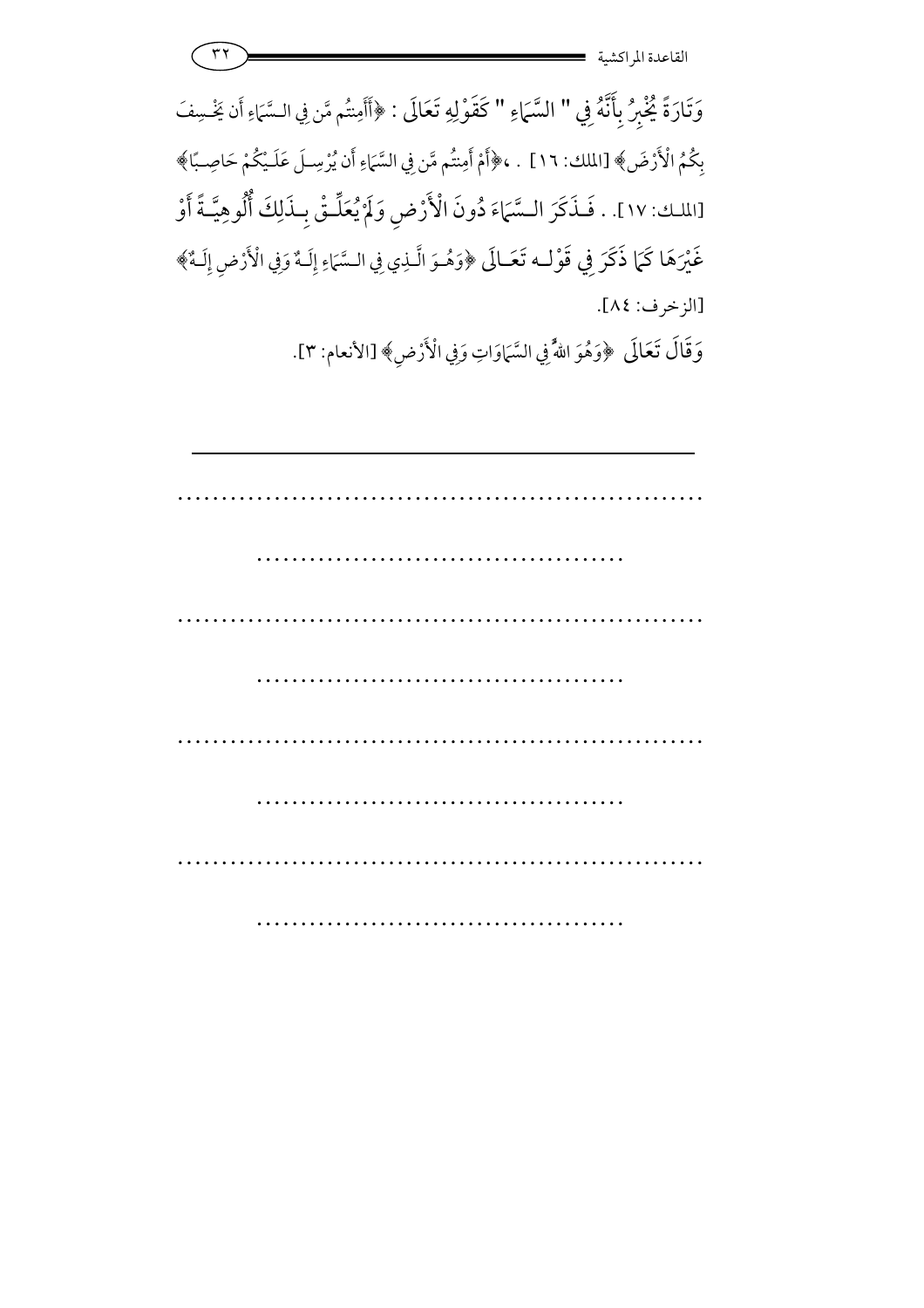$\mathsf{rr}$  -  $\blacksquare$ القاعدة المراكشي

وَكَذَلِكَ قَالَ النَّبِيُّ صلى الله عليه وسلم { أَلَا تَأْمَنُونِي وَأَنَا أَمِينُ مَـنْ فِي أَلَا تَأْمَنُونِي وَأَنَا أَهِ السَّمَاءِ ؟ } { وَقَالَ لِلْجَارِيَةِ : أَيْنَ الله ؟ قَالَتْ فِي السَّمَاءِ قَالَتْ فِي السَّمَاءِ. قَـالَ : أَعْتِقْهَـا .<br>2 أعْدِ **5** فَإِنَّهَا مُؤْمِنَةٌ إِنَّهَا مُؤْمِنَةٌ } . وَتَارَةً يَجْعَلُ بَعْضَ الْخَلْقِ " عِنْدَهُ " دُونَ بَعْـضٍ كَقَوْلِـهِ تَعَالَى : { وَلَهُ مَنْ فِي السَّمَاوَاتِ وَالْأَرْضِ ومن عنده لايستكبرون } . وَيُّخْبِرُ عَمَّنْ عِنْدَهُ بِالطَّاعَةِ كَقَوْلِهِ : ﴿إِنَّ الَّذِينَ عِندَ رَبِّكَ لَا يَـسْتَكْبِرُونَ عَـنْ عِبَادَتِهِ وَيسَبِّحُونَهُ وَلَهُ يَسْجُدُونَ﴾ [الأعراف: ٢٠٦] . فَلَوْ كَانَ مُوجِبُ الْعِنْدِيَّةِ فلوْ كَان هُ مَعْنًى عَامًّا كَدُخُولِهِمْ تَحْتَ قُدْرَتِهِ وَمَشِيئَتِهِ وَأَمْثَـالِ ذَلِـكَ مَعْنًى عَامًّا كَدُخُوهِمْ تَحْتَ قُدْرَتِهِ وَمَـشِيئَتِهِ وَأَمْثَـالِ ذَلِـكَ : لَكَـانَ كُـلَّ

…………………………………………………… …………………………………… …………………………………………………… …………………………………… …………………………………………………… …………………………………… ………… ……………………………………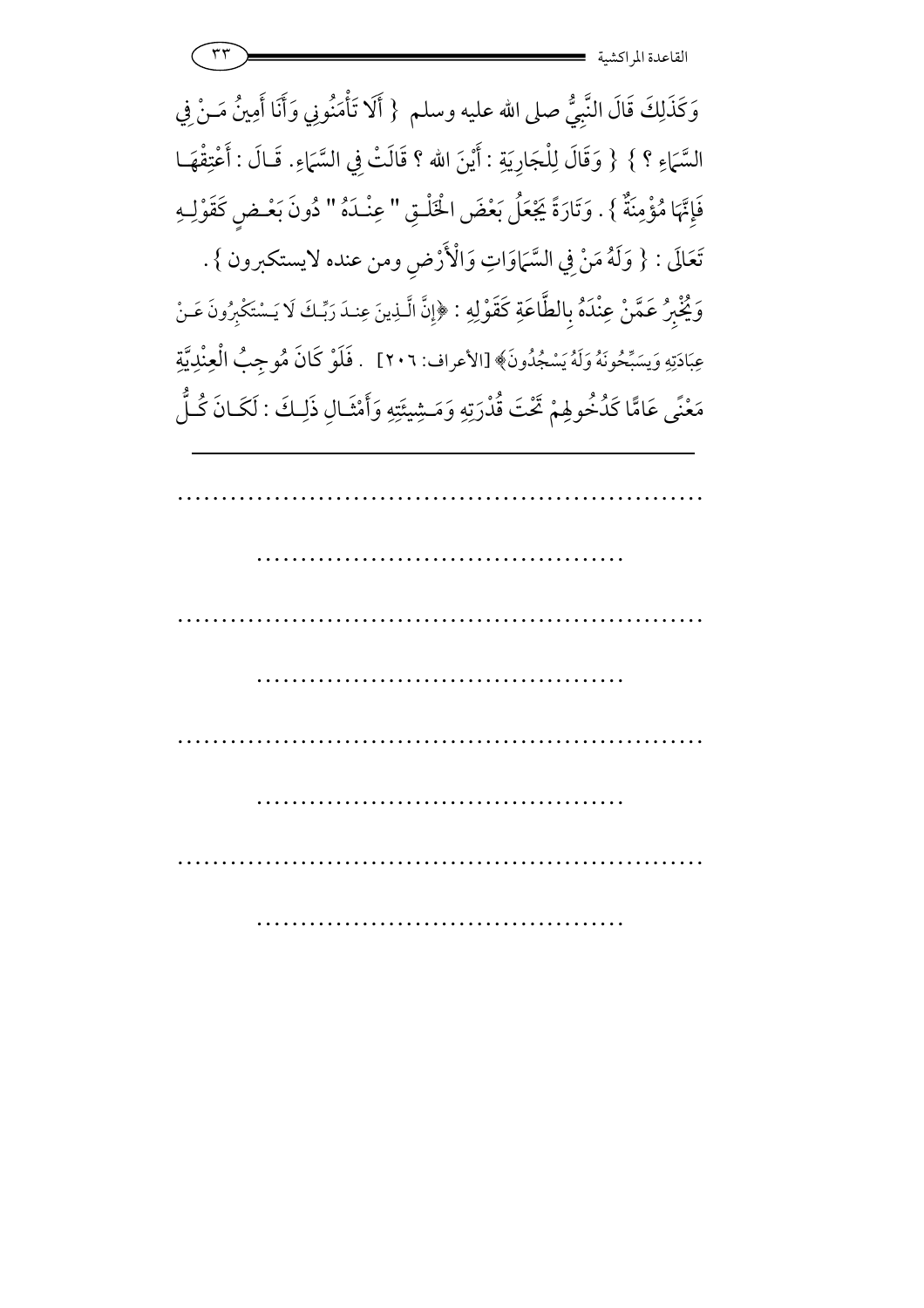$\mathsf{r}$   $\epsilon$  ) and the set of  $\epsilon$  and the set of  $\epsilon$  and the set of  $\epsilon$  and the set of  $\epsilon$ القاعدة المراكشي

خَلُوقٍ عِنْدَهُ ؛ وَلَمْ يَكُنْ أَحَدٌ مُسْتَكْبِرًا عَنْ عِبَادَتِهِ بَلْ مُسَبِّحًا لَـهُ سَـاجِدًا 7 ڈبراً ءَ وَقَدْ قَالَ الله تَعَالَى : ﴿إِنَّ الَّذِينَ يَسْتَكْبِرُونَ عَنْ عِبَادَتِي سَيَدْخُلُونَ جَهَنَّمَ دَاخِرِينَ﴾  $[3 \cdot : 3]$ .

وَهُوَ سبْحَانَهُ وَصَفَ الْمَلَائِكَةَ بِذَلِكَ رَدًّا عَلَى الْكُفَّارِ الْمُسْتَكْبِرِينَ عَـنْ عِبَادَتِهِ وَأَمْثَالُ هَذَا فِي الْقُرْآنِ لَا يُحْصَى إلَّا بِكُلْفَةِ.

وَأَمَّا الْأَحَادِيثُ وَالْآثَارُ عَنْ " الصَّحَابَةِ وَالتَّابِعِينَ " فَلَا يُحْصِيهَا إِلَّا اللهُ فَلَا يُخْهِ 7 تعَالَى. فَلَا يَخْلُو إِمَّا أَنْ يَكُونَ مَا اشْتَرَكَتْ فِيهِ هَذِهِ النُّصُوصُ مِنْ إِثْبَـاتِ 7

…………………………………………………… …………………………………… …………………………………………………… ……………………………………………………………… …………………………………………………… …………………………………………………………… …………………………………………………… ……………………………………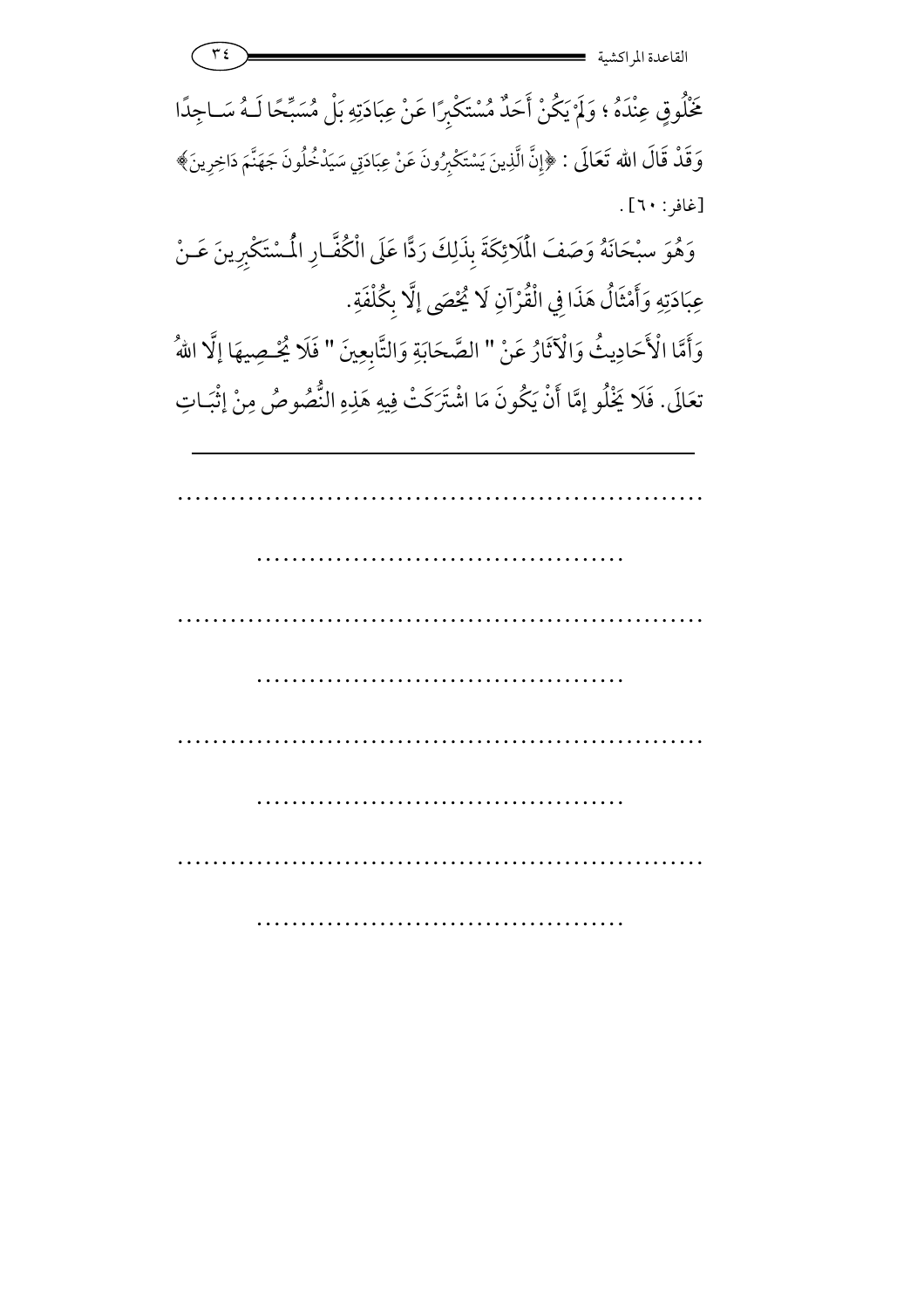عُلُوِّ اللهِ نَفْسِهِ عَلَى خَلْقِهِ هُوَ اخْقُّ أَوْ اخْقُّ نَقِيضُهُ ؛ إذْ اخْقُّ لَا يَخْرُجُ عَنْ النَّقِيضَيْنِ ؛ وَإِمَّا أَنْ يَكُونَ نَفْسُهُ فَوْقَ الْخَلْقِ ؛ أَوْ لَا يَكُونُ فَوْقَ الْخَ قِيضَيْنِ ؛ وَإِمَّا أَنْ يَكُونَ نَفْسُهُ فَوْقَ الْخَلْقِ ؛ أَوْ لَا يَكُونُ فَوْقَ الْخَلْـقِ – كَمَا تَقُولُ الجهمية -. ثُمَّ تَارَةً يَقُولُونَ : لَا فَوْقَهُمْ وَلَا فِـيهِمْ وَلَا دَاخِـلَ الْعَالَمِ وَلَا خَارِجَهُ وَلَا مُبَايِنَ وَلَا محايث وَتَارَةً يَقُولُونَ : هُوَ بِذَاتِهِ فِي كُلِّ مَكَانٍ وَفِي الْمَقَالَتَيْنِ كِلْتَيْهِمَا يَدْفَعُونَ أَنْ يَكُونَ هُوَ نَفْسُهُ فَوْقَ خَلْقِهِ. فَإِمَّـا أَنْ يَكُونَ الْحَقُّ إِثْبَاتَ ذَلِكَ ؛ أَوْ نَفْيَـهُ فَـإِنْ كَـانَ نَفْـيُ ذَلِـكَ هُـوَ الْحَـقَّ فَمَعْلُومٌ أَنَّ الْقُرْآنَ لَمْ يُبَيِّنْ هَذَا قَطُّ – لَا نَصَّا وَلَا ظَـاهِرًا – وَلَا الرَّسُـولُ 7 |<br>|<br>|

…………………………………………………… …………………………………… …………………………………………………… …………………………………… …………………………………………………… …………………………………… …………………………………………………… ……………………………………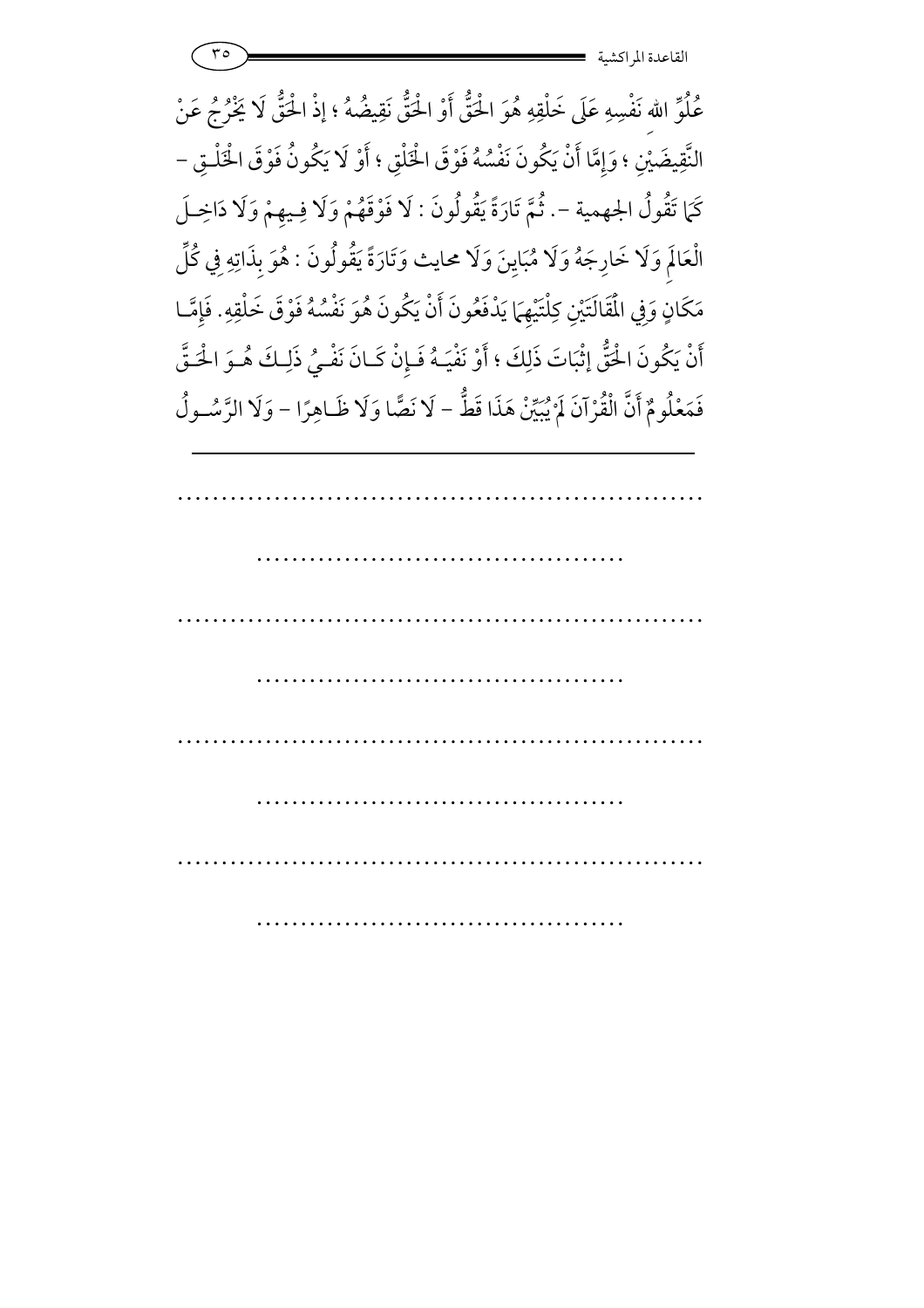وَلَا أَحَدٌ مِنْ الصَّحَابَةِ وَالتَّـابِعِينَ وَأَئِمَّـةِ المُسْلِمِينَ ؛ لَا أَئِمَّـةِ المُـذَاهِبِ وَلَا أَحَدٌ مِنْ الصَّحَابَةِ وَالتَّـابِعِينَ وَ الْأَرْبَعَةِ وَلَا غَيْرِهِمْ وَلَا يُمْكِنُ لأَحَدٍ حَدٍ أَنْ يَنْقُلَ عَنْ وَاحِدٍ مِنْ هَؤُلَاءِ أَنَّـهُ نَفَى ذَلِكَ أَوْ أَخْبَرَ بِهِ. ;<br><br>

وَأَمَّا مَا نُقِلَ مِنْ الْإِثْبَاتِ عَنْ هَؤُلَاءِ : فَأَكْثَرُ مِنْ أَنْ يُحْصَرَ فَإِنْ كَانَ الْحَـقُّ ة<br>ن .<br>-هُوَ النَّفْيَ – دُونَ الْإِثْبَاتِ دُونَ الْإِثْبَاتِ - وَالْكِتَـابُ وَالسُّنَّةُ وَالْإِجْمَاعُ إِنَّـمَا دَلَّ عَـلَى الْإِثْبَاتِ وَلَمْ يَذْكُرْ النَّفْيَ أَصْـلًا : لَـزِمَ أَنْ يَكُـونَ الرَّسُـولُ وَالْمُؤْمِنُـونَ لَمْ 7 7 يُكــون الرَّسُــول وَالمُؤ يَنْطِقُوا بِالْحَقِّ فِي هَذَا الْبَابِ ؛ بَلْ نَطَقُوا بِهَا يَدُلُّ − إِمَّا نَصَّا وَإِمَّا ظَاهِرًا −

…………………………………………………… …………………………………… …………………………………………………… …………………………………………………………… …………………………………………………… …………………………………… …………………………………………………… …………………………………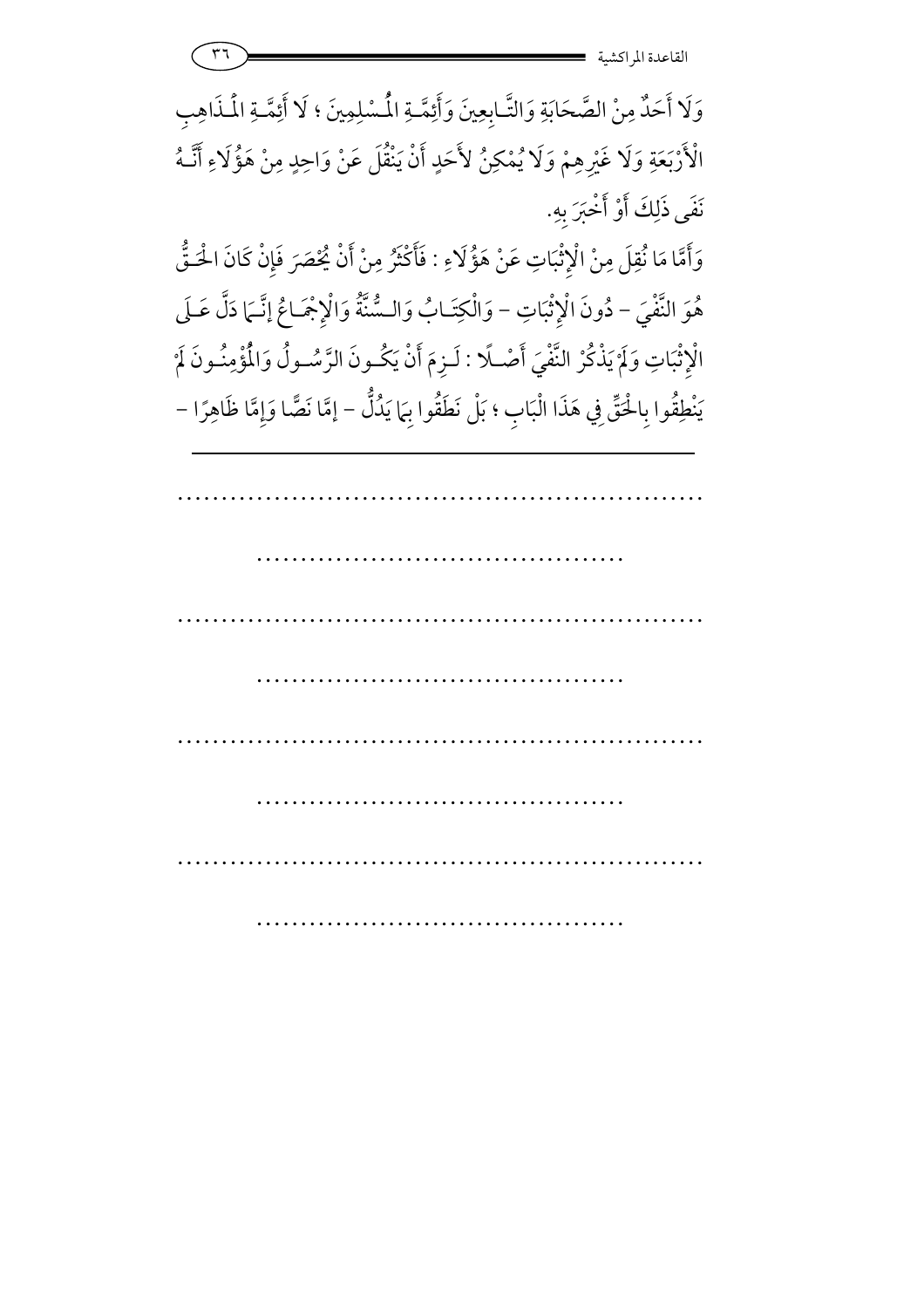$\mathsf{r} \mathsf{v}$   $\qquad \qquad \qquad$   $\mathsf{r}$   $\qquad \qquad$   $\mathsf{r}$   $\qquad \qquad$   $\mathsf{r}$   $\qquad \qquad$   $\qquad$   $\qquad$   $\qquad$   $\qquad$   $\qquad$   $\qquad$   $\qquad$   $\qquad$   $\qquad$   $\qquad$   $\qquad$   $\qquad$   $\qquad$   $\qquad$   $\qquad$   $\qquad$   $\qquad$   $\qquad$   $\qquad$   $\qquad$   $\qquad$   $\qquad$   $\qquad$   $\$ القاعدة المراكشي

عَلَى الضَّلَالِ وَالْخَطَأِ الْمُنَاقِضِ لِلْهُدَى وَالصَّوَابِ. وَمَعْلُومٌ أَنَّ مَنْ اعْتَقَدَ هَذَا فِي " الرَّسُولِ وَالْمُؤْمِنِينَ <u>ا</u> رَّسُولِ وَالْمُؤْمِنِينَ " فَلَهُ أَوْفَرُ حَظٍّ مِنْ قَوْله تَعَالَى لَمُ أَوْفَرُ حَظَّ مِنْ قَوْله تَعَالَى ﴿وَمَن يُشَاقِقِ الرَّسُولَ مِن بَعْدِ مَا تَبَيَّنَ لَـهُ الْهُـدَى **)** وَيَتَّبِعْ غَيْرَ سَبِيلِ الْمُؤْمِنِينَ نُوَلِّهِ مَا تَوَلَّى وَنُصْلِهِ جَهَنَّمَ وَسَاءَتْ مَصِيرًا﴾ [النساء: ١١٥] .

فَإِنَّ الْقَائِلَ إِذَا قَالَ : هَذِهِ النُّصُوصُ أُرِيدَ بِهَا خِـلَافُ مَـا يُفْهَــمُ مِنْهَـا أَوْ خِلَافُ مَا دَلَّتْ عَلَيْهِ أَوْ أَنَّهُ لَمْ يُرِدْ إِثْبَاتُ عُلُوِّ الله نَفْسِهِ عَلَى خَلْقِهِ ؛ وَإِنَّـَمَا 7 سِهِ عَلَى خَلْقِهِ

S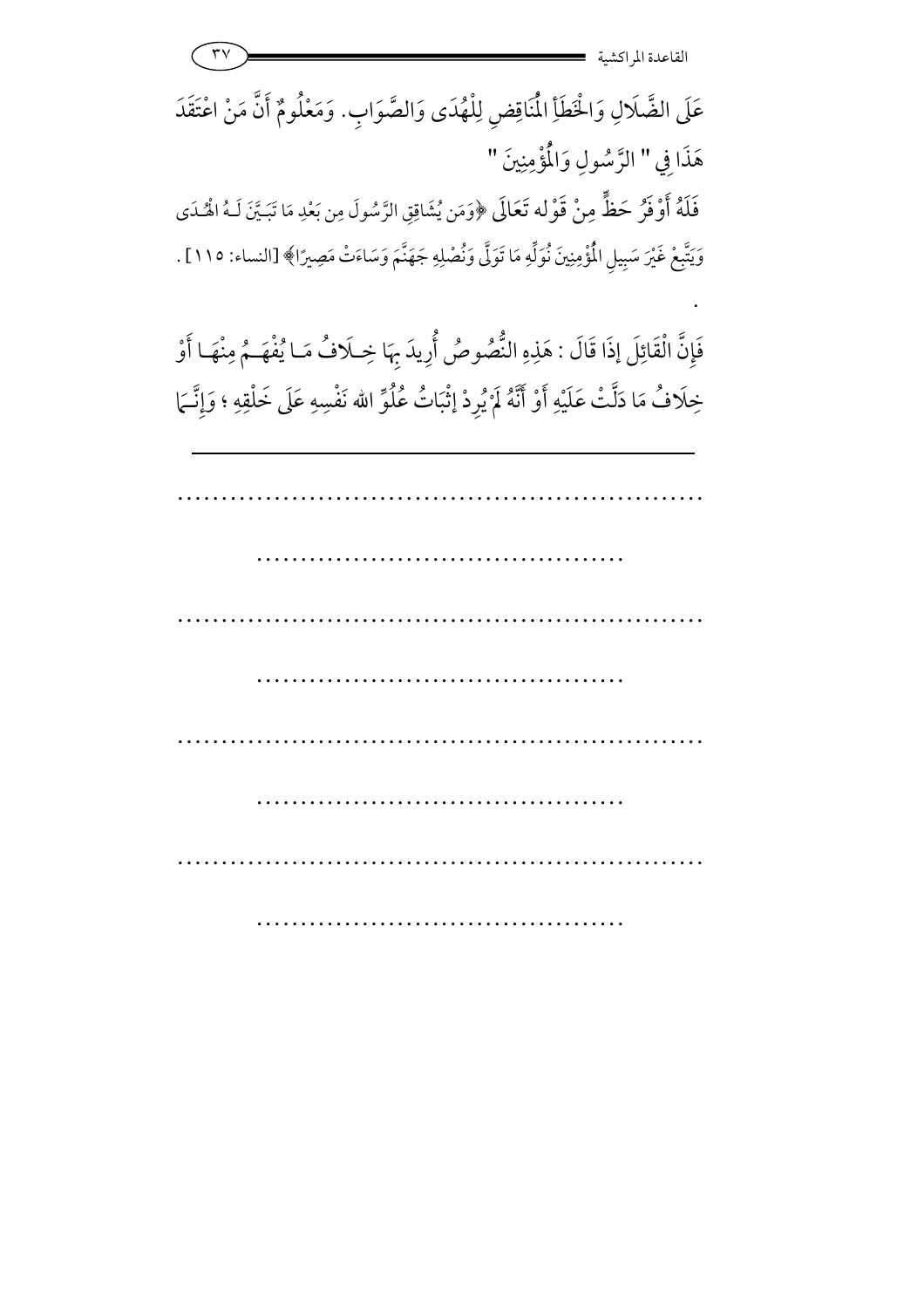أُوِيدَ بِهَا عُلُوُّ الْمُكَانَةِ وَنَحْوُ ذَلِكَ – كَمَا قَدْ بَسَطْنَا الْكَلَامَ عَلَى هَذَا فِي غَـيْرِ هَذَا الْمُوْضِعِ. فَيُقَالُ لَهُ : فَكَانَ يَجِبُ أَنْ يُبَيِّنَ لِلنَّـاسِ الْحَـقَّ الَّـذِي يَجِـبُ 7 فَكَانَ يَجِبُ أَنْ يُبَيِّنَ لِلنَّـاسِ اخْـقَّ الَّـذِ التَّصْدِيقُ بِهِ بَاطِنًا وَظَاهِرًا ؛ بَلْ وَيُبَيِّنُ لَهُمْ مَا يَدُلُّهُمْ عَلَى أَنَّ هَذَا الْكَلَامَ لَمْ 7 يُرِدْ بِهِ مَفْهُومهُ وَمُقْتَضَاهُ ؛ فَإِنَّ غَايَةَ مَا يُقَدَّرُ أَنَّهُ تَكَلَّمَ بِالْمَجَـازِ الْمُخَـالِفِ لِلْحَقِيقَةِ وَالْبَاطِنِ الْمُخَالِفِ لِلظَّاهِرِ.

وَمَعْلُومٌ بِاتِّفَاقِ الْعُقَلَاءِ : أَنَّ الْمُخَاطِبَ الْمُبَيِّنَ إِذَا تَكَلَّمَ بِمُجَازٍ فَلَا بِدَّ أَنْ يَقْرِنَ بِخِطَابِهِ مَا يَدُلُّ عَلَى إِرَادَةِ الْمُنْيَ الْمَجَازِيِّ ؛ فَإِذَا كَانَ الرَّسُولُ الْمُلِّعُ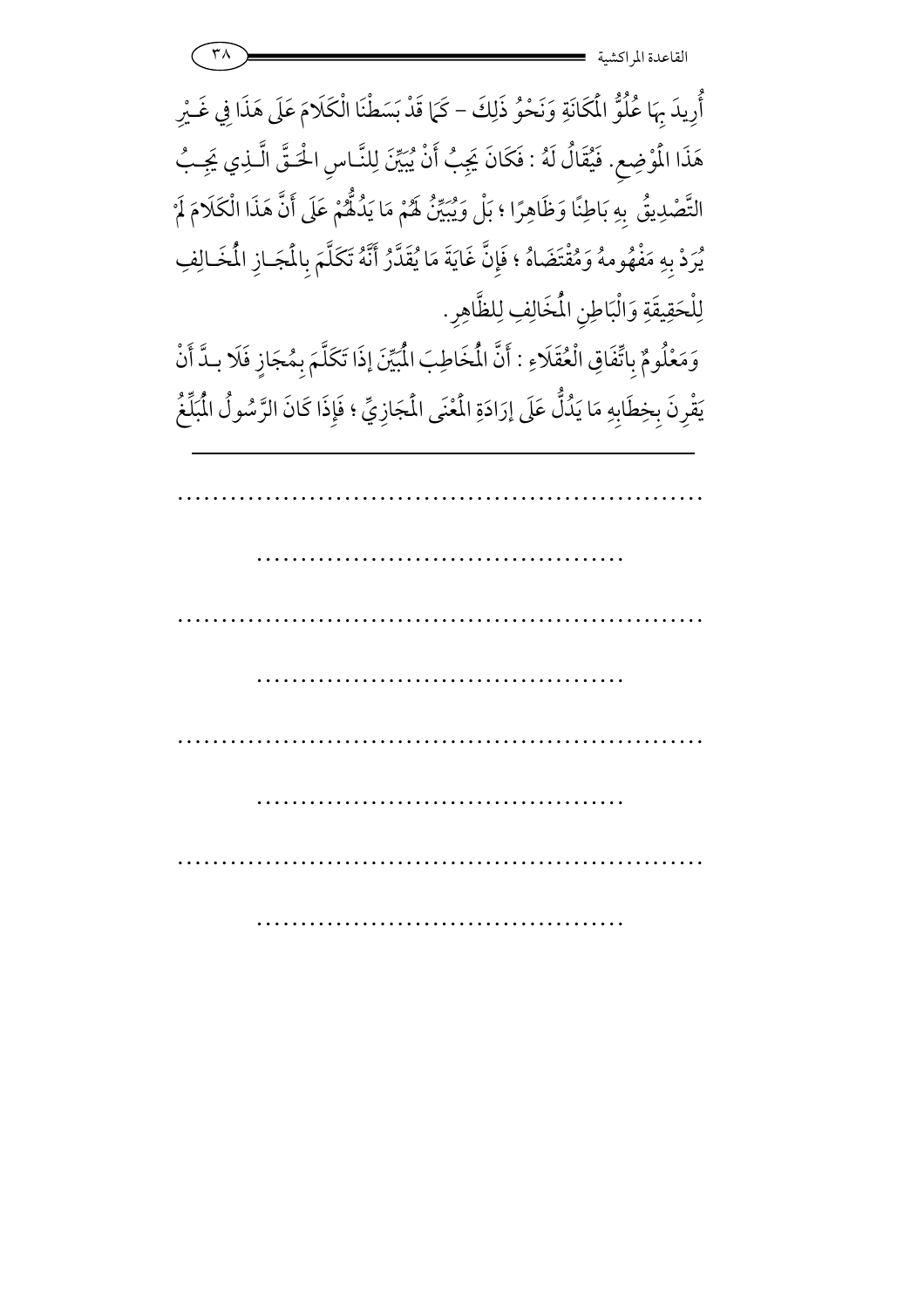

الْمُيِّنُ الَّذِي بَيَّنَ لِلنَّاسِ مَا نُزِّلَ إِلَـيْهِمْ يَعْلَـمُ أَنَّ الْمُرَادَ بِـالْكَلَامِ خِـلَافُ مَفْهُومِهِ وَمُقْتَضَاهُ كَانَ عَلَيْهِ أَنْ يَقْرِنَ بِخِطَابِهِ مَـا يَـصْرِفُ الْقُلُـوبَ عَـنْ فَهْمِ الْمُعْنَى الَّذِي لَمْ يُرِدْ ؛ لَا سِيَّمَا إذَا كَانَ بَـاطِلًا لَا يَجُـوزُ اعْتِقَـادُهُ فِي مِ الْمُعْنَى الَّذِي لَمْ يُرِدْ ؛ لَا سِيَّمَا إذَا كَانَ بَـاطِلًا لَا يَجُـوزُ اعْتِقَـادُهُ فِي الله 7 فَإِنَّ عَلَيْهِ أَنْ يَنْهَاهُمْ عَنْ أَنْ يَعْتَقِدُوا فِي : يَنْهَاهُمْ عَنْ أَنْ يَعْتَقِدُوا فِي الله مَا لَا يَجُـوزُ اعْتِقَـادُهُ إذَا كَـانَ ذَلِكَ خَمُوفًا عَلَيْهِمْ ؛ وَلَوْ لَمْ يُخَاطِبْهُمْ بِهَا يَدُلُّ عَلَى ذَلِكَ فَكَيْـفَ إذَا كَـانَ 7 خِطَابُهُ هُوَ الَّذِي يَدُلُّهُمْ عَلَى ذَلِكَ الاعْتِقَادِ الَّذِي تَقُولُ النفاة : هُوَ اعْتِقَادٌ ۚ هُوَ اء بَاطِلٌ ؟.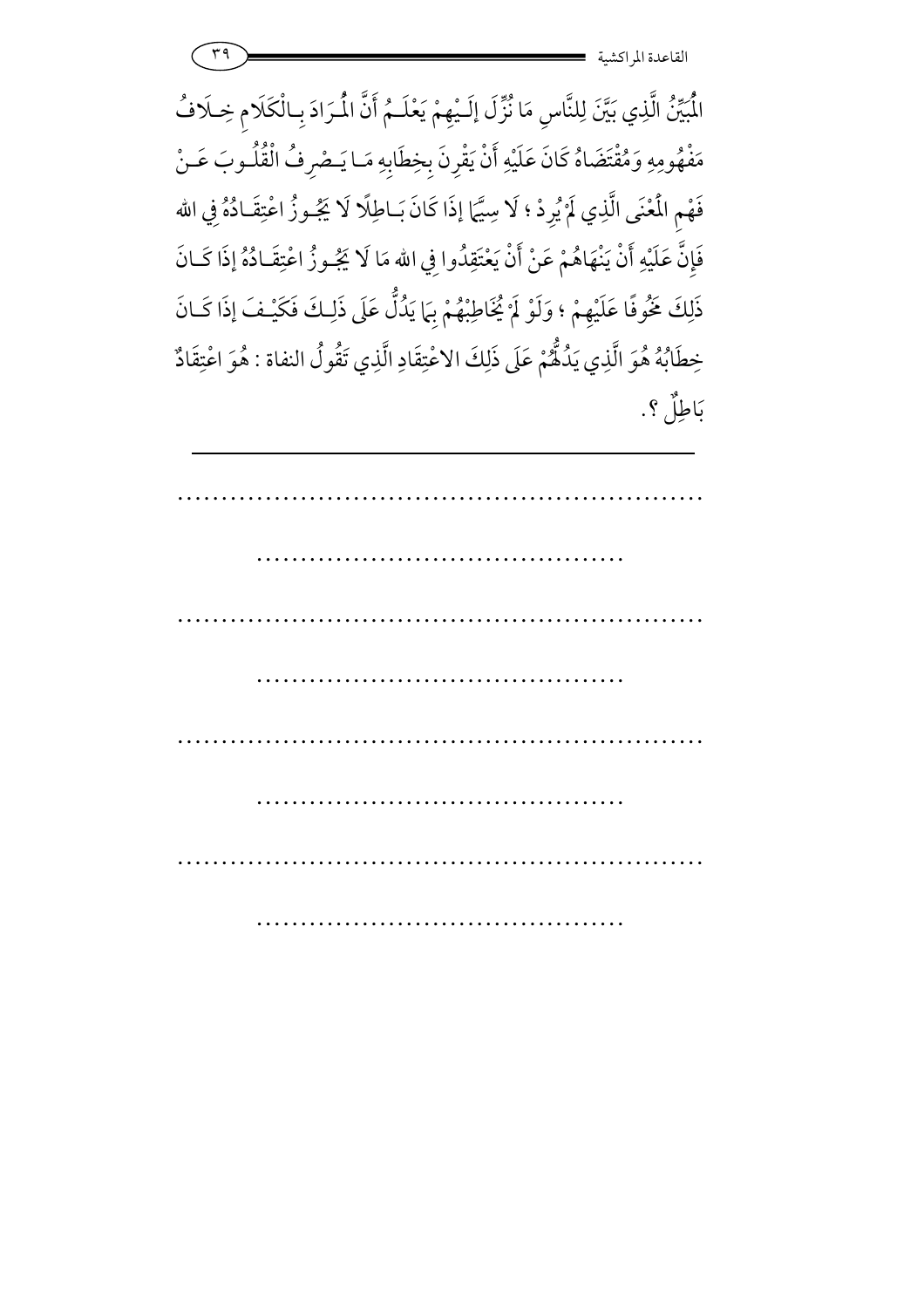فَإِذَا لَمْ يَكُنْ فِي الْكِتَابِ وَلَا السُّنَّةِ وَلَا كَلَامِ أَحَدٍ مِنْ السَّلَفِ وَالْأَئِمَّةِ مَـا 7 يُوَافِقُ قَوْلَ النفاة أَصْلًا ؛ بَلْ هُمْ دَائِمًا لَا يَتَكَلَّمُـونَ إلَّا بِالْإِثْبَـاتِ امْتَنَـعَ حِينَئِـذٍ أَنْ لَا يَكُـونَ مُـرَادُهُمْ الْإِثْبَـاتَ وَأَنْ يَكُـونَ النَّفْـيُ هُـوَ الَّـذِي يَعْتَقِدُونَهُ وَيَعْتَمِدُونَهُ وَهُمْ لَمْ يَتَكَلَّمُوا بِهِ قَطَّ وَلَمْ يُظْهِرُوهُ ؛ وَإِنَّمَا أَظْهَـرُوا قِدُونَهُ وَيَعْتَمِدُونَهُ وَهُمْ لَمْ يَتَكَلَّمُوا بِهِ قَطٌّ وَلَمْ مَا يُخَالِفُهُ وَيُنَافِيهِ وَهَذَا كَلَامٌ مُبَيَّنٌ ؛ لَا مخلص لِأَحَدِ عَنْهُ ؛ لَكِنْ للجهمية الْمَكَلِّمَةِ هُنَا كَلَامٌ وللجهمية الْمَتَفَلْسِفَةِ كَلَامٌ. أَمَّا " الْمَتَفَلْسِفَةُ وَالْقَرَامِطَةُ " فَيَقُولُونَ ؛ إنَّ الرُّسلَ كَلَّموا الْخَلْقَ بِخِلَافِ مَا هُوَ الْحَقُّ وَأَظْهَرُوا لَهُـمْ 6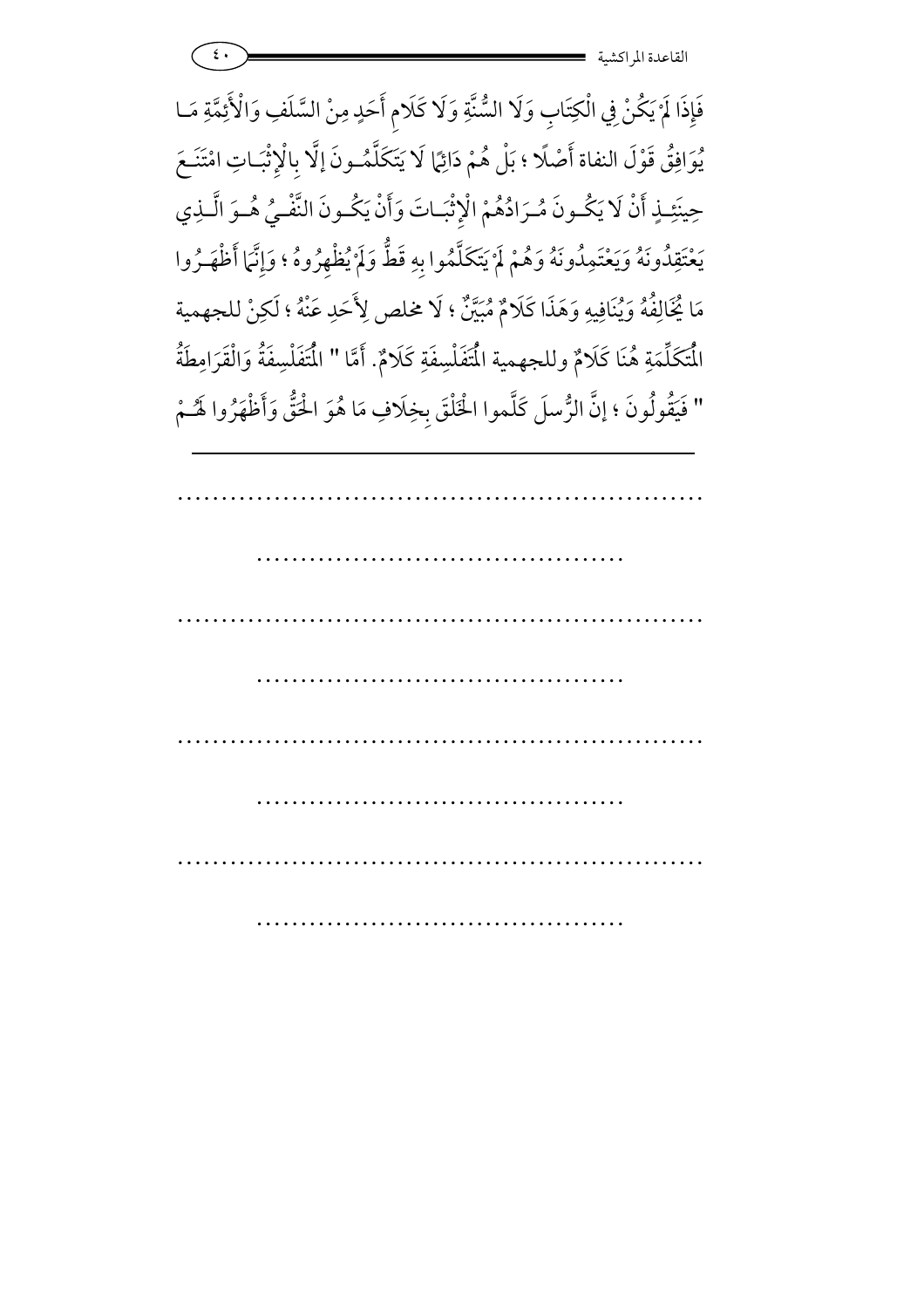$\epsilon$ <sup>1</sup>  $\epsilon$  -  $\epsilon$  -  $\epsilon$  -  $\epsilon$  -  $\epsilon$  -  $\epsilon$  -  $\epsilon$  -  $\epsilon$  -  $\epsilon$  -  $\epsilon$  -  $\epsilon$  -  $\epsilon$  -  $\epsilon$  -  $\epsilon$  -  $\epsilon$  -  $\epsilon$  -  $\epsilon$  -  $\epsilon$  -  $\epsilon$  -  $\epsilon$  -  $\epsilon$  -  $\epsilon$  -  $\epsilon$  -  $\epsilon$  -  $\epsilon$  -  $\epsilon$  -  $\epsilon$  -  $\epsilon$  -  $\epsilon$  -  $\epsilon$  -  $\epsilon$ القاعدة المراكشي

خِلَافَ مَا يُبْطِنُونَ وَرُبَّمَا يَقُولُونَ إِنَّهُمْ كَذَبُوا لِأَجْلِ مَصْلَحَةِ الْعَامَّـةِ فَـإِنَّ مَصْلَحَةَ الْعَامَّةِ لَا تَقُومُ إِلَّا بِإِظْهَـارِ الْإِثْبَـاتِ وَإِنْ كَـانَ فِي نَفْـسِ الْأَمْـرِ بَاطِلًا.

وَهَذَا مَعَ مَا فِيهِ مِنْ الزَّنْدَقَةِ الْبَيِّنَةِ وَالْكُفْرِ الْوَاضِـحِ لْبَيِّنَةِ وَالْكُفْرِ الْوَاضِحِ : قَـوْلٌ مُتَنَاقِضٌ فِي قَـوْلٌ مُتَنَـاةِ نَفْسِهِ فَإِنَّهُ يُقَالُ : لَوْ كَانَ الْأَمْرُ كَمَا تَقُولُونَ وَالرُّسُلُ مِنْ جِنْسِ رُؤَسَائِكُمْ لَوْ كَانَ الْأَمْرُ كَمَا تَقُولُونَ وَالرُّسُلُ مِنْ جِنْسٍ رُؤَ ؛ لَكَانَ خَوَاصُّ الرُّسُلِ يَطَّلِعُونَ عَلَى ذَلِكَ ؛ وَلَكَانُوا يُطْلِعُونَ خَوَاصَّهُمْ عَلَى هَذَا الْأَمْرِ ؛ فَكَانْ يَكُونَ النَّفْيُ مَذْهَبَ خَاصَّةِ الْأُمَّةِ وَأَكْمَلِهَا عَقْـلًا  $\overline{a}$ ُونَ النَّفْيُ مَذْهَبَ خَاصَّةِ الْأُمَّةِ وَأَكْمَ **1**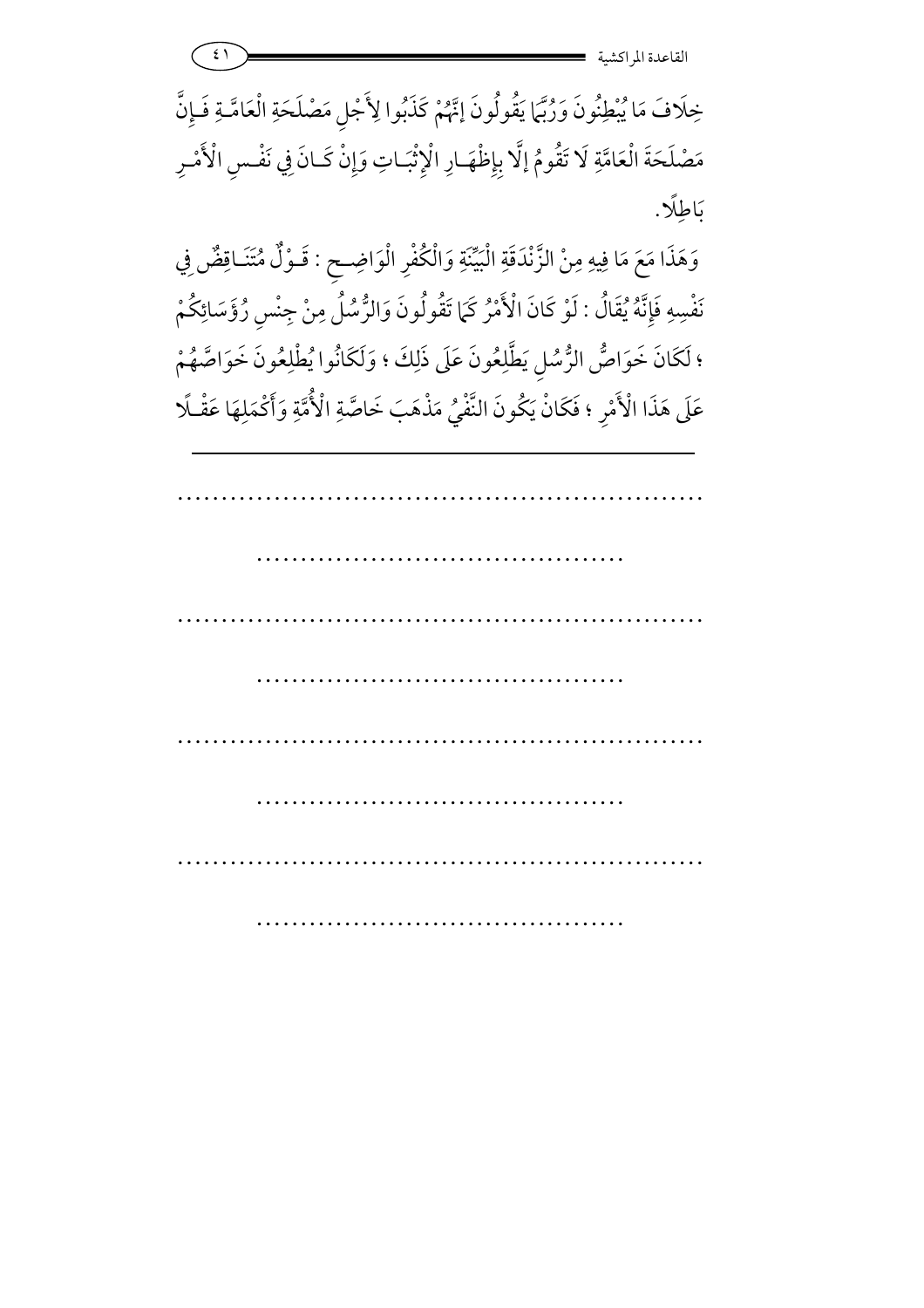$\mathcal{L}(\mathbf{Y})$  - and  $\mathcal{L}(\mathbf{Y})$  - and  $\mathcal{L}(\mathbf{X})$  - and  $\mathcal{L}(\mathbf{X})$  - and  $\mathcal{L}(\mathbf{X})$  - and  $\mathcal{L}(\mathbf{X})$  - and  $\mathcal{L}(\mathbf{X})$  - and  $\mathcal{L}(\mathbf{X})$  - and  $\mathcal{L}(\mathbf{X})$  - and  $\mathcal{L}(\mathbf{X})$  - and  $\mathcal{L}(\mathbf{$ القاعدة المراكشي

وَعِلْمًا وَمَعْرِفَةً وَالْأَمْرُ بِالْعَكْسِ ؛ فَإِنَّ مَنْ تَأَمَّلَ كَلَامَ " السَّلَفِ وَالْأَئِمَّـةِ 7 " وَجَدَ أَعْلَمَ الْأُمَّةِ وَجَدَ أَعْلَمَ الْأُمَّةِ – عِنْدَ الْأُمَّةِ – كَأَبِي بَكْرٍ وَعُمْرَ وَعُثْمَانَ وَعَـلِيٍّ وَابْـنِ كَأَبِي بَكْرٍ وَعُمَرَ وَعُثْمَانَ وَعَـِ **5** مَسْعُودٍ وَمُعَاذِ بْنِ جَبَلٍ وَعَبْدِ الله بْنِ سَلَامٍ وَسَــلْمَانَ الْفَــارِسِيِّ وأبي بْــنِ سَلَامٍ وَسَـلْمَانَ الْفَـارِهِ كَعْبِ وَأَبِي الدَّرْدَاءِ وَعَبْدِ .<br>e .<br>م كَعْبٍ وَأَبِي الدَّرْدَاءِ وَعَبْدِ الله بْنِ عَبَّاسٍ وَعَبْدِ الله بْنِ عُمَرَ وَعَبْدِ الله بْـنِ عَمْرٍو وَأَمْثَالِهِمْ ؛ هُمْ أَعْظَمُ الْخَ 7 رٍو وَأَمْثَالِهِمْ ؛ هُمْ أَعْظَمُ الْخَلْقِ إِثْبَاتًا. وَكَذَلِكَ أَفاضلُ التَّابِعِينَ : مِثْلُ ة<br>ذ سَعِيدِ بْنِ الْمُسَيَّبِ وَأَمْثَالِهِ وَالْحَسَنِ الْبَصْرِيِّ وَأَمْثَالِهِ وَعَـلِيِّ بْـنِ الْحُسَيْنِ مِيدِ بْنِ الْمُسَيَّبِ وَأَمْثَالِهِ وَالْحَسَنِ الْبَصْرِيِّ وَأَمْثَالِهِ وَعَــِ وَأَمْثَالِهِ وَأَصْحَابِ ابْنِ مَسْعُودٍ وَأَصْحَابِ ابْنِ عَبَّـاسٍ وَهُــمْ مِـنْ أَجَـلِّ ، ابْنِ عَبَّـاسٍ وَهُــمْ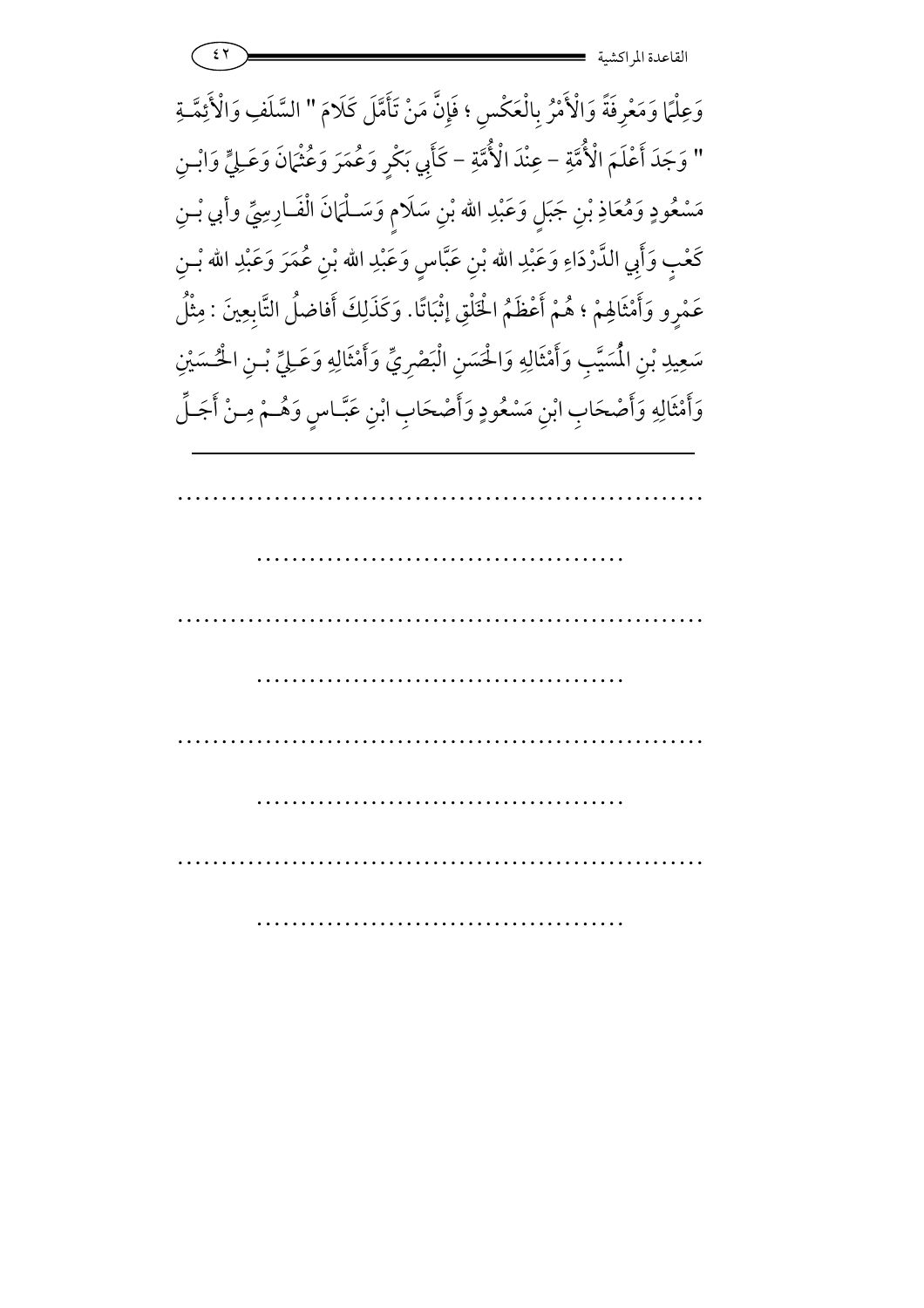$\mathfrak{S}$  =  $\mathfrak{S}$  =  $\mathfrak{S}$  =  $\mathfrak{S}$  =  $\mathfrak{S}$  =  $\mathfrak{S}$  =  $\mathfrak{S}$  =  $\mathfrak{S}$  =  $\mathfrak{S}$  =  $\mathfrak{S}$  =  $\mathfrak{S}$  =  $\mathfrak{S}$  =  $\mathfrak{S}$  =  $\mathfrak{S}$  =  $\mathfrak{S}$  =  $\mathfrak{S}$  =  $\mathfrak{S}$  =  $\mathfrak{S}$  =  $\mathfrak$ القاعدة المراكشي

التَّابِعِينَ. بَلْ النُّقُولُ عَنْ هَؤُلَاءِ فِي الْإِثْبَـاتِ بَلْ النُّقُولُ عَنْ هَؤُلَاءِ فِي الْإِثْبَـاتِ يَحْبِر عَـنْ إِثْبَاتِـهِ كَثِـيرٌ مِـنْ النَّاسِ، وَعَلَى ذَلِكَ تَأَوَّلَ يَحْيَى بْنُ عَـَمَارٍ وَصَـاحِبُهُ شَـيْخُ الْإِسْـلَامِ أَبُــو إسْمَاعِيلَ الْأَنْصَارِيُّ مَا يُرْوَى : { أَنَّ مِنْ الْعِلْمِ كَهَيْئَةِ الْمُكْنُونِ لَا يَعْرِفُهُ إلَّا أَهْلُ الْعِلْمِ بِالله فَإِذَا ذَكَرُوهُ لَمْ يُنْكِرْهُ إلَّا أَهْلُ الْغِرَّةِ بِالله } تَأَوَّلُوا ذَلِكَ 7 عَلَى مَا جَاءَ مِنْ الْإِثْبَاتِ ؛ لِأَنَّ ذَلِكَ ثَابِتٌ عَنْ رَسُولِ الله صلى الله عليــه وسلم وَالسَّابِقِينَ وَالتَّابِعِينَ لَهُمْ بِإِحْسَانِ بِخِلَافِ النَّفْيِ فَإِنَّـهُ لَا يُوجَـدُ سَّابِقِينَ وَالتَّابِعِينَ لَهُمْ بِإِحْسَ عَنْهُمْ وَلَا يُمْكِنُ حَمْلُهُ عَلَيْهِ. وَقَدْ جَمَعَ عُلَمَاءُ الْحَـٰدِيثِ مِـنْ الْمُنْقُـولِ عَـنْ 7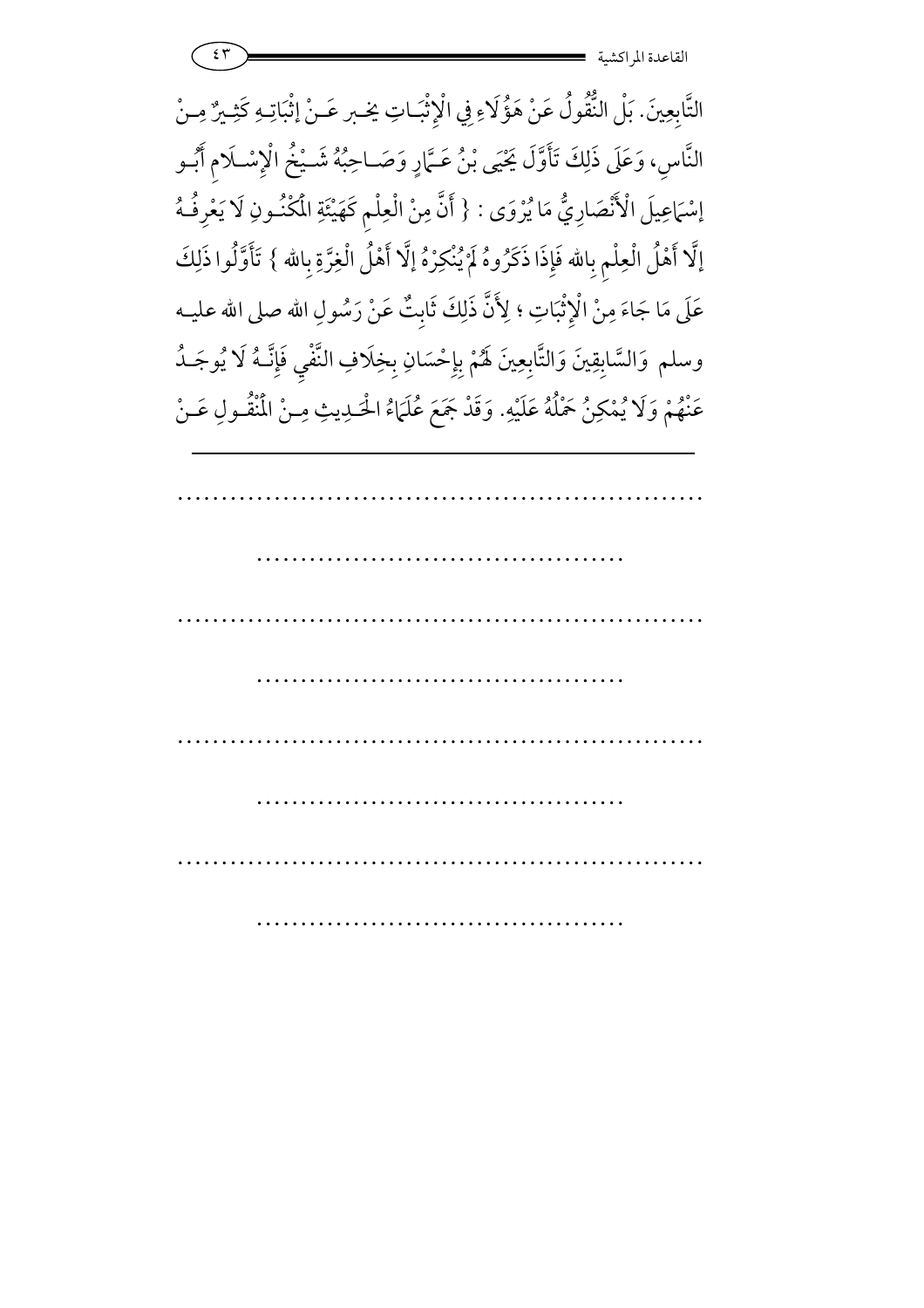السَّلَفِ فِي الْإِثْبَاتِ مَا لَا يُحْصِي عَدَدَهُ إِلَّا رَبُّ السَّمَوَاتِ وَلَمْ يَقْدِرْ أَحَـدٌ 7 أَنْ يَـأْتِيَ عَـنْهُمْ فِي النَّفْـيِ بِحَـرْفِ وَاحِـدٍ إلَّا أَنْ يَكُـونَ مِـنْ الْأَكاذيـب الْمُخْتَلِقَةِ الَّتِي يَنْقُلُهَا مَنْ هُوَ أَبْعَدُ النَّاسِ عَنْ مَعْرِفَةِ كَلَامِهِمْ. 7 وَمِنْ هَؤُلَاءِ مَنْ يَتَمَسَّكُ بِمُجْمَلَاتٍ سَمِعَهَا سَمِعَهَا ؛ بَعْضُهَا كَـٰذِبٌ وَبَعْـضُهَا صِدْقٌ مِثْلُمَا يَنْقُلُونَهُ عَنْ عُمَرَ أَنَّهُ قَالَ : { كَانَ النَّبِيُّ صلى الله عليه وسلم وَأَبُو بَكْرٍ يَتَحَدَّثَانِ وَكُنْت كَالزِّنْجِيِّ بَيْنَهُمَا } . فَهَذَا كَـٰذِبٌ بِاتَّفَـاقِ أَهْـلِ **5 a** الْعِلْمِ بِالْأَثَرِ ؛ وَبِتَقْدِيرِ صِدْقِهِ فَهُوَ مُجْمَلٌ.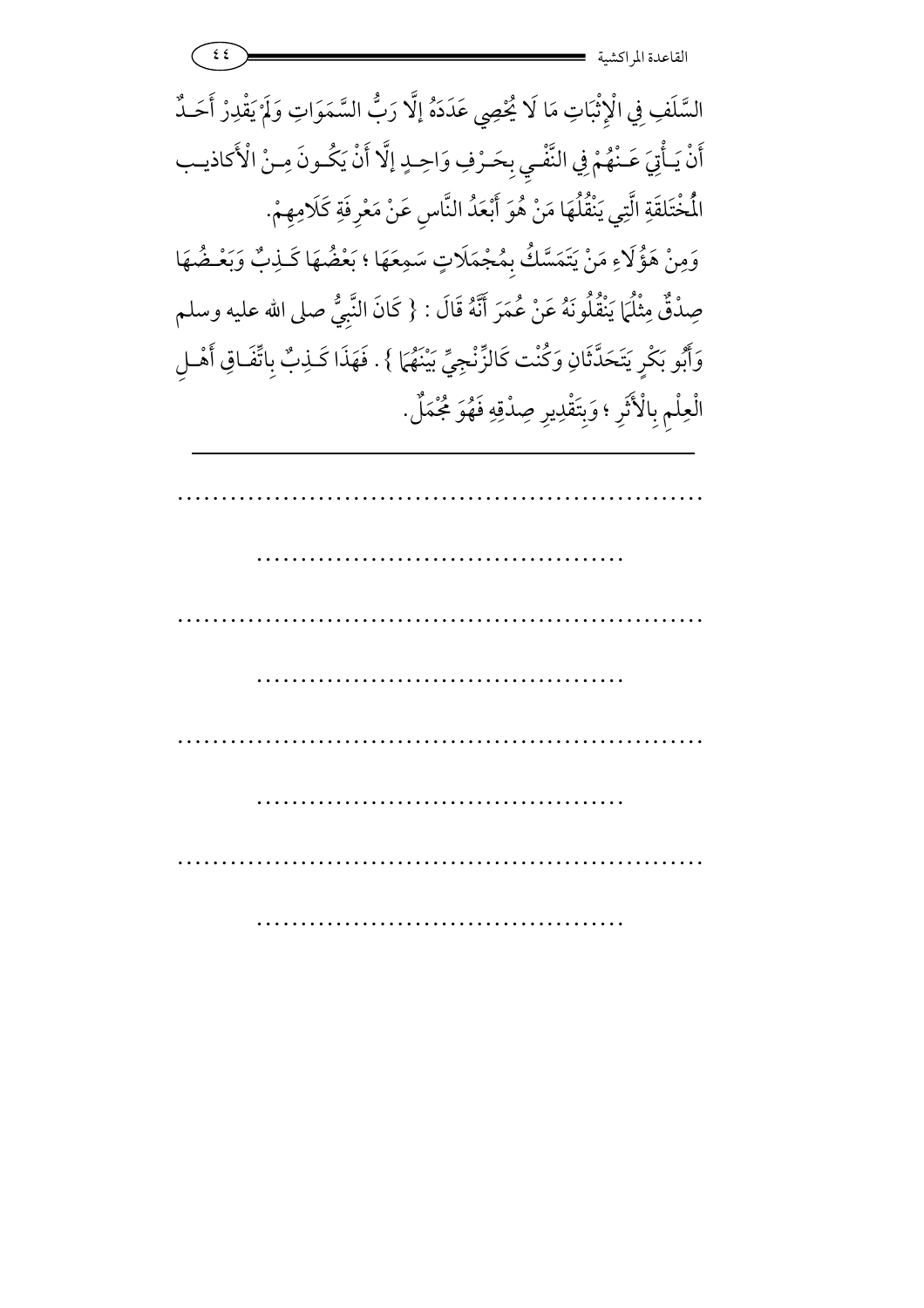٤٥ -القاعدة المراكشي فَإِن قَالَ أَهْلُ الْإِثْبَاتِ كَانَ مَا يَتَكَلَّهَانِ فِيهِ مِنْ هَذَا الْبَابِ لِمُوَافَقَتِهِ مَا نُقِلَ أَهْلُ الْإِثْبَاتِ كَانَ مَا يَتَكَلَّهَانِ عَنْهُمَا كَانَ أَوْلَى مِنْ قَوْلِ النفاة إِنَّهُمَا يَتَكَلَّمَانِ بِالنَّفْيِ تَّهُمَّا يَتَكَلَّمَانِ بِالنَّف*يِ*. وَكَذَلِكَ حَدِيثُ جِرَابِ أَبِي هُرَيْرَةَ لَّمَا قَالَ : حَفِظْت عَنْ رَسُولِ الله صلى الله عليه وسلم جِرَابَيْنِ : أَمَّا أَحَدُهُمَا؛ فَبَثَثْته فِيكُمْ، وَأَمَّا الْآخَرُ فَلَوْ بَثَثْته 7 لَقَطَعْتُمْ هَذَا الْبُلْعُومَ. فَإِنَّ هَذَا حَدِيثٌ صَحِيحٌ ؛ لَكِنَّهُ مُجْمَلٌ. وَقَـدْ جَـاءَ مُفْسَّرا : أَنَّ الْجِرَابَ الْآخَرَ كَانَ فِيهِ حَدِيثُ الْمَلَاحِمِ وَالْفِتَنِ وَلَوْ قُـدِّرَ أَنَّ فِيهِ مَا يَتَعَلَّقُ بِالصِّفَاتِ فَلَـيْسَ فِيـهِ مَـا يَـدُلُّ عَـلَى النَّفْـيِ ؛ بَـلْ الثَّابِـتُ 5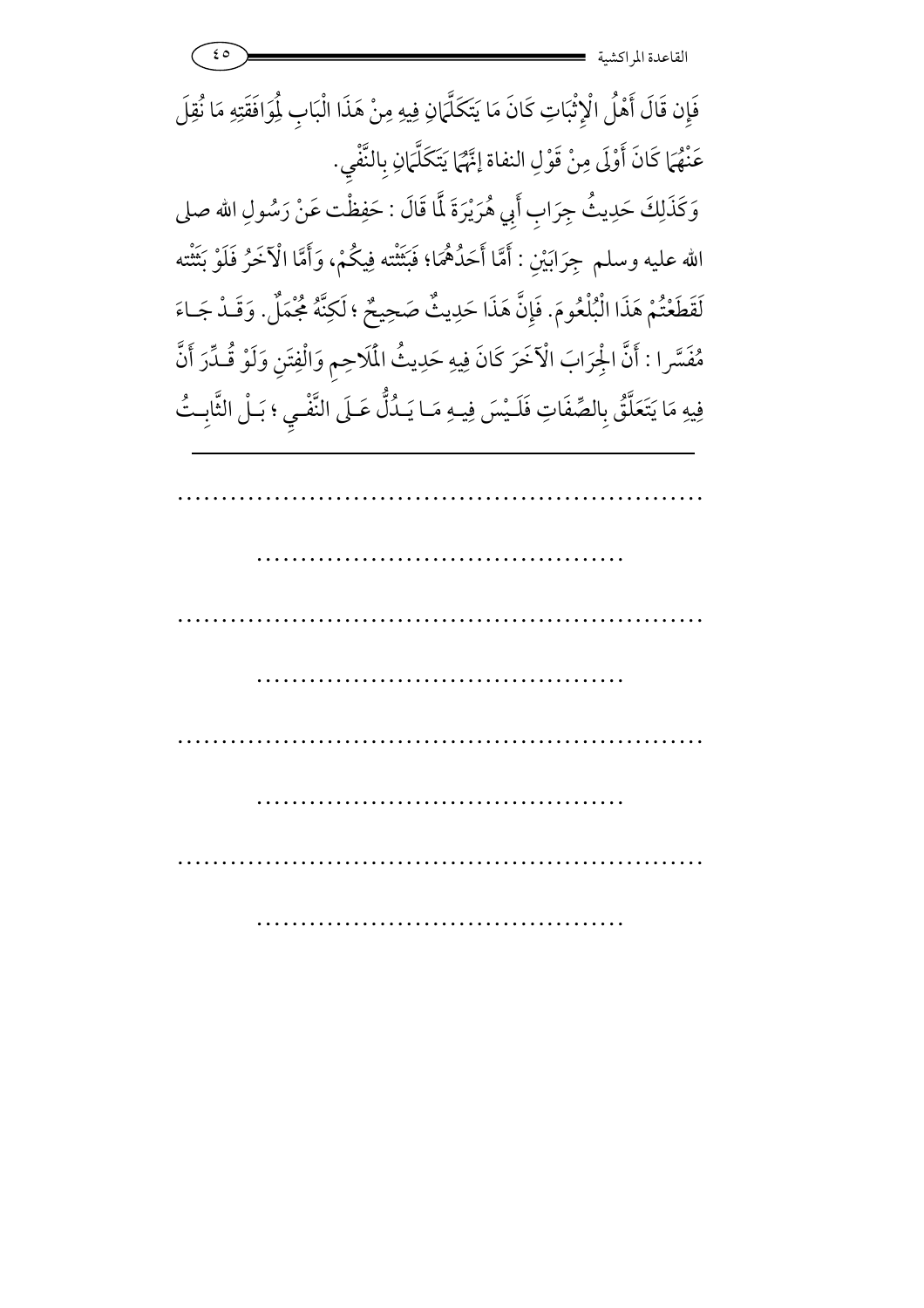$\epsilon$ ٦ -  $\epsilon$  -  $\epsilon$  -  $\epsilon$  -  $\epsilon$  -  $\epsilon$  -  $\epsilon$  -  $\epsilon$  -  $\epsilon$  -  $\epsilon$  -  $\epsilon$  -  $\epsilon$  -  $\epsilon$  -  $\epsilon$  -  $\epsilon$  -  $\epsilon$  -  $\epsilon$  -  $\epsilon$  -  $\epsilon$  -  $\epsilon$  -  $\epsilon$  -  $\epsilon$  -  $\epsilon$  -  $\epsilon$  -  $\epsilon$  -  $\epsilon$  -  $\epsilon$  -  $\epsilon$  -  $\epsilon$  -  $\epsilon$  -  $\epsilon$  -  $\epsilon$ القاعدة المراكشي

المُحْفُوظُ مِنْ أَحَادِيثِ أَبِي هُرَيْرَةَ كَحَدِيثِ " إِتْيَانِهِ سبحانه يَوْمَ الْقِيَامَةِ " وَحَدِيثِ " النُّزُولِ " وَ " الضَّحِكِ " وَأَمْثَالُ ذَلِكَ كُلُّهَا عَـلَى الْإِثْبَـاتِ ؛  $\overline{a}$ وَلَمْ يُنْقَلْ عَنْ أَبِي هُرَيْرَةَ حَرْفٌ وَاحِدٌ مِنْ جِنْسِ قَوْلِ النفاة. 7 وَأَمَّا الجهمية الْمُتَكَلِّمَةُ فَيَقُولُونَ : إنَّ الْقَرِينَةَ الصَّارِفَةَ لَهُمْ عَـمَّا دَلَّ عَلَيْـهِ الْخِطَابُ هُوَ الْعَقْلُ ؛ فَاكْتَفَى بِالذَّلَالَةِ الْعَقْلِيَّةِ الْمُوَافِقَـةِ لِمَذْهَبِ النفـاة. فَيْقَالُ لَهُمْ : أَوَّلًا ۚ : فَحِينَئِذٍ إذَا كَانَ مَا تَكَلَّمَ بِهِ إنَّمَا يُفِيدُهُمْ مُجَرَّدُ الضَّلَالِ ؛ وَإِنَّهَا يَسْتَفِيدُونَ الْهُدَى مِنْ عُقْـولِهِمْ **1** إِنَّهَا يَسْتَفِيدُونَ الْهُدَى مِنْ عُقُـولِهِمْ : كَـانَ الرَّسُـولُ قَـدْ نَـصَبَ لَهُـمْ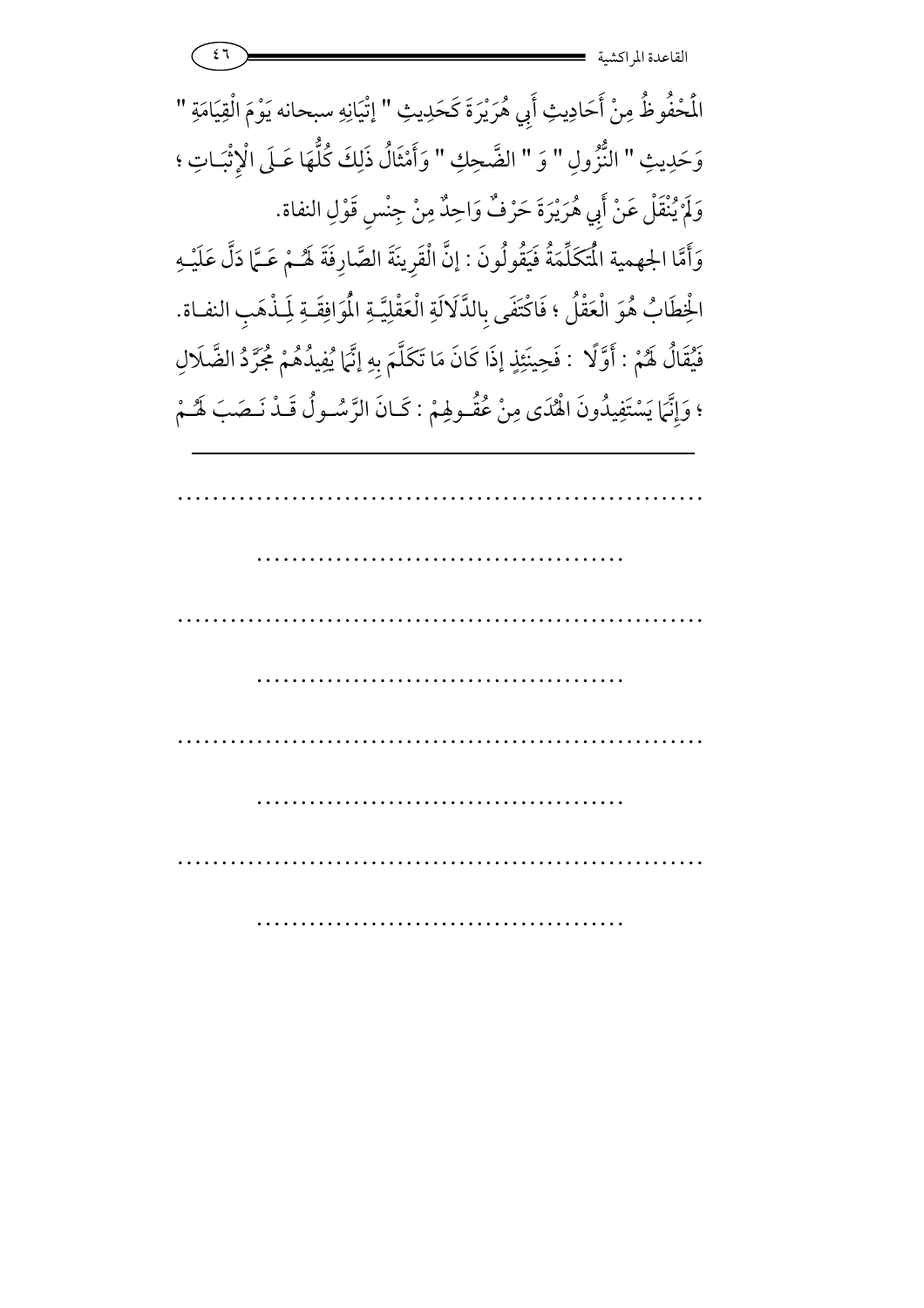$\mathcal{L}(\mathbf{Y})$  - and  $\mathcal{L}(\mathbf{Y})$  - and  $\mathcal{L}(\mathbf{X})$  - and  $\mathcal{L}(\mathbf{X})$  - and  $\mathcal{L}(\mathbf{X})$  - and  $\mathcal{L}(\mathbf{X})$  - and  $\mathcal{L}(\mathbf{X})$  - and  $\mathcal{L}(\mathbf{X})$  - and  $\mathcal{L}(\mathbf{X})$  - and  $\mathcal{L}(\mathbf{X})$  - and  $\mathcal{L}(\mathbf{$ القاعدة المراكشي

أَسْبَابَ الضَّلَالِ وَلَمْ يَنْصِبْ هُمْ أَسْبَابَ الْهُٰدَى وَأَحَـاهُمْ فِي الْهُـدَى عَـلَى 7 نُفُوسِهِمْ فَيَلْزَمُ عَلَى قَـوْلِهِمْ أَنَّ تَـرْكَهُمْ فِي الْجَاهِلِيَّـةِ خَـيْرٌ لَهُـمْ مِـنْ هَـلِهِ الرِّسَالَةِ الَّتِي لَمْ تَنْفَعْهُمْ ؛ بَلْ ضَرَّتْهُمْ. 7 وَيُقَالُ لَهُمْ : ثَانِيًا: فَالرَّسُولُ صلى الله عليه وسلم قَدْ بَيَّنَ الْإِثْبَاتَ الَّــٰذِي **7** هُوَ أَظْهَرُ فِي الْعَقْلِ مِنْ قَوْلِ النفاة ؛ مِثْلُ ذِكْرِهِ لِخَلْقِ هُوَ أَظْهَرُ فِي الْعَقْلِ مِنْ قَوْلِ النفاة ؛ مِثْلُ ذِكْرِهِ لِخَلْقِ الله وَقُدْرَتِهِ وَمَشِيئَتِهِ وَعِلْمِهِ وَنَحْوِ ذَلِكَ – مِنْ الْأُمُورِ الَّتِي تُعْلَمُ بِالْعَقْلِ – أَعْظَـمَ مِّـَا يُعْلَـمُ أَعْظَمَ مِ نَفْيُ الجهمية وَهُوَ لَمْ يَتَكَلَّمْ بِهَا يُنَاقِضُ هَذَا الْإِثْبَاتَ فَكَيْفَ يُحِيلُهُمْ عَـلَى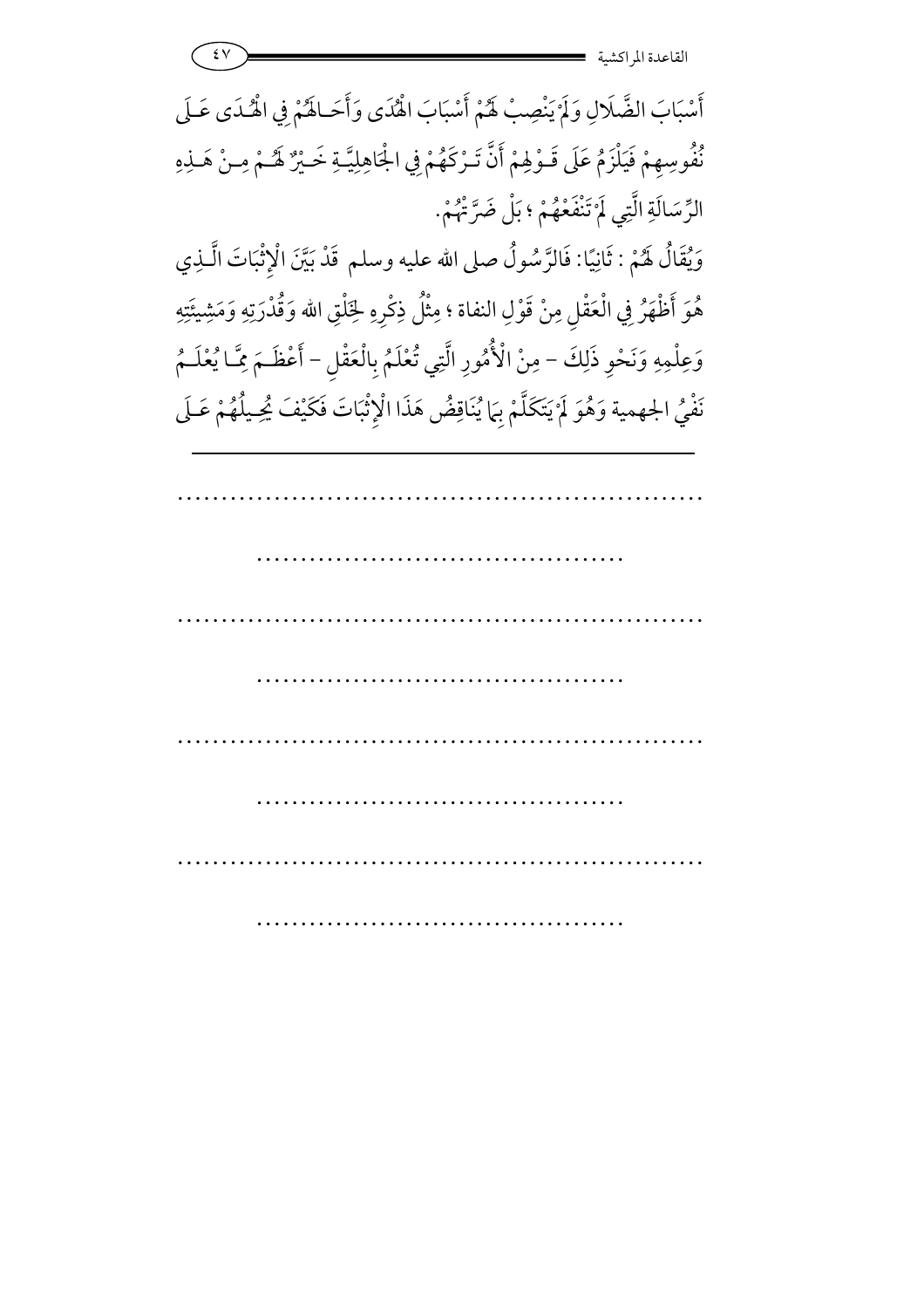$\mathcal{L}(\lambda)$  =  $\mathcal{L}(\lambda)$  =  $\mathcal{L}(\lambda)$  =  $\mathcal{L}(\lambda)$  =  $\mathcal{L}(\lambda)$ القاعدة المراكشي

مُجَرَّدِ الْعَقْلِ فِي النَّفْيِ الَّذِي هُوَ أَخْفَى وَأَدَقُّ ؟ وَكَلَامُهُ لَمْ يَدُلَّ عَلَيْهِ ؛ بَـلْ 7 دَلَّ عَلَى نَقِيضِهِ وَضِدٍّهِ وَمَنْ نَسَبَ هَذَا إِلَى الرَّسُولِ هَذَا إِلَى الرَّسُولِ صلى الله عليه وسلم فَاللهُ حَسِيبُهُ عَلَى مَا يَقُولُ. وَالْمَرَاتِبُ ثَلَاثٌ : إِمَّا أَنْ يَتَكَلَّمَ بِالْهُدَى، أَوْ بِالضَّلَالِ، أَوْ يَسْكُتُ عَـنْهُمَا. **1** <u>ب</u> وَمَعْلُومٌ أَنَّ السُّكُوتَ عَنْهُمَا خَيْرٌ مِـنْ الـتَّكَلُّمِ بِـهَا رٌ مِنْ الشَّكَلَّمِ بِـمَا يُـضِلُّ، وَهُنَـا يُعْـرَفُ بِالْعَقْلِ أَنَّ الْإِثْبَاتَ لَمْ يَسْكُتْ عَنْهُ ؛ بَلْ بَيَّنَـهُ وَكَـانَ مَـا جَـاءَ بِـهِ الـسَّمْعُ 7 مُوَافِقًا لِلْعَقْلِ ؛ فَكَانَ الْوَاجِبُ فِيهَا يَنْفِيهِ الْعَقْلُ أَنْ يَتَكَلَّمَ فِيهِ بِالنَّفْيِ ؛ كَمَا  $\overline{a}$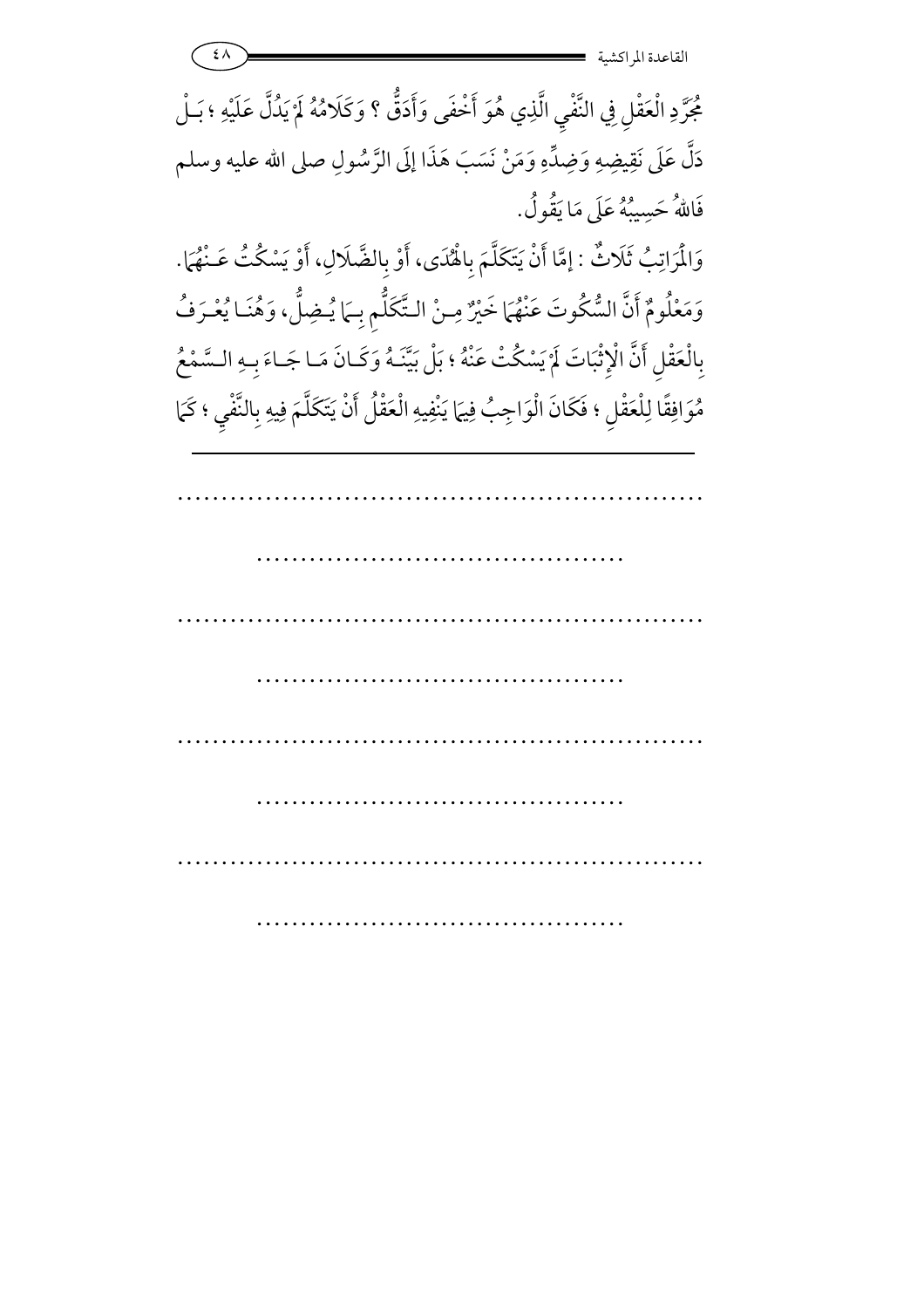$\epsilon$ ٩ -  $\frac{1}{2}$  -  $\frac{1}{2}$  -  $\frac{1}{2}$  -  $\frac{1}{2}$  -  $\frac{1}{2}$  -  $\frac{1}{2}$  -  $\frac{1}{2}$  -  $\frac{1}{2}$  -  $\frac{1}{2}$  -  $\frac{1}{2}$  -  $\frac{1}{2}$  -  $\frac{1}{2}$  -  $\frac{1}{2}$  -  $\frac{1}{2}$  -  $\frac{1}{2}$  -  $\frac{1}{2}$  -  $\frac{1}{2}$  -  $\frac{1}{2}$ القاعدة المراكشي

فَعَلَ فِيهَا يُثْبِتُهُ الْعَقْلُ وَإِذَا لَمْ يَفْعَلْ ذَلِكَ كَانَ السُّكُوتُ عَنْهُ أَسْلَمُ لِلْأُمَّـةِ. 7 أَمَّا إذَا تَكَلَّمَ فِيهِ بِمَا يَـدُلُّ عَـلَى الْإِثْبَـاتِ وَأَرَادَ مِـنْهُمْ أَنْ لَا يَعْتَقِـدُوا إِلَّا النَّفْيَ ؛ لِكَوْنِ مُحَرَّدِ عُقُولِهِمْ تُعْرِّفُهُمْ بِهِ، فَإِضَافَةُ هَذَا إِلَى الرَّسُـولِ صـلى الله عليه وسلم مِنْ أَعْظَمِ أَبْوَابِ الزَّنْدَقَةِ وَالنَّفَاقِ. وَيُقَالُ لَهُمْ " ثَالِثًـا " مَنْ الَّذِي سَلَّمَ لَكُمْ أَنَّ الْعَقْلَ يُوَافِقُ مَذْهَبَ النفاة ؛ بَلْ الْعَقْلُ الـصَّرِيحُ إنَّمَا يُوَافِقُ مَـا أَثْبَتَـهُ الرَّسُـولُ وَلَـيْسَ بَـيْنَ المُعْقُـولِ الـصَّرِيحِ وَالمُنْقُـولِ الصَّحِبِحِ تَنَاقُضُّ أَصْلًا وَقَـدْ بَـسَطْنَا هَـذَا فِي " مَوَاضِـعَ " وبَيَّنَّـا أَنَّ مَـا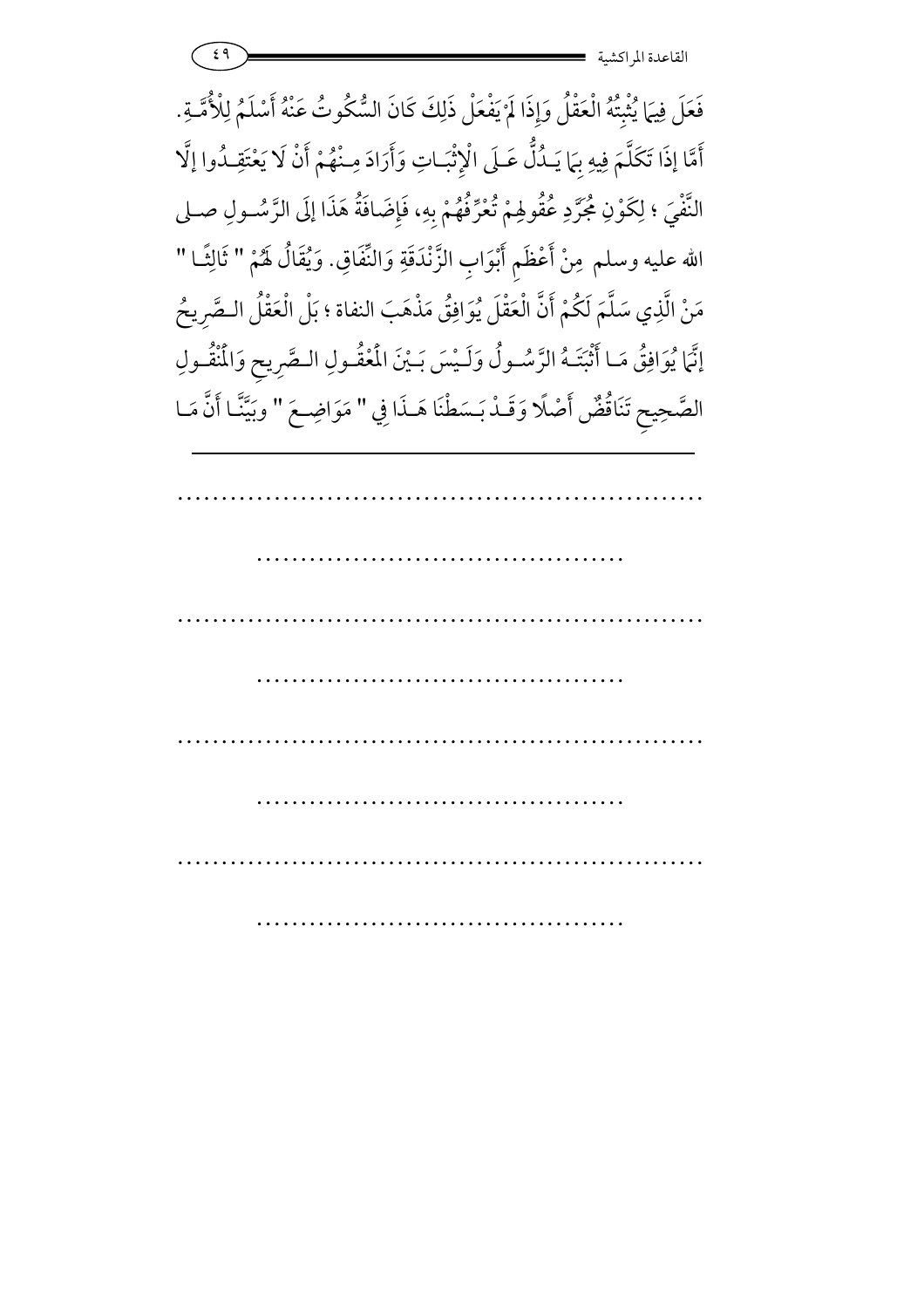|  | ا شمشی شد<br>$\sim 1 - 1$ |
|--|---------------------------|
|  | القاعدة المراكشية         |

يَذْكُرُونَه مِنْ المُغْقُولِ الْمُخَالِفِ لِمَا جَاءَ بِهِ الرَّسُولُ صلى الله عليـه وسـلم إِنَّمَا هُوَ جَهْلٌ وَضَلَالٌ تَقَلَّدَهُ مُتَأَخِّرُوهُمْ عَـنْ مُتَقَـدٍّمِيهِمْ وَسَـمَّوْا ذَلِـكَ عَقْلِيَّاتٍ وَإِنَّمَا هِيَ جهليات وَمَنْ طُٰلِبَ مِنْهُ تَحْقِيقُ مَا قَالَهُ أَئِمَّةُ الـضَّلَالِ بِالْمُقُولِ لَمْ يَرْجِعْ إِلَّا إِلَى مُجَرَّدِ تَقْلِيدِهِمْ. فَهُمْ يَكْفُرُونَ بِالشَّرْعِ وَيُخَالِفُونَ 7 هُمْ يَكْفَرُونَ بِالشَّرْعِ وَيُح  $\overline{y}$ **5** الْعَقْلَ تَقْلِيدًا لِمَنْ تَوَهَّمُوا أَنَّهُ عَالِمٌ بِالْعَقْلِيَّاتِ d تَقْلِيدًا لَمِنْ تَوَهَّمُوا أَنَّهُ عَالِمٌ بِالْعَقْلِيَّاتِ. وَهُمْ مَعَ " أَئِمَّتِهِمْ الضُّلَّالِ "كَقَوْمٍ فِرْعَوْنَ مَعَهُ حَيْثُ قَالَ الله تَعَالَى چِ لِّ لِّ لِّ جِالزخرف: ٤٥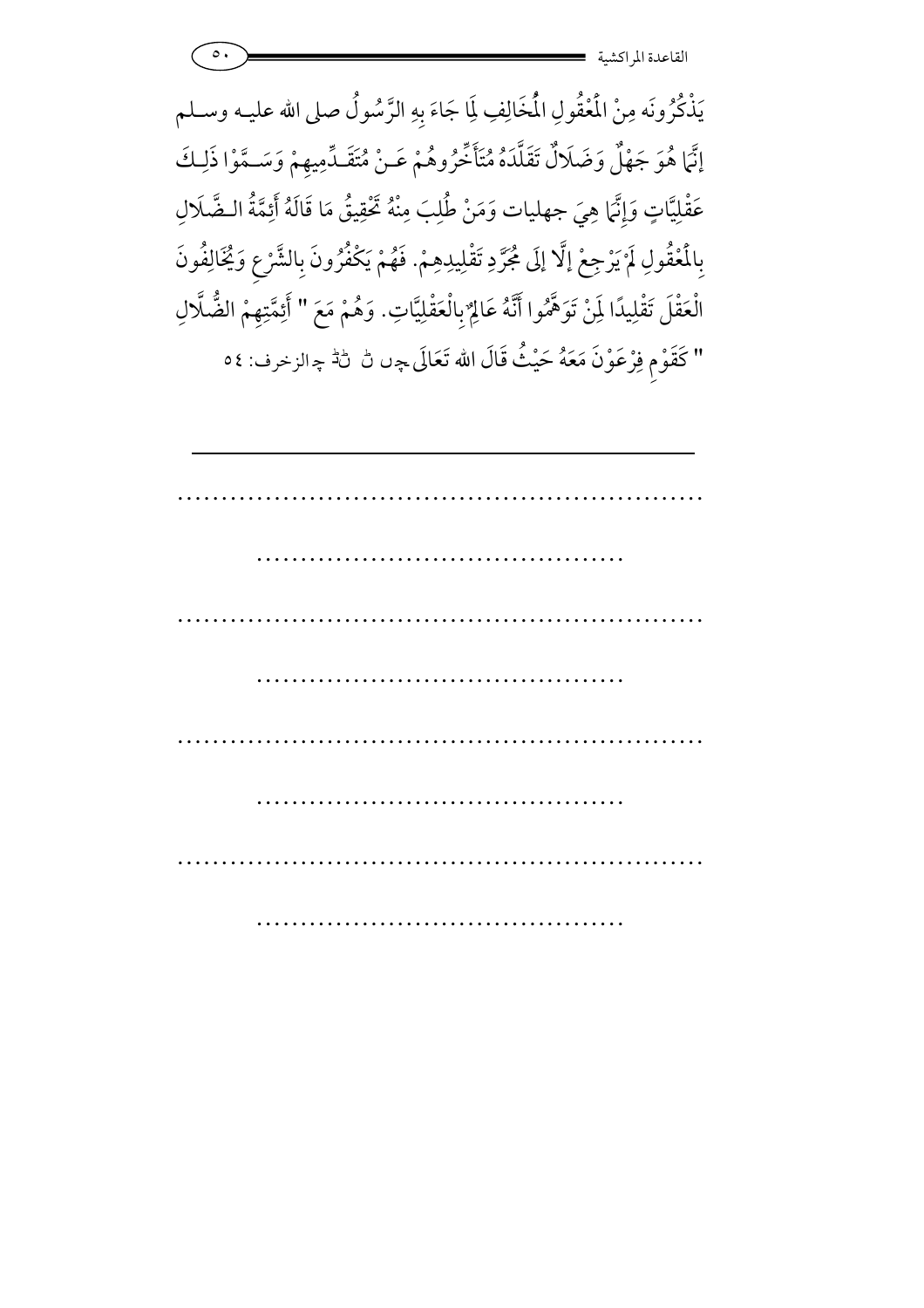وَقَالَ تَعَالَى عَنْهُ : ﴿وَاسْتَكْبَرَ هُوَ وَجُنُودُهُ فِي الْأَرْضِ بِغَيْرِ الْحَتَّى وَظَنَّـوا **J** أَتَهُمْ إِلَيْنَا لَا يُرْجَعُونَ ۞ فَأَخَذْنَاهُ وَجُنُودَهُ فَنَبَذْنَاهُمْ فِي الْيَمِّ فَانظُرْ كَيْـفَ كَانَ عَاقِبَةُ الظَّالِينَ ۞ وَجَعَلْنَاهُمْ أَئِمَّةً يَدْعُونَ إِلَى النَّارِ وَيـوْمَ الْقِيَامَـةِ لَا يُنصَرُونَ ۞ وَأَتْبَعْنَـاهُمْ فِي هَــٰذِهِ الـدُّنْيَا لَعْنَـةً وَيــوْمَ الْقِيَامَـةِ هُــم مِّــنَ الْمَقْبُوحِينَ﴾ [القصص: ٣٩ – ٤٢]. وَفِرْعَوْنُ هُوَ إِمَامُ النفاة. وَلِهَـذَ )<br>1 وَلِهَـٰذا صَرَّحَ مُحَقَّقُو النفاة بِأَنَّهُمْ عَلَى قَوْلِهِ كَمَا ُصَرَّحَ بِهِ الِاتَّحَادِيَّـةُ مِـنْ الجهميـة النفاة ؛ إذْ هُوَ أَنْكَرَ الْعُلُوَّ وَكَذَّبَ مُوسَى فِيهِ وَأَنْكَرَ تَكْلِيمَ الله لِمُوسَى قَالَ .<br>.<br>.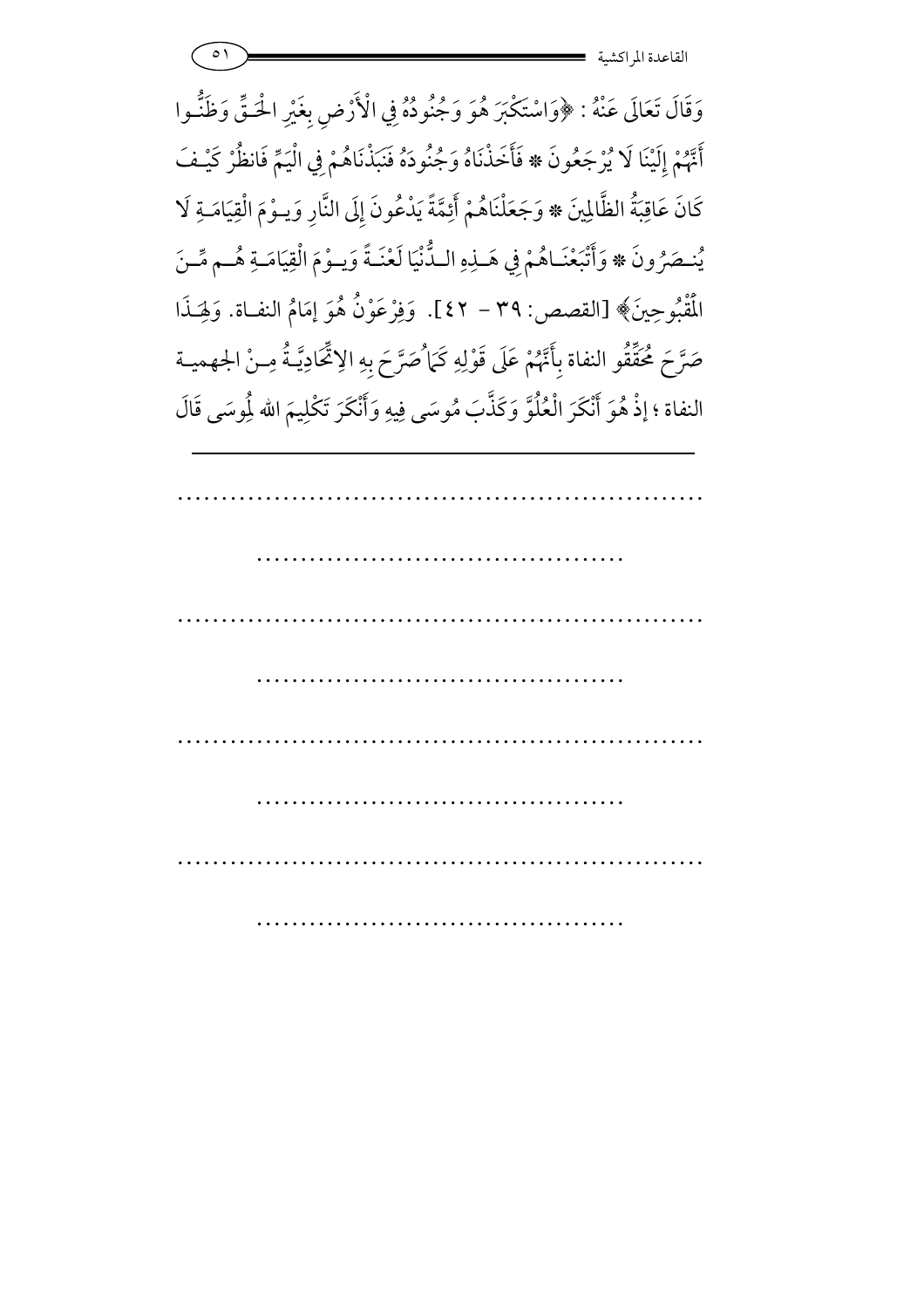0۲ **- محمد المسلسل**ة المسلسل القاعدة المراكشي

تَعَالَى : ﴿وَقَالَ فِرْعَـوْنُ يَـا هَامَـانُ ابْـنِ لِي صَرْحًـا لَّعَـلِّي أَبْلُـغُ الْأَسْـبَابَ \* أَسْـبَابَ 7 السَّمَاوَاتِ فَأَطَّلِعَ إِلَى إِلَهِ مُوسَى وَإِنِّي لَأَظُنُّهُ كَاذِبًا وَكَـذَلِكَ زُيِّـنَ لِفِرْعَـوْنَ سُـوءُ عَمَلِـهِ وَصُدَّ عَنِ السَّبِيلِ وَمَا كَيْدُ فِرْعَوْنَ إِلَّا فِي تَبَابٍ﴾ [غافر : ٣٦ – ٣٧].. وَالله تَعَالَى قَدْ أَخْبَرَ عَنْ فِرْعَوْنَ أَنَّهُ أَنْكَرَ " الصَّانِعَ " بِلِسَانِهِ فَقَالَ : ﴿وَمَا رَبُّ الْعَـالَمِينَ﴾ [الشعراء: ٢٣] .وَطَلَبَ أَنْ يَصْعَدَ لِيَطَّلِعَ إِلَى إِلَهِ مُوسَى فَلَوْ لَمْ يَكُنْ مُوسَى 7 أَخْبَرَهُ أَنَّ إِلَهَهُ فَوْقُ لَمْ يَقْصِدْ ذَلِكَ ؛ فَإِنَّهُ هُوَ لَمْ يَكُنْ مُقِرًّا بِهِ فَـإِذَا لَمْ يُخْـبِرهُ 7 مُوسَى بِهِ لَمْ يَكُنْ إِثْبَـاتُ الْعُلُـوِّ لَا مِنْـهُ وَلَا مِـنْ مُوسَـى ؛ فَـلَا يَقْـصِدُ 7 5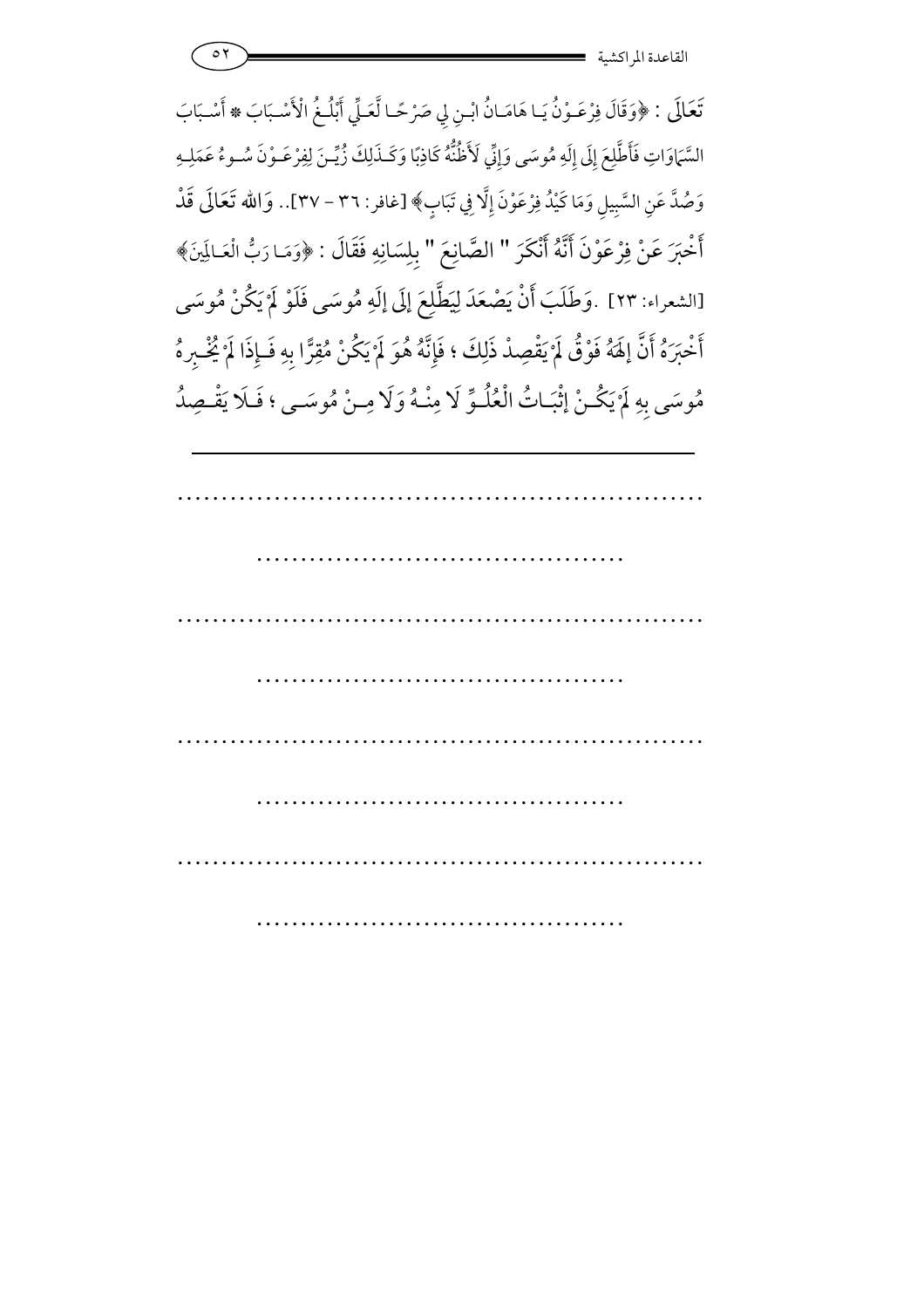

الِاطَّلَاعَ وَلَا يَحْصُلُ بِهِ مَا قَصَدَهُ مِنْ التَّلْبِيسِ عَلَى قَوْمِهِ بِأَنَّهُ صَعِدَ إِلَى إِلَهِ مُوسَى في السماء ؛ وَلَكَانَ صُعُودُهُ إِلَيْهِ كَنْزُولِهِ إِلَى الْآبَارِ وَالْأَنْهَارِ وَكَـانَ ذَلِكَ أَهْوَنَ عَلَيْهِ ؛ فَلاَ يَخْتَاجُ إِلَى تَكْلُفِ الصَّرْحِ ذَلِكَ أَهْوَنَ عَلَيْهِ ؛ فَلَا يَحْتَاجُ إِلَى تَكَلُّفِ الصَّرْحِ. ۚ وَنَبِيُّنَـا صـلى الله عليـه وسلم لَّا عُرِجَ بِهِ لَيْلَةَ الْإِسْرَاءِ وَجَدَ فِي السَّمَاءِ الْأُولَى آدَمَ عَلَيْـهِ الـسَّلَامُ  $\frac{1}{c}$ وَفِي الثَّانِيَةِ يَحْيَى وَعِيسَى وفِي الثَّالِثَةِ يُوسُفَ ثُمَّ فِي الزَّابِعَةِ إدْرِيسَ ثُمَّ فِي ثَّالِثَةِ يُوسُفَ ثُمَّ فِي الزَّابِعَةِ إدْرِيسَ ثُـمَّ الْخَامِسَةِ هَارُونَ ثُمَّ وَجَدَ مُوسَى وَإِبْرَاهِيمَ ثُمَّ عَ لْخَامِسَةِ هَارُونَ ثُمَّ وَجَدَ مُوسَى وَإِبْرَاهِيمَ ثُمَّ عَرَجَ إلَى رَبِّهِ فَفَرَضَ عَلَيْهِ خَمْسِينَ صَلَاةً ثُمَّ رَجَعَ إِلَى مُوسَى. فَقَـالَ لَـهُ : ارْجِـعْ إِلَى رَبِّـك فَاسْـأَلْهُ Ĵ 5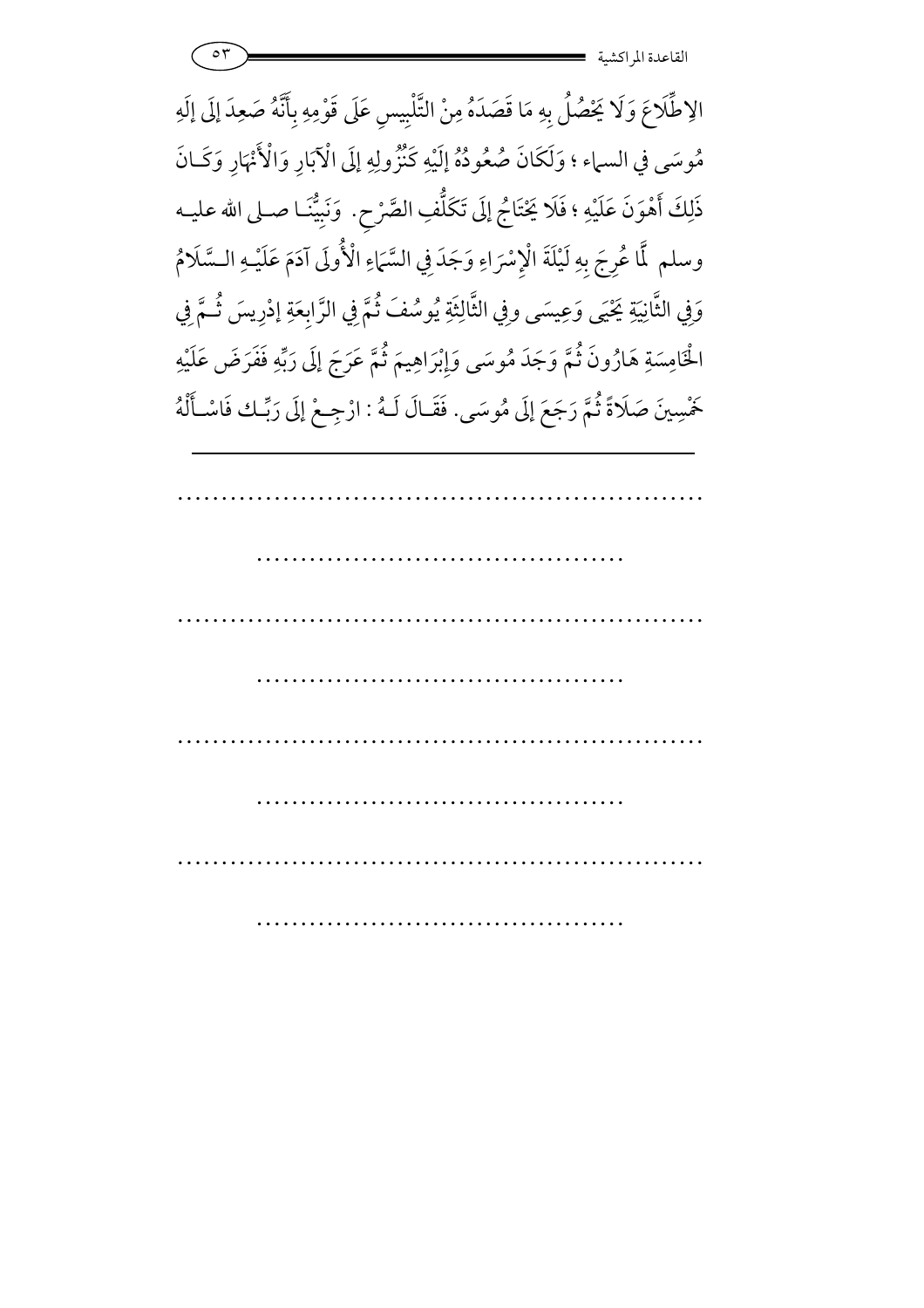0*٤* - 2010 - 2021 - 2021 - 2021 - 2022 - 2022 - 2022 - 2022 - 2022 - 2022 - 2022 - 2022 - 2022 - 20 القاعدة المراكشي

التَّخْفِيفَ لِأُمَّتِك فَإِنَّ أُمَّتَك لَا تُطِيقُ ذَلِكَ قَالَ : فَرَجَعْت إِلَى رَبِّي فَسَأَلْته التَّخْفِيفَ لِأُمَّتِي وَذَكَرَ أَنَّهُ رَجَعَ إِلَى مُوسَـى ثُـمَّ رَجَـعَ إِلَى رَبِّـهِ مِـرَارًا ، فَصَدَقَ مُوسَى فِي أَنَّ رَبَّهُ فَـوْقَ الـسَّمَوَاتِ وَفِرْعَـوْنُ كَـذَّبَ مُوسَـى فِي ذَلِكَ. " والجهمية النفاة " : مُوَافِقُونَ لِآلِ فِرْعَـوْنَ أَئِمَّـةِ الـضَّلَالِ. وَ " أَهْلُ السُّنَّةِ وَالْإِثْبَاتِ " : مُوَافِقُونَ لِآلِ إبْرَاهِيمَ أَئِمَّةِ الْهُدَى وَقَالَ تَعَالَى : ة<br>ن **)** ﴿وَوَهَبْنَا لَهُ إِسْحَاقَ وَيعْقُوبَ وَجَعَلْنَا فِي ذُرِّيَّتِهِ النُّبُوَّةَ وَالْكِتَابَ وَآتَيْنَاهُ أَجْرَهُ فِي اللُّنْيَا وَإِنَّهُ فِي الْآخِرَةِ لِمَنَ الصَّالِحِينَ ﴿٢٧﴾ وَلُوطًا إِذْ قَالَ لِقَوْمِهِ إِنَّكُمْ لَتَـأْتُونَ الْفَاحِـشَةَ مَـا آ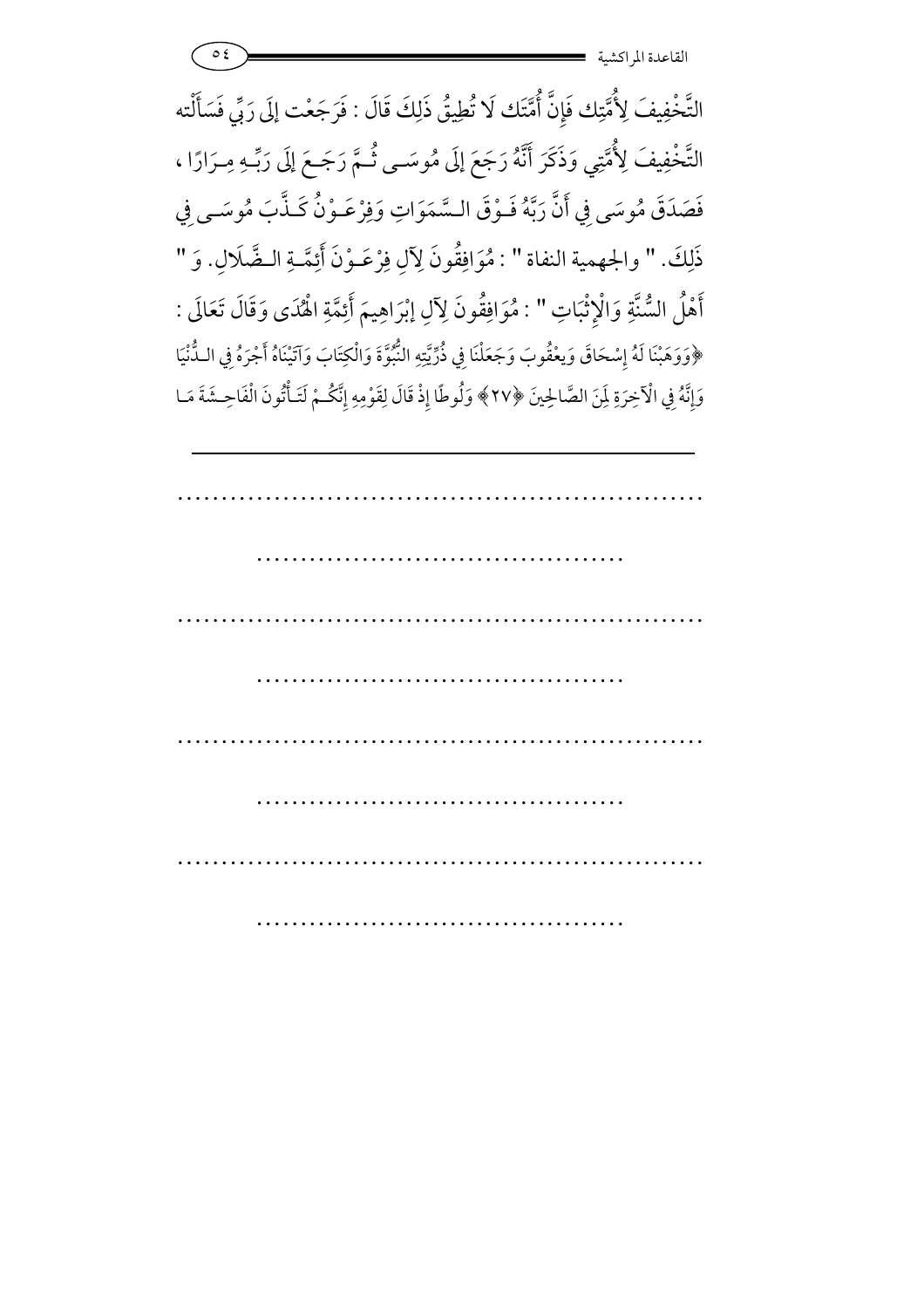٥٥ -القاعدة المراكشي سَبَقَكُم بهَا مِنْ أَحَدٍ مِّنَ الْعَالَمِينَ﴾ [العنكبوت: ٢٧ - ٢٨]. ۖ وَمُوسَى وَمُحَمَّــدٌ مِــنْ

آلِ إِبْرَاهِيمَ ؛ بَلْ هُمْ سَادَاتُ آلِ إِبْرَاهِيمَ صَلَوَاتُ الله عَلَيْهِمْ أَجْمَعِينَ. 7

الْوَجْهُ الثَّانِي :

فِي تَبْيِينِ وُجُوبِ الْإِقْرَارِ بِالْإِثْبَاتِ وَعُلُوٍّ الله عَـلَى الـسَّمَوَاتِ أَنْ يُقَـالَ : مِـنْ الْمُلُومِ أَنَّ الله تَعَالَى أَكْمَلَ الدِّينَ وَأَتَمَّ النَّعْمَــةَ ؛ وَأَنَّ الله أَنْـزَلَ الْكِتَـابَ تِبْيَانًا لِكُلِّ شَيْءٍ ؛ وَأَنَّ مَعْرِفَةَ مَا يَسْتَحِقُّهُ الله وَمَا يُنَزَّهُ عَنْهُ هُوَ مِـنْ أَجَـلِّ 7 نا يَنزهُ عنهُ هُ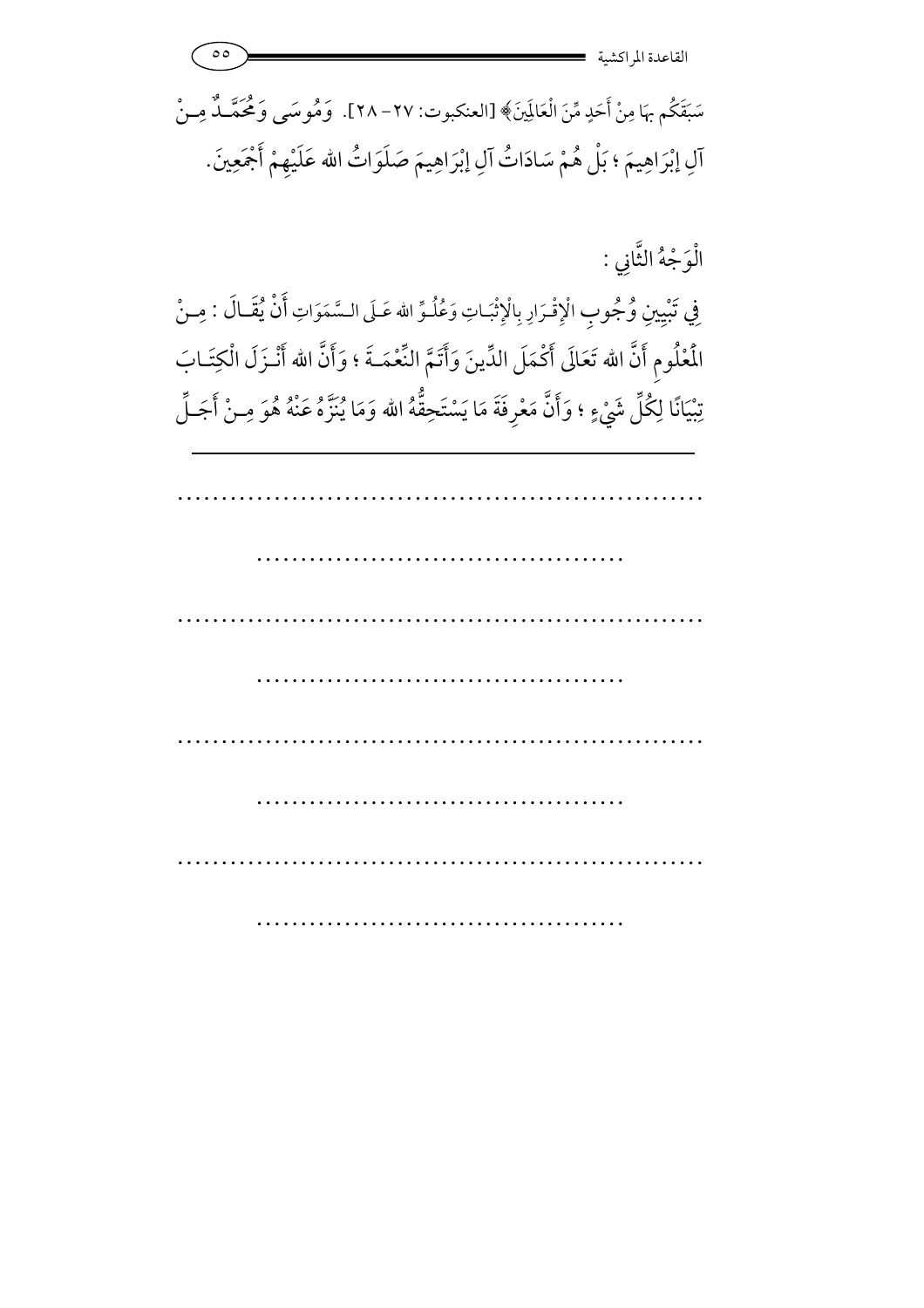٥٦ -القاعدة المراكشي …………………………………………………… ……………………………………………… …………………………………………………… …………………………………… …………………………………………………… …………………………………… …………………………………………………… ………………………… أُمُورِ الدِّينِ وَأَعْظَمِ أُصُولِهِ ؛ وَأَنَّ بَيَانَ هَذَا وَتَفْصِيلَهُ أَوْلَى مَنْ كُلِّ شَيْءٍ. 7 فَكَيْفَ يَجُوزُ أَنْ يَكُونَ هَذَا الْبَابُ لَمْ يُبَيِّنْهُ الرَّسُولُ صلى الله عليـه وسـلـم 7 وَلَمْ يُفَصِّلْهُ وَلَمْ يُعلمْ أُمَّتَهُ مَا يَقُولُونَ فِي هَذَا الْبَابِ وَكَيْفَ يَ مْ أُمَّتَهُ مَا يَقُولُونَ فِي هَذَا الْبَابِ وَكَيْفَ يَكُونُ الدِّينُ قَدْ كَمُلَ وَقَدْ تُرِكُوا عَلَى الطَّرِيقَةِ الْبَيْضَاءِ وَهُمْ لَا يَدْرُونَ بِهَاذَا يَعْرِفُونَ رَبَّهُمْ كَمُلَ وَقَدْ تُرِكُوا عَلَى الطَّرِيقَةِ الْبَيْضَ : أَبِهَا تَقُولُهُ النفاة أَوْ بِأَقْوَالِ أَهْلِ الْإِثْبَاتِ. a<br>1 الْوَجْهُ الثَّالِثُ وَجْهُ الثالِث :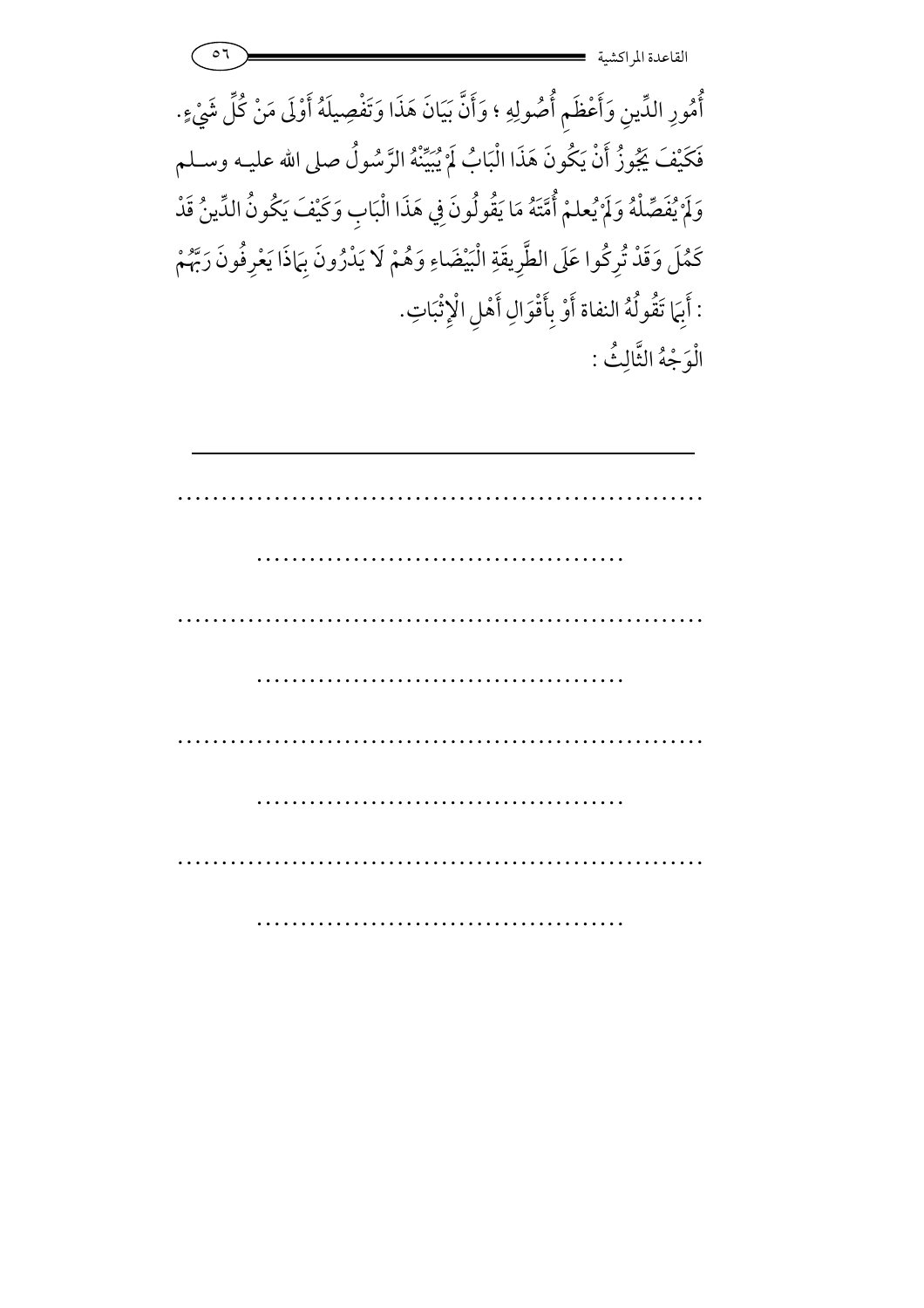أَنْ يُقَالَ : كُلُّ مَنْ فِيهِ أَدْنَى مَحَبَّةٍ لِلْعِلْمِ أَوْ أَدْنَى مَحَبَّةٍ لِلْعِبَـادَةِ : لَا بُـدَّ أَنْ يَخْطِرَ بِقَلْبِهِ هَذَا الْبَابُ وَيَقْصِدَ فِيهِ الْحَقَّ وَمَعْرِفَةَ الْخَطَأِ مِنْ الصَّوَابِ فَلَا يَخْطِرَ بِقَلْبِهِ هَ يُتَصَوَّرُ أَنْ يَكُونَ الصَّحَابَةُ وَالتَّابِعُونَ كُلُّهُمْ كَانُوا مُعْرِضِينَ عَنْ هَـذَا لَا يَسْأَلُونَ عَنْهُ وَلَا يَشْتَاقُونَ إِلَى مَعْرِفَتِهِ وَلَا تَطْلُبُ قُلُوبُهُمْ الْحَقَّ وَهُمْ لَـيْلَا وَنَهَارًا يَتَوَجَّهُونَ بِقُلُوبِهِمْ إِلَيْهِ وَيَدْعُونَهُ تَـضَرُّعًا وَخِيفَةً وَرَغَبًا وَرَهَبًـا وَالْقُلُوبُ جَبُّولَةٌ مَفْطُورَةٌ عَلَى طَلَبِ الْعِلْمِ بِهَذَا وَمَعْرِفَةِ الْحَقِّ فِيهِ وَهِيَ مُشْتَاقَةٌ إِلَيْهِ أَكْثَرَ مَنْ شَوْقِهَا إِلَى كَثِيرٍ مِنْ الْأُمُسُورِ وَمَـعَ الْإِرَادَةِ الْجَازِمَـةِ 6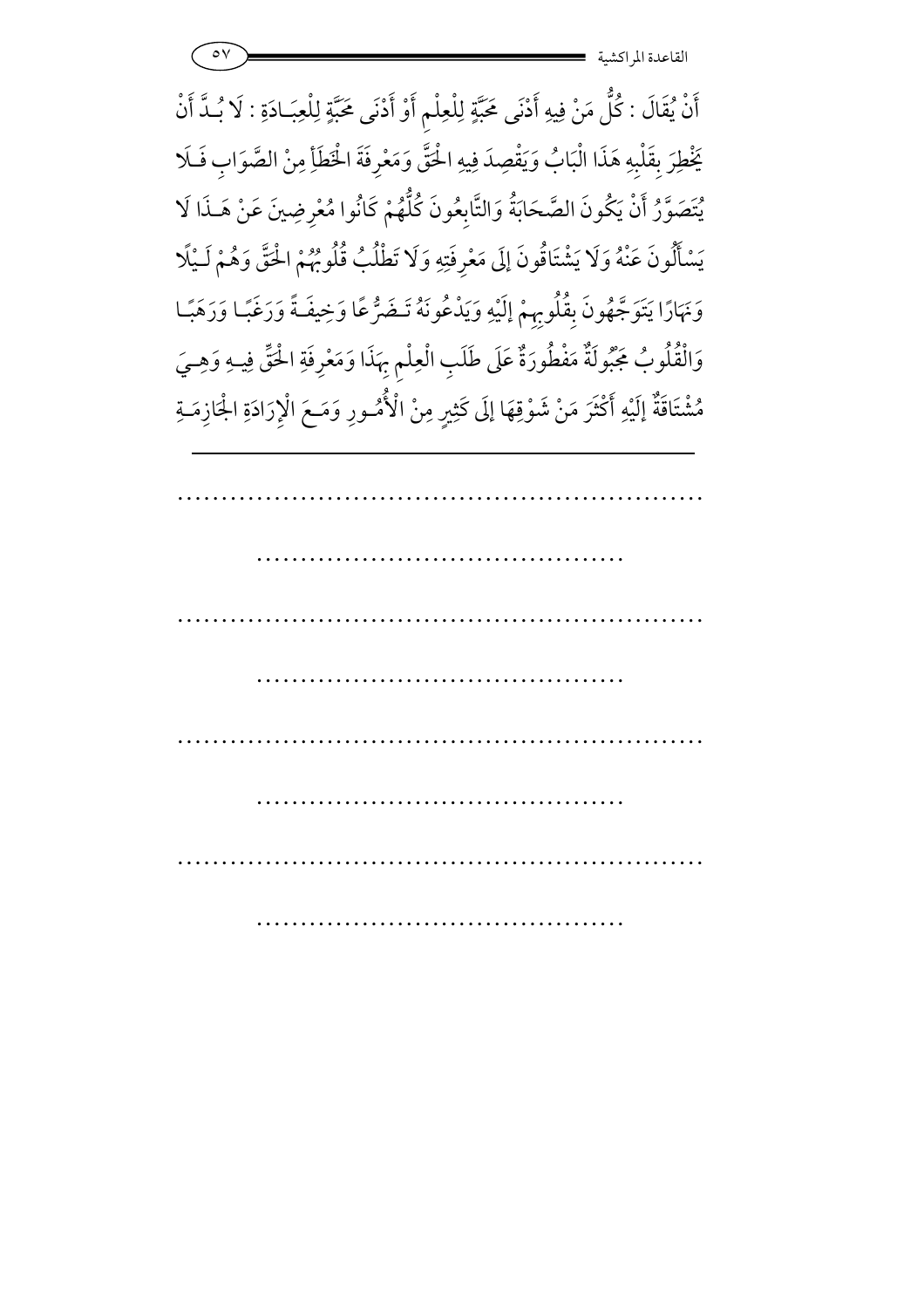0<sup>٨</sup> - محمد المستقلة المستقلة المستقلة المستقلة المستقلة المستقلة المستقلة المستقلة المستقلة المستقلة المستقلة ال<br>المستقلة المستقلة المستقلة المستقلة المستقلة المستقلة المستقلة المستقلة المستقلة المستقلة المستقلة المستقلة القاعدة المراكشي

وَالْقُدْرَةِ يَجِبُ حُصُولُ الْمُرَادِ وَهُمْ قَادِرُونَ عَلَى سُؤَا وَالْقُدْرَةِ يَجِبُ حُصُولُ الْمُرَادِ وَهُمْ قَادِرُونَ عَلَى سُؤَالِ الرَّسُولِ صـلى الله عليه وسلم وَسُؤَالِ بَعْضِهِمْ بَعْضًا. وَقَـدْ سَـأَلُوهُ عَـمَّا هُـوَ دُونَ هَـذَا : سَأَلُوهُ هَـلْ نَـرَى رَبَّنَـا يَـوْمَ الْقِيَامَـةِ ؟ فَأَجَـابَهُمْ ، وَسَـأَلَهُ أَبُـو رَزِيـنٍ : أَيَضْحَكُ رَبُّنَا ؟ فَقَالَ : {نَعَمْ}، فَقَالَ : لَنْ نَعْدَمَ مِنْ رَبٍّ يَضْحَكُ خَيْرًا . .<br>م ثُمَّ إِنَّهُمْ لَّا سَأَلُوهُ عَنْ ( الرُّؤْيَةِ رٌّؤْيَةِ ) قَالَ : { إِنَّكُمْ سَتَرَوْنَ رَبَّكُمْ كَـَمَا تَـرَوْنَ الشَّمْسَ وَالْقَمَرَ } فَشَبَّهَ الرُّؤْيَةَ بِالرُّؤْيَةِ ؛ لَا الم ؤْيَةَ بِالرُّؤْيَةِ ؛ لَا المْرْئِيَّ بِالمْرْئِيِّ. والنفاة لَا يَقُولُونَ يُرَى كَمَا تُرَى الشَّمْسُ وَالْقَمَرُ ؛ بَلْ قَوْلُهُمْ الْحَقِيقِيُّ أَنَّـهُ لَا يُـرَى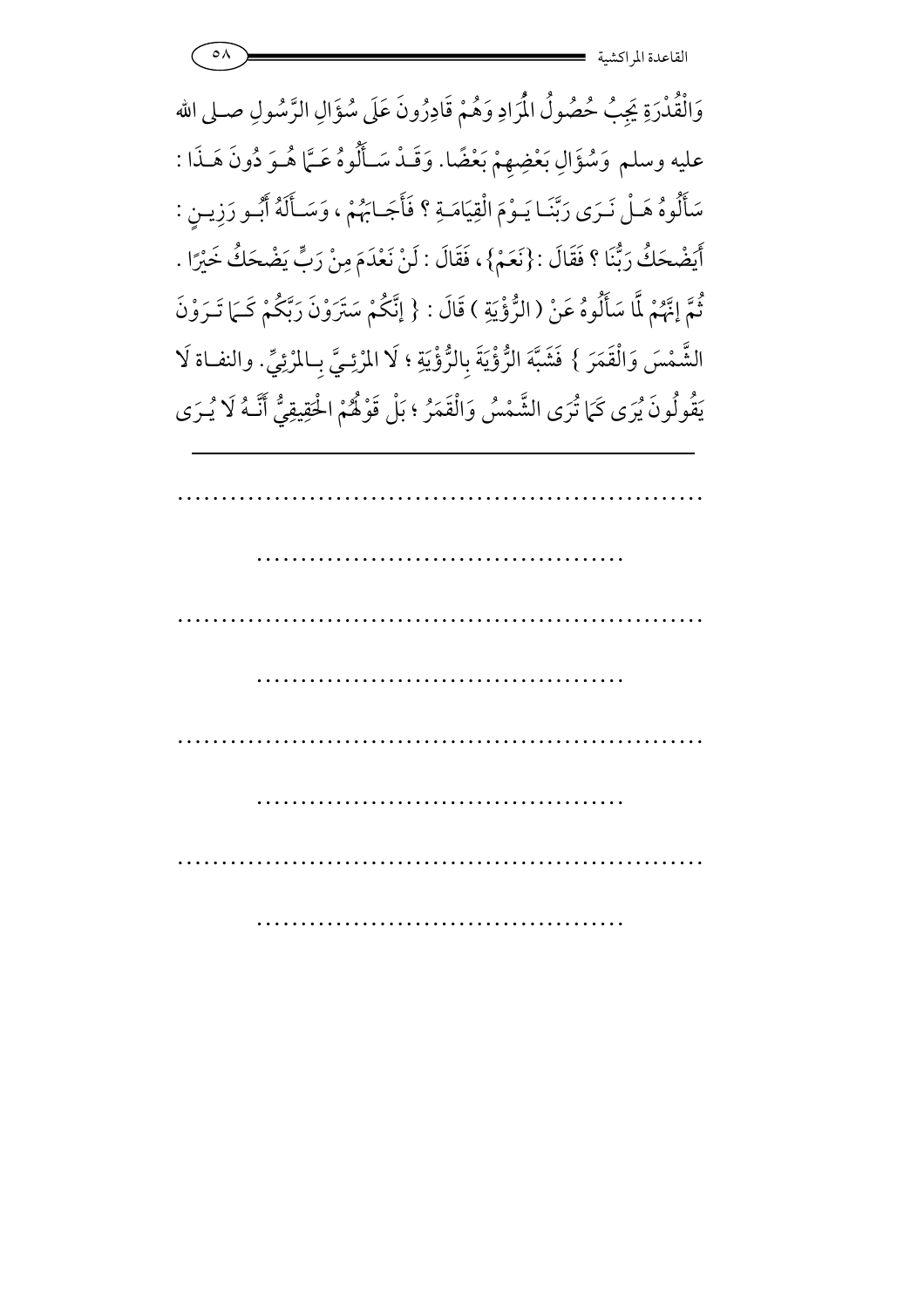

بِحَالِ وَمَنْ قَالَ يُرَى مُوَافَقَةً لِأَهْلِ الْإِثْبَاتِ وَمُنَافَقَةً لَهُـمْ : فَسَّرَ الرُّؤْيَـةَ a<br>1 بِمَزِيدِ عِلْمٍ فَلَا تَكُونُ كَرُؤْيَةِ الشَّمْسِ وَالْقَمَرِ. وَالْمُقْصُودُ هُنَـا : أَنَّهُـمْ لَا بُدَّ أَنْ يَسْأَلُوهُ عَنْ رَبِّهِمْ الَّذِي يَعْبُدُونَهُ وَإِذَا سَـأَلُوهُ فَـلَا بُـدَّ أَنْ يُجِيبَهُمْ. وَمِنْ المُعْلُومِ بِالِاضْطِرَارِ أَنَّ مَا تَقُولُهُ الجهمية النفاة لَمْ يُنْقَلْ عَنْ أَحَدٍ مِنْ 7 أَهْلِ التَّبْلِيغِ عَنْهُ وَإِنَّمَا نَقَلُوا عَنْهُ مَا يُوَافِقُ قَوْلَ أَهْلِ الْإِثْبَاتِ. الْوَجْهُ الرَّابِعُ: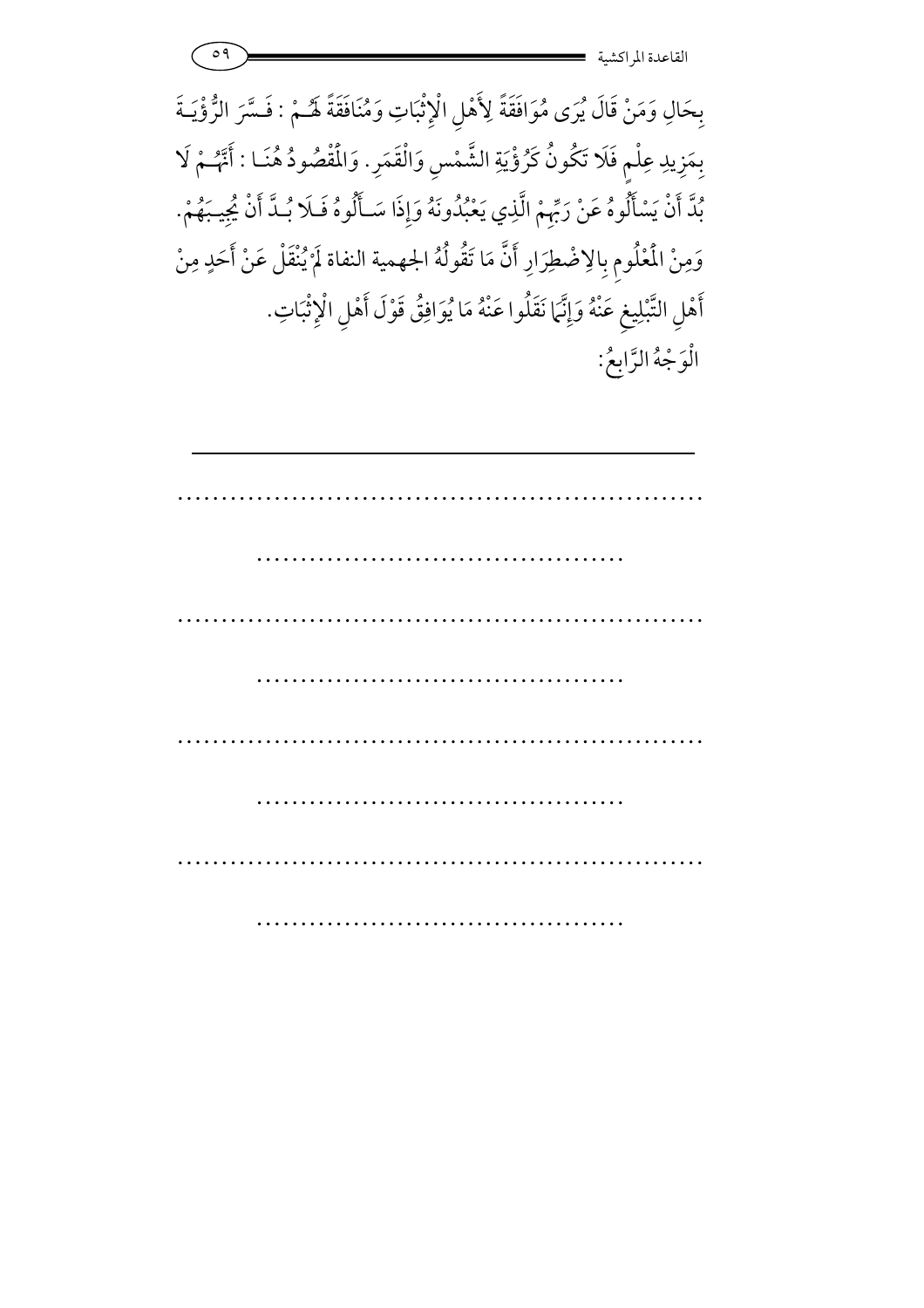|  | القاعده المو<br>ِ ، دسیه |
|--|--------------------------|
|--|--------------------------|

أَنْ يُقَالَ : إِمَّا أَنْ يَكُونَ اللهُ يُجِبُّ مِنَّا أَنْ نَعْتَقِدَ قَوْلَ النفاة أَوْ نَعْتَقِدَ قَـوْلَ أَهْلِ الْإِثْبَاتِ أَوْ لَا نَعْتَقِدَ وَاحِدًا مِنْهُمَا. فَإِنْ كَانَ مَطْلُوبُهُ مِنَّا اعْتِقَادَ قَوْلِ شة<br>ذ النفاة : وَهُوَ أَنَّهُ لَا دَاخِلَ الْعَالَمِ وَلَا خَارِجَهُ ؛ وَأَنَّهُ لَيْسَ فَوْقَ السَّمَوَاتِ رَبٌّ وَلَا عَلَى الْعَرْشِ إِلَهٌ وَأَنَّ مُحَمَّدًا صلى الله عليه وسلم ۖ لَمْ يُعْرَجْ بِهِ إِلَى الله وَإِنَّمَا عُرِجَ بِهِ إِلَى السَّمَوَاتِ فَقَطْ لَا إِلَى الله وَأَنَّ الْمَلَائِكَةَ لَا تَعْـرُجُ إِلَى الله بَلْ إِلَى مَلَكُوتِهِ وَأَنَّ الله لَا يَنْزِلُ مِنْهُ شَيْءٌ وَلَا يَصْعَدُ إِلَيْهِ شَيْءٌ وَأَمْثَالُ ذَلِكَ. وَإِنْ كَانُوا يُعَبِّرُونَ عَنْ ذَلِكَ بِعِبَارَاتٍ مُبْتَدَعَةٍ فِيهَا إجْمَـالٌ وَإِبْهَـامٌ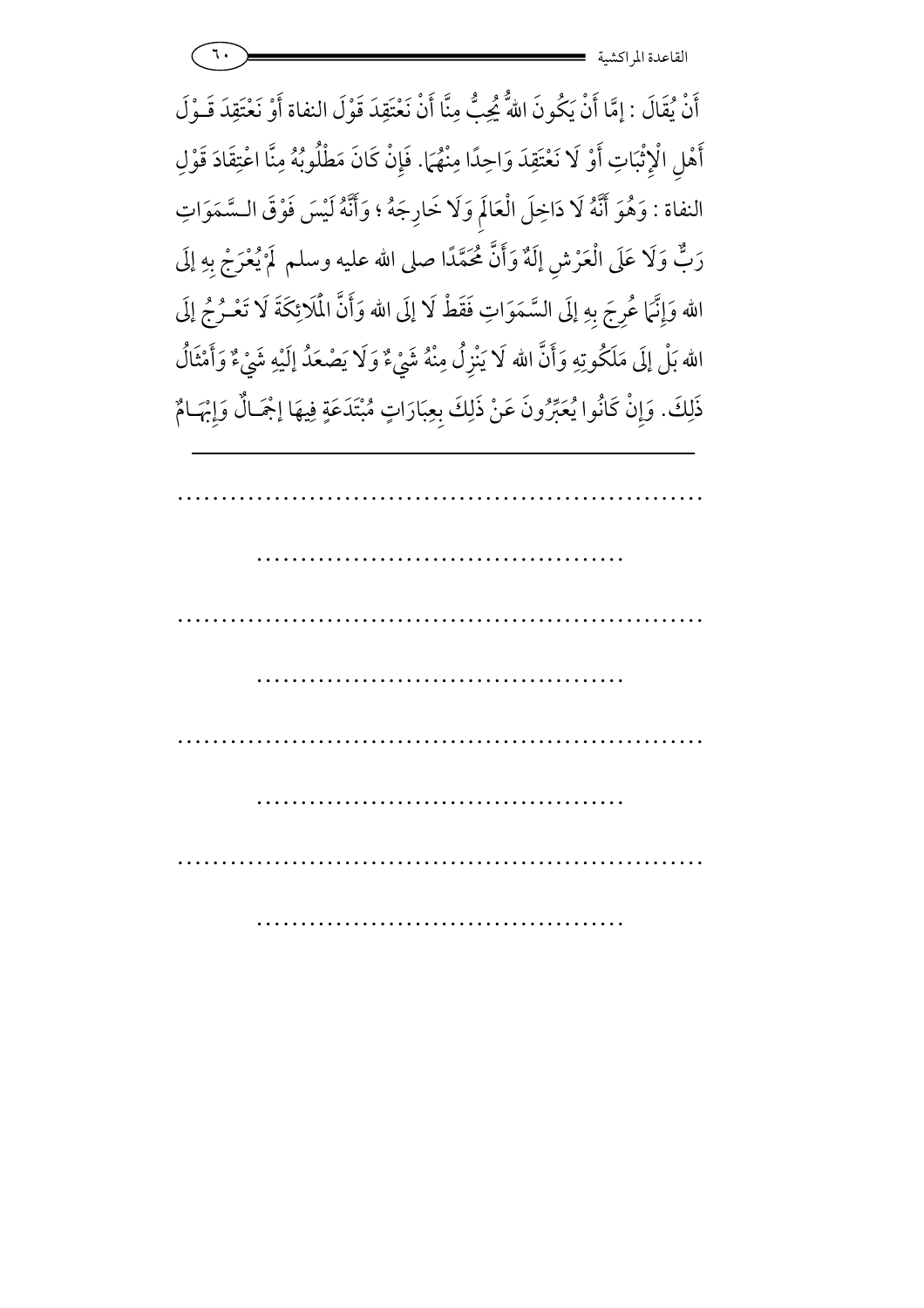وَإِيهَامٌ كَقَوْلِهِمْ لَيْسَ بِمُتَحَيِّزٍ وَلَا جِسْمٍ وَلَا جَوْهَرٍ وَلَا هُــوَ فِي جِهَــةٍ وَلَا **<sup>7</sup>** مَكَانٍ ؛ وَأَمْثَالُ هَذِهِ الْعِبَارَاتِ الَّتِي تَفْهَمُ مِنْهَا الْعَامَّةُ تَنْزِيهَ الـرَّبِّ تَعَـالَى عَنْ النَّقَائِصِ وَمَقْصِدُهُمْ بِهَا أَنَّهُ لَيْسَ فَـوْقَ الـسَّمَوَاتِ رَبٌّ ؛ وَلَا عَـلَى ع وَمَقْصِ الْعَرْشِ إِلَهٌ يُعْبَدُ وَلَا عُرِجَ بِالرَّسُـولِ إِلَى لْعَرْشِ إِلَهٌ يُعْبَدُ وَلَا عُرِجَ بِالرَّسُـولِ إِلَى الله. وَ الْمُقْـصُودُ : أَنَّـهُ إِنْ كَـانَ الَّذِي يُحِبُّهُ الله لَنَا أَنْ نَعْتَقِدَ هَذَا النَّفْيَ ؛ فَالصَّحَابَةُ وَالتَّابِعُونَ أَفْضَلُ مِنَّـا فَقَدْ كَانُوا يَعْتَقِدُونَ هَذَا النَّفْيَ وَالزَّسُـولُ صـلى الله عليـه وسـلم كَـانَ يَعْتَقِدُهُ وَإِذَا كَانَ اللهُّ وَرَسُــولُهُ يَرْضَــاهُ لَنَـا وَهُــوَ إِمَّـا وَاجِــبٌّ عَلَيْنَـا أَوْ 5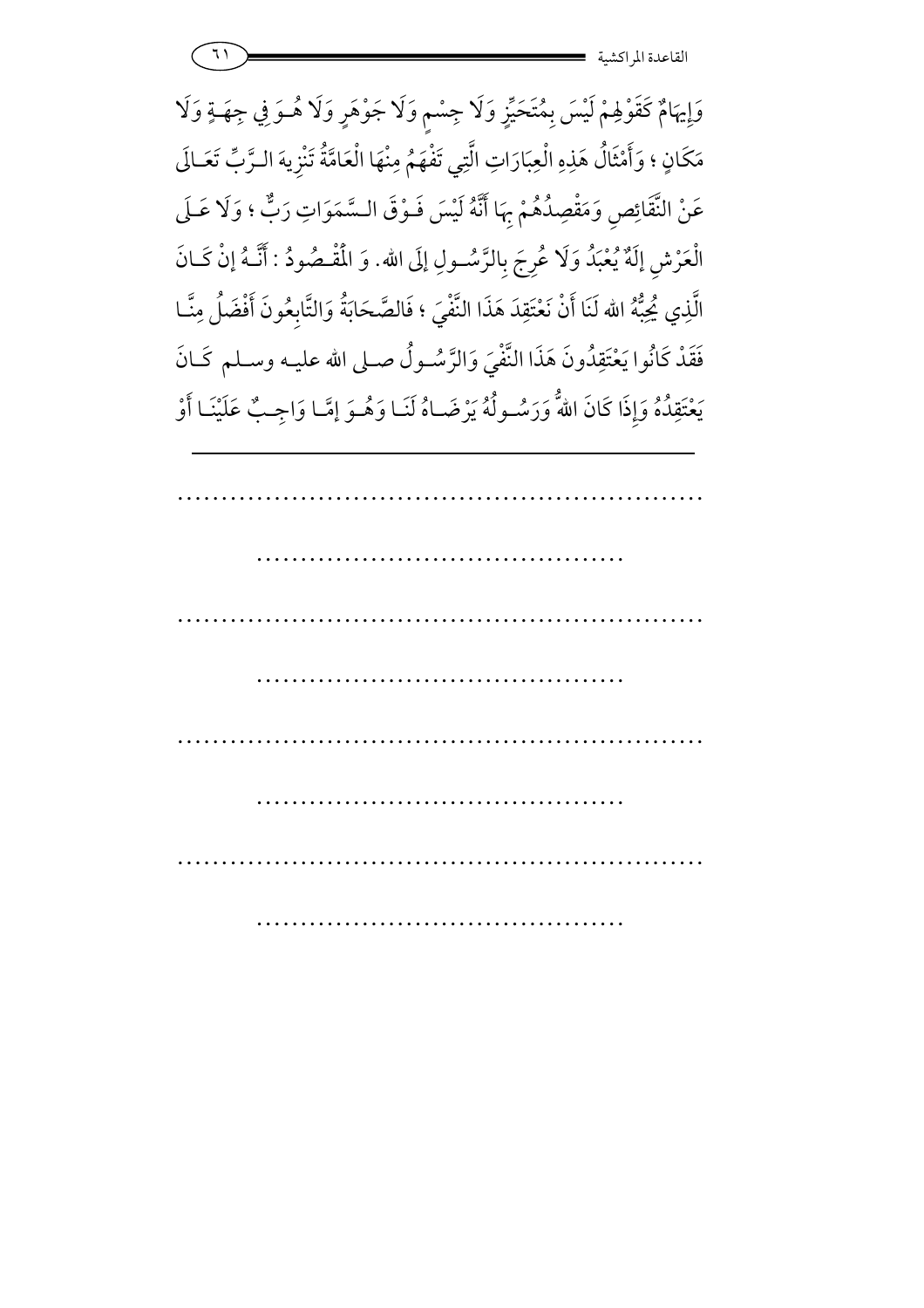11 **- 2008 - 2008 - 2008 - 2008 - 2008 - 2008 - 2008 - 2008 - 2008 - 2008 - 2008 - 2008 - 2008 - 200** القاعدة المراكشي

مُسْتَحَبٌّ لَنَا ؛ فَلَا بُدَّ أَنْ يَأْمُرَنَا الرَّسُولُ صلى الله عليــه وســلم بِــمَا هُــوَ أ وَاجِبٌ عَلَيْنَا وَيَنْدُبُنَا إِلَى مَا هُوَ مُسْتَحَبٌّ لَنَا وَلَا بُدَّ أَنْ يَظْهَرَ عَنْـهُ وَعَـنْ الْمُؤْمِنِينَ مَا فِيهِ إِثْبَاتٌ لِمَحْبُوبِ الله وَمُرْضِيهِ وَمَا يُقَرِّبُ إِلَيْهِ ؛ لَا سِيَّمَا مَـعَ ة<br>ن قَوْلِهِ عَزَّ وَجَلَّ : ﴿الْيَوْمَ أَكْمَلْتُ لَكُمْ دِينَكُمْ وَأَقْمَتُ عَلَيْكُمْ نِعْمَتِي﴾ [المائدة: ٣] . لَا سِيَّمَا والجهمية تَجْعَلُ هَذَا أَصْلَ الـدِّينِ وَهُـوَ عِنْـدَهُمْ " التَّوْحِيـدُ " الَّذِي لَا يُخَالِفُهُ إِلَّا شَقِيٌّ فَكَيْفَ لَا يُعَلِّمُ الرَّسُولُ صلى الله عليـه وســلم أُمَّتَهُ التَّوْحِيدَ ؟ وَكَيْفَ لَا يَكُونُ " التَّوْحِيدُ " مَعْرُوفًا عِنْـدَ الـصَّحَابَةِ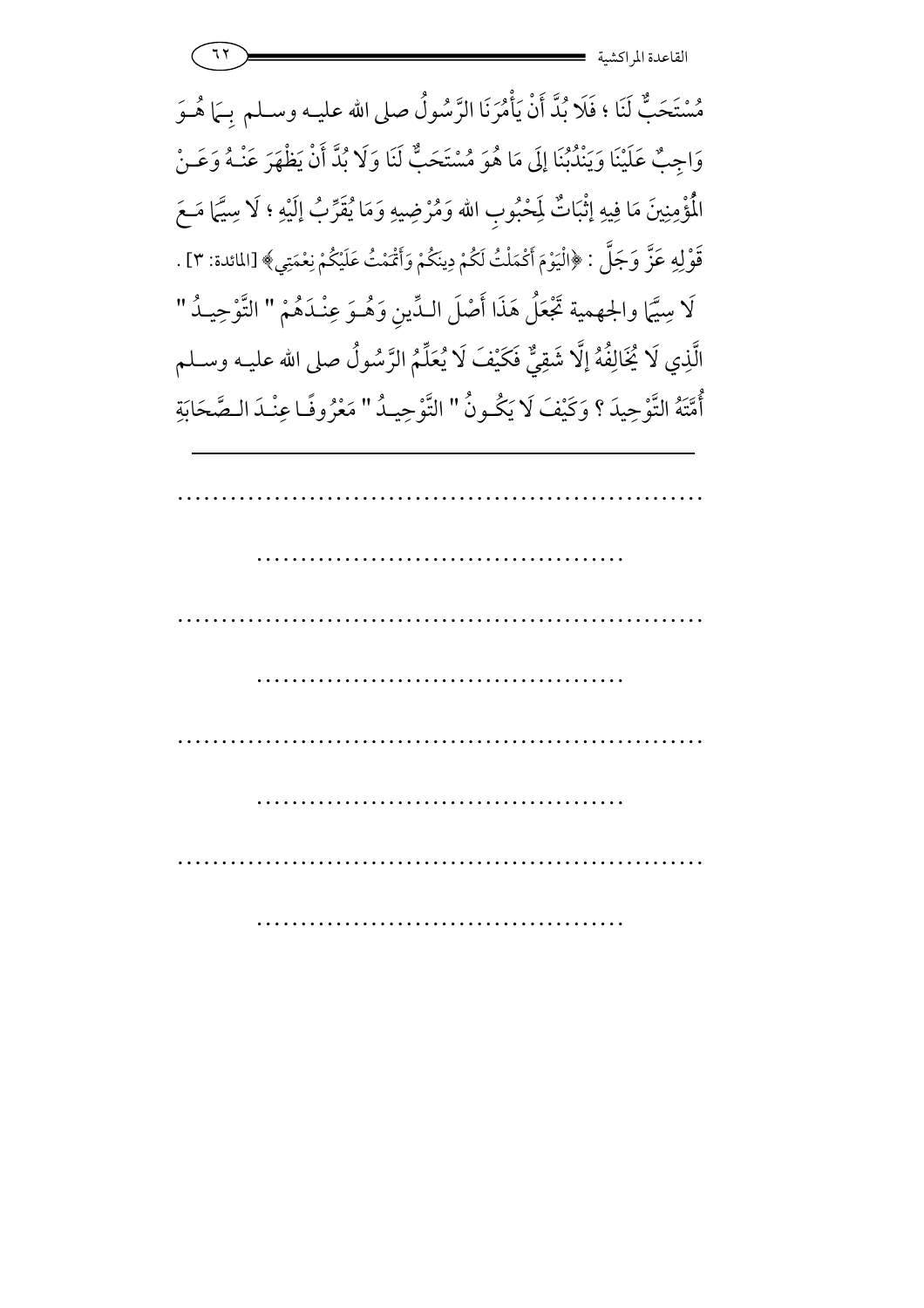| -- | $\bullet\bullet$  |
|----|-------------------|
|    | القاعدة المراكشية |

وَالتَّابِعِينَ ؟. وَالْفَلَاسِفَةُ وَالْمُتَزِلَةُ وَمَنْ اتَّبَعَهُمْ يُسَمُّونَ مَذْهَبَ النفـاة " التَّوْحِيدَ " وَقَدْ سَمَّى صَاحِبُ الْمُرْشِدَةِ أَصْحَابَهُ الْمَوَحِّـدِينَ ؛ إذْ عِنْـدَهُمْ مَذْهَبُ النفاة هُوَ " التَّوْحِيدُ ". وَإِذَا كَانَ كَذَلِكَ : كَانَ مِنْ الْمُلُومِ أَنَّهُ لَا بُدَّ أَنْ يُبَيِّنَهُ الرَّسُولُ صـلى الله عليـه وسـلم وَقَـدْ عُلِـمَ بِالِاضْـطِرَارِ أَنَّ الرَّسُولَ صلى الله عليه وسلم وَأَصْـحَابَهُ لَمْ يَتَكَلَّمُـوا بِمَـذْهَبِ النفـاة. ;<br>; 7 فَعْلِمَ أَنَّهُ لَيْسَ بِوَاجِبِ وَلَا مُسْتَحَبٍّ ؛ بَلْ عُلِمَ أَنَّهُ لَيْسَ مِنْ " التَّوْحِيدِ " الَّذِي شَرَعَهُ الله تَعَالَى لِعِبَادِهِ.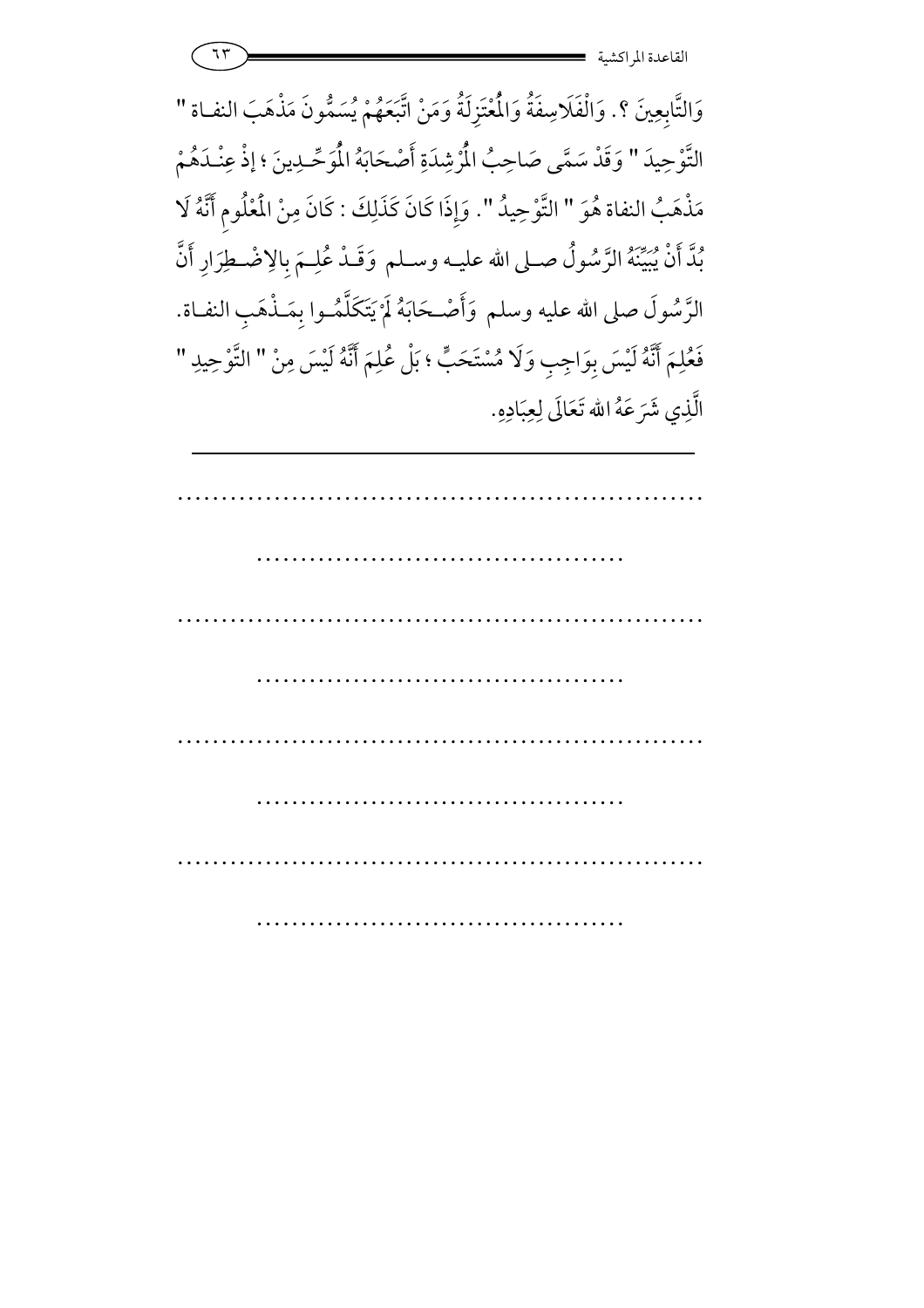$\frac{1}{2}$   $=$   $\frac{1}{2}$   $=$   $\frac{1}{2}$   $=$   $\frac{1}{2}$   $=$   $\frac{1}{2}$   $=$   $\frac{1}{2}$   $=$   $\frac{1}{2}$   $=$   $\frac{1}{2}$   $=$   $\frac{1}{2}$   $=$   $\frac{1}{2}$   $=$   $\frac{1}{2}$   $=$   $\frac{1}{2}$   $=$   $\frac{1}{2}$   $=$   $\frac{1}{2}$   $=$   $\frac{1}{2}$   $=$   $\frac{1}{2}$  القاعدة المراكشي

وَإِنْ كَانَ يُحِبُّ مِنَّا مَذْهَبَ الْإِثْبَاتِ ؛ وَهُوَ الَّذِي أُمِرْنَا بِهِ ؛ فَلَا بُـدَّ أَيْـضًا أَنْ يُبَيِّنَ ذَلِكَ لَنَا، وَمَعْلُومٌ أَنَّ فِي الْكِتَابِ وَالسُّنَّةِ مِنْ إثْبَاتِ " الْعُلُوِّ وَالـصِّفَاتِ " أَعْظَمُ مِمَّا فِيهِمَا مِنْ إِثْبَاتِ الْوُضُـوءِ وَالتَّيَمُّمِ وَالـصِّيَامِ وَتَحْـرِيمِ ذَوَاتِ المُحَـارِمِ ؛ Ĵ <u>ا</u> تٌحْرِيم ذَوَاتِ 7 وَخَبِيثِ المُطَاعِمِ ؛ وَنَحْوِ ذَلِكَ مِنْ " الشَّرَائِعِ شَّرَائِعِ ". فَعَلَى قَوْلِ أَهْلِ الْإِثْبَاتِ فَعَلَى قَوْلِ أَهْلِ الْإِثْبَ a يَكُونُ الـدِّينُ كَـامِلًا وَالرَّسُـولُ صـلى الله عليـه وسـلم مُبَلِّغًـا مُبَيِّنًا ؛ وَالتَّوْحِيدُ عَنْ السَّلْفِ مَشْهُورًا مَعْرُوفا ;<br>^ تَّوْحِيدُ عَنْ السَّلَفِ مَشْهُورًا مَعْرُوفًا. وَالْكِتَابُ وَالسُّنَّةُ يُصَدِّقُ بَعْضُهُ 7 بَعْضًا ؛ وَالسَّلَفُ خَيْرُ هَذِهِ الْأُمَّةِ وَطَرِيقُهُمْ أَفْضَلُ الطُّرُقِ. وَالْقُرْآنُ كُلُّهُ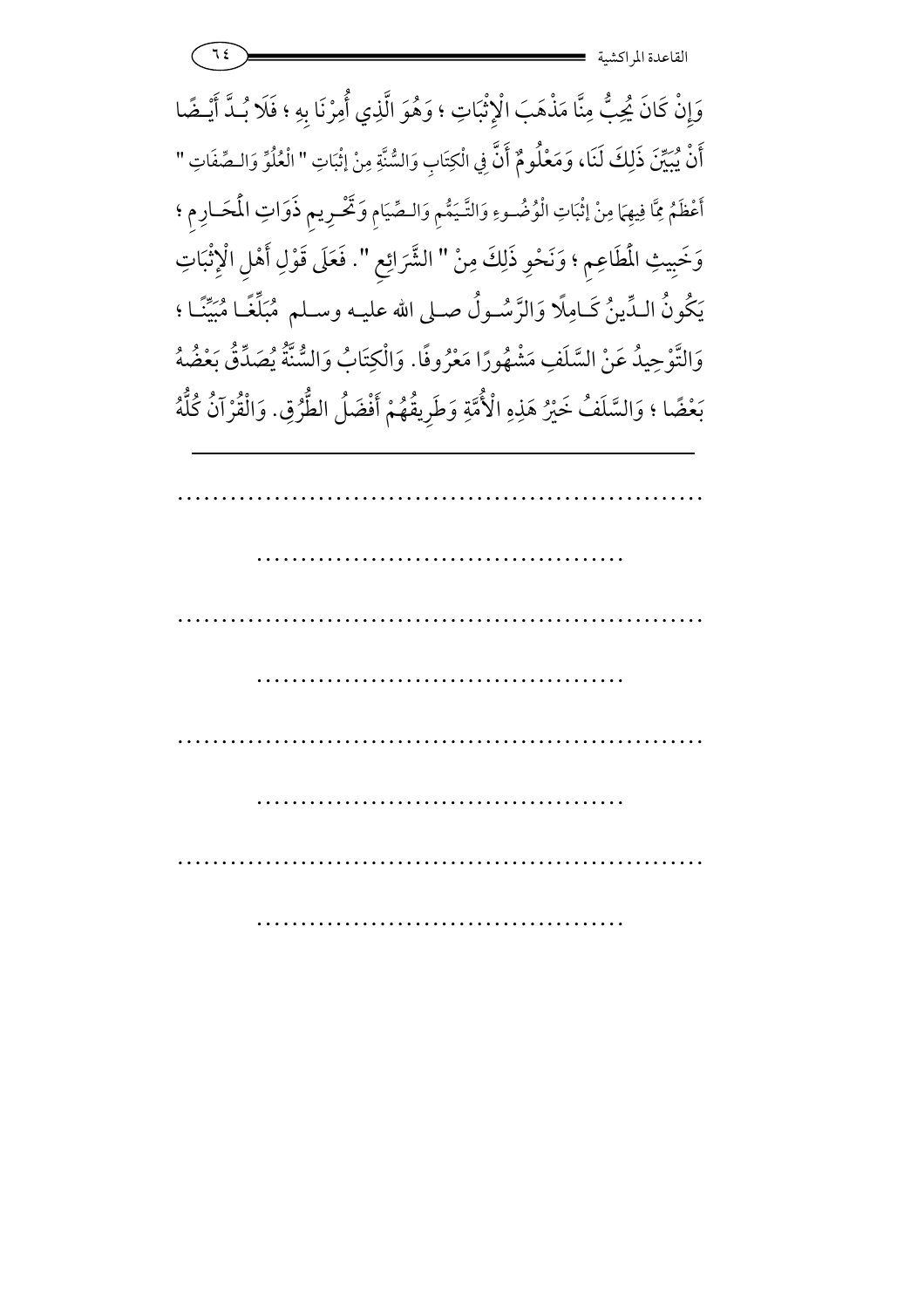حَقٌّ لَيْسَ فِيهِ إضْلَالٌ وَلَا دَلَّ عَلَى كُفْرٍ وَمُحَالٍ ؛ بَلْ هُوَ الـشَّفَاءُ وَالْهُـدَى **)** وَالنُّورُ. وَهَذِهِ كُلُّهَا لَوَازِمُ مُلْتَزَمَةٌ وَنَتَائِجُ مَقْبُولَةٌ ؛ فَقَوْلُهُمْ مُؤْتَلِـفٌ غَـيْرُ مُحْتَلِفٍ وَمَقْبُولٌ غَيْرُ مَرْدُودٍ. وَإِنْ كَانَ الَّذِي يُحِبُّهُ الله مِنَّا أَنْ لَا نُثْبِتَ وَلَا نَنْفِيَ ؛ بَلْ نَبْقَى فِي الْجَهْلِ الْبَسِيطِ وَفِي ظُلُّـمَاتٍ بَعْـضُهَا فَـوْقَ بَعْـضٍ لَا نَعْرِفُ الْحَقَّ مِنْ الْبَاطِلِ وَلَا الْهُدَى مِنْ الضَّلَالِ وَلَا الصِّدْقَ مِنْ الْكَذِبِ ؛ بَلْ نَقِفُ بَيْنَ الْمُثْبِتَةِ والنفاة مَوْقِفَ الشَّاكِّينَ الْحَيَـارَى ﴿مُذَبْـذَبِينَ بَـيْنَ ذَلِكَ لَا إِلَى هَؤُلَاءِ وَلَا إِلَى هَـؤُلَاءِ﴾ [النـساء: ١٤٣]. لَا مُـصَدِّقِينَ وَلَا <u>َـ</u>صَدِّقِ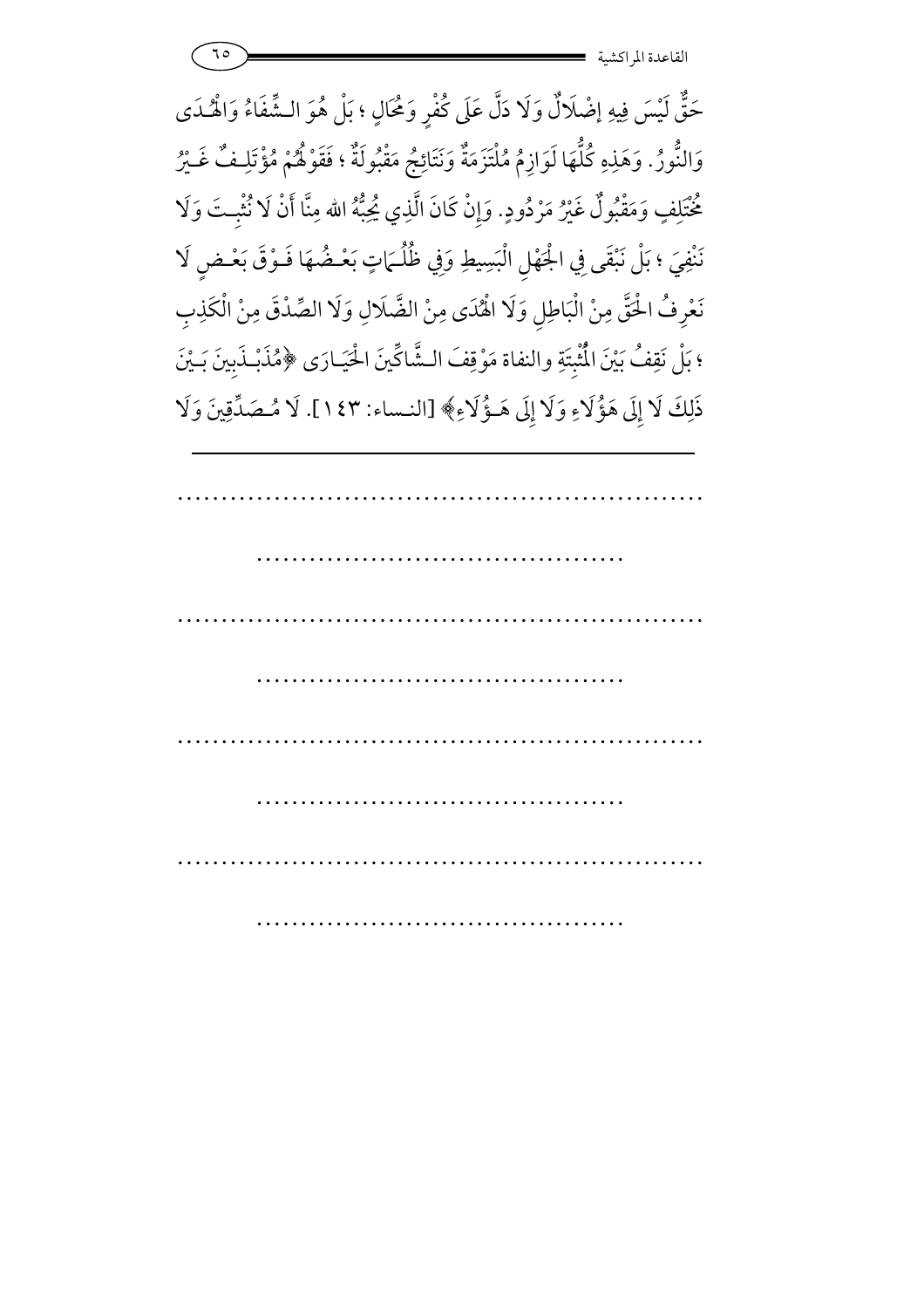مُكَذِّبِينَ ؛ لَزِمَ مِنْ ذَلِكَ أَنْ يَكُونَ اللَّهُ يُحِبُّ يُحِبُّ مِنَّا عَدَمَ الْعِلْـمِ بِـهَا جَـاءَ بِـهِ الرَّسُولُ صلى الله عليه وسلم وَعَــدَمَ الْعِلْــمِ بِــَمَا يَــسْتَحِقُّهُ اللهُّ سُــبْحَانَهُ وَتَعَالَى مِنْ الصِّفَاتِ التَّامَّاتِ وَعَدَمَ الْعِلْمِ بِالْحَقِّ مِنْ الْبَاطِلِ وَيُحِبُّ مِنَّـا الحَيْرَةَ وَالشَّكْ.

وَمِنْ الْمُعْلُومِ أَنَّ الله لَا يُحِبُّ الْجَهْلَ وَلَا الشَّكَّ وَلَا الْحَيْرَةَ وَلَا الضَّلَالَ ؛ وَإِنَّمَا يُحِبُّ الدِّينَ وَالْعِلْمَ وَالْيَقِينَ. وَقَدْ ذَمَّ " اخْيُرَةَ " بِقَوْلِهِ تَعَالَى : ﴿قُلْ أَنَدْعُو مِن دُونِ اللهِ مَا لَا  $\frac{1}{2}$  $\overline{\phantom{a}}$ نَدْعُو مِن دُونِ اللّهَ ۗ مَا لَا يَنفَعُنَا وَلَا يَضُرُّنَا وَنُرَدٌّ عَلَى أَعْقَابِنَا بَعْدَ إِذْ هَدَانَا 6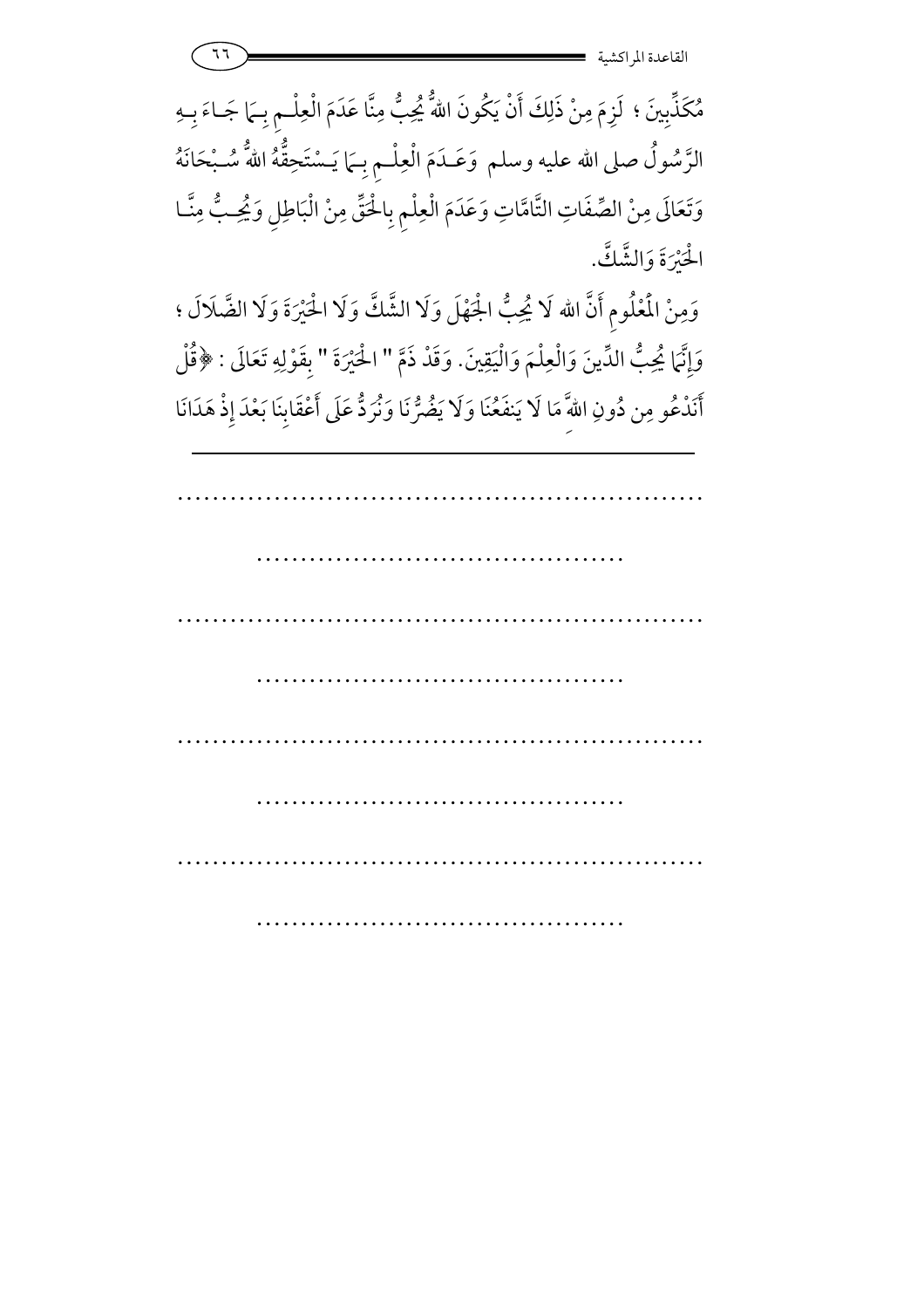| . | $\bullet$<br>. .<br>القاعده المو |
|---|----------------------------------|
|   | ِ اکسیه                          |

اللَّهُ كَالَّذِي اسْتَهْوَتْهُ الشَّيَاطِينُ فِي الْأَرْضِ حَيْرَانَ لَهُ أَصْحَابٌ يَدْعُونَهُ إِلَى اهْْدَى ائْتِنَا قُلْ إِنَّ هُدَى اللهَّ هُوَ اهْْدَى وَأُمِرْنَـا لِنُـسْلِمَ لِـرَبِّ الْعَـالَمِينَ ۞ وَأَنْ أَقِيمُوا الصَّلَاةَ وَاتَّقُوهُ وَهُوَ الَّذِي إِلَيْهِ تُّحْشَرُونَ﴾ [الأنعـام: ٧١v٢]. وَقَدْ أَمَرَنَـا الله تَعَـالَى أَنْ نَقُّـولَ : ﴿اهْـلِنَا الـصِّرَاطَ الْمُسْتَقِيمَ \* صِرَاطَ الَّذِينَ أَنْعَمْتَ عَلَـيْهِمْ غَـيْرِ الْمُغْضُوبِ عَلَـيْهِمْ وَلَا الـضَّالِّينَ﴾ .<br>د [الفاتحة: ٦ − V].

| $\cdots$ |  |  |
|----------|--|--|
|          |  |  |
|          |  |  |
|          |  |  |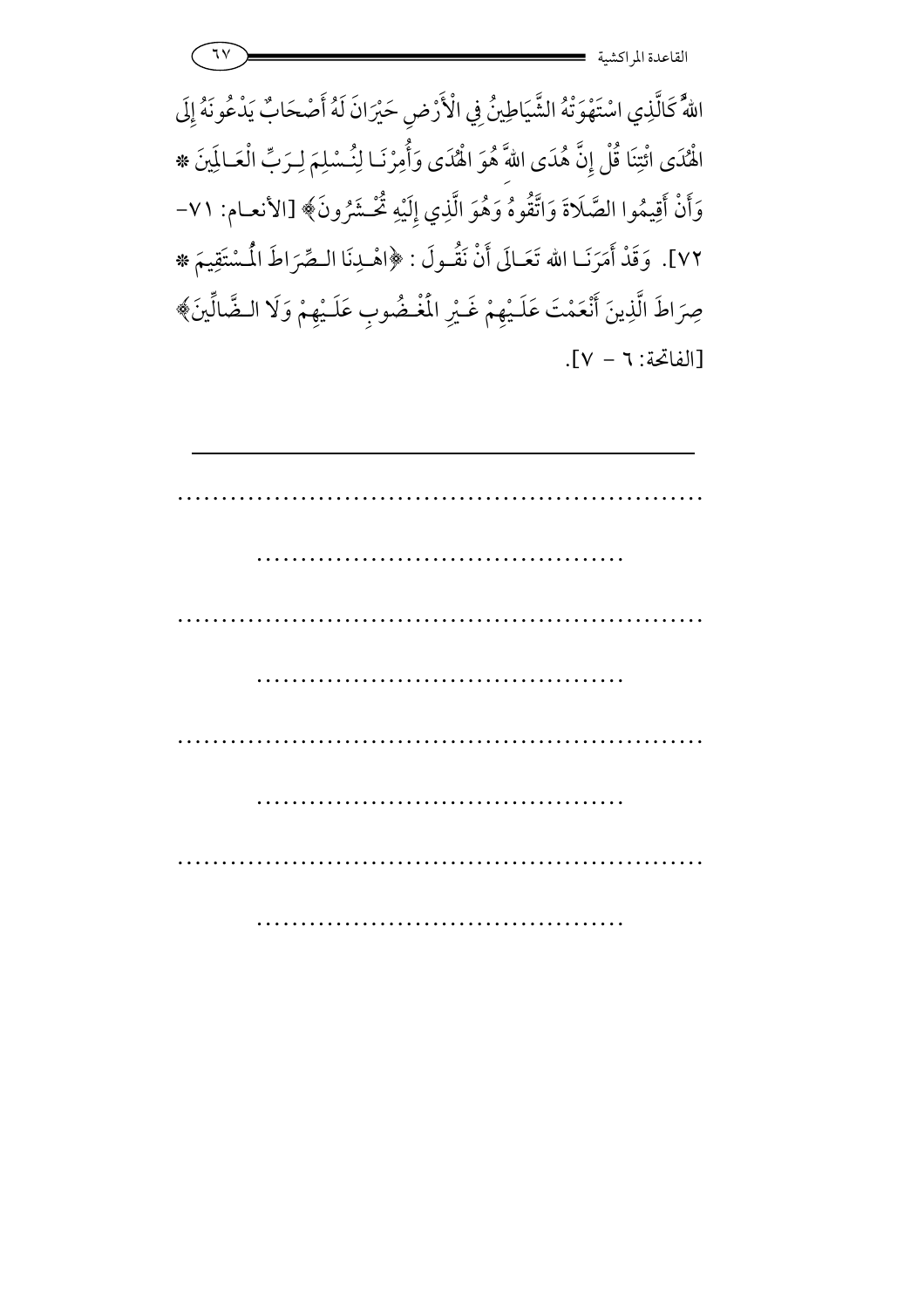وَفِي صَحِيحِ مُسْلِمٍ وَغَيْرِهِ عَنْ عَائِشَةَ رَضِيَ الله عَنْهَــا { أَنَّ النَّبِـيَّ صــلى الله عليه وسلم كَانَ إذَا قَامَ مِنْ اللَّيْلِ يُصَلِّّ يَقُولُ : اللهـمَّ رَبَّ جِبْرِيـلَ وميكائيل وَإِسْرَافِيلَ ؛ فَاطِرَ السَّمَوَاتِ وَالْأَرْضِ عَالِمَ الْغَيْبِ وَالـشَّهَادَةِ مْرَافِيلَ ؛ فَاطِرَ السَّمَوَاتِ وَالْأَرْضِ عَالِم  $\int$ أَنْتَ تَخْكُمُ بَيْنَ عِبَادِك فِيهَا كَانُوا فِيهِ يَخْتَلِفُونَ. اهْدِنِي لِمَا اُخْتُلِفَ فِيهِ مِنْ a<br>1 الْحَقِّ بِإِذْنِك إنَّك تَهْدِي مَنْ تَشَاءُ إِلَى صِرَاطٍ مُسْتَقِيمٍ } . فَهُـوَ صـلى الله عليه وسلم يَسْأَلُ رَبَّهُ أَنْ يَهْدِيَهُ لِمَا اُخْتُلِفَ فِيهِ مِنْ الْحَتَّى فَكَيْفَ يَكُونُ 7 6

| $\cdots$  |  |  |
|-----------|--|--|
|           |  |  |
| $\ddotsc$ |  |  |
|           |  |  |
|           |  |  |
|           |  |  |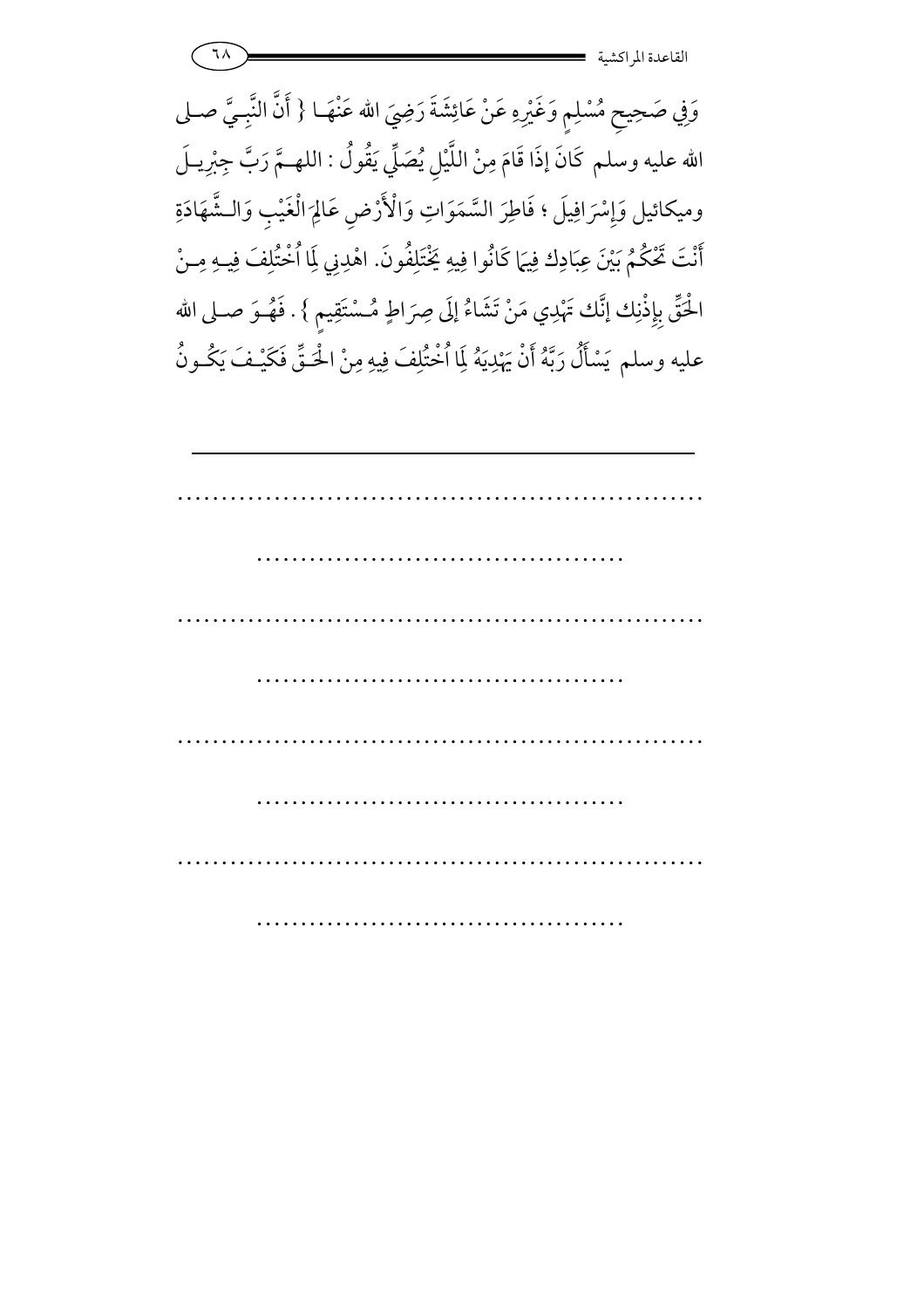مَحْبُوبُ اللهِ عَدَمَ الْهُدَى فِي مَسَائِلِ الْخِـلَافِ ؟ وَقَــدْ قَــالَ .<br>} عَدَمَ الْهُدَى فِي مَسَائِلِ الْخِــلافِ ؟ وَقــدْ قــال الله تَعَــالَى لــهُ : ﴿وَقُلْ رَبِّ زِدْنِي عِلْمًا﴾ [طه: ١١٤]. وَمَا يَذْكُرُهُ بَعْضُ النَّاسِ عَنْهُ أَنَّهُ قَالَ : { زِدْنِي فِيك كَيُّرًا } كَذِبٌ بِاتِّفَاقِ **:** 5 6 أَهْلِ الْعِلْمِ بِحَدِيثِهِ صلى الله عليه وسلم بَلْ هَذَا سُـؤَالٌ مَـنْ هُـوَ حَـائِزٌ وَقَدْ سَأَلَ الْمَزِيدَ مِنْ الْحَيْرَةِ وَلَا يَجُوزُ لِأَحَدِ أَنْ يَسْأَلَ وَيَدْعُوَ بِمَزِيدِ الْحَيْرَةِ إذَا كَانَ حَائِرًا ؛ بَلْ يَسْأَلُ الْهُدَى وَالْعِلْمَ ؛ فَكَيْفَ بِمَنْ هُوَ هَـادِي الْخَلْـقِ مِنْ الضَّلَالَةِ ؟. وَإِنَّمَا يُنْقَلُ مِثْلُ هَذَا عَنْ بَعْضِ الشُّيُوخِ الَّذِينَ لَا يُقْتَـدَى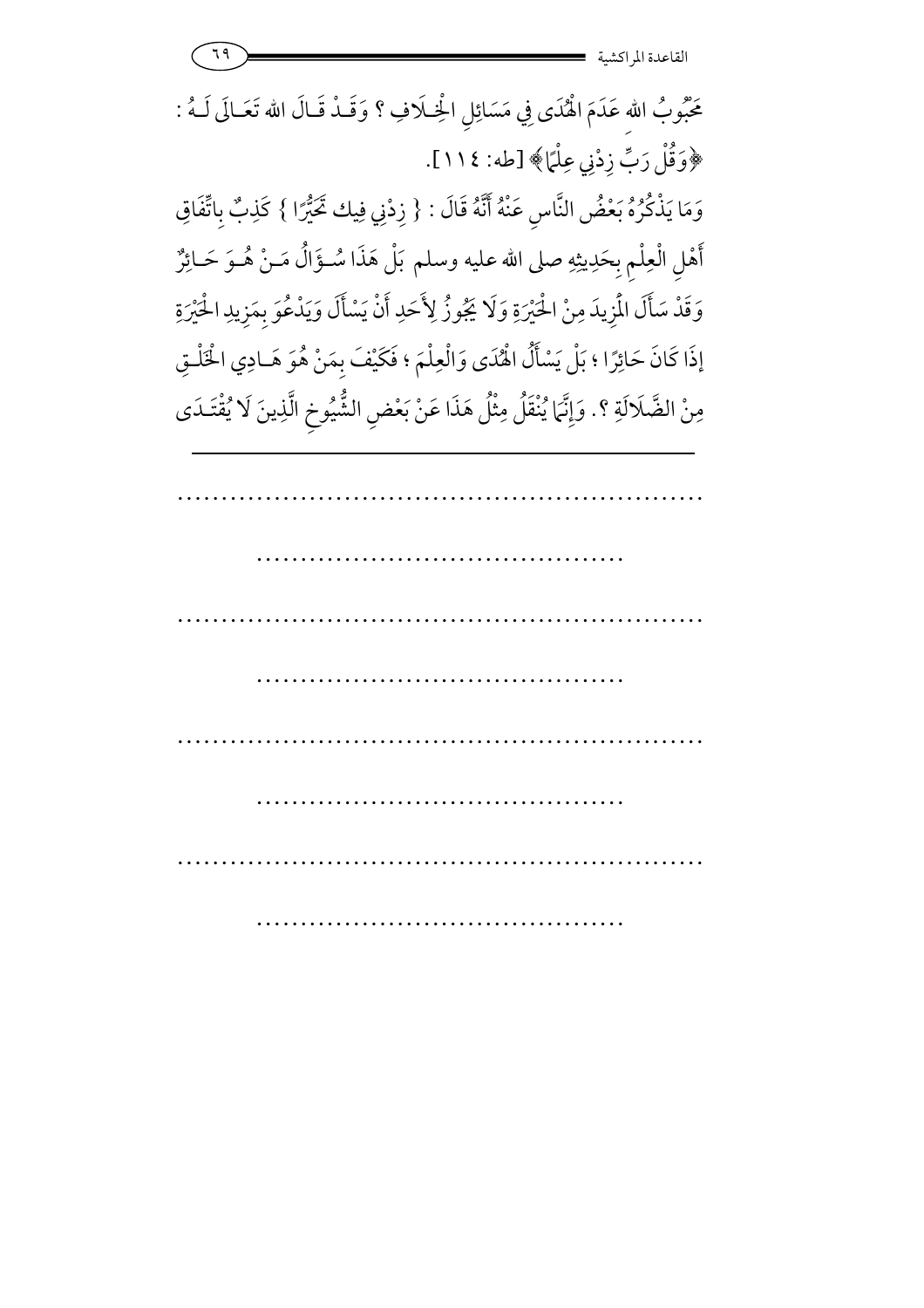بِهِمْ فِي مِثْلِ هَذَا إِنْ صَحَّ النَّقْلُ عَنْهُ وَقَوْلُ هَؤُلَاءِ الْوَاقِفَةِ الَّذِينَ لَا يُثْبِتُونَ فِي مِثْلِ هَذَا إِنْ صَحَّ النَّقْلُ عَنْهُ وَقَوْلُ هَؤُ 7 وَلَا يَنْفُونَ وَيُنْكِرُونَ الْجَزْمَ بِأَحَدِ الْقَوْلَيْنِ : يَلْزَمُ عَلَيْهِ أَمُورٌ يَلزَمُ عَلَيْهِ أَمُورٌ : − أَحَدُهَا :

أَنَّ مَنْ قَالَ هَذَا : فَعَلَيْهِ أَنْ يُنْكِرَ عَلَى النفاة ؛ فَإِنَّهُمْ ابْتَدَعُوا أَلْفَاظًا وَمَعَانِيَ لَا أَصْلَ لَهَـا فِي الْكِتَـابِ وَلَا فِي الـسُّنَّةِ. وَأَمَّـا الْمُثْبِتَةُ إِذَا اقْتَـصَرُوا عَـلَى النُّصُوصِ : فَلَيْسَ لَهُ الْإِنْكَارُ عَلَـيْهِمْ وَهَـؤُلَاءِ الْوَاقِفَـةُ وهـؤلاءِ الو Ĵ مِمْ وَهَـؤُلَاءِ الْوَاقِفَـةُ هـمْ فِي الْبَـاطِنِ فِي الْبَـ Ĵ .<br>|<br>|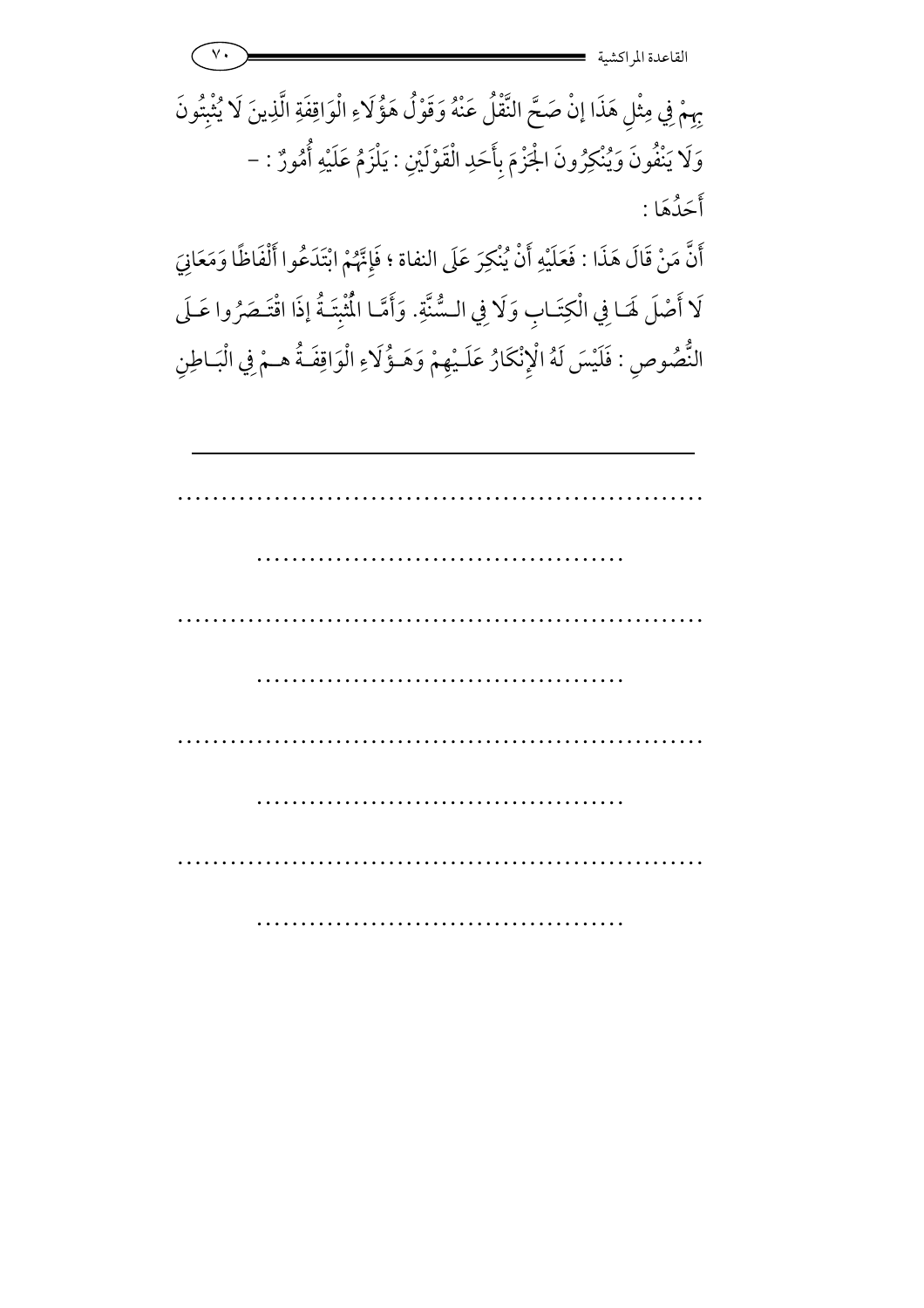| القاعدة المر اكشية                                                                                                                                            |                            |
|---------------------------------------------------------------------------------------------------------------------------------------------------------------|----------------------------|
| يُوافِقونَ النفاة أَوْ يُقِرُّونَهُمْ وَإِنَّهَا يُعَارِضُونَ الْمُثْبِتَةَ فَعُلِمَ أَنَّهُمْ أَقَـرُّوا أَهْـلَ<br>الْبِدْعَةِ وَعَادُوا أَهْلَ السُّنَّةِ. |                            |
| أَنْ يُقَالَ : عَدَمُ الْعِلْمِ بِمَعَانِي الْقرْآنِ وَالْحَدِيثِ لَيْسَ مِمَّا يُحِبُّهُ اللهُ وَرَسولُهُ<br>فَهَذَا الْقَوْلُ بَاطِلٌ.                      | التَّانِي :<br>الثَّالِثُ: |
|                                                                                                                                                               |                            |
|                                                                                                                                                               |                            |
|                                                                                                                                                               |                            |
|                                                                                                                                                               |                            |
|                                                                                                                                                               |                            |
|                                                                                                                                                               |                            |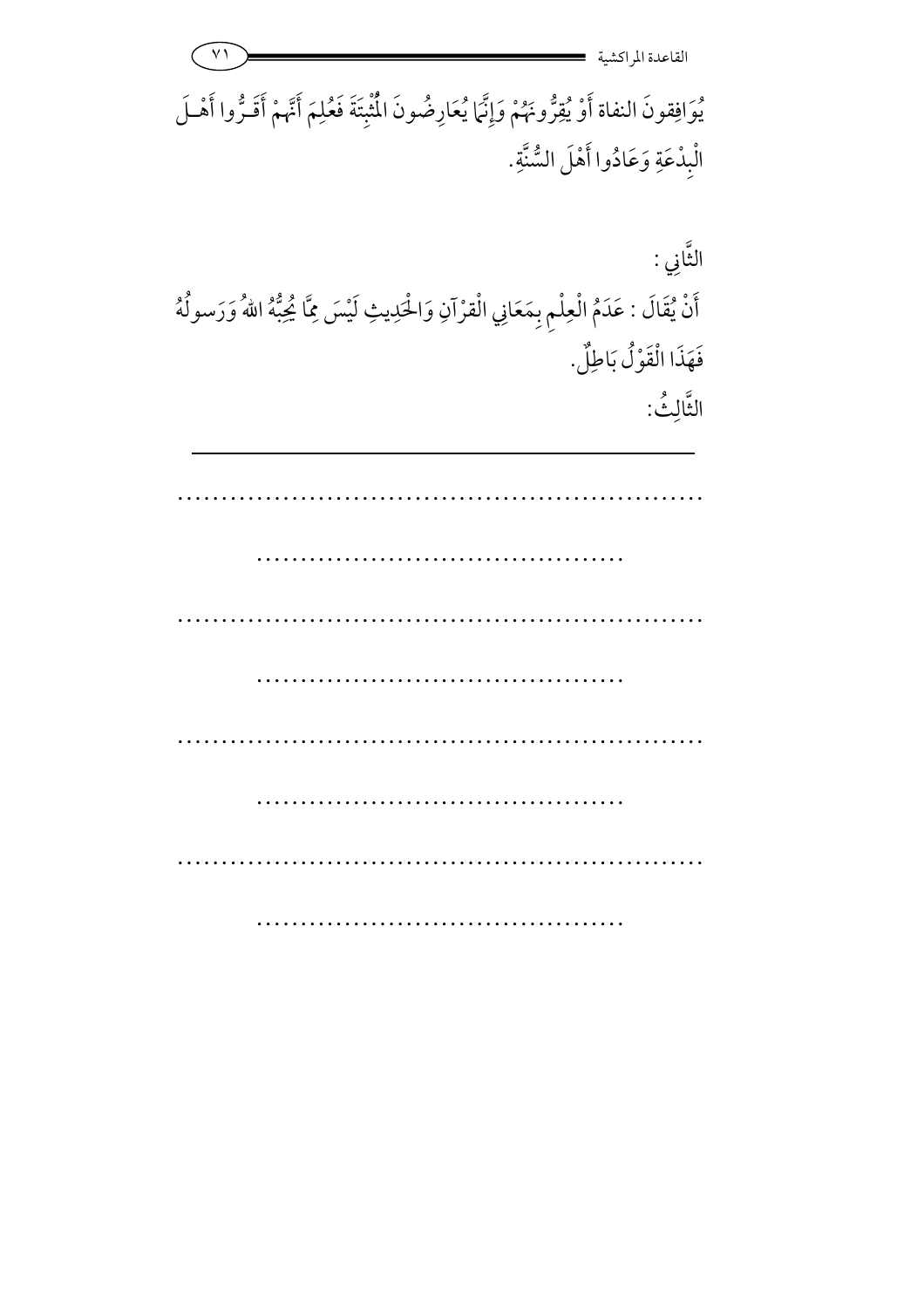| القاعدة المراك                                                                                               |
|--------------------------------------------------------------------------------------------------------------|
| أَنْ يُقَالَ : الشَّكُّ وَالْحَيْرَةُ لَيْسَتْ مَحْمُـودَةً فِي نَفْسِهَا بِاتِّفَاقِ الْمُسْلِمِينَ.        |
| غَايَةُ مَا فِي الْبَابِ أَنَّ مَنْ لَمْ يَكُنْ عِنْدَهُ عِلْمٌ بِالنَّفْيِ وَلَا الْإِثْبَاتِ يَـسْكُتُ.    |
| فَأَمَّا مَنْ عَلِمَ الْحَقَّ بِدَلِيلِهِ الْمُوَافِقِ لِبَيَـانِ رَسُــولِهِ صــلى الله عليــه وســلم       |
| فَلَيْسَ لِلْوَاقِفِ الشَّاكِّ الْحَائِرِ أَنْ يُنْكِرَ عَلَى هَذَا الْعَـالِمِ الْجَـازِمِ الْمُسْتَبْـصِرِ |
| الْمُتَّبِعِ لِلرَّسُولِ الْعَالِمِ بِالْمُنْقُولِ وَالْمُغْفُولِ.                                           |
| الرَّابعُ:                                                                                                   |
|                                                                                                              |
|                                                                                                              |
|                                                                                                              |
|                                                                                                              |
|                                                                                                              |
|                                                                                                              |
|                                                                                                              |
|                                                                                                              |
|                                                                                                              |
|                                                                                                              |
|                                                                                                              |
|                                                                                                              |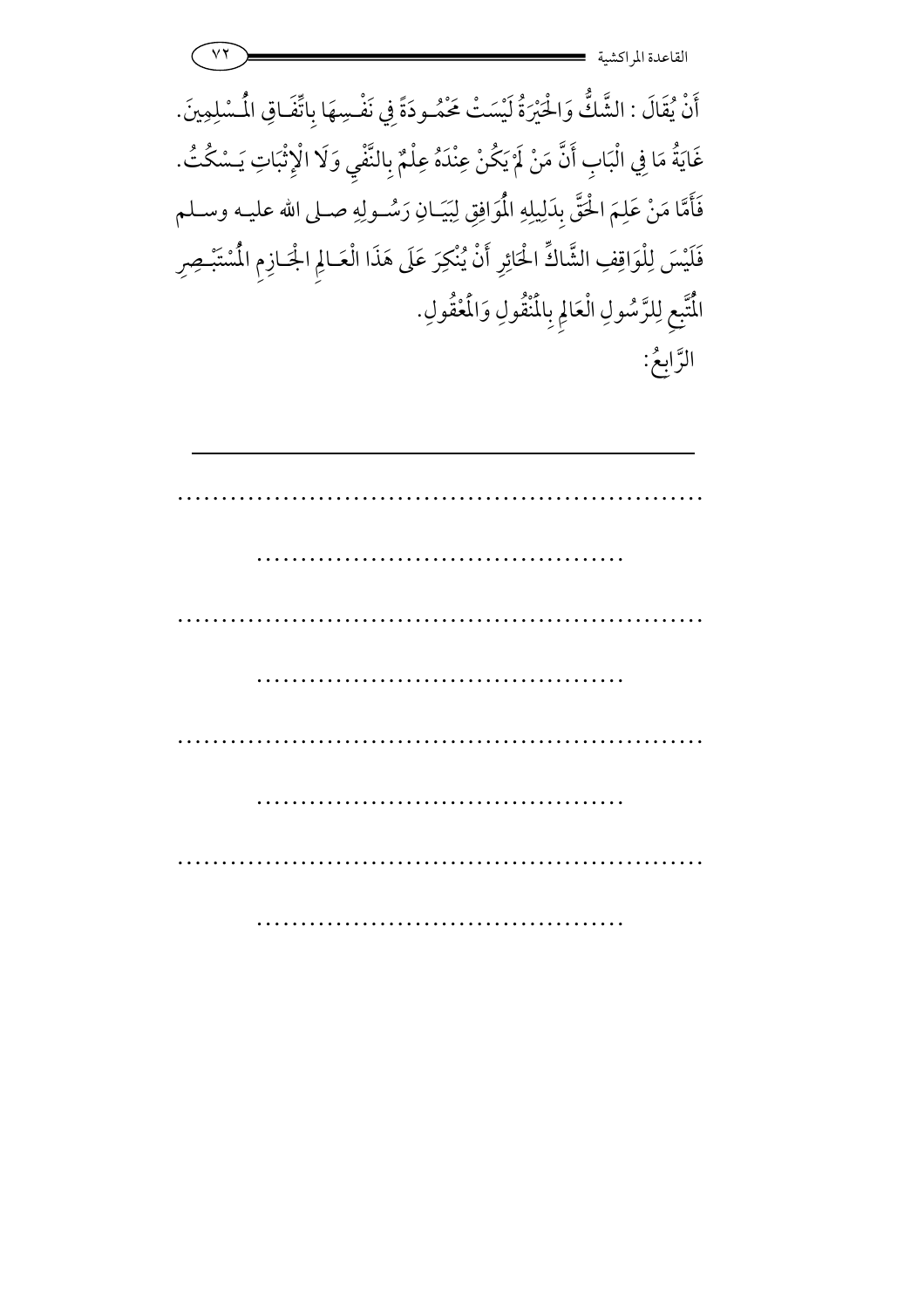| $\mathbf{v}$ | $\bullet\bullet$<br>$\sim$ $\sim$ |
|--------------|-----------------------------------|
|              | القاعدة المراكشية                 |

أَنْ يُقَالَ : السَّلَفُ كُلُّهمْ أَنْكَرُوا عَلَى الجهميـة النفـاة وَقَـالُوا بالْإِثْبَـاتِ وَأَفْصَحُوا بِهِ وَكَلَامُهُمْ فِي الْإِثْبَاتِ وَالْإِنْكَارِ عَـلَى النفـاة أَكْثَـرُ مِـنْ أَنْ يُمْكِنَ إِثْبَاتُهُ فِي هَذَا الْمَكَانِ وَكَلامُ الْأَئِمَّةِ الْمَشَاهِيرِ : مِثْلُ مَالِكٍ وَالثَّوْرِيِّ والأوزاعي وَأَبِي حَنِيفَةَ وَحَمَّادِ بْنِ زَيْدٍ وَحَمَّادِ بْنِ سَلَمَةَ وَعَبْدِ الرَّحْمَنِ بْـنِ مَهْدِيٍّ وَوَكِيعٍ بْنِ الْجَرَّاحِ وَالشَّافِعِيِّ وَأَحْمَد بْـنِ حَنْبَـلٍ وَإِسْـحَاقَ بِـنِ راهويه وَأَبِي عُبَيْدٍ وَأَئِمَّةِ أَصْحَابِ مَالِكٍ وَأَبِي حَنِيفَةَ وَالشَّافِعِيِّ وَأَحْمَد : مَوْجُودٌ كَثِيرٌ لَا يُحْصِيهِ أَحَلٌ.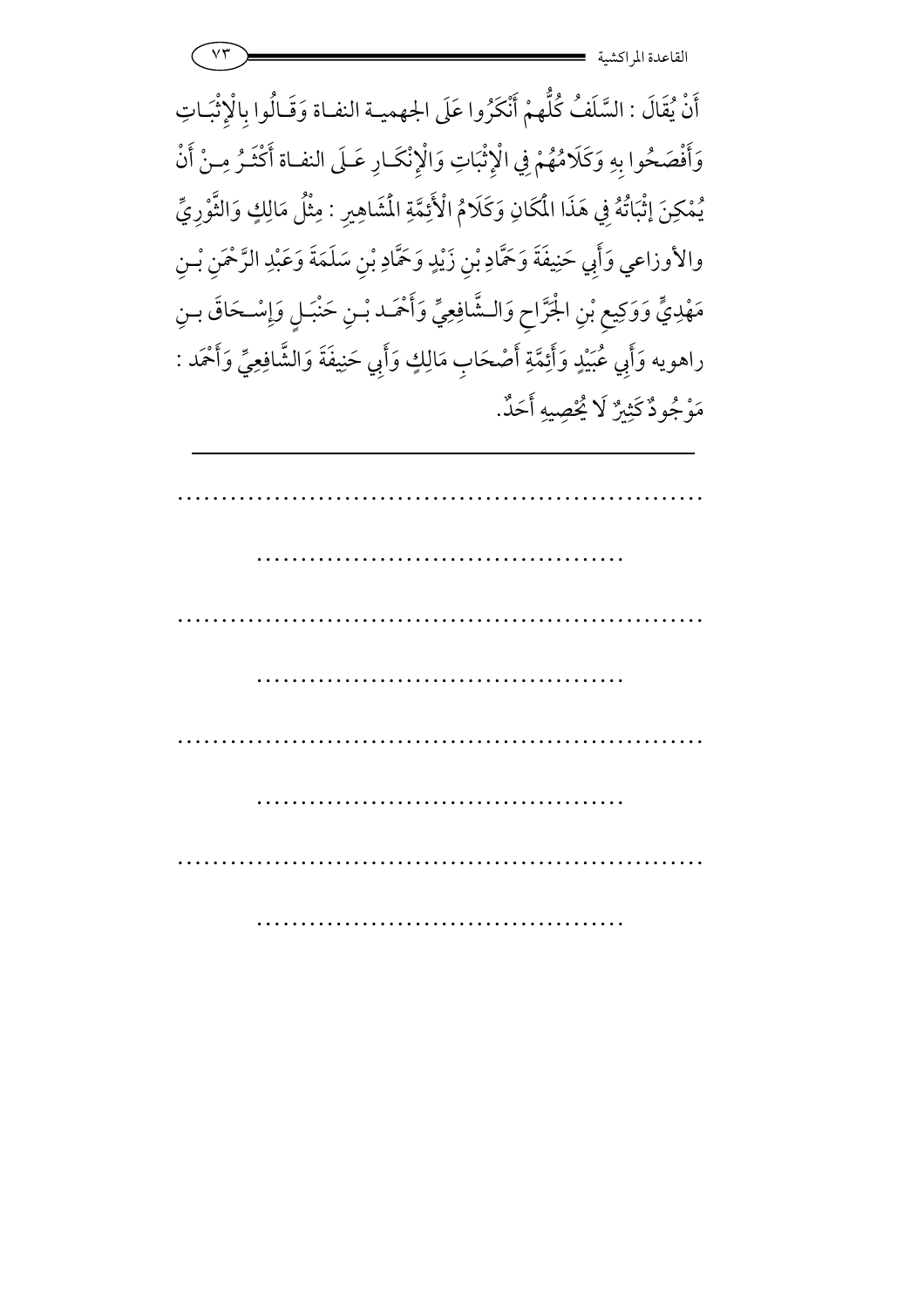$v \epsilon$  -  $=$   $\frac{1}{2}$ القاعدة المراكشي

وَجَوَابُ مَالِكٍ فِي ذَلِكَ صَرِيحٌ فِي الْإِثْبَاتِ فَإِنَّ السَّائِلَ قَالَ لَـهُ : يَـا أَبَـا عَبْدِ الله { الرَّحْمَنُ عَلَى الْعَرْشِ اسْتَوَى } كَيْفَ اسْتَوَى ؟ فَقَـالَ مَالِـكٌ كَيْفَ اسْتَوَى ؟ فقــال مَالِـكَ : الِاسْتِوَاءُ مَعْلُـومٌ وَالْكَيْـفُ مَجْهُ ولٌ وَفِي لَفْـظٍ : اسْتِوَاؤُهُ مَعْلـومٌ – أَوْ مَعْقولٌ – وَالْكَيْفُ غَيْرُ مَعْقُولٍ وَالْإِيَمَانُ بِ لْكَيْفُ غَيْرُ مَعْقُولٍ وَالْإِيَمَانُ بِهِ وَاجِبٌ وَالسُّؤَالَ عَنْهُ بِدْعَـةً هِ وَاجِبٌ وَالسُّؤَالُ عَنْهُ بِدْعَـةٌ. فَقَدْ أَخْبَرَ رَضِيَ فَقَدْ أَخْبَرَ رَضِيَ الله عَنْهُ بِأَنَّ نَفْسَ الِاسْتِوَاءِ مَعْلُومٌ وَأَنَّ كَيْفِيَّـةَ الِاسْـتِوَاءِ ;<br><br> جَْهُولَةٌ وَهَذَا بِعَيْنِهِ قَوْلُ أَهْلِ الْإِثْبَاتِ. وَأَمَّا " النفاة " فَمَا يُثْبِتُونَ اسْتِوَاءً حَتَّى ثُجْهَلَ كَيْفِيَّتُهُ ؛ بَلْ عِنْدَ هَـذَا الْقَائِـلِ الـشَّاكِّ وَأَمْثَالِـهِ أَنَّ الِاسْـتِوَاءَ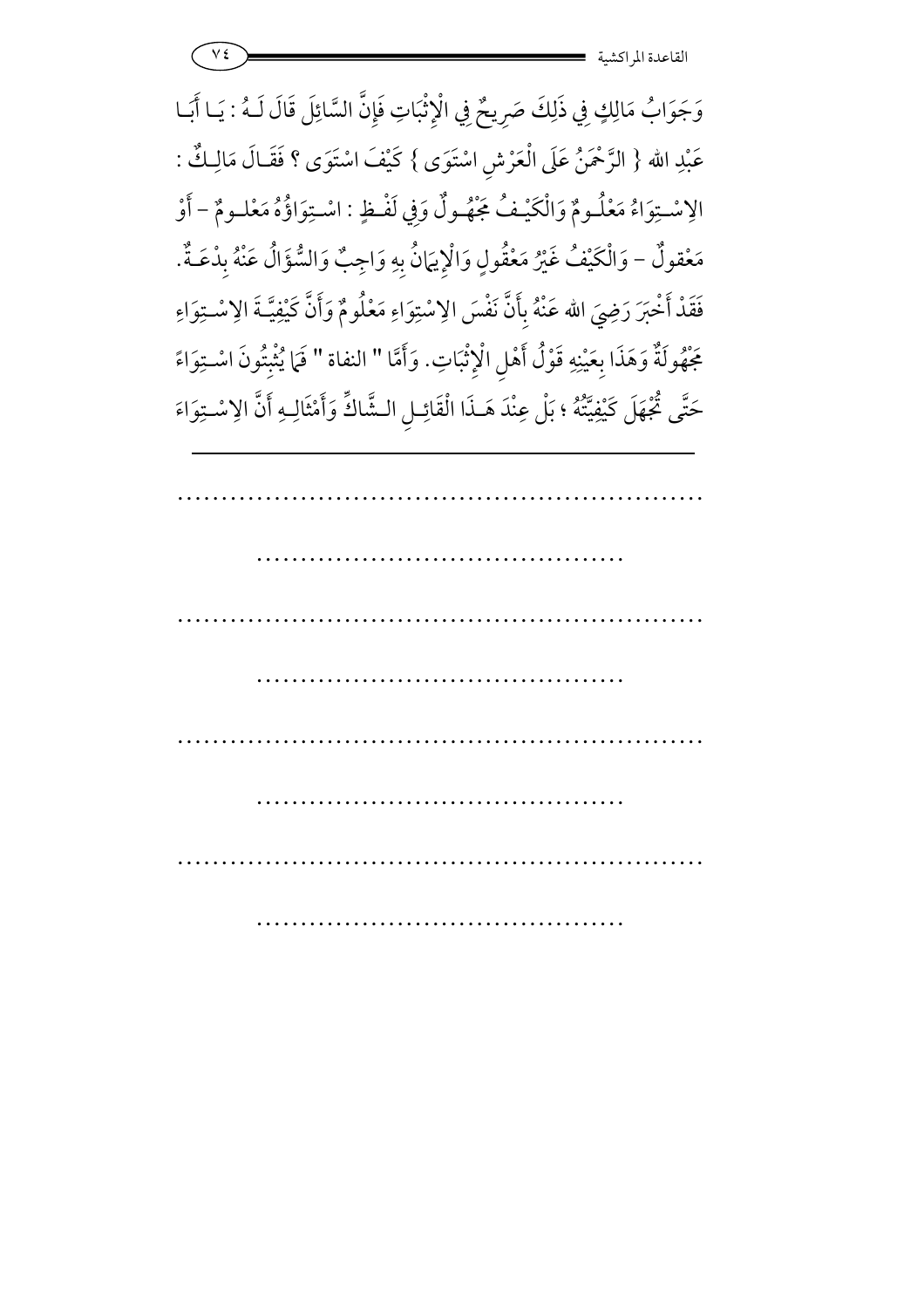مَجْهُولٌ : غَيْرُ مَعْلومٍ وَإِذَا كَانَ الِاسْتِوَاءُ مَجْهُولًا لَمْ يَحْتَجْ أَنْ يُقَالَ : الْكَيْفُ مَجْهولٌ لَا سِيَّمَا إذَا كَانَ الِاسْتِوَاءُ مُنْتَفِيًا فَالْمُتَفِي الْمَعْدُومُ لَا كَيْفِيَّةَ لَهُ حَتّى يُقَالَ : هِيَ مَجْهُولَةٌ أَوْ مَعْلُومَةٌ.

 $\vee$ 

وَكَلَامُ مَالِكٍ صَرِيحٌ فِي إِثْبَاتِ الِاسْتِوَاءِ وَأَنَّهُ مَعْلومٌ وَأَنَّ لَهُ كَيْفِيَّةً ؛ لَكِنَّ تِلْكَ الْكَيْفِيَّةَ جَهُولَةٌ لَنَا لَا نَعْلَمُهَا نَحْنُ. وَلِهَذَا بَدَّعَ السَّائِلَ الَّـٰذِي سَـأَلَهُ عَنْ هَذِهِ الْكَيْفِيَّةِ فَإِنَّ السُّؤَالَ إِنَّهَا يَكُونُ عَـنْ أَمْـرٍ مَعْلُـوم لَنَـا وَنَحْـنُ لَا نَعْلَمُ كَيْفِيَّةَ اسْتِوَائِهِ وَلَيْسَ كُلُّ مَا كَانَ مَعْلُومًا وَلَـهُ كَيْفِيَّـةٌ تَكُـونُ تِلْـكَ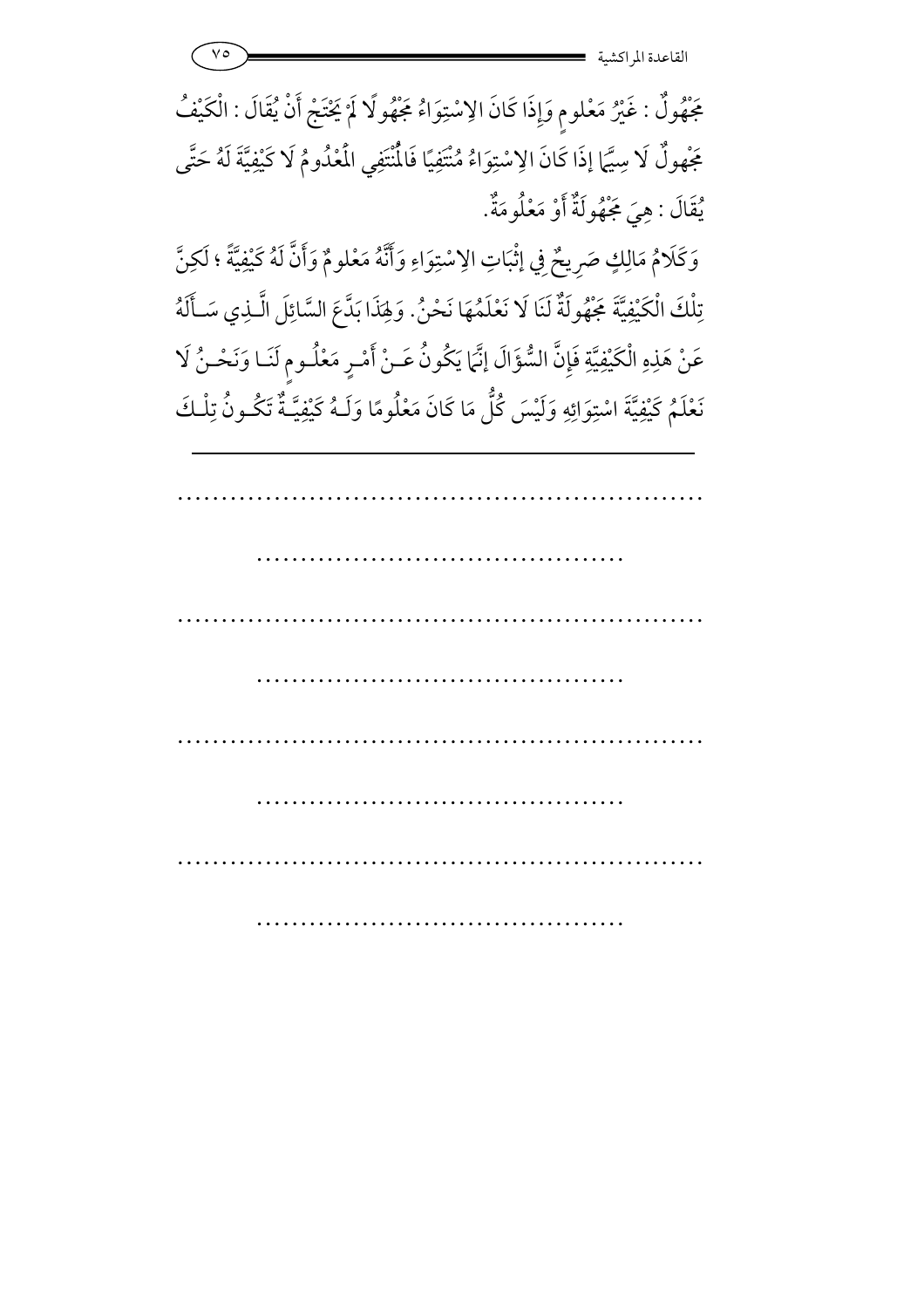| $\overline{1}$ | $\bullet\bullet$          |
|----------------|---------------------------|
|                | ِ دستیه<br>الصانعت ه المب |

الْكَيْفِيَّةُ مَعْلُومَةً لَنَا يُبَيِّنُ ذَلِكَ أَنَّ الْمَالِكِيَّةَ وَغَيْرَ الْمَالِكِيَّةِ نَقَلُوا عَـنْ مَالِـكٍ أَنَّهُ قَالَ : الله فِي السَّمَاءِ وَعِلْمُهُ فِي كُلِّ مَكَـانٍ حَتَّـى ذَكَـرَ ذَلِـكَ مَكِّـيٌّ – خَطِيبُ قُرْطُبَةَ - فِي " كِتَابِ التَّفْسِيرِ " الَّذِي جَمَعَهُ مِنْ كَلَامِ مَالِكٍ وَنَقَلَهُ أَبُو عَمْرو الطَّلَمَنْكِيُّ وَأَبو عُمَرَ بْنُ عَبْدِ الْبَرِّ وَابْـنُ أَبِي زَيْـدٍ فِي الْمُخْتَـصَرِ وَغَيْرُ وَاحِدٍ وَنَقَلَهُ أَيْضًا عَنْ مَالِكٍ غَيْرُ هَؤُلَاءِ مِمَّـنْ لَا يُحصَى عَـدَدُهُمْ : مِثْلُ أَحْمَد بْنِ حَنْبَلٍ وَابْنِهِ عَبْدِ الله وَالْأَثْرَمِ وَالْخَلَّالِ والآجري وَابْنِ بَطَّـةَ وَطَوَائِفَ غَيْرِ هَؤُلَاءِ مِنْ الْمَسَّفِينَ فِي السُّنَّةِ وَلَوْ كَانَ مَالِكٌ مِـنْ الْوَاقِفَـةِ 7 1<br>" .<br>ا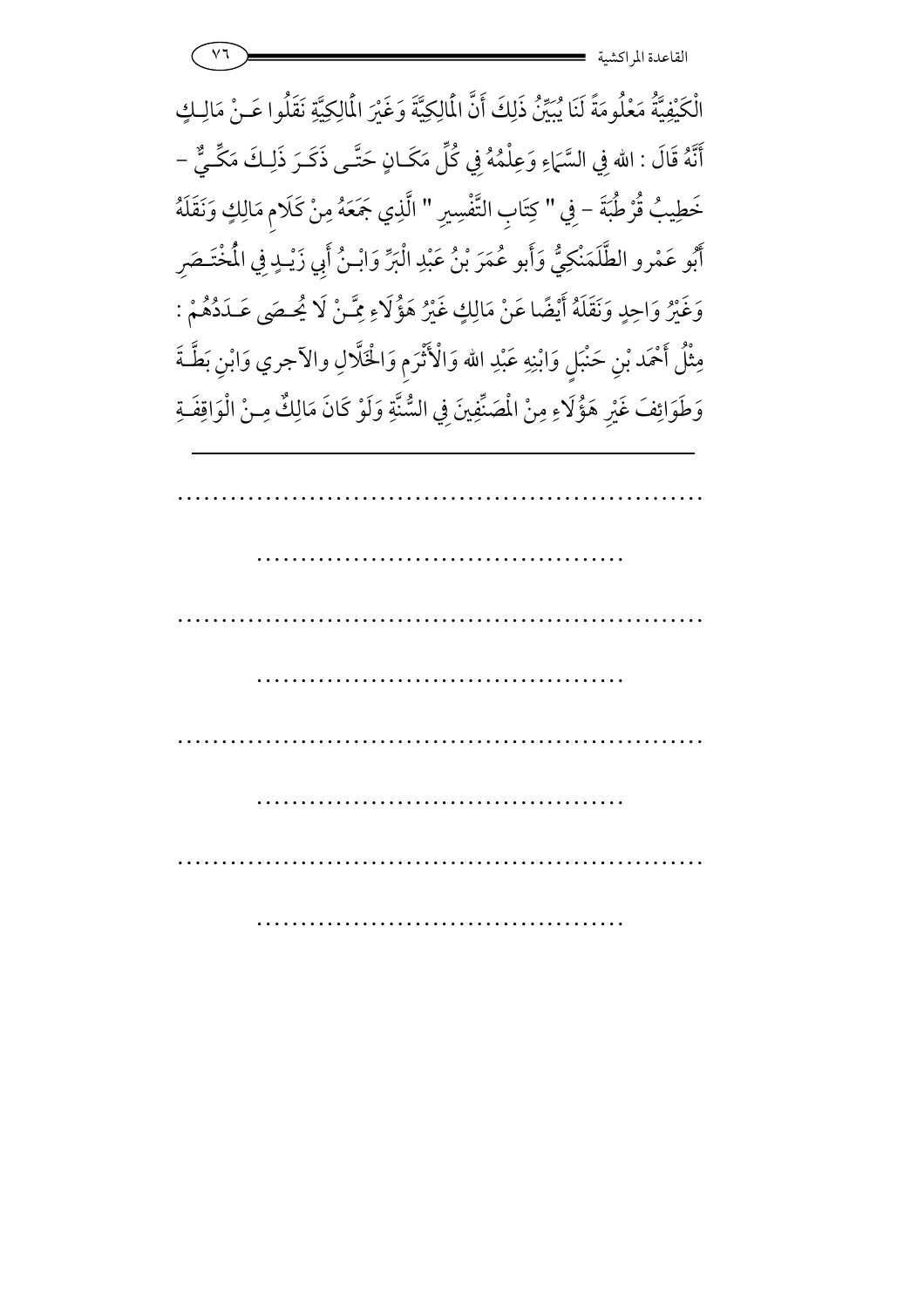أَوْ النفاة لَمْ يُنْقَلْ هَذَا الْإِثْبَاتُ. وَالْقَوْلُ الَّذِي قَالَهُ مَالِكٌ : قَالَهُ قَبْلَهُ رَبِيعَةُ 7 بْنُ أَبِي عَبْدِ الرَّحْمَنِ بْنُ أَبِي عَبْدِ الرَّحْمَنِ – شَيْخُهُ – كَمَا رَوَاهُ عَنْهُ سفْيَانُ بْنُ عيينة. وَقَالَ عَبْـدُ الْعَزِيزِ بْنُ عَبْدِ الله بْنِ أَبِي سَلَمَةَ الماجشون كَلَامًا طَـوِيلًا يُقَـرِّرُ مَـذْهَبَ <u>ر</u> الْإِثْبَاتِ وَيَرُدُّ عَلَى النفاة قَدْ ذَكَرْنَاهُ فِي غَيْرِ هَذَا الْمُوْضِعِ. 7 وَكَلَامُ الْمَالِكِيَّةِ فِي ذَمٍّ الجهمية النفاة مَشْهُورٌ فِي كُتُبِهِمْ وَكَلَامُ أَئِمَّةِ الْمَالِكِيَّةِ وَقُدَمَائِهِمْ فِي الْإِثْبَاتِ كَثِيرٌ مَشْهُورٌ ؛ حَتَّى لْإِثْبَاتِ كَثِيرٌ مَشْهُورٌ ؛ حَتَّى أن عُلَمَاءَهمْ حَكَوْا إجْمَاعَ أَهْـلِ **ب**<br>د **a** السُّنَّةِ وَالْجَمَاعَةِ عَلَى أَنَّ الله بِذَاتِهِ فَوْقَ عَرْشِهِ وَابْنُ أَبِي زَيْدٍ إِنَّمَا ذَكَرَ مَـا ذَكَـرَهُ <u>ا</u> 7 ُږ<br>بي ز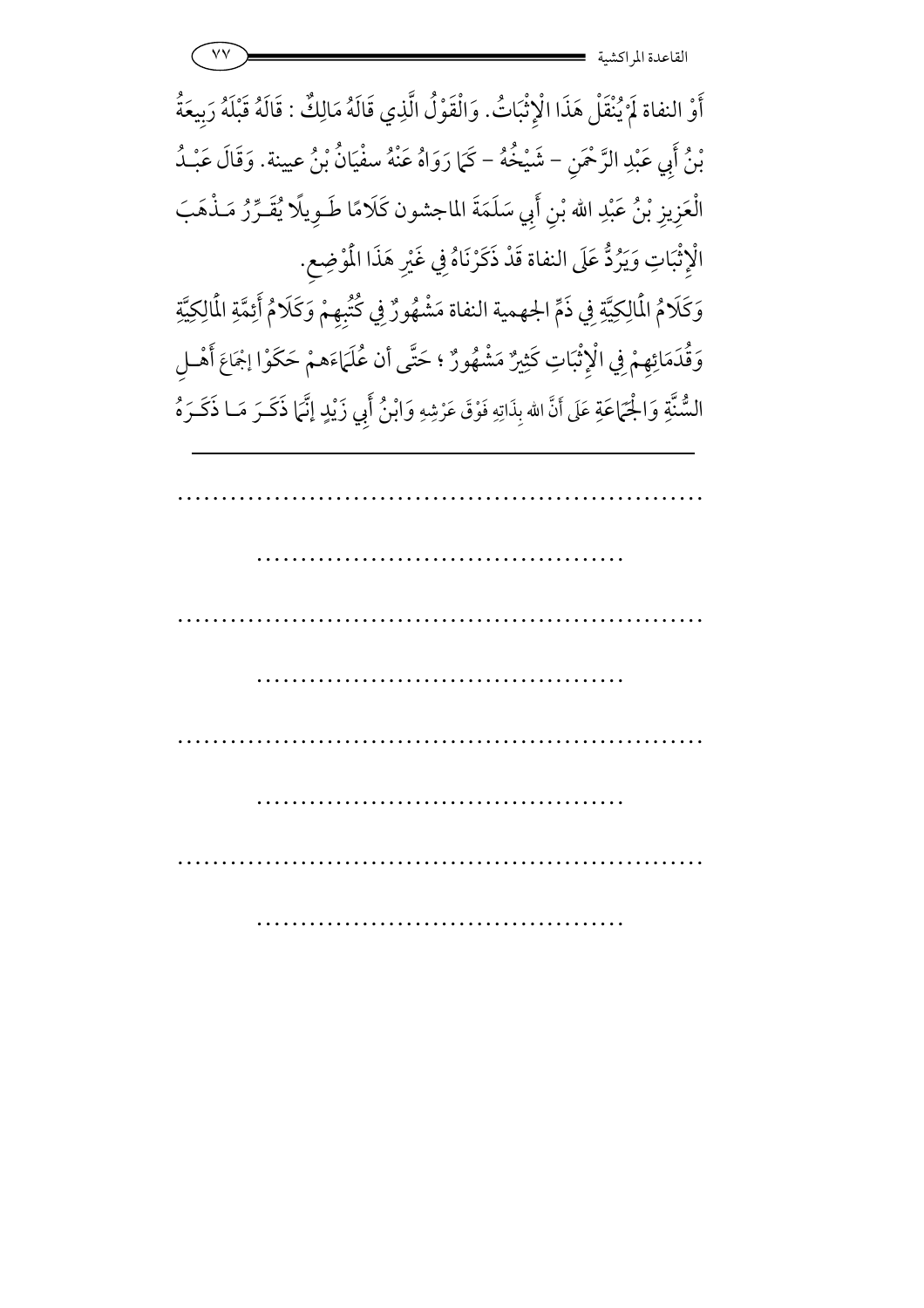| القاعده المو<br>. ىسيە |
|------------------------|

سَائِرُ أَئِمَّةِ السَّلَفِ وَلَمْ يَكُنْ مِنْ أَئِمَّةِ الْمَالِكِيَّةِ مَنْ خَالَفَ ابْـنَ أَبِي زَيْـدٍ فِي هَذَا. وَهُوَ إِنَّهَا ذَكَرَ هَذَا فِي مُقَدِّمَةِ الرِّسَالَةِ لِتُلَقَّنَ لِجَمِيعِ الْمُسْلِمِينَ ؛ لِأَنَّـهُ عِنْدَ أَئِمَّةِ السُّنَّةِ مِنْ الِاعْتِقَادَاتِ الَّتِي يُلَقَّنْهَا كُلُّ أَحَدٍ. وَلَمْ يَرُدَّ عَلَى " ابْنِ أَبِي زَيْدٍ " فِي هَذَا إِلَّا مَنْ كَانَ مِنْ أَتْبَاعِ الجهمية النفاة لَمْ يَعْتَمِدْ مَنْ خَالَفَهُ عَلَى أَنَّهُ بِدْعَةٌ وَلَا أَنَّهُ مُخَالِفٌ لِلْكِتَابِ وَالسُّنَّةِ ؛ وَلَكِنْ زَعَـمَ مَـنْ خَـالَفَ ابْنَ أَبِي زَيْدٍ وَأَمْثَالهُ أَنَّ مَا قَالَهُ لَخَالِفٌ لِلْعَقْلِ.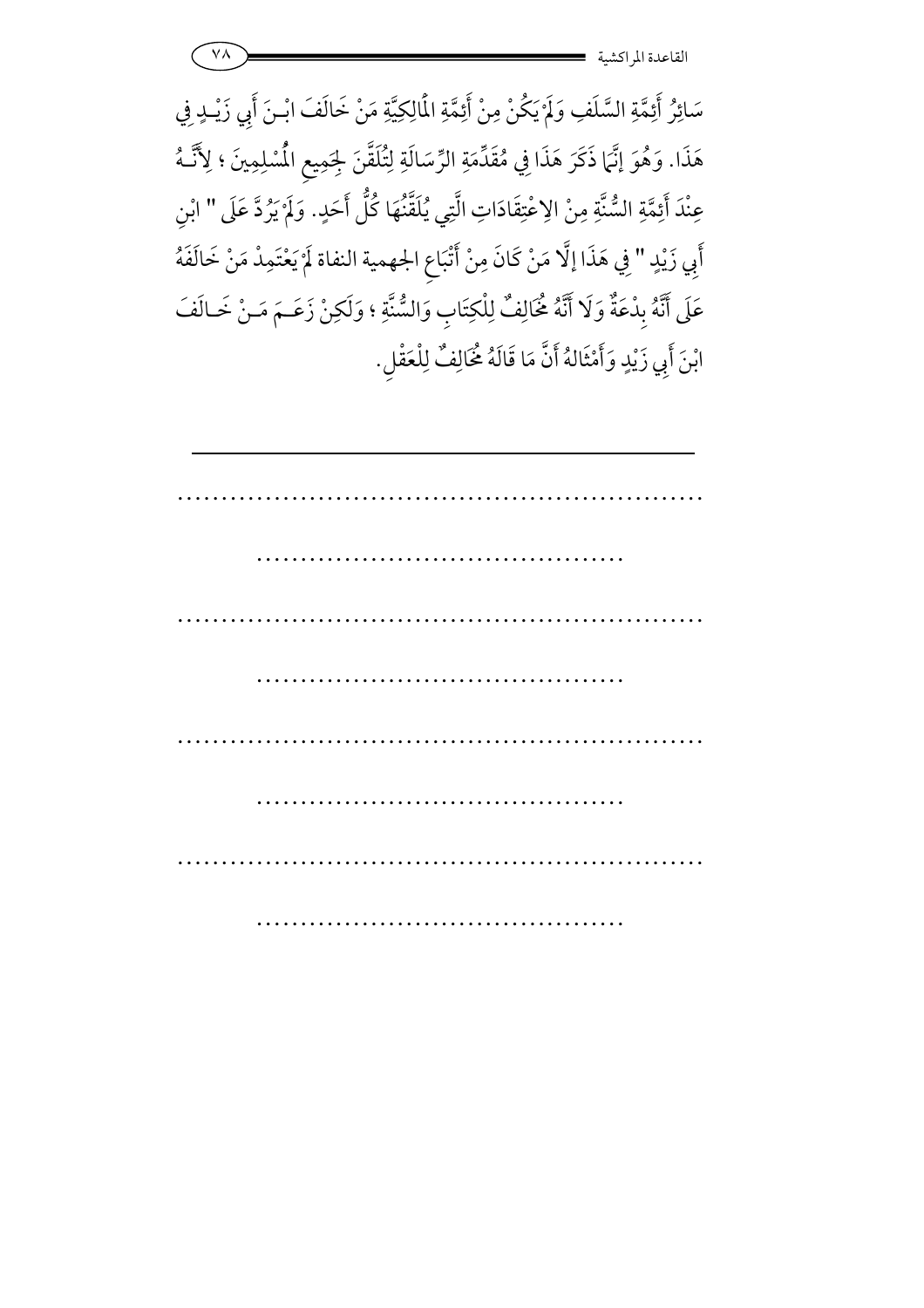وَقَالُوا : إِنَّ ابْنَ أَبِي زَيْدٍ لَمْ يَكُنْ يُحْسِنُ فَنَّ الْكَلَامِ الَّـذِي يُعْـرفُ فِيـهِ مَـا 7 قْرِفُ فِيهِ يَجوزُ عَلَى الله عَزَّ وَجَلَّ وَمَا لَا يَجُوزُ. وَاَلَّذِينَ أَنْكَـرُوا عَــلَى ابْــنِ أَبِي زَيْــلٍـ وَأَمْثَالِهِ مِنْ الْمَأَخَّرِينَ تَلَقَّوْا هَذَا الْإِنْكَارَ عَنْ مُتَأَخِّرِي الْأَشْعَرِيَّةِ – كَأَبِي  $\lambda$ ;<br>^ المُعَالِي وَأَتْبَاعِهِ – وَهَؤُلاءِ تَلَقَّوْا هَذَا الْإِنْكَارَ عَنْ الْأُصُولِ الَّتِي شَـارَكُوا فِيهَا الْمُعْتَزِلَةَ وَنَحْوَهُمْ مِنْ الجهمية؛ فالجهمية – مِنْ الْمُعْتَزِلَةِ وَغَـيْرِهِمْ – همْ أَصْلُ هَذَا الْإِنْكَارِ. وَسَلَفُ الْأُمَّـةِ وَأَئِمَّتُهَـا مُتَّفِقُـونَ عَـلَى الْإِثْبَـاتِ 7 7 رَادُّونَ عَلَى الْوَاقِفَةِ والنفاة مِثْلُ مَا رَوَاهُ البيهقي وَغَـيْرُهُ عَـنْ الأوزاعـي 6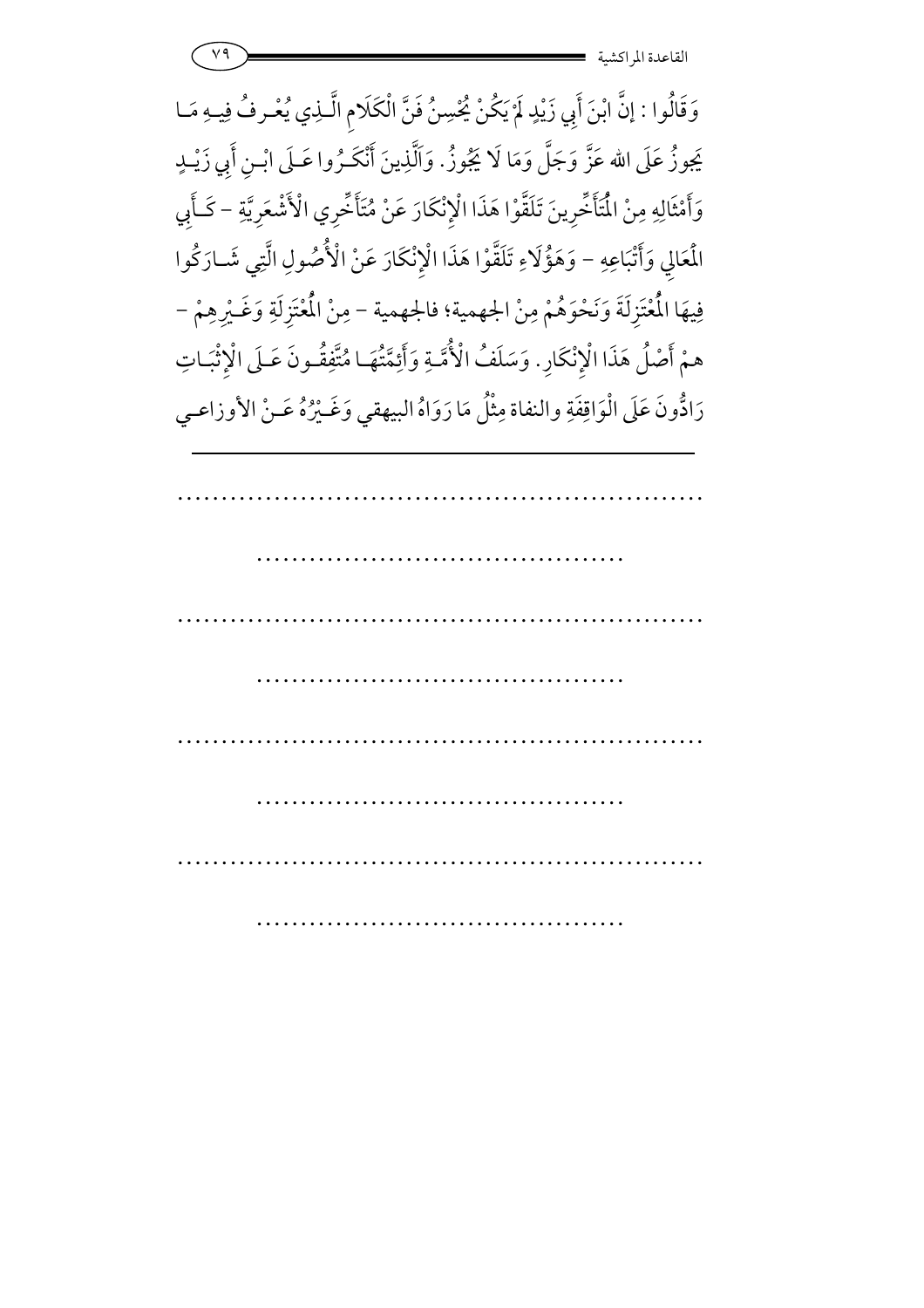القاعدة المر اكشية قَالَ : كُنَّا – وَالتَّابِعُونَ مُتَوَافِرُونَ – نَقُولُ : إنَّ الله فَـوْقَ عَرْشِـهِ وَنُـؤْمِنُ بِهَا وَرَدَتْ بِهِ السُّنَّةُ مِنْ صِفَاتِهِ. وَقَالَ أَبُو مُطِيعِ البلخي فِي كِتَابِ " الْفِقْهِ الْأَكْبَرِ " الْمُشْهُورِ : سَأَلْت أَبَــا حَنِيفَةَ عَمَّنْ يَقُولُ لَا أَعْرِفُ رَبِّي فِي السَّمَاءِ أَوْ فِي الْأَرْضِ. قَالَ : قَدْ كَفَرَ ؛ لِأَنَّ الله عَزَّ وَجَلَّ يَقُولُ : { الرَّحْمَنُ عَلَى الْعَرْشِ اسْتَوَى } وَعَرْشُهُ فَـوْقَ سَبْعِ سَمَوَاتِهِ فَقُلْت إِنَّهُ يَقُولُ عَـلَى الْعَـرْشِ اسْـتَوَى وَلَكِـنْ لَا يَـدْرِي الْعَرْشُ فِي السَّمَاءِ أَوْ فِي الْأَرْضِ ؛ فَقَالَ إِذَا أَنْكَرَ أَنَّهُ فِي السَّمَاءِ كَفَرَ ؛ لِأَنَّـهُ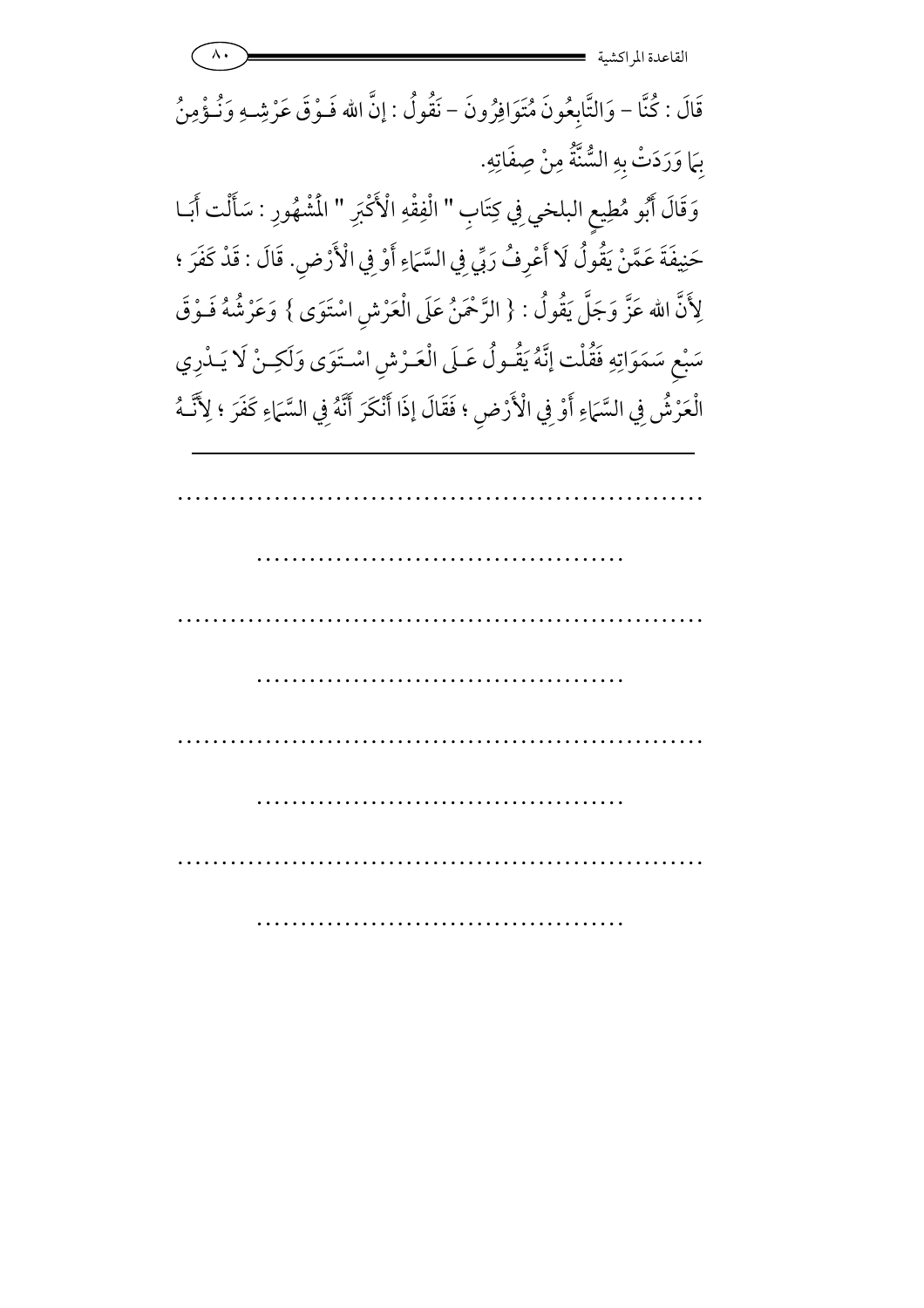تَعَالَى فِي أَعْلَى عِلِّيِّينَ ؛ وَأَنَّهُ يُدْعَى مِنْ أَعْلَى لَا مِنْ أَسْفَلُ. وَقَـالَ عَبْـدُ الله بْنُ نَافِعٍ كَانَ مَالِكُ بْنُ أَنَسٍ يَقُولُ : الله فِي السَّمَاءِ وَعِلْمُهُ فِي كُلِّ مَكَـانٍ. وَقَالَ معدان : سَأَلْت سُفْيَانَ الثَّوْرِيَّ عَنْ قَوْله تَعَالَى ﴿وَهُوَ مَعَكُمْ أَيْـنَ مَا كُنتُمْ﴾ [الحديد: ٤]. قَالَ عِلْمُهُ. وَقَالَ حَمَّادُ بْنُ زَيْدٍ فِيَمَا ثَبَتَ عَنْهُ مِـنْ غَيْرِ وَجْهٍ رَوَاهُ ابْنُ أَبِي حَاتِمٍ وَالْبُخَارِيُّ وَعَبْدُ الله بْنُ أَحْمَد وَغَيْرُهُمْ : إِنَّمَا يَدُورُ كَلَامُ الجهمية عَلَى أَنْ يَقُولُوا لَيْسَ فِي السَّمَاءِ شَيْءٌ وَقَـالَ عَـلِيُّ بْـنُ الْحَسَنِ بْنِ شَقِيقٍ قُلْت لِعَبْدِ الله بْنِ الْمُبَارَكِ : بِهَاذَا نَعْرِفُ رَبَّنَا ؟ قَالَ ؛ بِأَنَّهُ

 $\wedge$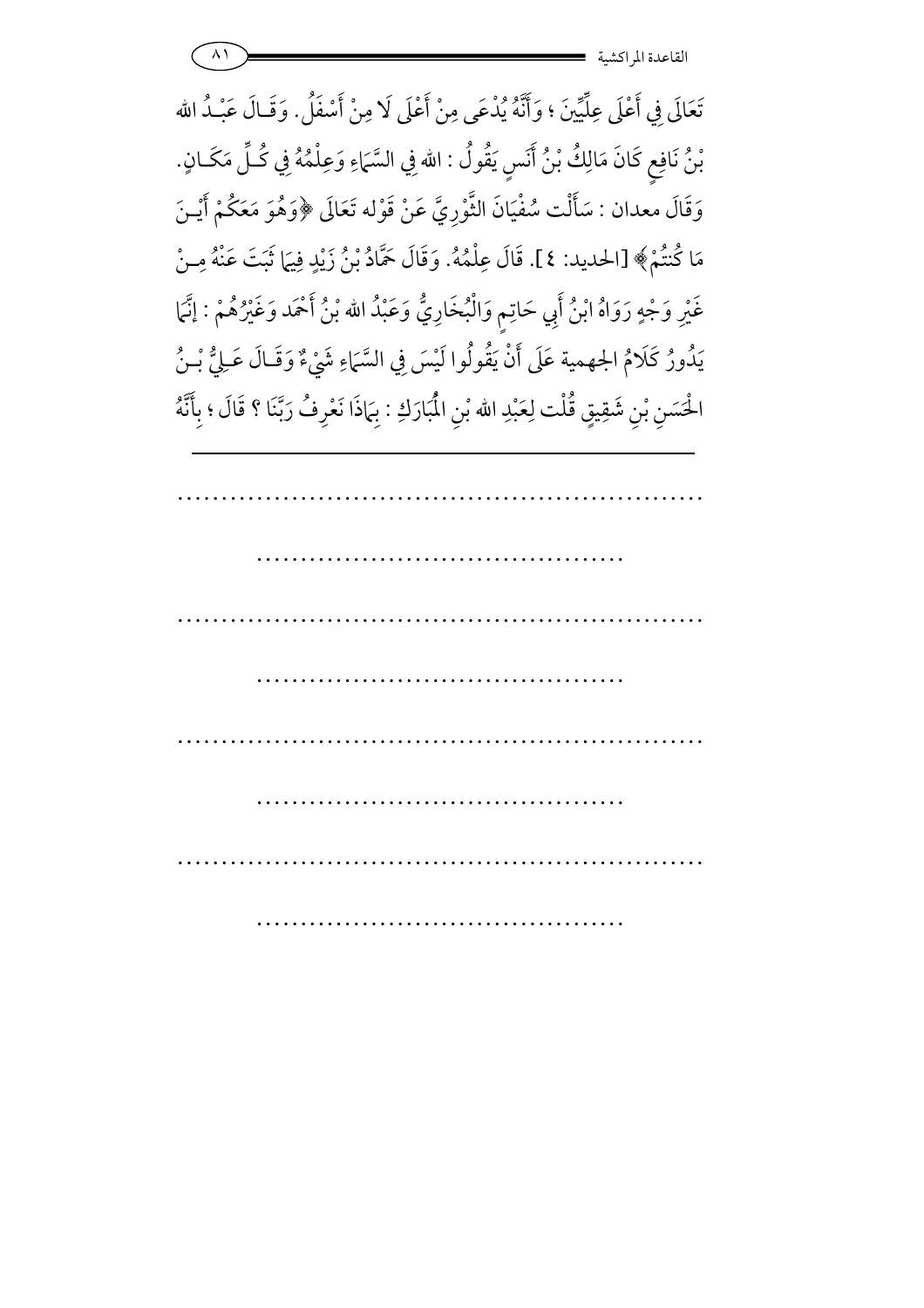$\wedge\Upsilon$ القاعدة المر اكشية

فَوْقَ سَمَوَاتِهِ عَلَى عَرْشِهِ بَائِنٌ مِنْ خَلْقِهِ. وَهَذَا مَشْهُورٌ عَنْ ابْـنِ الْمُبَـارَكِ ثَابِتٌ عَنْهُ مِنْ غَيْرِ وَجْهٍ ؛ وَهُوَ أَيْضًا صَحِيحٌ ثَابِتٌ عَنْ أَحْمَد بْـنِ حَنْبَـلِ وَإِسْحَاقَ بْنِ راهويه وَغَيْرِ وَاحِدٍ مِنْ الْأَئِمَّةِ. وَقَالَ رَجُلٌ لِعَبْدِ الله بْنِ الْمُبَارَكِ : يَا أَبَا عَبْدِ الـرَّحْمَنِ قَـدْ خِفْـت الله مِـنْ كَثْرَةِ مَا أَدْعُو عَلَى الجهمية. قَالَ : لَا تَخَفْ فَإِنَّهُمْ يَزْعُمُونَ أَنَّ إِلَهَك الَّذِي فِي السَّمَاءِ لَيْسَ بِشَيْءٍ. وَقَالَ جَرِيرُ بْنُ عَبْدِ الْحَمِيدِ ؛ كَلَامُ الجهميـة أَوَّلـهُ شَهْدٌ وَآخِرُهُ سُمٌّ وَإِنَّمَا يُحَاوِلُونَ أَنْ يَقُولُوا لَيْسَ فِي السَّمَاءِ إِلَهٌ رَوَاهُ ابْنُ أَبِي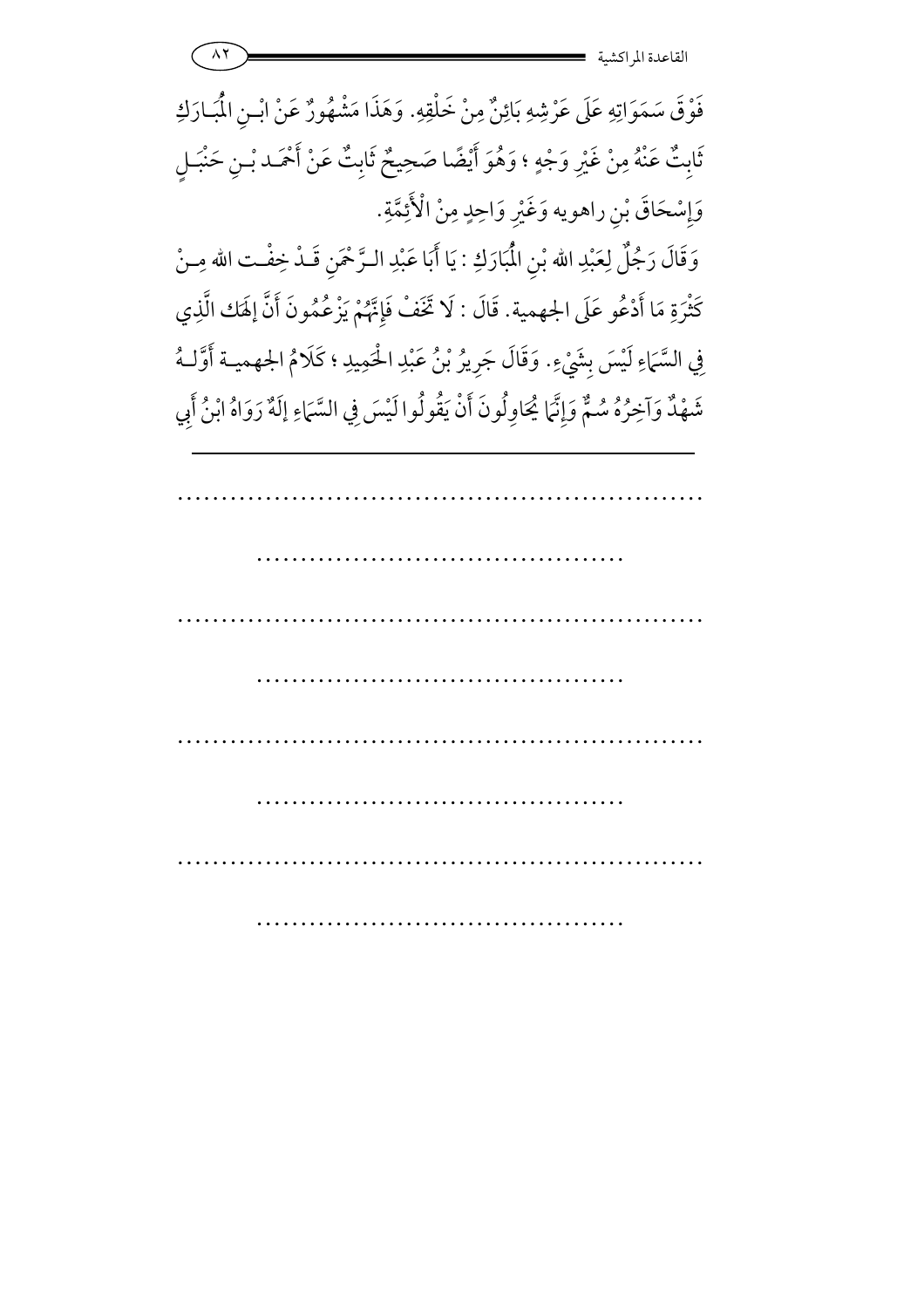حَاتِمٍ. وَرَوَى هُوَ وَغَيْرُهُ بِأَسَانِيدَ ثَابِتَةٍ عَنْ عَبْدِ الرَّحْمَنِ بْنِ مَهْدِيٍّ قَـالَ : إِنَّ الجهمية أَرَادُوا أَنْ يَنْفُوا أَنْ يَكُـونَ اللهَّ عَـزَّ وَجَـلِّ كَلَّـمَ مُوسَــى وَأَنْ يَكُونَ عَلَى الْعَرْشِ، أَرَى أَنْ يُسْتَتَابُوا فَإِنْ تَـابُوا وَإِلَّا ضُرِبَـتْ أَعْنَـاقُهُمْ. .<br>.<br>. وَقَالَ يَزِيدُ بْنُ هَارُونَ : مَنْ زَعَمَ أَنَّ الله عَلَى الْعَرْشِ اسْتَوَى عَلَى خِلَافِ مَا يَقِرُّ فِي قُلُوبِ الْعَامَّةِ فَهُوَ جهمي. وَقَالَ سَعِيدُ بْـنُ عَـامِرٍ الـضبعي -وَذُكِرَ عِنْدَهُ الجهمية رَ عِنْدَهُ الجهمية فَقَالَ – همْ أَشَرُّ قَوْلًا مِنْ الْيَهُودِ وَالنَّـصَارَى، وقَـدْ أَجْمَعَ أَهْلُ الْأَدْيَانِ مَعَ الْمُسْلِمِينَ عَلَى أَنَّ مَ أَهْلُ الْأَدْيَانِ مَعَ الْمُسْلِمِينَ عَلَى أَنَّ الله عَلَى الْعَرْشِ وَقَالُوا هُمْ لَـيْسَ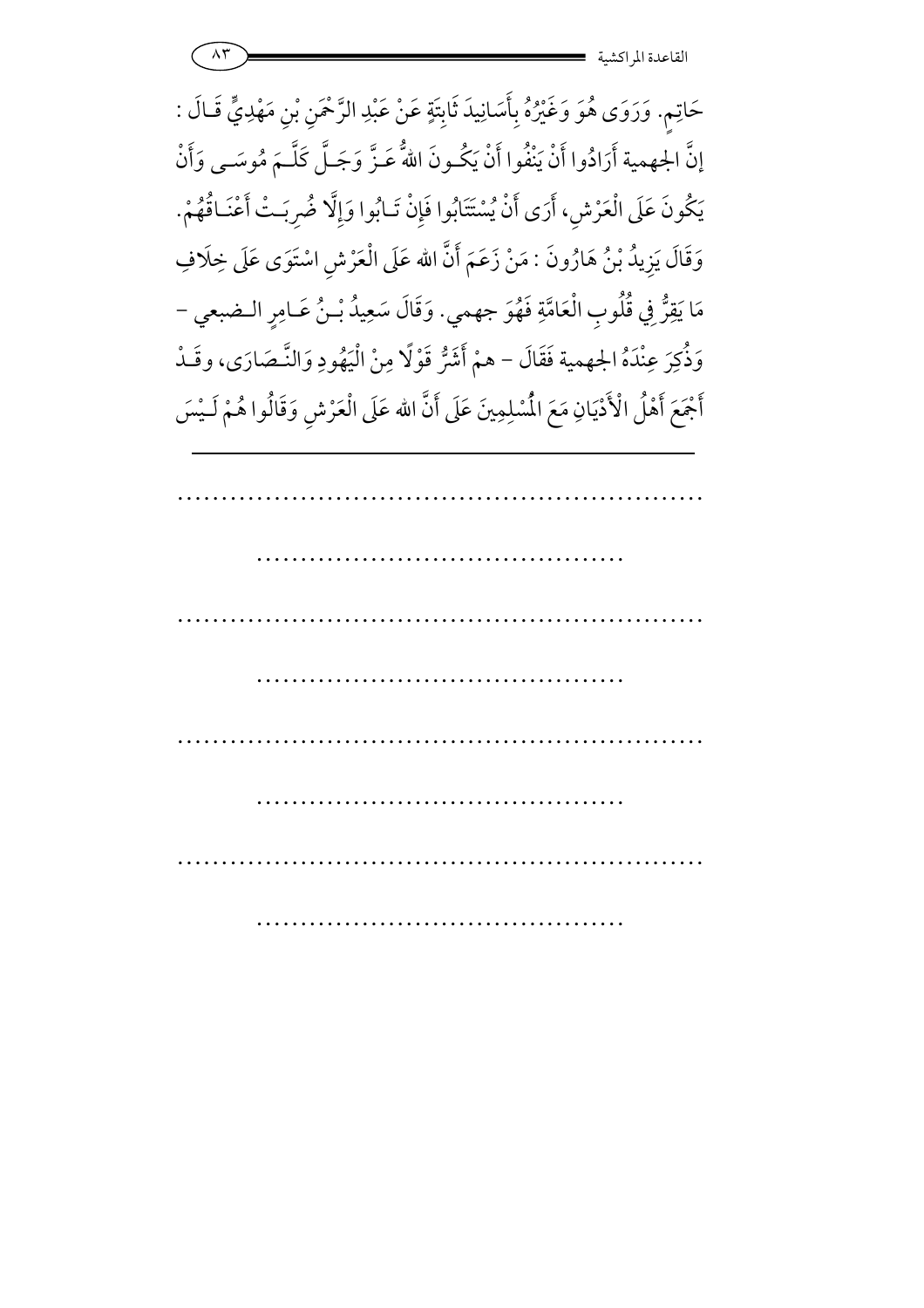عَلَيْهِ شَيْءٌ. وَقَالَ عَبَّادُ بْـنُ الْعَـوَّامِ الواسـطي : كَلَّمْـت بِـشْرًا الْمِرِيسِيَّ : <sup>2</sup> وَأَصْحَابَهُ فَرَأَيْت آخِرَ كَلَامِهِمْ يَنْتَهِي إِلَى أَنْ يَقُولوا لَيْسَ فِي السَّمَاءِ شَيْءٌ لَيْسَ فِي السَّمَاءِ ؛ أَرَى وَاللهِ أَنْ لَا يُنَاكَحُوا وَلَا يوارثوا. وَهَذَا كَثِيرٌ فِي كَلَامِهِمْ وَهَذَا كَثِيرٌ فِي كَلاَمِهِمْ. وَهَكَذَا ذَكَرَ أَهْلُ الْكَلَامِ الَّذِينَ يَنْقُلُونَ مَقَـالَاتِ النَّـاسِ " مَقَالَـةُ أَهْـلِ السُّنَّةِ وَأَهْلِ الْحَـ 7 ةِ وَأَهْلِ الْحَدِيثِ " كَمَا ذَكَرَهُ أَبُو الْحَسَنِ الْأَشْعَرِيُّ فِي كِتَابِهِ الَّـذِي صَنَّفَهُ فِي " اخْتِلَافِ الْمَمَلِّينَ وَمَقَالَاتِ الْإِسْلَامِيِّينَ " فَذَكَرَ فِيهِ أَقْـوَالَ الْخَوَارِجِ وَالزَّوَافِضِ وَالْمُُعْتَزِلَةِ وَالْمُرْجِئَةِ وَغَيْرِهِمْ. ثُمَّ قَالَ : ذِكْـرُ ۚ مَقَالَـةِ  $\overline{a}$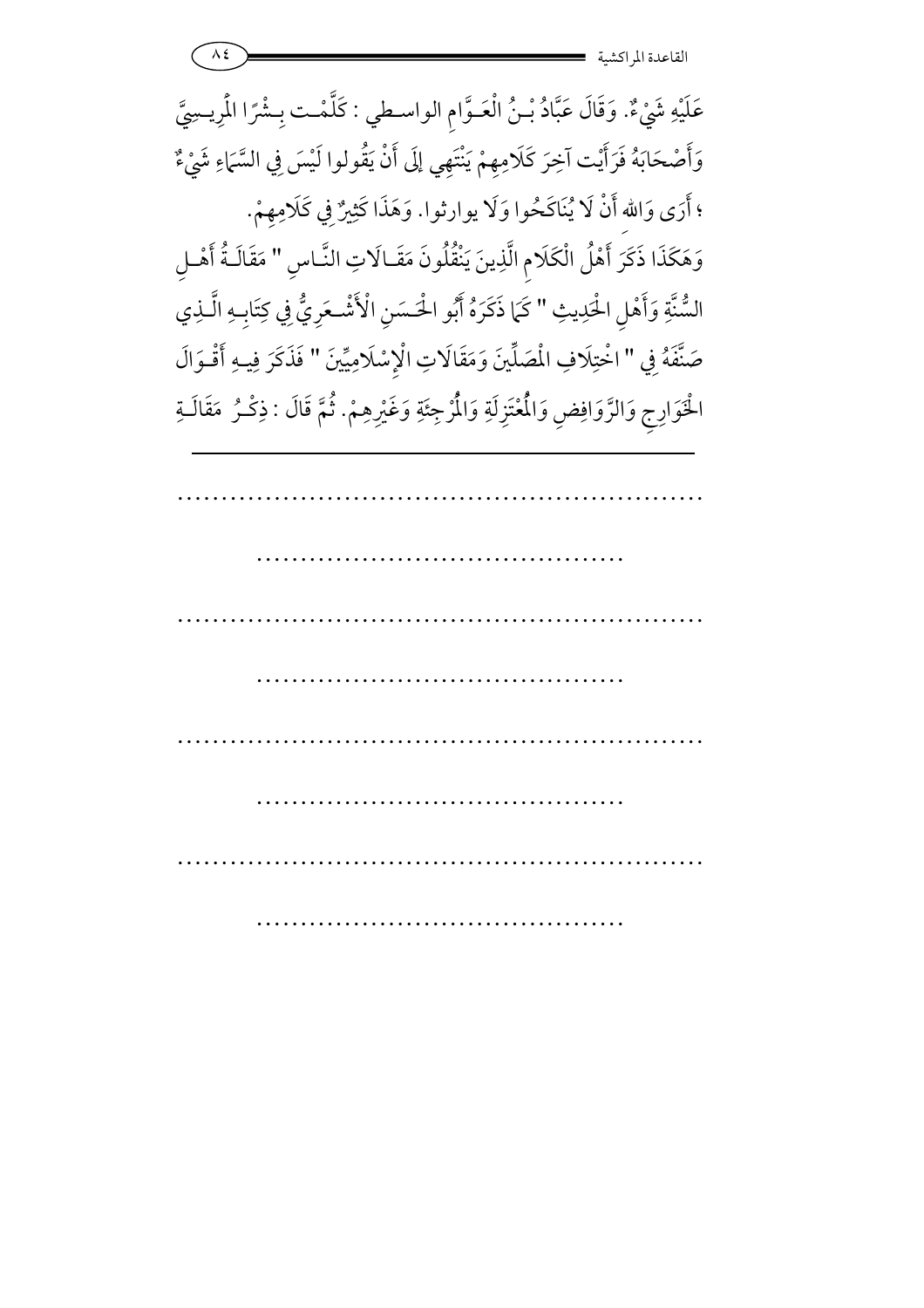$\Lambda$ 0 القاعدة المراكشية

أَهْلِ السُّنَّةِ وَأَصْحَابِ الْحَدِيثِ. وَجُمْلَةُ قَوْلِهِمْ : الْإِقْرَارُ بِـالله عَـزَّ وَجَـلَّ وَمَلَائِكَتِهِ وَكُتُبِهِ وَرُسُلِهِ وَبِهَا جَاءَ مِنْ عِنْدِ الله وَبِـمَا رَوَاهُ الثَّقَـاتُ عَـنْ رَسولِ الله صلى الله عليه وسلم لَا يَرُدُّونَ مِنْ ذَلِكَ شَيْئًا – إِلَى أَنْ قَالَ – وَأَنَّ الله عَلَى عَرْشِهِ كَمَا قَالَ : ﴿الرَّحْمَنُ عَلَى الْعَرْشِ اسْتَوَى﴾ [طه: ٥]. وَأَنَّ لَهُ يَدَيْنِ بِلَا كَيْفٍ كَمَا قَالَ تَعَالَى ۚ ﴿لِلَّا خَلَقْتُ بِيَدَيَّ﴾ [ص: ٧٥]. وَأَقَرُّوا أَنَّ للهَّ عِلْمًا كَمَا قَالَ : ﴿أَنزَلَهُ بِعِلْمِهِ﴾ [النساء: ١٦٦]. ﴿وَمَا تَحْمِـلُ مِـنْ أَنْثَى ولَا تَضَعُ إِلَّا بِعِلْمِهِ﴾ [فاطر: ١١] وَأَثْبَتُوا السَّمْعَ وَالْبَـصَرَ ؛ وَلَمْ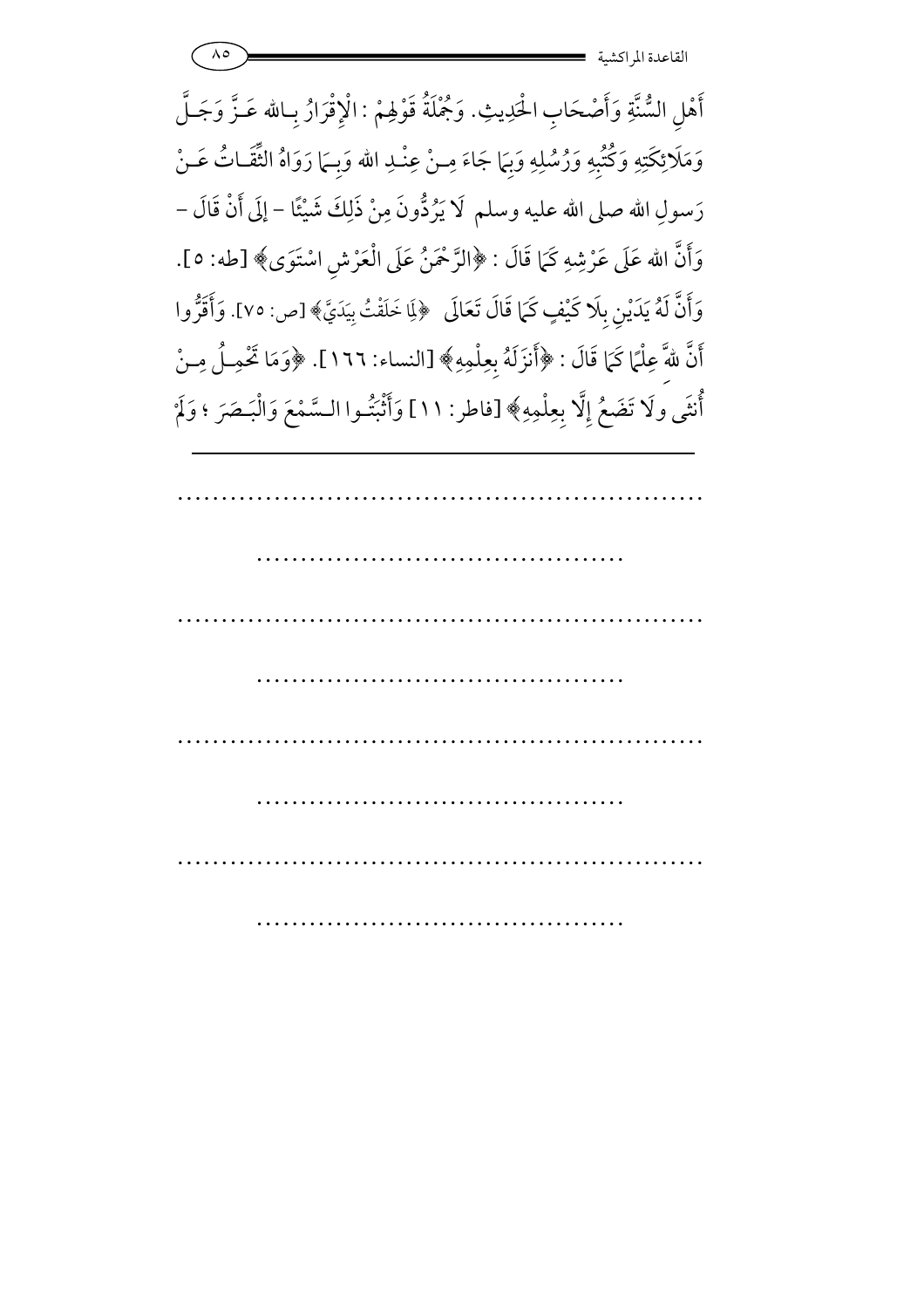

يَنْفوا ذَلِكَ عَنْ الله كَمَا نَفَتْهُ الْمُعْتَزِلَةُ وَقَالُوا : إِنَّهُ لَا يَكُونُ فِي الْأَرْضِ مِـنْ خَيْرٍ وَلَا شَرٍّ إِلَّا مَا شَاءَ الله وَإِنَّ الْأَشْيَاءَ تَكُونُ بِمَشِيئَةِ الله كَمَا قَالَ ﴿وَمَـا تَشَاءُونَ إِلَّا أَن يَشَاءَ اللّهُ إِنَّ اللهَ﴾ [الإنـسان : ٣٠]. إِلَى أَنْ قَـالَ : وَيَقُولُونَ إِنَّ الْقِرْآنَ كَلَامُ الله غَيْرُ مَخْلُوقٍ ؛ وَيصَدِّقُونَ بِالْأَحَادِيثِ الَّتِي جَـاءَتْ عَـنْ رَسُولِ الله صلى الله عليه وسلم مِثْـلُ : { إِنَّ الله يَنْـزِلُ إِلَى سَــَمَاءِ الـدُّنْيَا فَيَقُولُ : هَلْ مِنْ مسْتَغْفِرِ فَأَغْفِرَ لَهُ ؟ } كَمَا جَاءَ فِي الْحَدِيثِ. وَيُقِـرُّونَ أَنَّ الله يَجِيءُ يَوْمَ الْقِيَامَةِ كَمَا قَالَ : ﴿وَجَاءَ رَبُّكَ وَالْمَلَكُ صَفًّا صَفًّا﴾ [الفجر: ٢٢].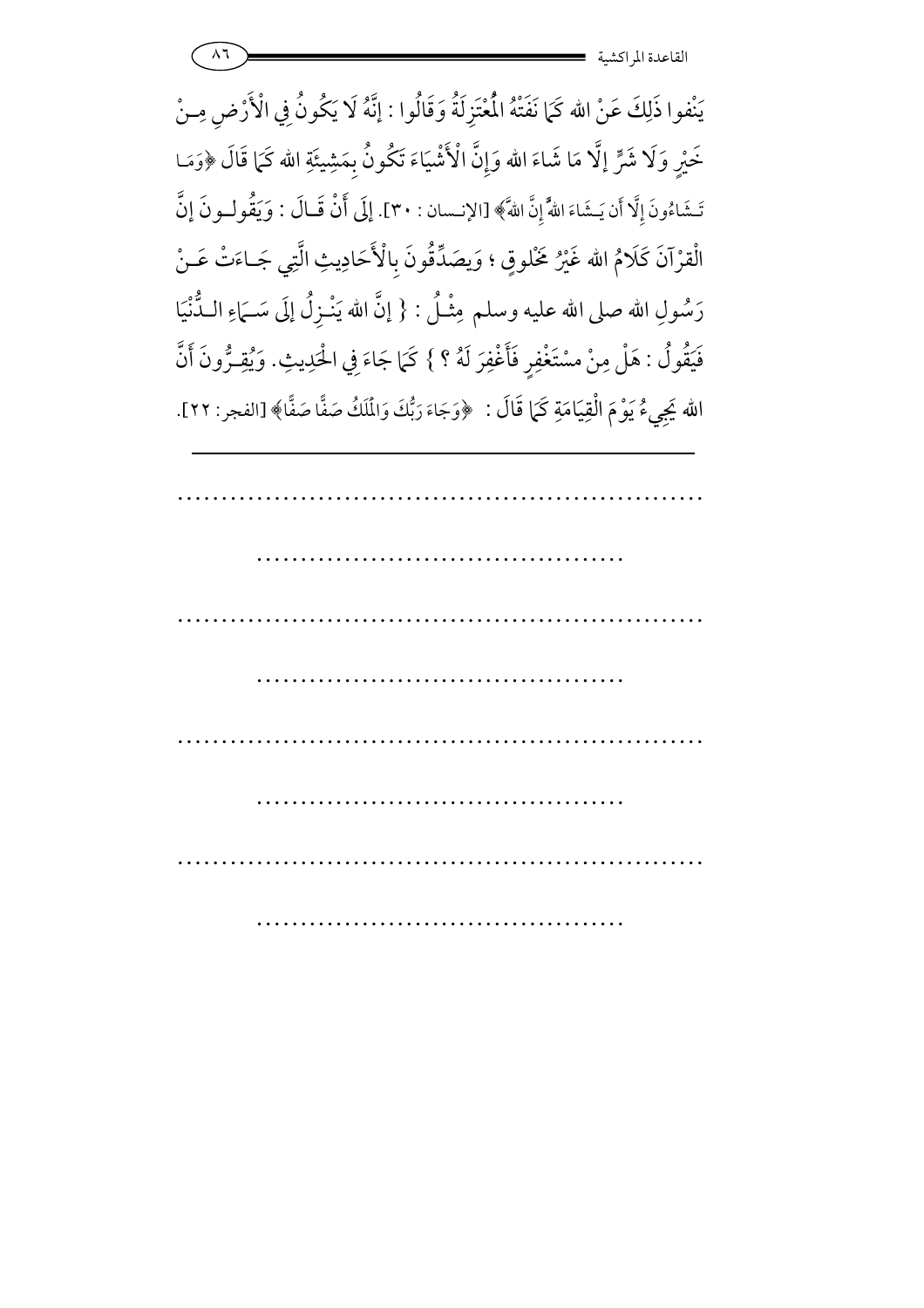$\wedge\vee$ القاعدة المراكشية

وَأَنَّ الله يَقْرَبُ مِنْ خَلْقِهِ كَيْفَ شَاءَ كَمَا قَالَ : ﴿وَنحْنُ أَقْرَبُ إِلَيْهِ مِنْ حَبْلِ الْوَرِيدِ﴾ [ق: ١٦]. وَذَكَرَ أَشْيَاءَ كَثِيرَةً إِلَى أَنْ قَالَ : فَهَذِهِ جُمْلَةُ مَا يَأْمُرُونَ بِهِ ويستعملونه وَيَرَوْنَهُ، وَبِكُلِّ مَا ذَكَرْنَا مِنْ قَوْلِهِمْ نَقُولُ وَإِلَيْهِ نَذْهَبُ. قَالَ الْأَشْعَرِيُّ أَيْضًا فِي " مَسْأَلَةِ الِاسْتِوَاءِ " قَـالَ أَهْـلُ الـسُّنَّةِ وَأَصْـحَابُ الْحَدِيثِ لَيْسَ بِجِسْمٍ وَلَا يُشْبِهُ الْأَشْيَاءَ وَأَنَّـهُ عَـلَى العـرش كَـمَا قَـالَ : ﴿الرَّحْمَنُ عَلَى الْعَرْشِ اسْتَوَى﴾ [طه: ٥]. وَلَا نَتَقَلَّمُ بَيْنَ يَــلَيْ الله وَرَسُّــولِهِ فِي الْقَوْلِ بَلْ نَقُولُ اسْتَوَى بِلَا كَيْفٍ وَأَنَّ لَهُ يَدَيْنِ بِلَا كَيْفٍ كَمَا قَالَ تَعَـالَى :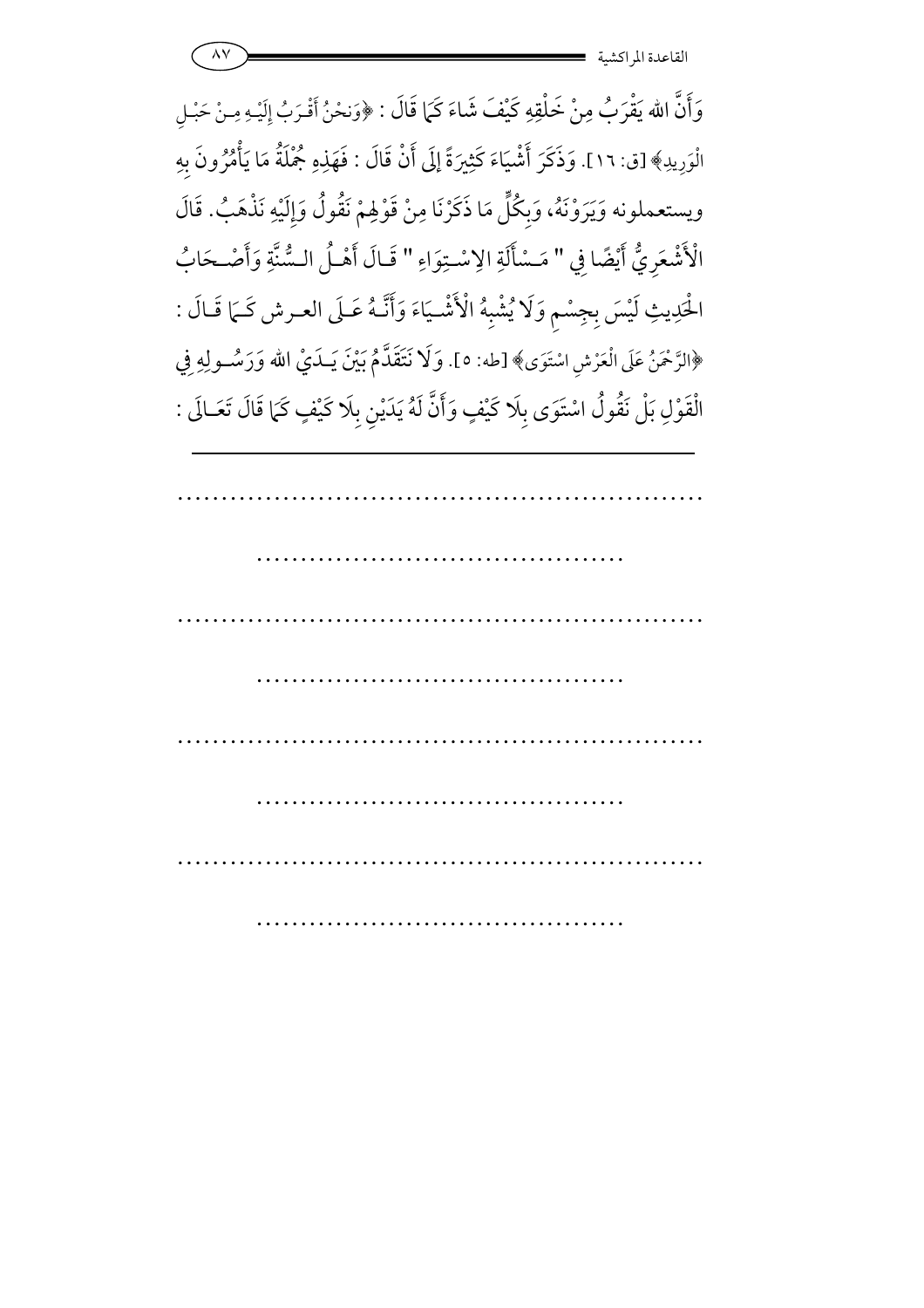﴿لِاَ خَلَقْتُ بِيَدَيَّ﴾ [ص: ٧٥].. وَأَنَّ الله يَنْزِلُ إِلَى سَــَمَاءِ الـدُّنْيَا كَــَمَا جَــاءَ فِي الْحَدِيثِ. قَالَ : وَقَالَتْ الْمُعْتَزِلَةُ اسْتَوَى عَلَى عَرْشِهِ بِمَعْنَى اسْتَوْلَى. وَقَالَ الْأَشْعَرِيُّ أَيْضًا فِي كِتَابِهِ " الْإِبَانَةُ فِي أُصـولِ الدِّيَانَـةِ " فِي ( بَـابِ الِاسْتِوَاءِ إِنْ قَالَ قَائِلٌ : مَا تَقُولُونَ فِي الِاسْتِوَاءِ ؟ قِيلَ : نَقُولُ لَـهُ إِنَّ الله مسْتَوٍ عَلَى عَرْشِهِ كَمَا قَالَ : ﴿الرَّحْمَنُ عَلَى الْعَرْشِ اسْتَوَى﴾[طـه: ٥].وَقَـالَ : ﴿إِلَيْهِ يَصْعَدُ الْكَلِمُ الطَّيِّبُ﴾ [فاطر: ١٠]. وَقَالَ : ﴿بَلْ رَفَعَـهُ اللَّهُ إِلَيْـهِ﴾ [النـساء: ١٥٨]. وَقَالَ حِكَايَةً عَنْ فِرْعَوْنَ : ﴿وَقَالَ فِرْعَوْنُ يَا هَامَانُ ابْنِ لِي صَرْحًـا لَّعَـلِّي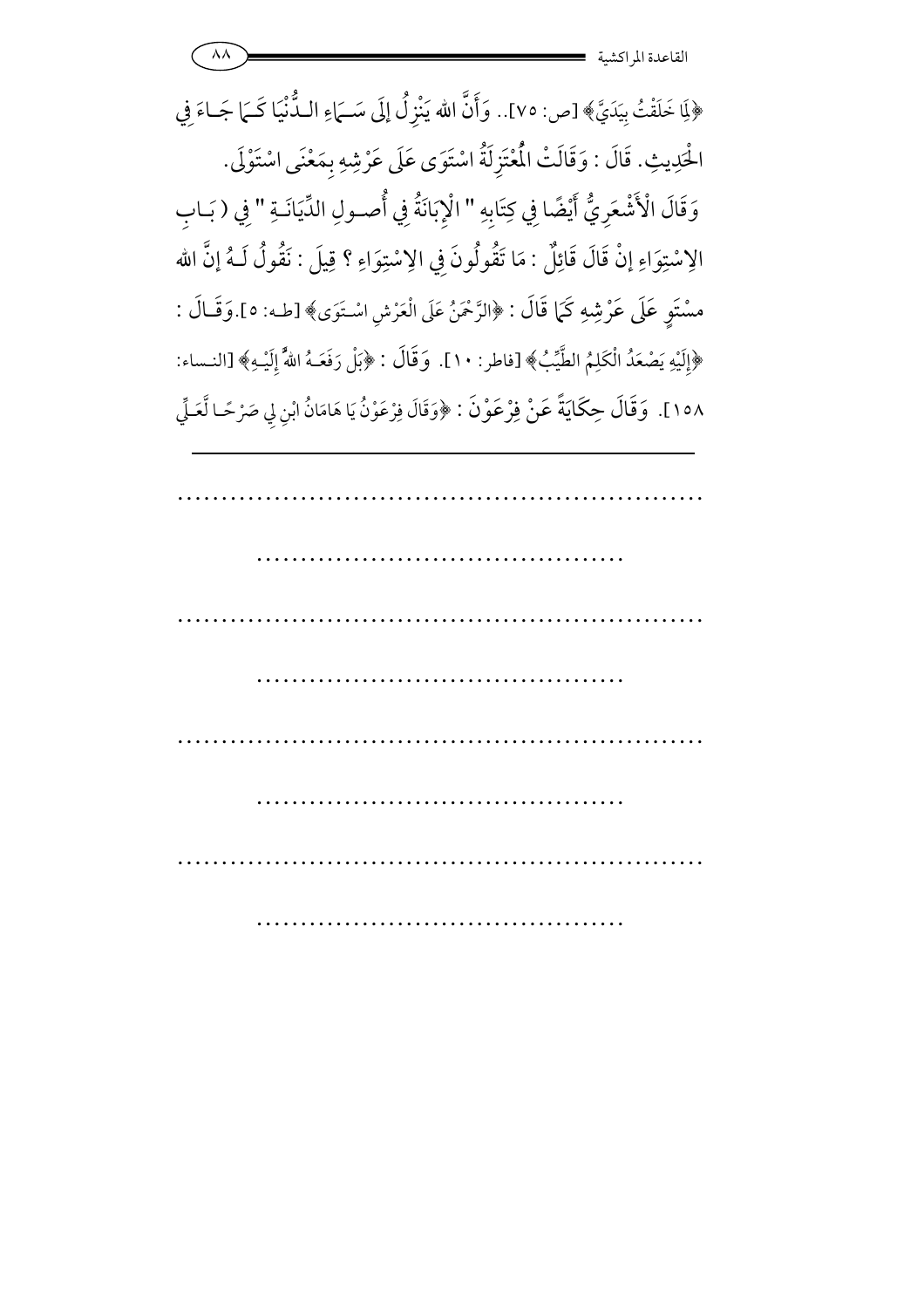

أَبْلُغُ الْأَسْبَابَ \* أَسْبَابَ السَّمَاوَاتِ فَأَطَّلِعَ إِلَى إِلَهِ مُوسَى وَإِنِّي لَأَظُنُّهُ كَاذِبًـا﴾ [غـافر: ٣٧]. كَذَّبَ فِرْعَوْنُ مُوسَى فِي قَوْلِهِ : إنَّ الله فَوْقَ السَّمَوَاتِ. وَقَـالَ الله تَعَالَى : ﴿أَأَمِنتُم مَّن فِي السَّهَاءِ أَن يَخْسِفَ بِكُمُ الْأَرْضَ فَإِذَا هِيَ تَمُورُ﴾ [الملك: ١٦]. فَالسَّمَوَاتُ فَوْقَهَا الْعَرْشُ وَكُلُّ مَا عَلَا فَهُوَ سَمَاءٌ وَلَيْسَ إِذَا قَالَ : ﴿أَأَمِنتُم مَّن فِي السَّمَاءِ﴾ يَعْنِي جَمِيعَ السَّمَوَاتِ وَإِنَّهَا أَرَادَ الْعَـرْشَ الَّـذِي هـوَ أَعْـلَى السَّمَوَاتِ أَلَا تَرَى أَنَّ الله ذَكَرَ السَّمَوَاتِ فَقَالَ : ﴿وَجَعَلَ الْقَمَرَ فِيهِنَّ نُورًا﴾ [نوح: ١٦]. وَلَمْ يرِدْ أَنَّهُ يَمْلؤهن جَمِيعًا، وأنه فيهن جميعا، وَرَأَيْنَا الْمُسْلِمِينَ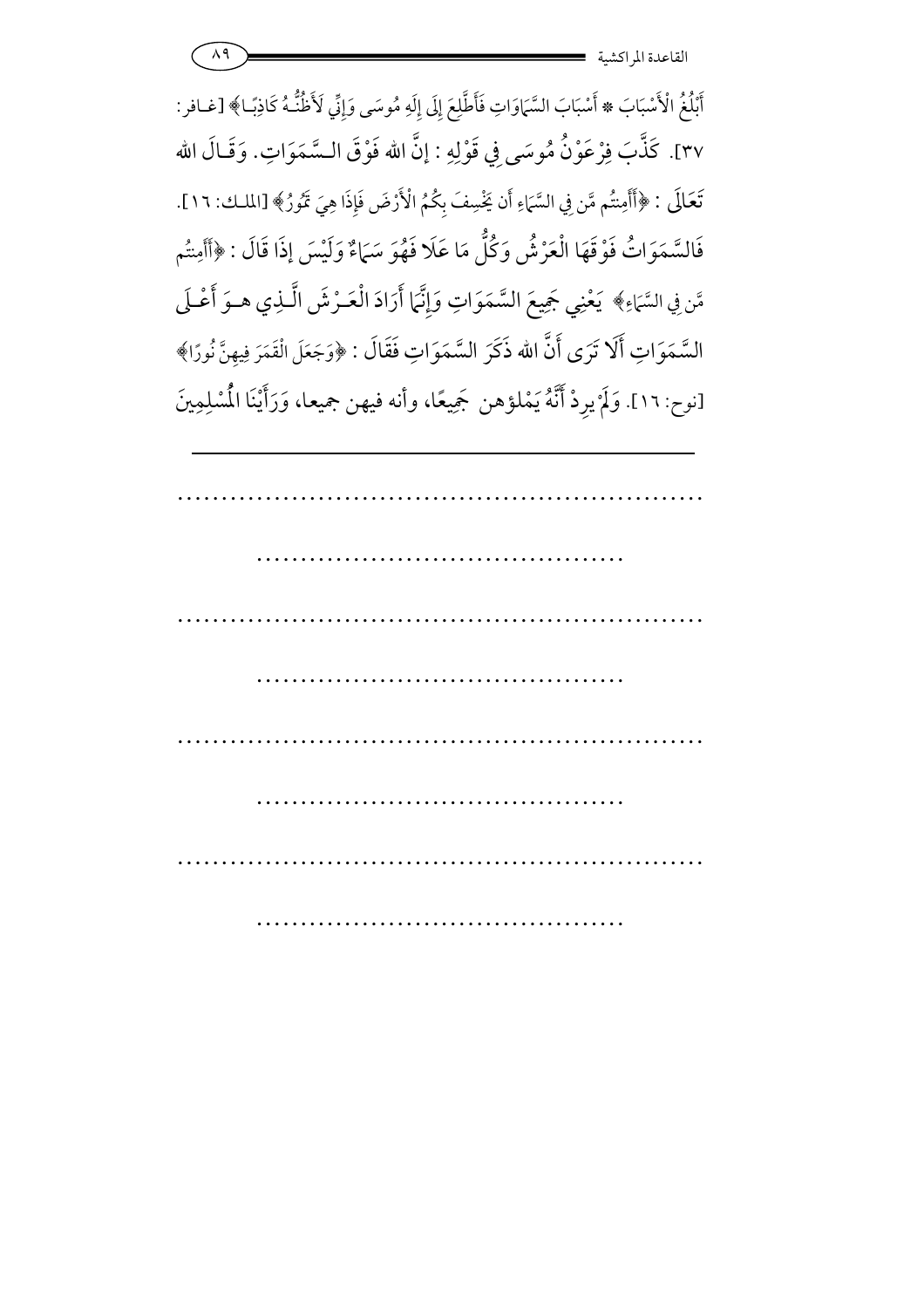جَمِيعًا يَرْفَعُونَ أَيْدِيَهُمْ إِذَا دَعَوْا نَحْوَ السَّمَاءِ ؛ لِأَنَّ الله مُسْتَوِ عَلَى الْعَـرْشِ الَّذِي هوَ فَوْقَ السَّمَوَاتِ فَلَوْلَا أَنَّ الله عَلَى الْعَرْشِ لَمْ يَرْفَعوا أَيْدِيَهُمْ نَحْوَ 7 الْعَرْشِ. وَقَدْ قَالَ قَائِلُونَ مِنْ الْمُعْتَزِلَةِ والجهميـة والحروريـة : أَنَّ مَعْنَـى اسْتَوَى: اسْتَوْلَى وَمَلَكَ وَقَهَرَ وَأَنَّ الله فِي كُلِّ مَكَانٍ وَجَحَدُوا أَنْ يَكُـونَ فِي كُلِّ مَ الله عَلَى عَرْشِهِ كَمَا قَالَ أَهْلُ الْحُقِّ وَذَهَبوا فِي الِاسْتِوَاءِ إِلَى الْقُدْرَةِ فَلَوْ كَانَ كَمَا قَالُوا كَانَ لَا فَرْقَ بَيْنَ الْعَرْشِ وَالْأَرْضِ السَّابِعَةِ ؛ لِأَنَّ الله قَادِرٌ عَـلَى كُلِّ شَيْءٍ ، وَالْأَرْضُ فَالله قَادِرٌ عَلَيْهَا وَعَلَى الْخُشُوشِ والأخلية فَلَوْ كَانَ 7 .<br>م 5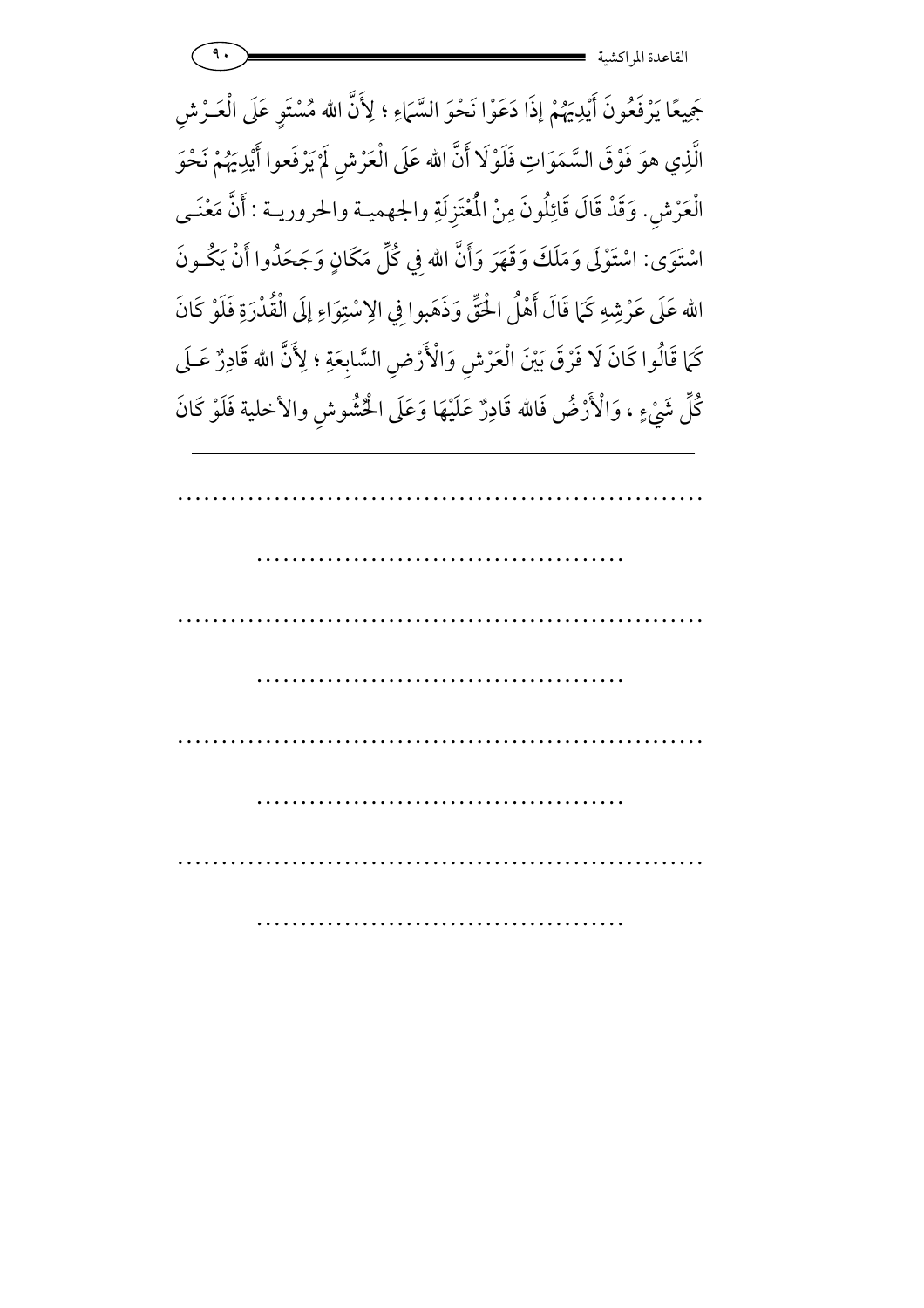$\left( \begin{array}{ccc} 91 \end{array} \right)$  =  $\frac{1}{4}$  and  $\frac{1}{4}$  and  $\frac{1}{4}$  and  $\frac{1}{4}$  and  $\frac{1}{4}$  and  $\frac{1}{4}$  and  $\frac{1}{4}$  and  $\frac{1}{4}$  and  $\frac{1}{4}$  and  $\frac{1}{4}$  and  $\frac{1}{4}$  and  $\frac{1}{4}$  and  $\frac{1}{4}$  and  $\frac{1}{4}$  and القاعدة المراكشي

مُسْتَوِيًا عَلَى الْعَرْشِ بِمَعْنَى الِاسْتِيلَاءِ لَجَـازَ أَنْ يُقَـالَ : هُـوَ مُـسْتَوٍ عَـلَى الْأَشْيَاءِ كُلِّهَا وَلَّا لَمْ يَجُزْ عِنْدَ أَحَدٍ مِنْ الْمُسْلِمِينَ أَنْ يُقَـالَ : إنَّ الله مُـسْتَوِ |<br>|<br>| عَلَى الْأَشْيَاءِ كُلِّهَـا وَعَـلَى الْحـشُوشِ والأخليـة بَطَـلَ أَنْ يَكُـونَ مَعْنَـى الِاسْتِوَاءِ عَلَى الْعَرْشِ الِاسْتِيلَاءُ الَّذِي هُوَ عَامٌّ فِي دِسْتِوَاءِ عَلَى الْعَرْشِ الِاسْتِيلَاءُ الَّذِي هُوَ عَامٌّ فِي الْأَشْـيَاءِ كُلِّهَـا. وَقَـدْ نَقَلَ هَذَا عَنْ الْأَشْـعَرِيِّ غَـيْرُ وَاحِـدٍ مِـنْ أَئِمَّـةِ أَصْـحَابِهِ كَـابْنِ فـورك وَالْحَافِظُ ابْنُ عَسَاكِرَ فِي كِتَابِهِ الَّذِي جَمَعَهُ فِي نْحَافِظُ ابْنُ عَسَاكِرَ فِي كِتَابِهِ الَّذِي جَمَعَهُ فِي " تَبْيِينِ كَـٰذِبِ الْمُفْـتَرِي فِـيَمَا نُسب إلَى الشَّيْخِ أَبِي الْحَسَنِ الْأَشْعَرِيِّ " وَذَكَرَ اعْتِقَـادَهُ الَّـذِي ذَكَـرَهُ فِي  $\ddot{ }$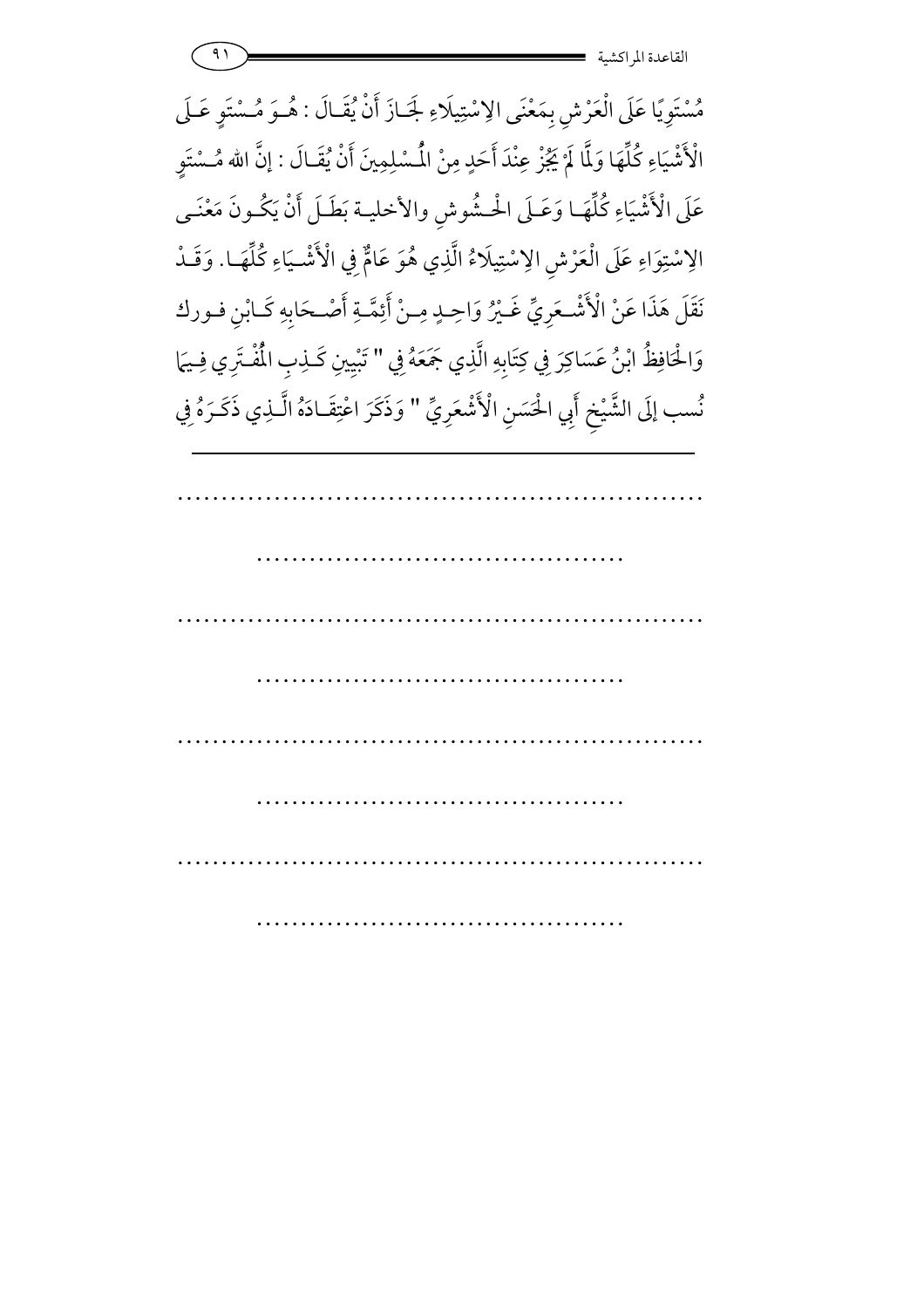$\left( \begin{array}{ccc} 91 \end{array} \right)$  -  $\left( \begin{array}{ccc} 91 \end{array} \right)$  -  $\left( \begin{array}{ccc} 91 \end{array} \right)$  -  $\left( \begin{array}{ccc} 91 \end{array} \right)$  -  $\left( \begin{array}{ccc} 91 \end{array} \right)$  -  $\left( \begin{array}{ccc} 91 \end{array} \right)$  -  $\left( \begin{array}{ccc} 91 \end{array} \right)$  -  $\left( \begin{array}{ccc} 91 \end{array} \right)$  -  $\left( \begin{array}{ccc} 9$ القاعدة المراكشي

أَوَّلِ " الْإِبَانَةِ " وَقَوْلهُ فِيهِ : فَإِنْ قَالَ قَائِلٌ : قَـدْ أَنْكَـرْتُمْ قَـوْلَ الْمُتَزِلَـةِ وَالْقَدَرِيَّةِ والجهمية والحرورية وَالرَّافِضَةِ وَالْمُرْجِئَةِ فَعَرِّفُونَا قَوْلَكُمْ الَّذِي 7 7 بِهِ تَقُولونَ وَدِيَانَتَكُمْ الَّتِي بِهَا تَدِينُونَ قِيـل لَـهُ : قَوْلُنَـا الَّـذِي بِـهِ نَقـولُ وَدِيَانَتْنَا الَّتِي بِهَا نَدِينُ نَدِينُ: التَّمَسُّكُ بِكِتَابِ الله تَعَالَى وَسُــنَّةِ نَبِيِّـهِ صــلى الله عليه وسلم وَمَا رُوِيَ عَنْ الصَّحَابَةِ وَالتَّابِعِينَ وَأَئِمَّـةِ الْحَـٰدِيثِ وَنَحْـنُ بِذَلِكَ مُعْتَصِمُونَ وَبِهَا كَانَ عَلَيْهِ أَحْمَـد بْـنُ حَنْبَـلٍ - نَـضَّرَ الله وَجْهَــهُ -قَائِلُونَ وَلِمَا خَالَفَ قَوْلَهُ مجانبون ؛ لِأَنَّهُ الْإِمَامُ الْفَاضِلُ وَالرَّئِيسُ الْكَامِلُ 6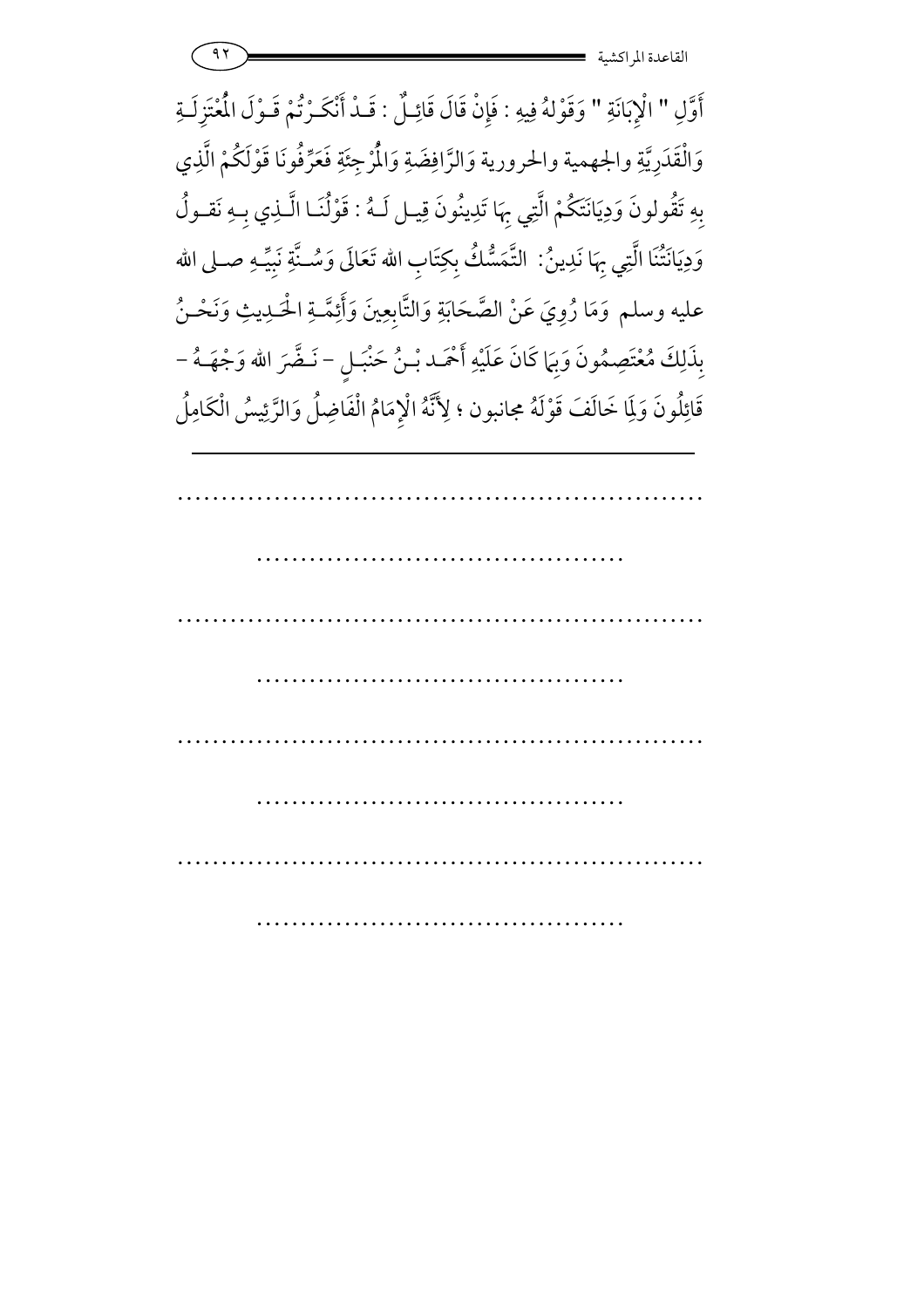

الَّذِي أَبَانَ الله بِهِ الْحَقَّ عِنْدَ ظُهورِ الضَّلَالِ وَأَوْضَحَ الْمِنْهَاجَ بِهِ وَقَمَعَ بِهِ )<br>1 بِدَعَ الْمُبْتَدِعِينَ وَزَيْغَ الزَّائِغِينَ وَشَكَّ الشَّاكِّينَ فَرَحْمَةُ الله عَلَيْـهِ مِـنْ إِمَـامٍ مُقَدَّمٍ وَكَبِيرٍ مُفْهِمٍ وَعَلَى جَمِيعٍ أَئِمَّةِ الْمُسْلِمِينَ. " وَجُمْلَةُ قَوْلِنَا **⁄** وَجُمْلَةُ قَوْلِنَا " : إنَّـا نُقِـرُّ بِالله وَمَلَائِكَتِهِ وَكُتُبِهِ وَرُسُلِهِ وَمَا جَاءَ مِنْ عِنْدِ الله وَمَا رَوَاهُ الثَّقَاتُ عَـنْ رَسُولِ الله صلى الله عليه وسلم وَذَكَرَ مَا تَقَدَّمَ وَغَــْيِرِهِ مِــنْ مُجَــلٍ كَثِــيرَةٍ أُورِدَتْ فِي غَيْرِ هَذَا الْمُوْضِعِ 7 .<br>. .<br>.<br>.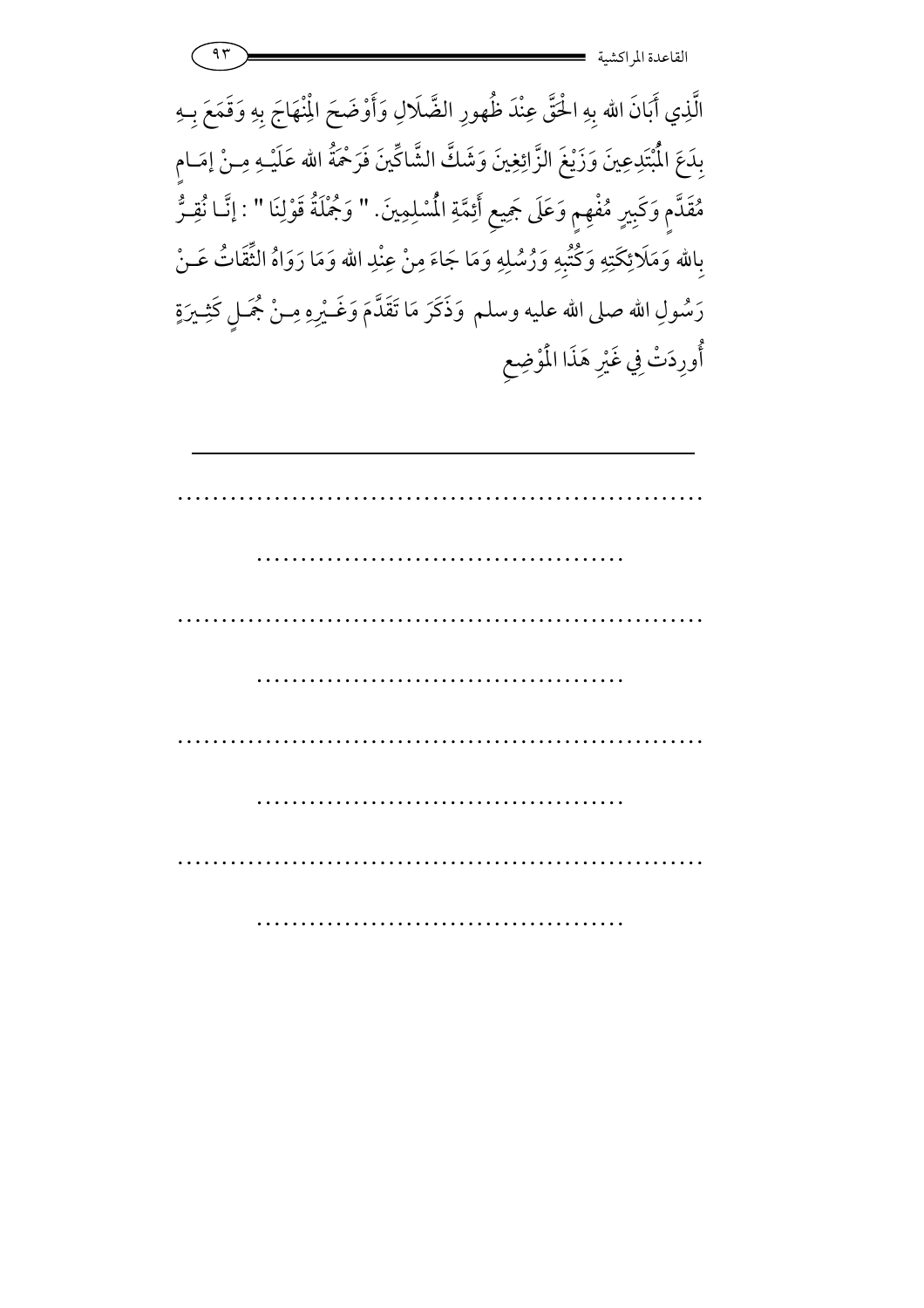وَقَالَ أَبُو بَكْرٍ الآجري فِي " كِتَابِ الشَّرِيعَةِ " الَّـٰذِي يَـٰذْهَبُ إلَيْـهِ أَهْـلُ الْعِلْمِ : أَنَّ الله تَعَالَى عَلَى عَرْشِهِ فَوْقَ سَمَوَاتِهِ وَعِلْمهُ محيطٌ بِكُلِّ شَيْءٍ قَــلْ أَحَــاطَ علمه بِجَمِيعِ مَا خَلَقَ فِي السَّمَوَاتِ الْعُلَى وَبِجَمِيعِ مَـا فِي سَـبْعِ أَرْضِـينَ يُرْفَعُ إِلَيْهِ أَفْعَالُ الْعِبَادِ. فَإِنْ قَالَ قَائِلٌ : أيش مَعْنَى قَوْلِهِ : ﴿مَا يَكُونُ مِن نَّجْوَى ثَلَاثَةٍ إِلَّا هُـوَ رَابِعُهُـمْ

ولَا خَمْسَةٍ إِلَّا هُوَ سَادِسُهُمْ﴾ [المجادلة: ٧]. الْآيَةَ قِيلَ لَهُ عِلْمهُ وَالله عَلَى عَرْشِهِ

| $\cdots$ |  |  |
|----------|--|--|
|          |  |  |
|          |  |  |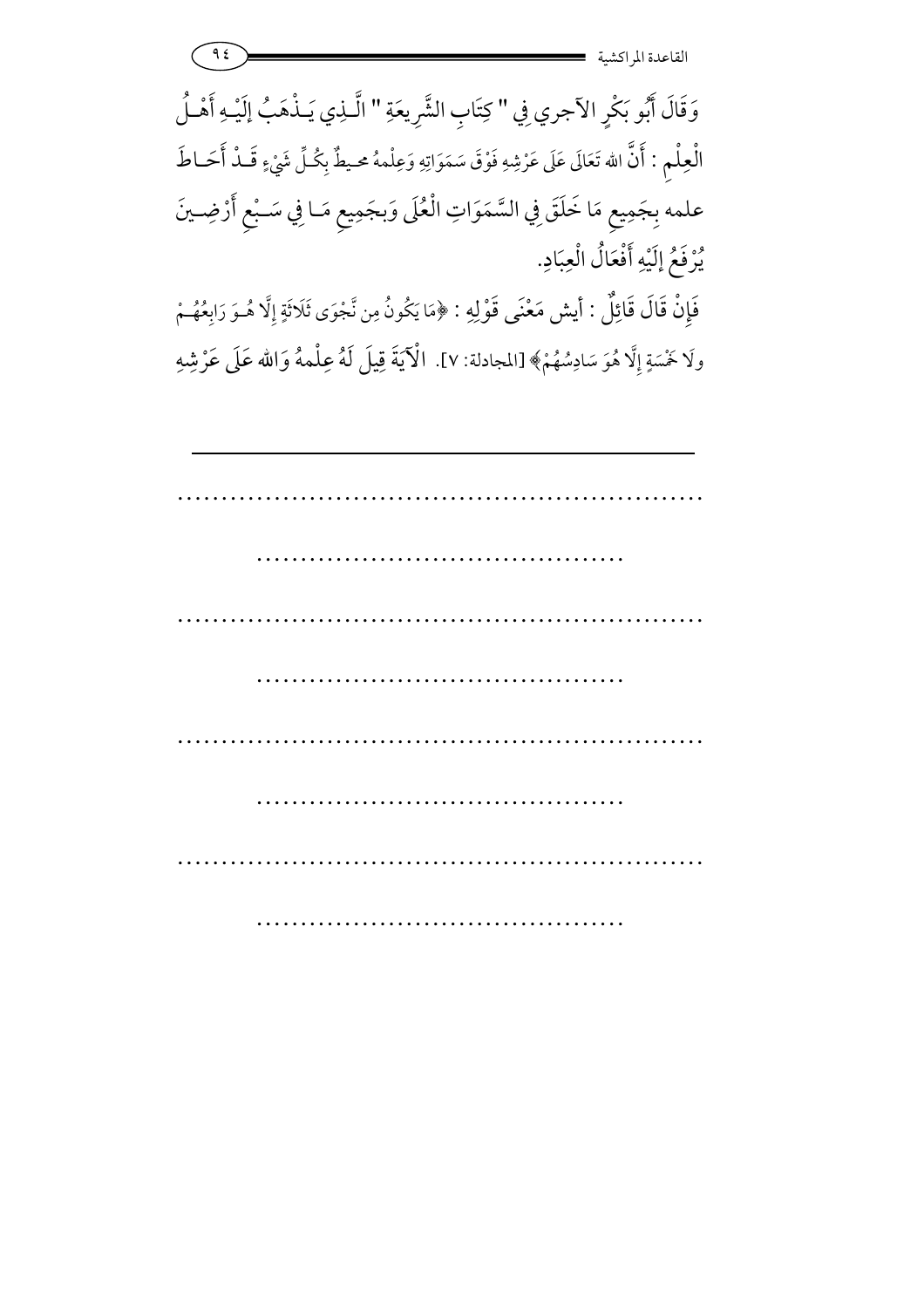وَعِلْمُهُ مُحِيطٌ بِهِمْ ؛ كَذَا فَسَّرَهُ أَهْلُ الْعِلْمِ. وَالْآيَةُ يَدُلُّ أَوَّلُهَا وَآخِرُهَا عـلى أَنَّهُ الْعِلْمُ وَهُوَ عَلَى عَرْشِهِ هَذَا قَوْلُ الْمُسْلِمِينَ. وَالْقَوْلُ الَّذِي قَالَهُ الشَّيْخُ " مُحَمَّدُ بْنُ أَبِي زَيْدٍ " وَأَنَّهُ فَوْقَ عَرْشِهِ الْمجِيدِ بِذَاتِهِ وَهُوَ فِي كُلِّ مَكَانٍ بِعِلْمِهِ قَدْ تَأَوَّلَهُ بَعْضُ الْمُطِلِينَ بِأَنْ رَفَعَ الْمجِيـد. وَمرَادُهُ أَنَّ الله هُوَ الْمَجِيدُ بِذَاتِهِ وَهَذَا مَعَ أَنَّهُ جَهْلٌ وَاضِحٌ فَإِنَّهُ بِمَنْزِلَةِ أَنْ يْقَالَ : الرَّحْمَنُ بِذَاتِهِ وَالرَّحِيمُ بِذَاتِهِ وَالْعَزِيزُ بِذَاتِهِ. وَقَدْ قَالَ ابْنُ أَبِي زَيْـدٍ فِي خُطْبَةِ " الرِّسَالَةِ " أَيْضًا عَلَى الْعَرْشِ اسْتَوَى وَعَـلَى الْمُلْكِ احْتَـوَى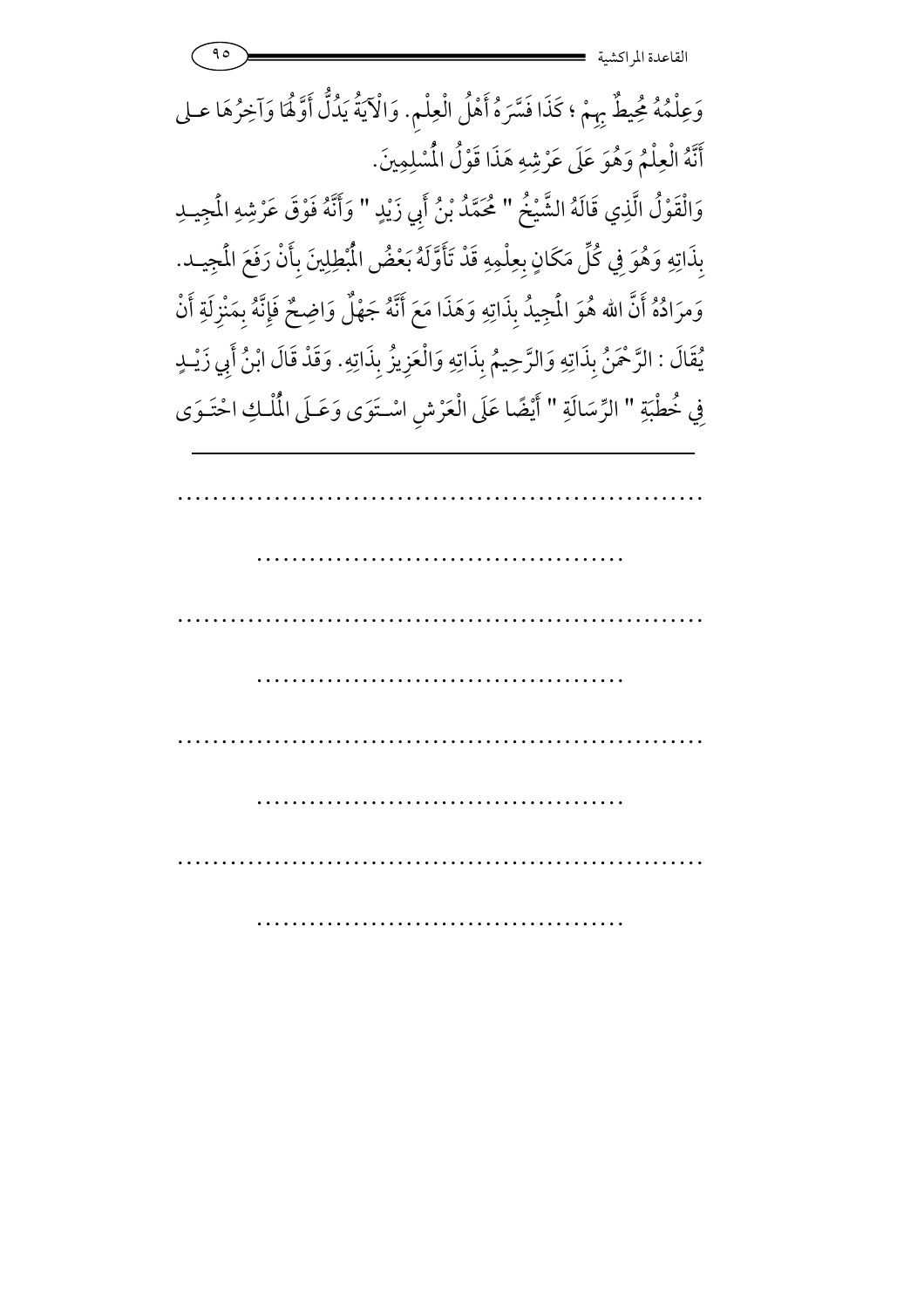فَفَرَّقَ بَيْنَ الِاسْتِوَاءِ وَالِاسْتِيلَاءِ عَلَى قَاعِدَةِ الْأَئِمَّةِ الْمُتْبُوعِينَ وَمَـعَ هَـذَا فَقَدَ صَرَّحَ ابْنُ أَبِي زَيْدٍ فِي " الْمُخْتَصَر " بأَنَّ الله فِي سَمَائِهِ دُونَ أَرْضِهِ هَذَا لَفْظُهُ وَاَلَّذِي قَالَهُ ابْنُ أَبِي زَيْدٍ مَا زَالَتْ تَقُولُهُ أَئِمَّةُ أَهْلِ السُّنَّةِ مِـنْ جَمِيـع الطَّوَائِفِ. وَقَدْ ذَكَرَ أَبو عَمْرِو الطلمنكي الْإِمَامُ فِي كِتَابِهِ الَّـٰذِي سَــَّاهُ " الْوُصُولُ إِلَى مَعْرِفَةِ الْأُصولِ " : أَنَّ أَهْلَ السُّنَّةِ وَالْجَهَاعَةِ مُتَّفِقُونَ عَلَى أَنَّ الله اسْتَوَى بِذَاتِهِ عَلَى عَرْشِهِ. وَكَذَلِكَ ذَكَرَهُ مُحَمَّدُ بْنُ عُثْمَانَ بْنِ أَبِي شَـيْبَةَ حَافِظُ الْكُوفَةِ فِي طَبَقَةِ الْبُخَـارِيِّ وَنَحْـوِهِ ذَكَـرَ ذَلِـكَ عَـنْ أَهْـلِ الـسُّنَّةِ

۹٦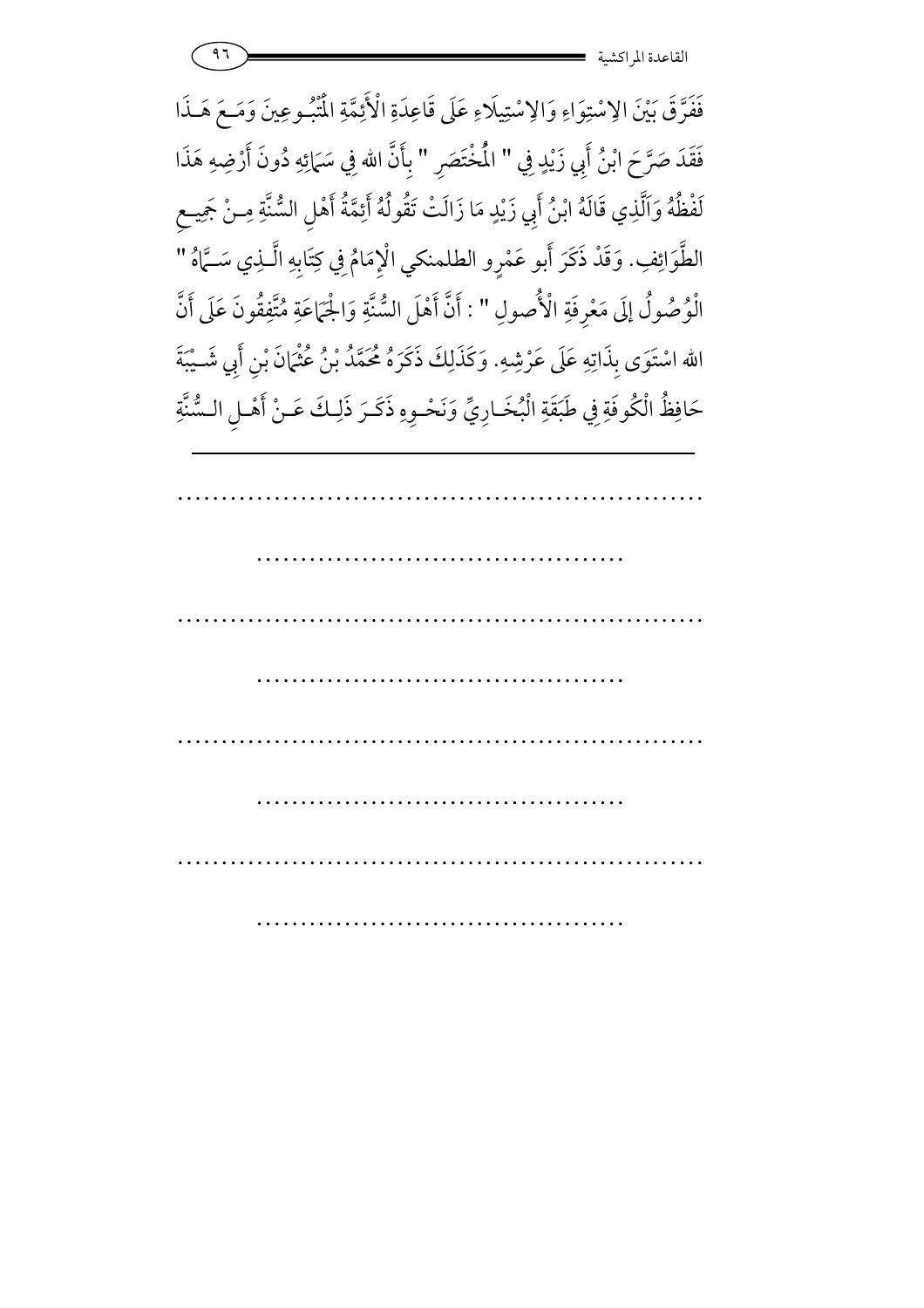| $\sim$ |                          |
|--------|--------------------------|
|        | ِ اکسیه<br>الصانعده المد |

وَالْجَمَاعَةِ. وَكَذَلِكَ ذَكَرَهُ يَحْيَى بْنُ عَـمَّارٍ السجـستاني الْإِمَـامُ فِي رِسَـالَتِهِ المُشْهُورَةِ فِي السُّنَّةِ الَّتِي كَتَبَهَا إِلَى مَلِكِ بِلَادِهِ نُشْهُورَةِ فِي السُّنَّةِ الَّتِي كَتَبَهَا إِلَى مَلِكِ بِلَادِهِ. وَكَـذَلِكَ ذَكَـرَ أَبُـو نَـصْرٍ السجزي الحُافِظُ فِي كِتَابِ " الْإِبَانَةِ " لَهُ. قَالَ : وَأَئِمَّتُنَا كَالثَّوْرِيِّ وَمَالِكٍ وَابْنِ عيينة وَحَمَّادِ بْنِ سَلَمَةَ وَحَمَّادِ بْـنِ زَيْـدٍ وَابْـنِ الْمُبَـارَكِ وفـضيل بْـنِ عِيَاضٍ وَأَحْمَد وَإِسْحَاقَ : مُتَّفِقُونَ عَلَى أَنَّ الله فَوْقَ الْعَرْشِ بِذَاتِـهِ ؛ وَأَنَّ <u>;</u> 7 عِلْمَهُ بِكُلِّ مَكَانٍ وَكَذَلِكَ ذَكَرَ شَيْخُ الْإِسْلَامِ الْأَنْصَارِيُّ وَأَبـو الْعَبَّـاسِ **م**<br>م .<br>د 7

| $\cdots$ |  |  |
|----------|--|--|
|          |  |  |
|          |  |  |
|          |  |  |
|          |  |  |
|          |  |  |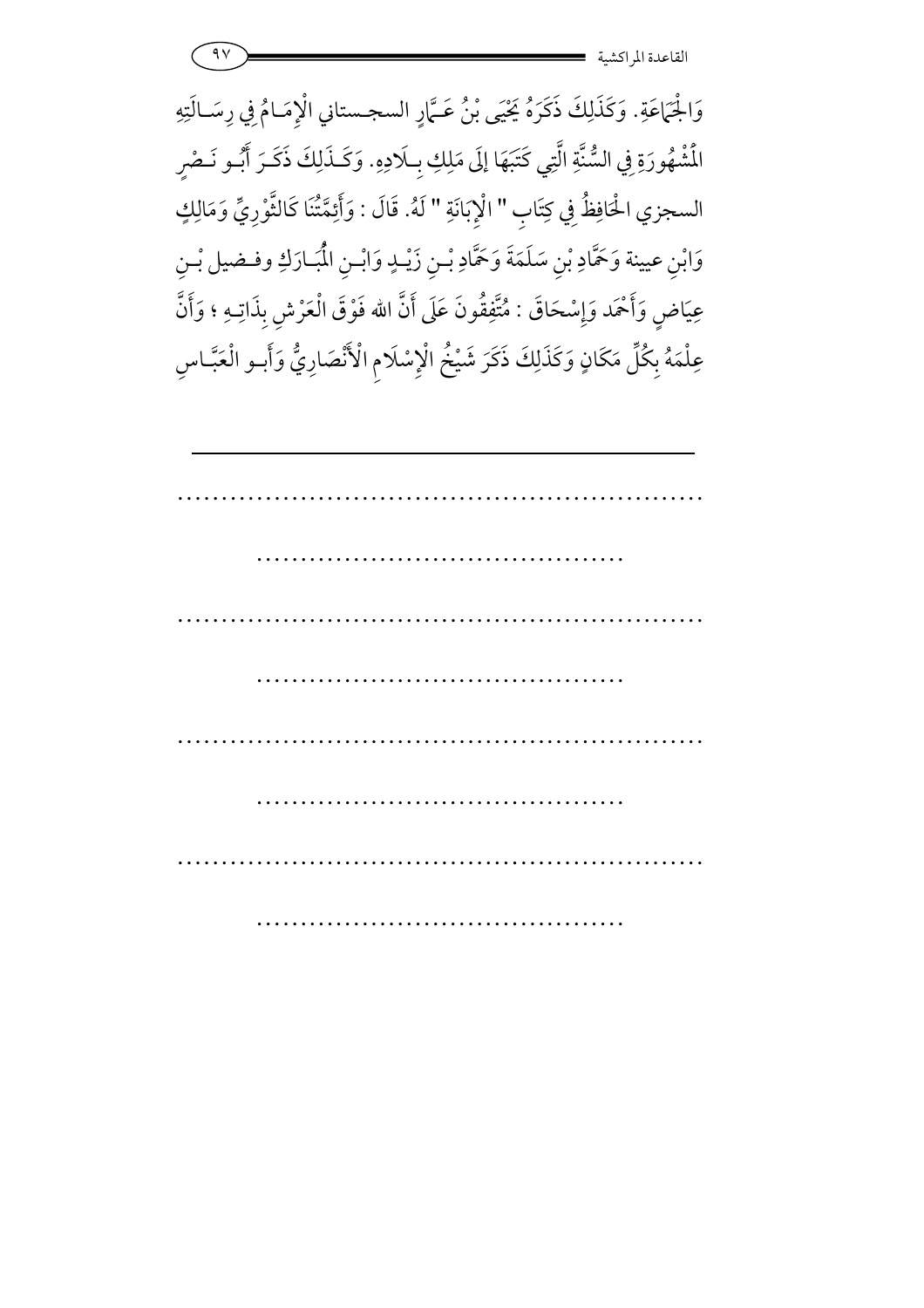$9<sub>A</sub>$ القاعدة المر اكشية الطَّرْقِيُّ وَالشَّيْخُ عَبْدُ الْقَادِرِ الجيلي وَمَنْ لَا يحصِي عَدَدَهُ إلَّا الله مِنْ أَئِمَّـةِ الْإِسْلَام وَشُيُوخِهِ. وَقَالَ الْحَافِظُ أَبُو نُعَيْمِ الأصبهاني - صَاحِبُ " حِلْيَـةِ الْأَوْلِيَـاءِ " وَغَـيْرِ ذَلِكَ مِنْ الْمُصَنَّفَاتِ الْمُشْهُورَةِ فِي الِاعْتِقَادِ الَّذِي جَمَعَهُ : – طَرِيقُنَا طَرِيتُى السَّلَفِ الْمُتَّبِعِينَ الْكِتَابَ وَالسُّنَّةَ وَإِجْمَاعَ الْأُمَّةِ. قَالَ : وَمِمَّا اعْتَقَـٰدُوهُ أَنَّ الله لَمْ يَزَلْ كَامِلًا بِجَمِيعٍ صِفَاتِهِ الْقَدِيمَةِ لَا يَزُولُ وَلَا يَحُولُ ؛ لَمْ يَزَلْ عَالِمًا بِعِلْم بَـصِيرًا بِبَصَرِ سَمِيعًا بِسَمْعِ مُتَكَلِّمًا بِكَلَامٍ وَأَحْدَثَ الْأَشْـيَاءَ مِـنْ غَـيْرِ شَيْءٍ وَأَنَّ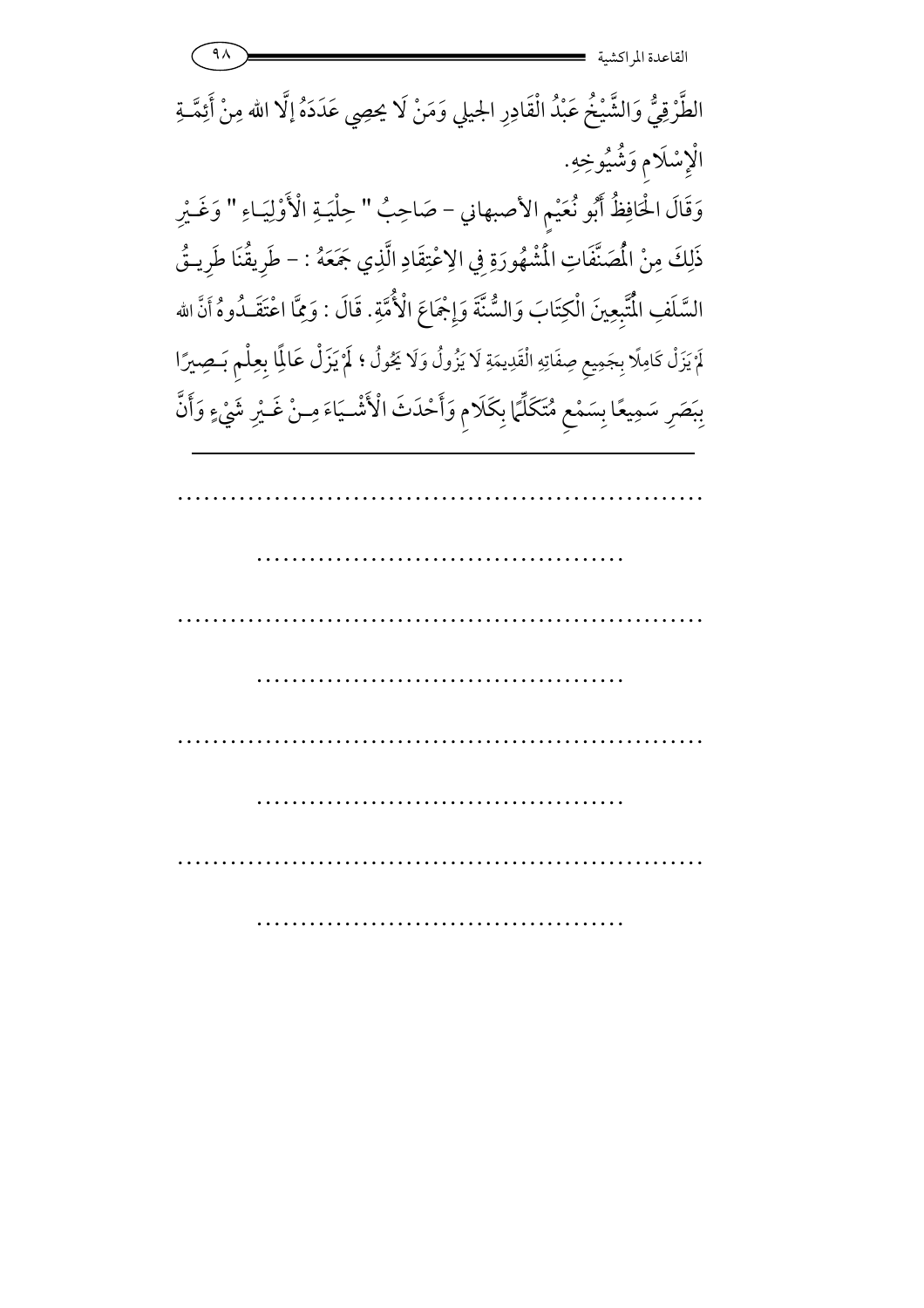19 - 2000 - 2000 - 2000 - 2000 - 2000 - 2000 - 2000 - 2000 - 2000 - 2000 - 2000 - 2000 - 2000 - 2000 - 2000 - <br>2000 - 2000 - 2000 - 2000 - 2000 - 2000 - 2000 - 2000 - 2000 - 2000 - 2000 - 2000 - 2000 - 2000 - 2000 - 2000 القاعدة المراكشي

الْقرْآنَ كَلَامُ الله. وَكَذَلِكَ سَائِرُ كُتُبِهِ الْمُنَزَّلَةِ كَلَامُهُ غَيْرُ خَلُـوقٍ وَأَنَّ الْقُـرْآنَ غَيْرُ مَخْلُــوقٍ مِنْ جَمِيعِ الْجِهَاتِ مَقْرُوءًا وَمَتْلَوًّا وَمَخْفُوظًا وَمَسْمُوعًا وَمَكْتُوبًا وَمَلْفُوظًا ;<br>C كَلَامُ الله حَقِيقَةً لَا حِكَايَةً وَلَا تَرْجَمَةً وَأَنَّهُ بِأَلْفَاظِنَا كَلَامُ الله غَيْرُ مَخْلـوقٍ Ĵ وَأَنَّ الْوَاقِفَةَ وَاللَّفْظِيَّةَ مِنْ الجهميـة وَأَنَّ مَـنْ قَـصَدَ الْقُـرْآنَ بِوَجْـهِ مِـنْ الْوُجُوهِ يُرِيدُ بِهِ خَلْقَ كَلَامِ الله فَهُوَ عِنْدُهُمْ مِـنْ الجهميـة وَأَنَّ الجهمـي عِنْدَهُمْ كَافِرٌٌ. وَذَكَرَ أَشْيَاءَ إِلَى أَنْ قَالَ : وَأَنَّ الْأَحَادِي وَأَنَّ الْأَحَادِيثَ الَّتِي ثَبَّـَتْ عَـنْ النَّبِيِّ صلى الله عليه وسلم فِي " الْعَرْشِ وَاسْتِوَاءِ الله عَلَيْهِ " يَقُولُونَ بِهَـا : 6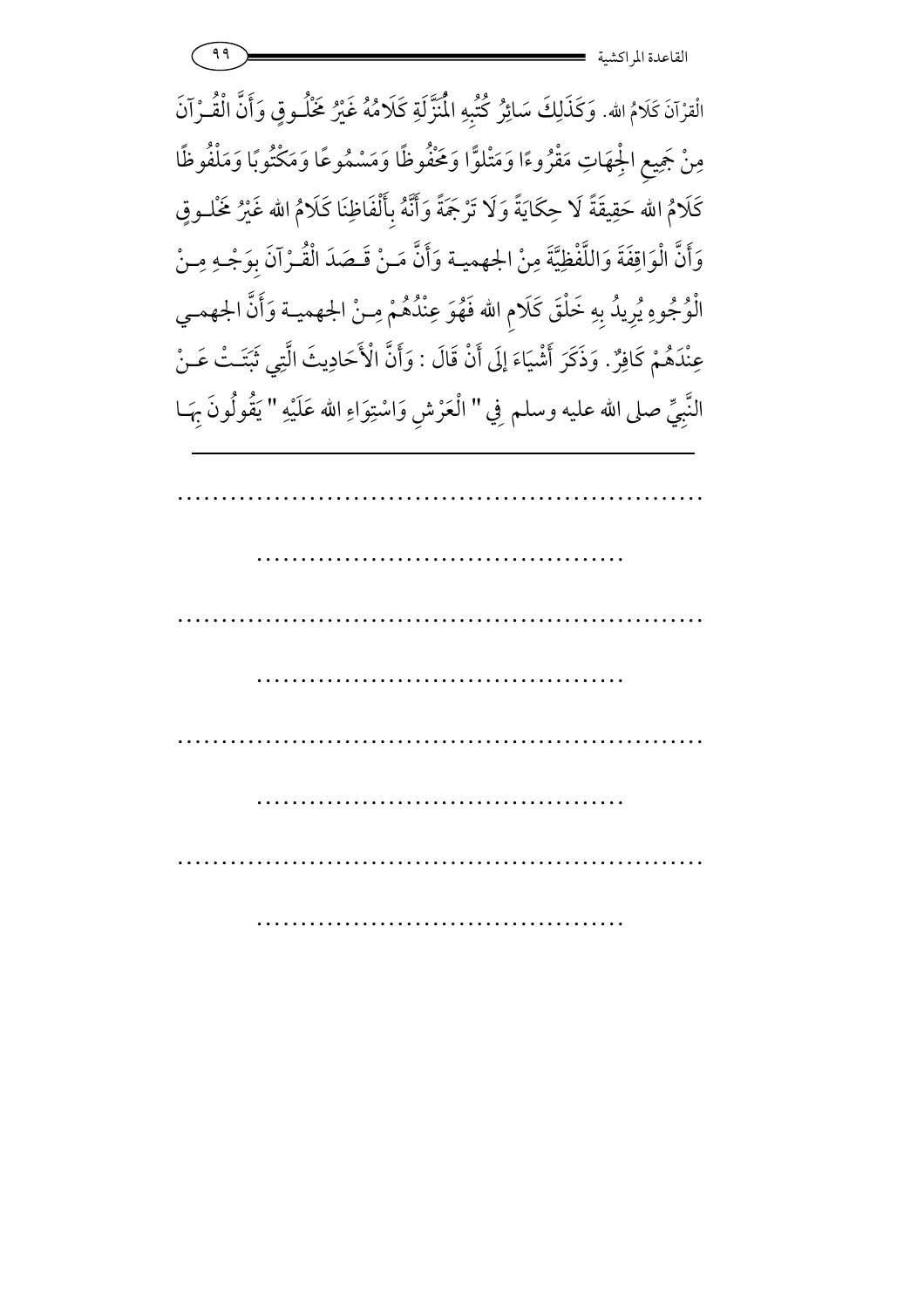|  | $\bullet\bullet$<br>اكشية<br>القاعده المو |
|--|-------------------------------------------|
|  |                                           |

وَيُثْبِتُونَهَا مِنْ غَيْرِ تَكْيِيفٍ وَلَا تَمْثِيلٍ وَأَنَّ الله بَائِنٌ مِنْ خَلْقِهِ وَالْخَلْقَ بَائِنُونَ مِنْهُ ؛ لَا يَحِلُّ فِيهِمْ وَلَا يَمْتَزِجُ بِهِمْ وَهُوَ مُسْتَوٍ عَلَى عَرْشِهِ فِي سَمَائِهِ دُونَ أَرْضِهِ مْ وَلَا يَمْتَزِجْ بِهِمْ وَهُوَ مُسْتَوٍ عَلَى عَرْشِهِ فِي سَمَائِهِ دُونَ أَرْضِهِ. وَذَكَرَ سَائِرَ اعْتِقَادِ السَّلَفِ وَإِجْمَاعَهُمْ عَلَى ذَلِكَ. وَقَـالَ يَحْيَـى بْـنُ عـهار السجستاني فِي " رِسَالَتِهِ " : لَا نَقـولُ كَـمَا قَالَـتْ الجهميـة إنَّـهُ بِـدَاخِلِ الْأَمْكِنَةِ وَكُمَازِجٌ لكل شَيْءٍ وَلَا نَعْلَمُ أَيْنَ هوَ ؛ بَلْ نَقُولُ هُـوَ بِذَاتِـهِ عَـلَى 7 عَرْشِهِ وَعِلْمُهُ محيطٌ بِكُلِّ شَيْءٍ وَسَمْعُهُ وَبَصَرُهُ وَقُدْرَتُهُ مُدْرِكَةٌ لِكُلِّ شَيْءٍ  $\int$ وَهُوَ مَعْنَى قَوْلِهِ : ﴿وَهُوَ مَعَكُمْ أَيْنَ مَا كُنتُمْ﴾ [الحديد: ٤].. وَقَـالَ الـشَّيْخُ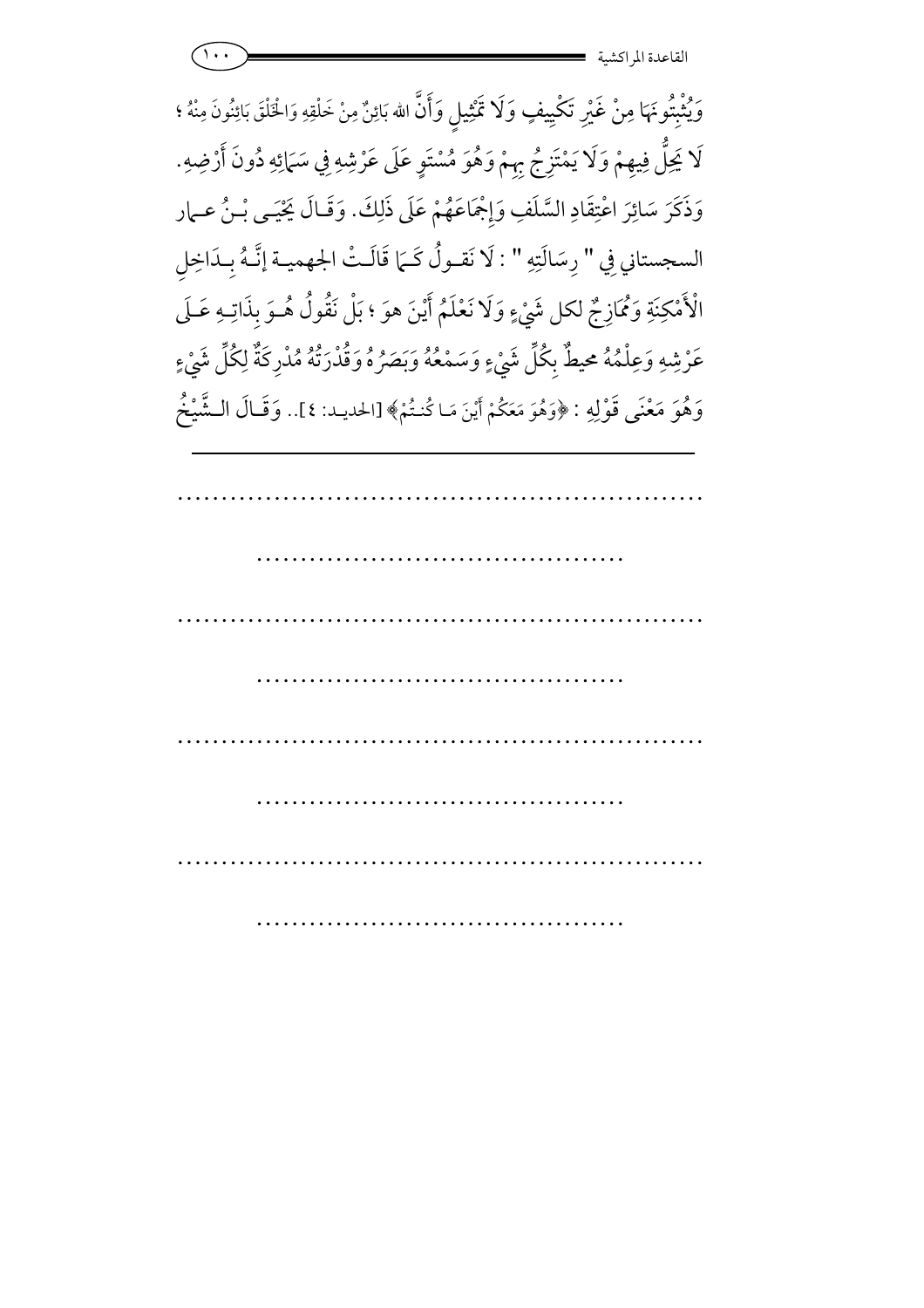$\left( \cdot\right)$ القاعدة المر اكشية

الْعَارِفُ مَعْمَرُ بْنُ أَحْمَد " شَيْخُ الـصُّوفِيَّةِ : فِي هَـذَا الْعَـصْرِ أَحْبَبْت أَنْ أُوصِيَ أَصْحَابِي بِوَصِيَّةٍ مِنْ السُّنَّةِ وَأَجْمَعٍ مَـا كَـانَ عَلَيْـهِ أَهْـلُ الْحَـٰلِيثِ وَأَهْلُ الْمُعْرِفَةِ وَالتَّصَوُّفِ مِنْ الْمُتَقَدِّمِينَ والمتـأخرين ؛ فَـذَكَرَ أَشْـيَاءَ مِـنْ الْوَصِيَّةِ إِلَى أَنْ قَالَ فِيهَا : وَإِنَّ الله اسْتَوَى عَلَى عَرْشِهِ بِلَا كَيْفٍ ولا تمثيل وَلَا تَأْوِيلِ وَالِاسْتِوَاءُ مَعْلومٌ وَالْكَيْفُ مَجْهُولٌ ؛ وَإِنَّهُ مُسْتَوِ عَـلَى عَرْشِـهِ بَائِنٌ مِنْ خَلْقِهِ وَالْخَلْقُ بَائِنُونَ مِنْهُ بِلَا حُلُولٍ وَلَا مُمَازَجَةٍ وَلَا مُلَاصَـقَةٍ وَإِنَّهُ عَـزَّ وَجَـلَّ سَـمِيعٌ بَـصِيرٌ عَلِـيمٌ خَبِـيرٌ يَـتَكَلَّمُ وَيَـرْضَى وَيَـسْخَطُ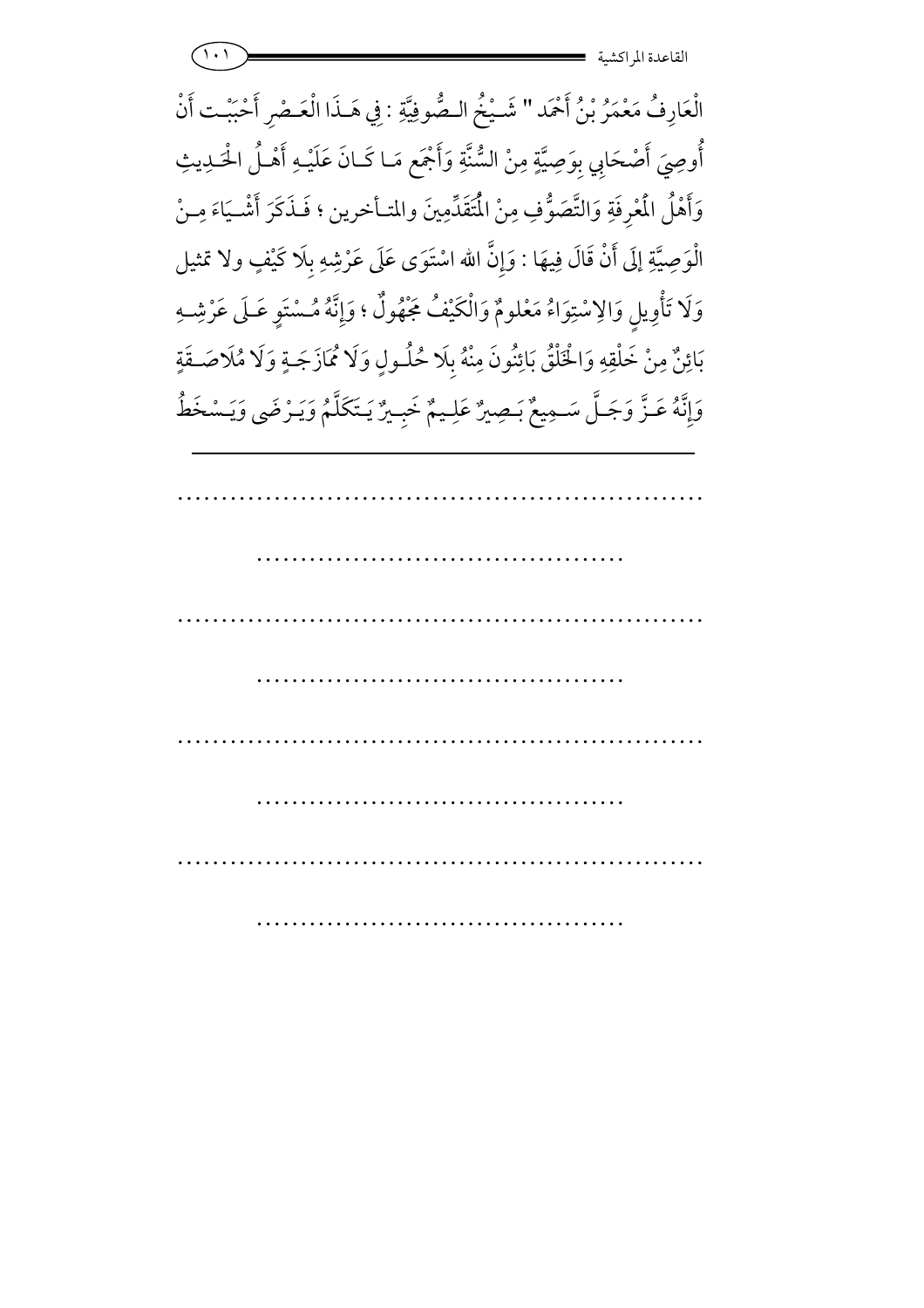1.1 = 2 القاعدة المراكشي

…………………………………………………… وَيَضْحَكُ وَيَعْجَبُ وَيَتَجَلَّ لِعِبَادِهِ يَوْمَ الْقِيَامَةِ ضَاحِكًا وَيَنْزِلُ كُلَّ لَيْلَـةٍ إِلَى سَمَاءِ الذُّنْيَا كَيْفَ شَاءَ بِلَا كَيْفٍ وَلَا تَأْوِيلٍ وَمَنْ أَنْكَرَ النُّزُولَ أَوْ تَأَوَّلَ فَهْوَ مُبْتَدِعٌ ضَالٌّ. وَقَالَ الْإِمَامُ أَبُو عُثْمَانَ إسْهَاعِيلُ بْنُ عَبْدِ الرَّحْمَنِ الصَّابُونِيُّ النَّيْسَابُورِيُّ فِي كِتَابِ " الرِّسَالَةِ فِي السُّنَّةِ " لَهُ : وَيَعْتَقِدُ أَصْحَابُ الْحَكِيثِ وَيَشْهَدُونَ أَنَّ الله فَوْقَ سَبْعِ سَـمَوَاتِهِ عَـلَى عَرْشِـهِ كـما **J** نَطَقَ بِهِ كِتَابُهُ وَعُلَمَاءُ الْأُمَّةِ وَأَعْيَانُ سَلَفِ الْأُمَّةِ ؛ لَمْ يَخْتَلِفوا أَنَّ الله تَعَـالَى عَـلَى 7

…………………………………………………………… …………………………………………………… …………………………………………………………… ……………………………………………………

……………………………………

…………

………………………………………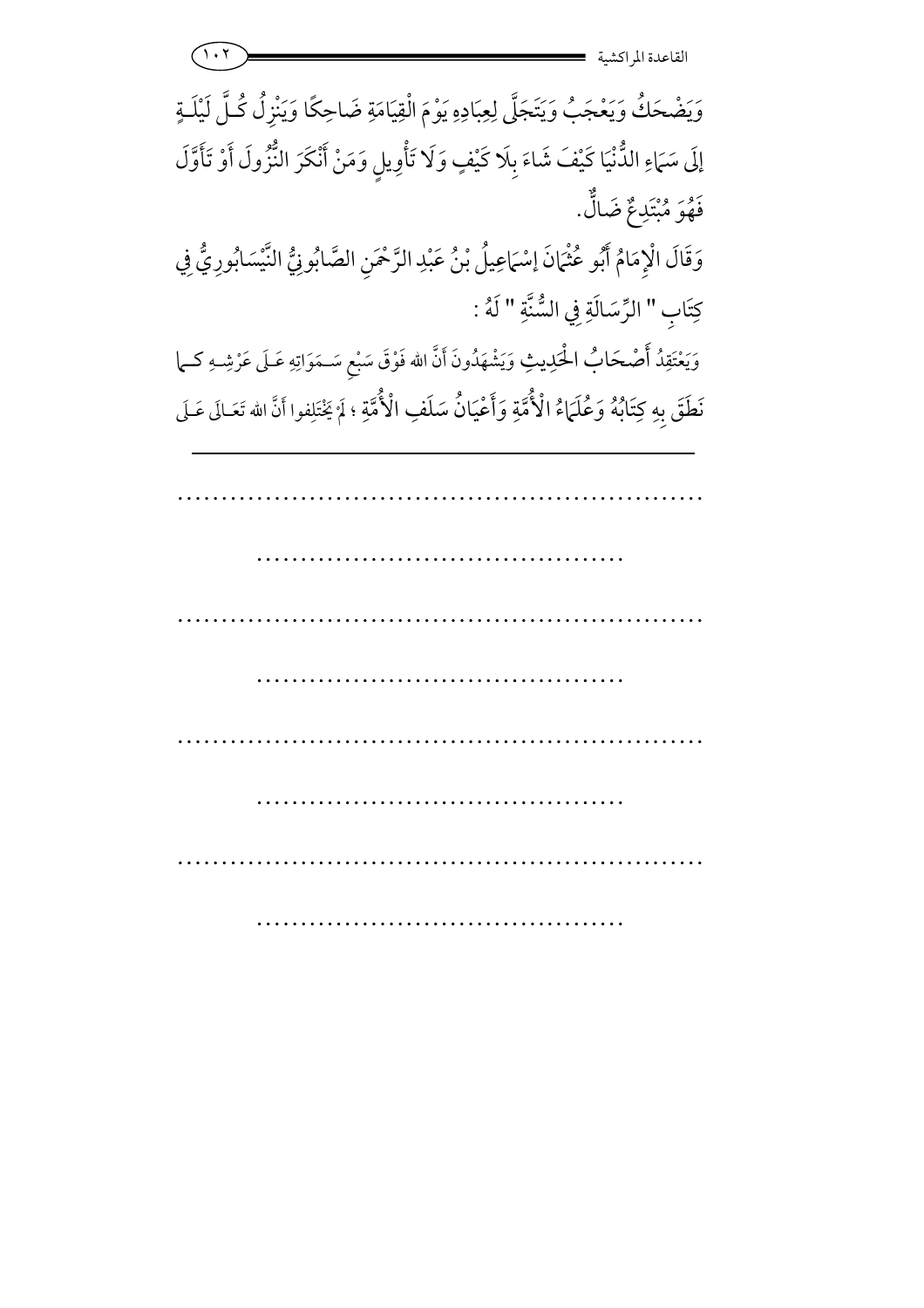عَرْشِهِ وَعَرْشَهُ فَوْقَ سَمَوَاتِهِ. قَالَ : وَإِمَامُنَـا أَبُّـو عَبْـدِ الله الـشَّافِعِيُّ احْـتَجَّ فِي كِتَابِـهِ " الْمُسُوطِ " فِي مَسْأَلَةِ إعْتَاقِ الرَّقَبَةِ الْمُؤْمِنَةِ فِي الْكَفَّارَةِ وَأَنَّ الرَّقَبَةَ الْكَافِرَةَ لَا يَصِحُّ التَّكْفِيرُ بِهَا بِخَبَرِ مُعَاوِيَةَ بْنِ الْحَكَمِ وَأَنَّهُ أَرَادَ أَنْ يَعْتِقَ الْجَارِيَـةَ الـسَّوْدَاءَ عَـنْ الْكَفَّـارَةِ ؛ وَسَـأَلَ النَّبِيَّ صلى الله عليه وسلم عَنْ إعْتَاقِهِ إيَّاهَا فَامْتَحَنَهَا لِيَعْرِفَ أَنَّهَا مُؤْمِنَةٌ أَمْ لَا فَقَالَ لَهَا <u>م</u><br>م تَحَنَهَا لِيَعْرِفَ أَنَّهَا مُؤْمِنَةٌ أَمْ لَا فَقَالَ لَهَا : أَيْنَ رَبُّك ؟ فَأَشَارَتْ إِلَى السَّمَاءِ فَقَالَ يْنَ رَبُّك ؟ فَأَشَارَتْ إِلَى السَّمَاءِ فَقَالَ : {أَعْتِقْهَا فَإِنَّهَا مُؤْمِنَةٌ } فَحَكَمَ بِإِيهَانِهَا لَمَّا أَقَـرَّتْ حَكَمَ بِإِيَمَاذِ أَنَّ رَبَّهَا فِي السَّمَاءِ وَعَرَفْت رَبَّهَا بِصِفَةِ الْعُلُوِّ وَالْفَوْقِيَّةِ. وَقَالَ الْحَافِظُ أَبُو بَكْرٍ البيهقي : " بَابُ الْقَوْلِ فِي الِاسْتِوَاءِ " : قَالَ الله تَعَالَى : ﴿الرَّحْمَنُ عَلَى الْعَرْشِ اسْتَوَى﴾ [طـه: ٥]. ﴿ثُمَّ اسْتَوَى عَلَى الْعَرْشِ﴾ [الفرقان: ٥٩]. ﴿وَهُوَ الْقَـاهِرُ فَـوْقَ عِبَـادِهِ﴾ [الأنعـام: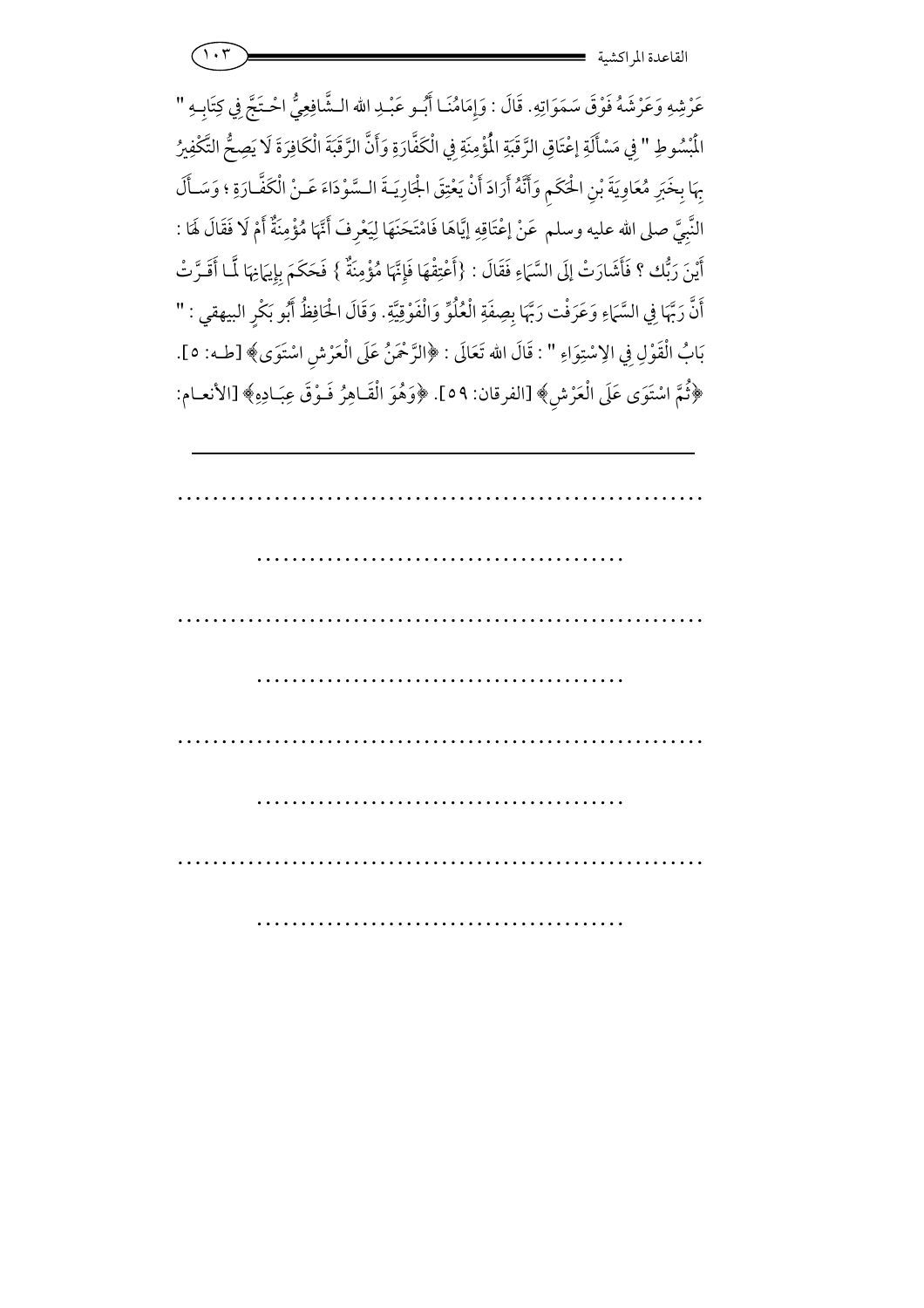1.  $\epsilon$  ) =  $\epsilon$  =  $\epsilon$  =  $\epsilon$  =  $\epsilon$  =  $\epsilon$  =  $\epsilon$  =  $\epsilon$  =  $\epsilon$  =  $\epsilon$  =  $\epsilon$  =  $\epsilon$  =  $\epsilon$  =  $\epsilon$  =  $\epsilon$  =  $\epsilon$  =  $\epsilon$  =  $\epsilon$  =  $\epsilon$  =  $\epsilon$  =  $\epsilon$  =  $\epsilon$  =  $\epsilon$  =  $\epsilon$  =  $\epsilon$  =  $\epsilon$  =  $\epsilon$  =  $\epsilon$  =  $\epsilon$  =  $\epsilon$  =  $\epsilon$  = القاعدة المراكشي

١٨]. ﴿يَخَافُونَ رَبَّهُم مِّن فَوْقِهِمْ﴾ [النحل: ٥٠]. ﴿إِلَيْهِ يَصْعَدُ الْكَلِمُ الطَّيِّبُ وَالْعَمَلُ 7 الصَّالِحُ يَرْفَعُهُ﴾ [فاطر: ١٠]. ﴿أَأَمِنتُم مَّن فِي السَّمَاءِ ; أَأَمِنتُم مَّن فِي السَّمَاءِ﴾ [الملك: ١٦]. وَأَرَادَ مَنْ فَـوْق السَّمَاءِ ؛ كَمَا قَالَ : ﴿وَلَأُصَلِّبَنَّكُمْ فِي جُذُوعِ النَّخْلِ﴾ [طه: ٧١]. بِمَعْنَـى عَـلَى جُـذُوعِ النَّخْلِ. وَقَالَ ﴿فَسِيحُوا فِي الْأَرْضِ﴾ [التوبة: ٢]. أَيْ عَلَى الْأَرْضِ وَكُلُّ مَا عَـلَا فَهـوَ <u>بر</u><br>م 7 سَمَاءٌ وَالْعَرْشُ أَعْلَى السَّمَوَاتِ. فَمَعْنَى الْآيَةِ أَأَمِنْتُمْ مَنْ عَـلَى الْعَـرْشِ كَـمَا صَرَّحَ بِـهِ فِي سَائِرِ الْآيَاتِ. قَالَ : وَفِيهَا كَتَبْنَا مِنْ الْآيَاتِ دَلَالَةٌ عَلَى إِبْطَالِ قَوْلِ مَنْ زَعَمَ مِنْ الجهمية : 7 أَنَّ الله بِذَاتِهِ فِي كُلِّ مَكَانٍ وَقَوْلُهُ : ﴿وَهُوَ مَعَكُمْ أَيْنَ مَا كُنتُمْ﴾ [الحديـد: ٤]. إنَّـهَا أَرَادَ به: بِعِلْمِهِ لَا بِذَاتِهِ. وَقَالَ أَبُو عُمَرَ بْنُ عَبْدِ الْبَرِّ فِي " شَرْحِ الْمَوَطَّأِ " لَمَا تَكَلَّمَ عَلَى حَـدِيثِ 7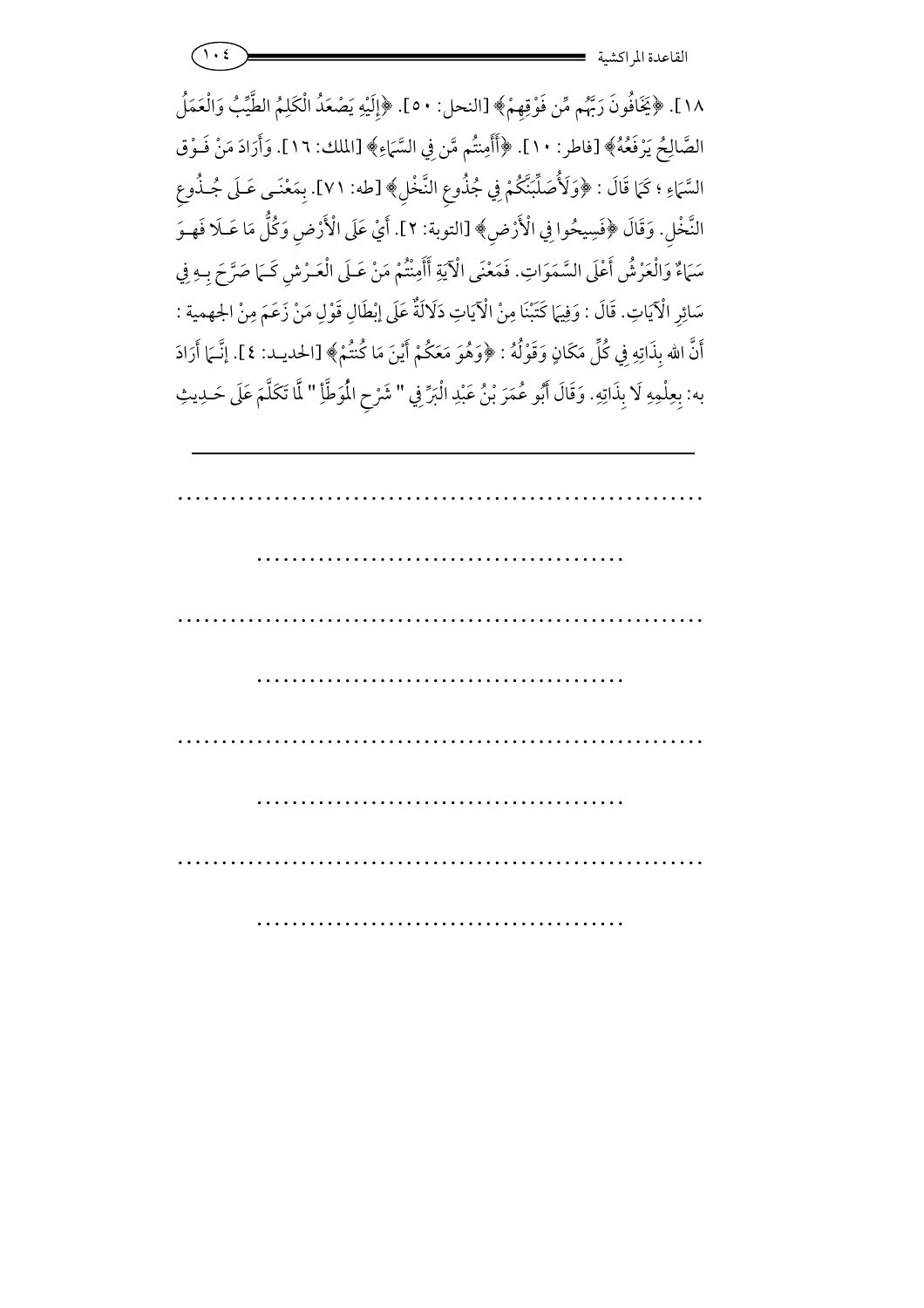النُّزُولِ قَالَ : هَذَا حَدِيثٌ لَمْ يَخْتَلِفْ أَهْلُ الْحَدِيثِ فِي صِحَّتِهِ وَفِيـهِ دَلِيـلٌ عـلى أَنَّ الله فِي 7 السَّمَاءِ عَلَى الْعَرْشِ مِنْ فَوْقِ سَبْعِ سَمَوَات ؛ كَمَا قَالَتْ الْجَمَاعَةُ ؛ وَهوَ مِنْ حُجَّـتِهِمْ عَـلَى الْمُتَزِلَةِ قَالَ : وَهَذَا أَشْهَرُ عِنْدَ الْخَاصَّةِ وَالْعَامَّـةِ وَأَعْـرَفُ مِـنْ أَنْ يُخْتَـاجَ إِلَى أَكْثَـرَ مِـنْ تَـاجَ إِلَى أَكْثَـرَ حِكَايَتِهِ ؛ لِأَنَّهُ اضْطِرَارٌ لَمْ يُوقِفْهُمْ عَلَيْهِ أَحَدٌّ ؛ وَلَا أَنْكَرَهُ عَلَيْهِمْ مُسْلِمٌ. وَقَالَ أَبُّـو عُمَـرَ ;<br>A 7 أَيْضًا : أَجْمَعَ عُلَمَاءُ الصَّحَابَةِ وَالتَّابِعِينَ الَّذِينَ حُمِلَ عَنْهُمْ التَّأْوِيلُ قَالُوا فِي تَأْوِيلِ قَوْلِـهِ : ﴿مَا يَكُونُ مِن نَّجْوَى ثَلاثَةٍ إِلَّا هُوَ رَابِعُهُمْ﴾ [المجادلة: ٧] .هُوَ عَلَى الْعَرْشِ وَعِلْمُهُ فِي كُلِّ مَكَانٍ ؛ وَمَا خَالَفَهُمْ فِي ذَلِكَ أَحَدٌ يُحْتَجُّ بِقَوْلِهِ. فَهَذَا مَا تَلَقَّاهُ الْخَلَفُ عَنْ الـسَّلَفِ ؛ إِذْ لَمْ يُنْقَلْ عَنْهُمْ غَيْرُ ذَلِكَ ؛ إِذْ هُوَ الْحَـقُّ الظَّـاهِرُ الَّـذِي دَلَّـتْ عَلَيْـهِ الْآيَـاتُ الْقُرْآنِيَّةُ